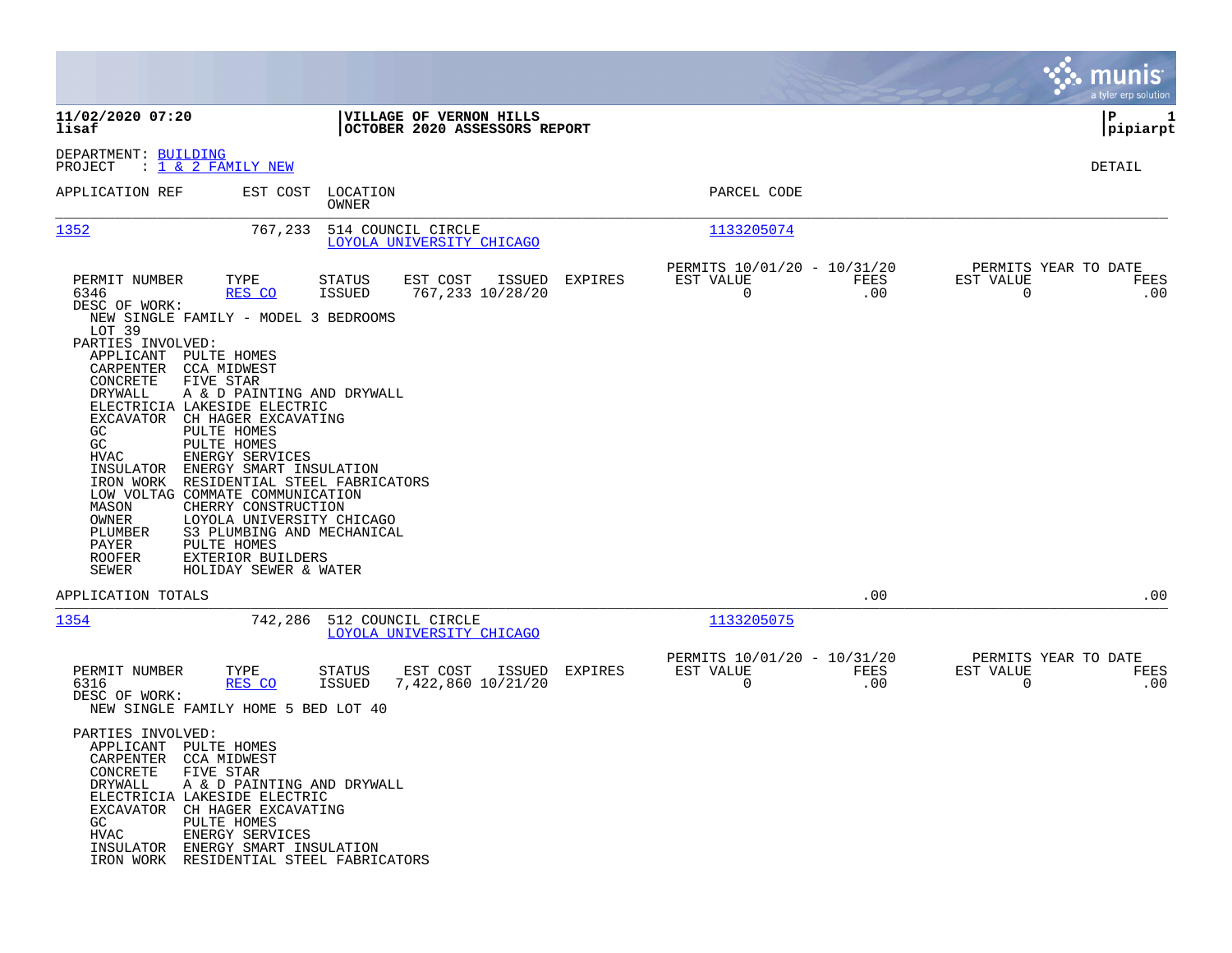|                                                                                                                                                                                                                                                                                                                                                                                                                                                                                                                                                                                                     |                                                                             |                                                                             | munis<br>a tyler erp solution                                     |
|-----------------------------------------------------------------------------------------------------------------------------------------------------------------------------------------------------------------------------------------------------------------------------------------------------------------------------------------------------------------------------------------------------------------------------------------------------------------------------------------------------------------------------------------------------------------------------------------------------|-----------------------------------------------------------------------------|-----------------------------------------------------------------------------|-------------------------------------------------------------------|
| 11/02/2020 07:20<br>lisaf                                                                                                                                                                                                                                                                                                                                                                                                                                                                                                                                                                           | VILLAGE OF VERNON HILLS<br>OCTOBER 2020 ASSESSORS REPORT                    |                                                                             | l P<br> pipiarpt                                                  |
| DEPARTMENT: BUILDING<br>PROJECT<br>: 1 & 2 FAMILY NEW                                                                                                                                                                                                                                                                                                                                                                                                                                                                                                                                               |                                                                             |                                                                             | DETAIL                                                            |
| APPLICATION REF<br>EST COST<br>LOW VOLTAG COMMATE COMMUNICATION<br>MASON<br>CHERRY CONSTRUCTION<br>OWNER<br>LOYOLA UNIVERSITY CHICAGO<br>PLUMBER<br>S3 PLUMBING AND MECHANICAL<br>ROOFER<br>EXTERIOR BUILDERS<br>SEWER<br>HOLIDAY SEWER & WATER                                                                                                                                                                                                                                                                                                                                                     | LOCATION<br>OWNER                                                           | PARCEL CODE                                                                 |                                                                   |
| APPLICATION TOTALS                                                                                                                                                                                                                                                                                                                                                                                                                                                                                                                                                                                  |                                                                             | .00                                                                         | .00                                                               |
| 3623<br>681,482                                                                                                                                                                                                                                                                                                                                                                                                                                                                                                                                                                                     | 416 WOODLAND CHASE LANE<br>PLACEHOLDER                                      | 1516104031                                                                  |                                                                   |
| PERMIT NUMBER<br>TYPE<br>6341<br>RES CO<br>DESC OF WORK:<br>LOT $9, 4$ BR, $4$ BTH                                                                                                                                                                                                                                                                                                                                                                                                                                                                                                                  | STATUS<br>EST COST<br>ISSUED<br>EXPIRES<br>COMPLT<br>681,482 10/28/20       | PERMITS 10/01/20 - 10/31/20<br>FEES<br>EST VALUE<br>$\mathbf 0$<br>$.00 \,$ | PERMITS YEAR TO DATE<br>EST VALUE<br>FEES<br>0<br>.00             |
| PARTIES INVOLVED:<br>APPLICANT<br>ICON BUILDING GROUP<br>CARPENTER<br>CONCRETE<br>UPLAND CONCRETE<br>DRYWALL<br>DECICCO PAINTING & DRYWALL<br>ELECTRICIA INDEPENDENT ELECTRIC<br>EXCAVATOR KEVIN WALSH EXCAVATING INC<br>GC.<br>ICON BUILDING GROUP<br>GC<br>WOODLAND CHASE PARTNERS, LLC<br><b>HVAC</b><br>INSULATOR<br>ENERGY SMART INSULATION<br>LOW VOLTAG INDEPENDENT ELECTRIC<br>MASON<br>NORTHERN ILLINOIS CONSTRUCTION<br>OWNER<br>PLACEHOLDER<br>PLUMBER<br>BESTLER CORP<br>PAYER<br>WOODLAND CHASE PARTNERS, LLC<br><b>ROOFER</b><br>TIM COTE, INC<br>KEVIN WALSH EXCAVATING INC<br>SEWER | DELTA CARPENTRY CONTRACTORS INC<br>TEMPCO HEATING & AIR CONDTIONING COMPANY |                                                                             |                                                                   |
| APPLICATION TOTALS                                                                                                                                                                                                                                                                                                                                                                                                                                                                                                                                                                                  |                                                                             | .00                                                                         | .00                                                               |
| <u>3791</u><br>800,000                                                                                                                                                                                                                                                                                                                                                                                                                                                                                                                                                                              | 1932 LAKE CHARLES DR<br><b>ALEX GRUNFELD</b>                                | 1128302012                                                                  |                                                                   |
| PERMIT NUMBER<br>TYPE<br>6296<br>RES CO<br>DESC OF WORK:<br>LOT 4, 4 BR, 4.5 BTH                                                                                                                                                                                                                                                                                                                                                                                                                                                                                                                    | <b>STATUS</b><br>EST COST ISSUED EXPIRES<br>800,000 10/16/20<br>ISSUED      | PERMITS 10/01/20 - 10/31/20<br>FEES<br>EST VALUE<br>$\Omega$<br>$.00 \,$    | PERMITS YEAR TO DATE<br>EST VALUE<br>FEES<br>$\Omega$<br>$.00 \,$ |
| PARTIES INVOLVED:<br>APPLICANT ALLEN YANONG, ARCHITECT<br>CARPENTER KINDRED HOMES<br>DRYWALL<br>EA MASTER REMODELING                                                                                                                                                                                                                                                                                                                                                                                                                                                                                |                                                                             |                                                                             |                                                                   |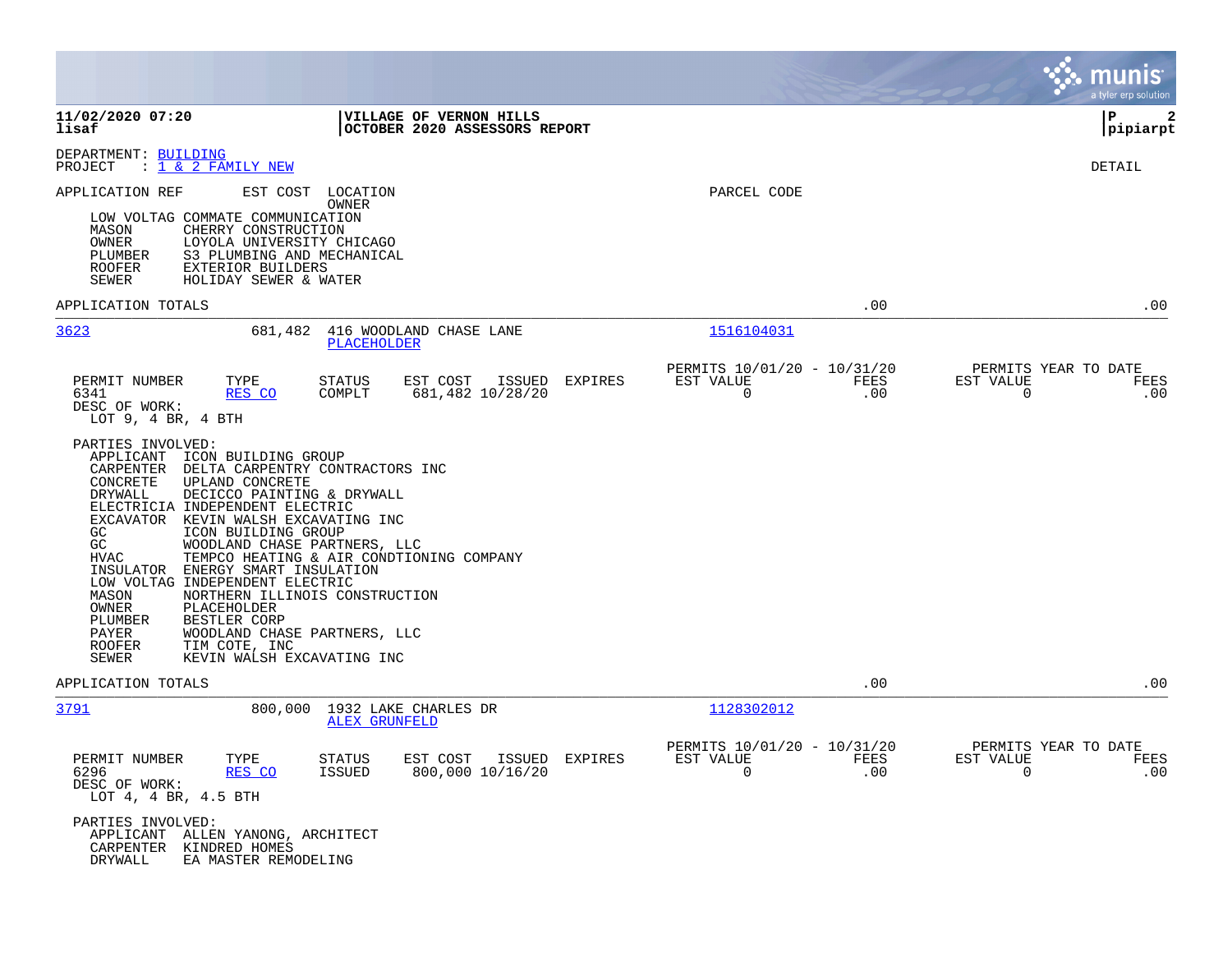|                                                                                                                                                                                                                                                                                                                                                                                                                                                                                                                                                                                                                         |                                                                                                                  |                                                                        | munis<br>a tyler erp solution                                   |
|-------------------------------------------------------------------------------------------------------------------------------------------------------------------------------------------------------------------------------------------------------------------------------------------------------------------------------------------------------------------------------------------------------------------------------------------------------------------------------------------------------------------------------------------------------------------------------------------------------------------------|------------------------------------------------------------------------------------------------------------------|------------------------------------------------------------------------|-----------------------------------------------------------------|
| 11/02/2020 07:20<br>lisaf                                                                                                                                                                                                                                                                                                                                                                                                                                                                                                                                                                                               | VILLAGE OF VERNON HILLS<br>OCTOBER 2020 ASSESSORS REPORT                                                         |                                                                        | 3<br>ΙP<br> pipiarpt                                            |
| DEPARTMENT: BUILDING<br>: <u>1 &amp; 2 FAMILY NEW</u><br>PROJECT                                                                                                                                                                                                                                                                                                                                                                                                                                                                                                                                                        |                                                                                                                  |                                                                        | DETAIL                                                          |
| APPLICATION REF<br>EST COST<br>ELECTRICIA PURE VOLTAGE SERVICES<br>EA MASTER REMODELING<br>GC.<br>GC<br>ALEX GRUNFELD<br><b>HVAC</b><br>INDEPENDENT TECH-N-AIR, INC<br>EA MASTER REMODELING<br>INSULATOR<br>ALEX GRUNFELD<br>OWNER<br>PLUMBER<br>EPIC PLUMBING<br>ALLEN YANONG, ARCHITECT<br>PAYER<br>PAYER<br>ALEX GRUNFELD<br><b>ROOFER</b><br>GRECO REMODELING SERVICES INC<br>SEWER<br>EPIC PLUMBING                                                                                                                                                                                                                | LOCATION<br>OWNER                                                                                                | PARCEL CODE                                                            |                                                                 |
| APPLICATION TOTALS                                                                                                                                                                                                                                                                                                                                                                                                                                                                                                                                                                                                      |                                                                                                                  | .00                                                                    | .00                                                             |
| 4938<br>683,578                                                                                                                                                                                                                                                                                                                                                                                                                                                                                                                                                                                                         | 682 CUNEO BOULEVARD<br>PLACEHOLDER                                                                               | 1133215014                                                             |                                                                 |
| PERMIT NUMBER<br>TYPE<br>6230<br>RES CO<br>DESC OF WORK:<br>NEW SINGLE FAM LOT 117 5 BED WILLWOOD/NORTHER CRAFTSMAN                                                                                                                                                                                                                                                                                                                                                                                                                                                                                                     | <b>STATUS</b><br>EST COST<br>ISSUED<br>EXPIRES<br>COMPLT<br>683,578 10/01/20                                     | PERMITS 10/01/20 - 10/31/20<br>EST VALUE<br>FEES<br>.00<br>$\mathbf 0$ | PERMITS YEAR TO DATE<br>EST VALUE<br>FEES<br>$\mathbf 0$<br>.00 |
| PARTIES INVOLVED:<br>APPLICANT PULTE HOMES<br>CARPENTER<br><b>CCA MIDWEST</b><br>CONCRETE<br>FIVE STAR<br>DRYWALL<br>A & D PAINTING AND DRYWALL<br>ELECTRICIA LAKESIDE ELECTRIC<br>EXCAVATOR CUSTOM LAND SERVICES<br>PULTE HOMES<br>GC<br><b>HVAC</b><br>ADVANTAGE CONTRACTOR SOLUTIONS<br>INSULATOR ENERGY SMART INSULATION<br>IRON WORK RESIDENTIAL STEEL FABRICATORS<br>LOW VOLTAG COMMATE COMMUNICATION<br>PRO BROTHERS MASONRY<br>MASON<br>OWNER<br>PLACEHOLDER<br>S3 PLUMBING AND MECHANICAL<br>PLUMBER<br>ROOFER<br>SCHALL DEVELOPEMENT CORP<br>SEWER<br>HOLIDAY SEWER & WATER<br>HOLIDAY SEWER & WATER<br>SEWER |                                                                                                                  |                                                                        |                                                                 |
| APPLICATION TOTALS                                                                                                                                                                                                                                                                                                                                                                                                                                                                                                                                                                                                      |                                                                                                                  | .00                                                                    | .00                                                             |
| 5221<br>641,715                                                                                                                                                                                                                                                                                                                                                                                                                                                                                                                                                                                                         | 544 COUNCIL CIRCLE<br>PLACEHOLDER                                                                                | 1133205038                                                             |                                                                 |
| PERMIT NUMBER<br>TYPE<br>6264<br>RES CO<br>DESC OF WORK:<br>SINGLE FAMILY 4 BEDROOMS                                                                                                                                                                                                                                                                                                                                                                                                                                                                                                                                    | <b>STATUS</b><br>EST COST<br>ISSUED<br>EXPIRES<br>641,715 10/08/20<br>COMPLT<br>LOT 14 WILLWOOD NOTHERN CRAFTMAN | PERMITS 10/01/20 - 10/31/20<br>EST VALUE<br>FEES<br>$\mathbf 0$<br>.00 | PERMITS YEAR TO DATE<br>EST VALUE<br>FEES<br>$\mathbf 0$<br>.00 |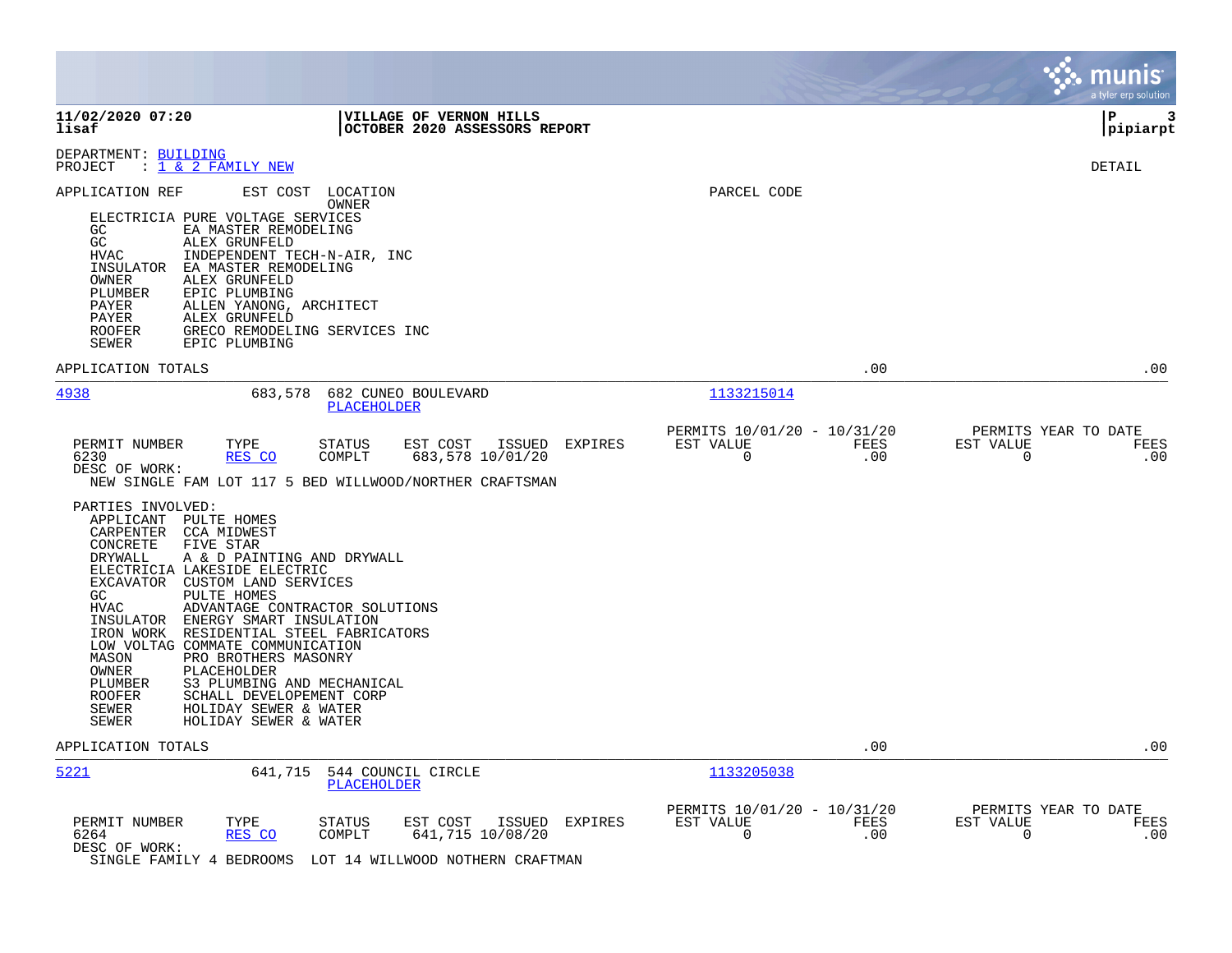|                                                                                                                                                                                                                                                                                                                                                                                                                                                                                                                               |                                                                                                                                                  |                                                                           | munis<br>a tyler erp solution                                      |
|-------------------------------------------------------------------------------------------------------------------------------------------------------------------------------------------------------------------------------------------------------------------------------------------------------------------------------------------------------------------------------------------------------------------------------------------------------------------------------------------------------------------------------|--------------------------------------------------------------------------------------------------------------------------------------------------|---------------------------------------------------------------------------|--------------------------------------------------------------------|
| 11/02/2020 07:20<br>lisaf                                                                                                                                                                                                                                                                                                                                                                                                                                                                                                     | VILLAGE OF VERNON HILLS<br>OCTOBER 2020 ASSESSORS REPORT                                                                                         |                                                                           | l P<br>4<br> pipiarpt                                              |
| DEPARTMENT: BUILDING<br>PROJECT : 1 & 2 FAMILY NEW                                                                                                                                                                                                                                                                                                                                                                                                                                                                            |                                                                                                                                                  |                                                                           | <b>DETAIL</b>                                                      |
| APPLICATION REF<br>EST COST<br>PARTIES INVOLVED:<br>APPLICANT<br>PULTE HOMES<br>CARPENTER<br>CCA MIDWEST<br>CONCRETE<br>FIVE STAR<br>DRYWALL<br>ELECTRICIA LAKESIDE ELECTRIC<br>EXCAVATOR CUSTOM LAND SERVICES<br>GC.<br>PULTE HOMES<br><b>HVAC</b><br>INSULATOR ENERGY SMART INSULATION<br>IRON WORK<br>LOW VOLTAG COMMATE COMMUNICATION<br>MASON<br>PRO BROTHERS MASONRY<br>OWNER<br>PLACEHOLDER<br>PLUMBER<br>PAYER<br>PULTE HOMES<br><b>ROOFER</b><br>SCHALL DEVELOPEMENT CORP<br>SEWER<br>HOLIDAY SEWER & WATER          | LOCATION<br>OWNER<br>A & D PAINTING AND DRYWALL<br>ADVANTAGE CONTRACTOR SOLUTIONS<br>RESIDENTIAL STEEL FABRICATORS<br>S3 PLUMBING AND MECHANICAL | PARCEL CODE                                                               |                                                                    |
| APPLICATION TOTALS                                                                                                                                                                                                                                                                                                                                                                                                                                                                                                            |                                                                                                                                                  | .00                                                                       | .00                                                                |
| 5421<br>796,386                                                                                                                                                                                                                                                                                                                                                                                                                                                                                                               | 515 COUNCIL CIRCLE<br><b>PLACEHOLDER</b>                                                                                                         | 1133213016                                                                |                                                                    |
| PERMIT NUMBER<br>TYPE<br>MU6349<br>RES TCO<br>DESC OF WORK:                                                                                                                                                                                                                                                                                                                                                                                                                                                                   | <b>STATUS</b><br>EST COST<br>ISSUED EXPIRES<br>796,386 10/28/20 10/28/21<br>ISSUED<br>NEW SINGLE FAM LOT 94 3 BED BOURGES/AMERICAN COTTAGE       | PERMITS 10/01/20 - 10/31/20<br>FEES<br>EST VALUE<br>$\mathbf 0$<br>100.00 | PERMITS YEAR TO DATE<br>EST VALUE<br>FEES<br>$\mathbf 0$<br>100.00 |
| PARTIES INVOLVED:<br>APPLICANT PULTE HOMES<br>CARPENTER CCA MIDWEST<br>CONCRETE<br>FIVE STAR<br><b>DRYWALL</b><br>ELECTRICIA LAKESIDE ELECTRIC<br>EXCAVATOR CUSTOM LAND SERVICES<br>FIRE SPRIN PULTE HOMES<br>GC<br>PULTE HOMES<br><b>HVAC</b><br>IRON WORK RESIDENTIAL STEEL FABRICATORS<br>IRRIGATION ENERGY SMART INSULATION<br>LOW VOLTAG COMMATE COMMUNICATION<br>MASON<br>PRO BROTHERS MASONRY<br>OWNER<br>PLACEHOLDER<br>PLUMBER<br><b>ROOFER</b><br>SCHALL DEVELOPEMENT CORP<br><b>SEWER</b><br>HOLIDAY SEWER & WATER | A & D PAINTING AND DRYWALL<br>ADVANTAGE CONTRACTOR SOLUTIONS<br>S3 PLUMBING AND MECHANICAL                                                       |                                                                           |                                                                    |
| APPLICATION TOTALS                                                                                                                                                                                                                                                                                                                                                                                                                                                                                                            |                                                                                                                                                  | 100.00                                                                    | 100.00                                                             |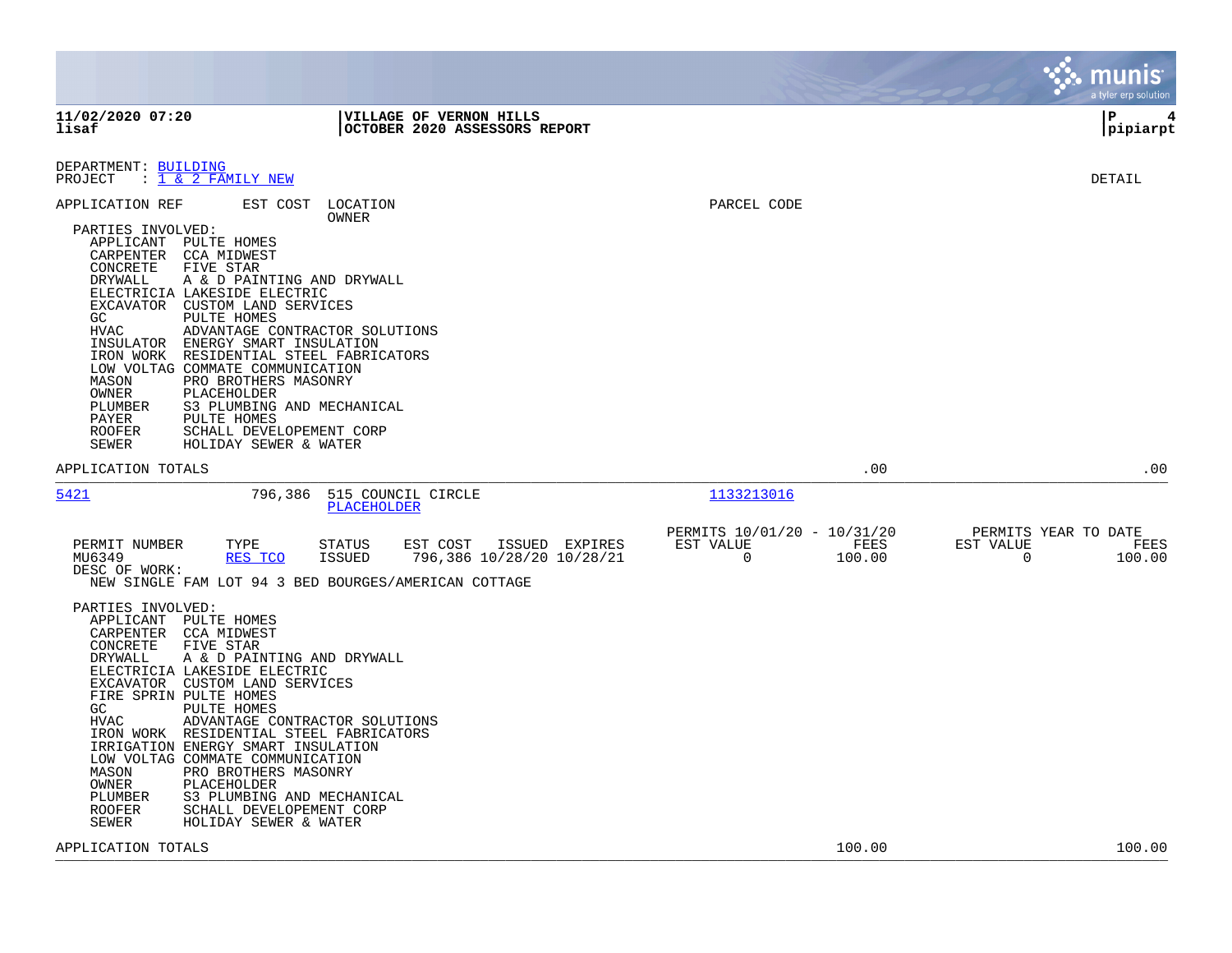|                                                                                                                                                                                     |                                                                                                                                                                                                                                                                                                                                                |                                                                                               |                                                          |                |                                                     |                   |                                              | munis<br>a tyler erp solution |
|-------------------------------------------------------------------------------------------------------------------------------------------------------------------------------------|------------------------------------------------------------------------------------------------------------------------------------------------------------------------------------------------------------------------------------------------------------------------------------------------------------------------------------------------|-----------------------------------------------------------------------------------------------|----------------------------------------------------------|----------------|-----------------------------------------------------|-------------------|----------------------------------------------|-------------------------------|
| 11/02/2020 07:20<br>lisaf<br>5951                                                                                                                                                   | 693,729                                                                                                                                                                                                                                                                                                                                        | 672 MARSHALL STREET<br>PLACEHOLDER                                                            | VILLAGE OF VERNON HILLS<br>OCTOBER 2020 ASSESSORS REPORT |                | 1133205050                                          |                   |                                              | P<br>5<br> pipiarpt           |
| PERMIT NUMBER                                                                                                                                                                       | TYPE                                                                                                                                                                                                                                                                                                                                           | <b>STATUS</b><br>EST COST                                                                     | ISSUED                                                   | EXPIRES        | PERMITS 10/01/20 - 10/31/20<br>EST VALUE            | FEES              | PERMITS YEAR TO DATE<br>EST VALUE            | FEES                          |
| DEPARTMENT: BUILDING<br>PROJECT                                                                                                                                                     | : $\overline{1}$ & 2 FAMILY NEW                                                                                                                                                                                                                                                                                                                |                                                                                               |                                                          |                |                                                     |                   |                                              | DETAIL                        |
| APPLICATION REF                                                                                                                                                                     |                                                                                                                                                                                                                                                                                                                                                | EST COST LOCATION                                                                             |                                                          |                | PARCEL CODE                                         |                   |                                              |                               |
| MU6237<br>DESC OF WORK:                                                                                                                                                             | $1&2$ FAM                                                                                                                                                                                                                                                                                                                                      | OWNER<br><b>ISSUED</b><br>NEW SINGLE FAM 5 BED WILLWOOD/NORTHERN CRAFTSMAN                    | 693,729 10/05/20 10/30/21                                |                | 693,729                                             | 16,973.14         | 693,729                                      | 16,973.14                     |
| PARTIES INVOLVED:<br>APPLICANT<br>CARPENTER<br>DRYWALL<br>EXCAVATOR<br>GC<br>HVAC<br>INSULATOR<br>LOW VOLTAG PROCOM<br>MASON<br>OWNER<br>PLUMBER<br>PAYER<br><b>ROOFER</b><br>SEWER | PULTE HOMES<br>CCA MIDWEST<br>A & D PAINTING AND DRYWALL<br>ELECTRICIA LAKESIDE ELECTRIC<br>CUSTOM LAND SERVICES<br>PULTE HOMES<br>ENERGY SMART INSULATION<br>IRON WORK RESIDENTIAL STEEL FABRICATORS<br>PRO BROTHERS MASONRY<br>PLACEHOLDER<br>S3 PLUMBING AND MECHANICAL<br>PULTE HOMES<br>SCHALL DEVELOPEMENT CORP<br>HOLIDAY SEWER & WATER | ADVANTAGE CONTRACTOR SOLUTIONS                                                                |                                                          |                |                                                     |                   |                                              |                               |
| APPLICATION TOTALS                                                                                                                                                                  |                                                                                                                                                                                                                                                                                                                                                |                                                                                               |                                                          |                |                                                     | 16,973.14         |                                              | 16,973.14                     |
| 6100                                                                                                                                                                                | 713,809                                                                                                                                                                                                                                                                                                                                        | 543 COUNCIL CIRCLE<br>PLACEHOLDER                                                             |                                                          |                | 1133213003                                          |                   |                                              |                               |
| PERMIT NUMBER<br>MU6274<br>DESC OF WORK:                                                                                                                                            | TYPE<br>$1&2$ FAM                                                                                                                                                                                                                                                                                                                              | STATUS<br>EST COST<br><b>ISSUED</b><br>NEW SINGLE FAM WOODSIDE/AMERICAN COTTAGE 5 BED LOT 103 | 713,809 10/12/20 10/26/21                                | ISSUED EXPIRES | PERMITS 10/01/20 - 10/31/20<br>EST VALUE<br>713,809 | FEES<br>16,658.74 | PERMITS YEAR TO DATE<br>EST VALUE<br>713,809 | FEES<br>16,658.74             |
| PARTIES INVOLVED:<br>APPLICANT<br>CARPENTER<br>CONCRETE<br>DRYWALL<br>GC<br>HVAC<br>LOW VOLTAG PROCOM<br>MASON<br>OWNER                                                             | PULTE HOMES<br>CCA MIDWEST<br>FIVE STAR<br>A & D PAINTING AND DRYWALL<br>ELECTRICIA LAKESIDE ELECTRIC<br>EXCAVATOR CUSTOM LAND SERVICES<br>PULTE HOMES<br>INSULATOR ENERGY SMART INSULATION<br>IRON WORK RESIDENTIAL STEEL FABRICATORS<br>PRO BROTHERS MASONRY<br>PLACEHOLDER                                                                  | ADVANTAGE CONTRACTOR SOLUTIONS                                                                |                                                          |                |                                                     |                   |                                              |                               |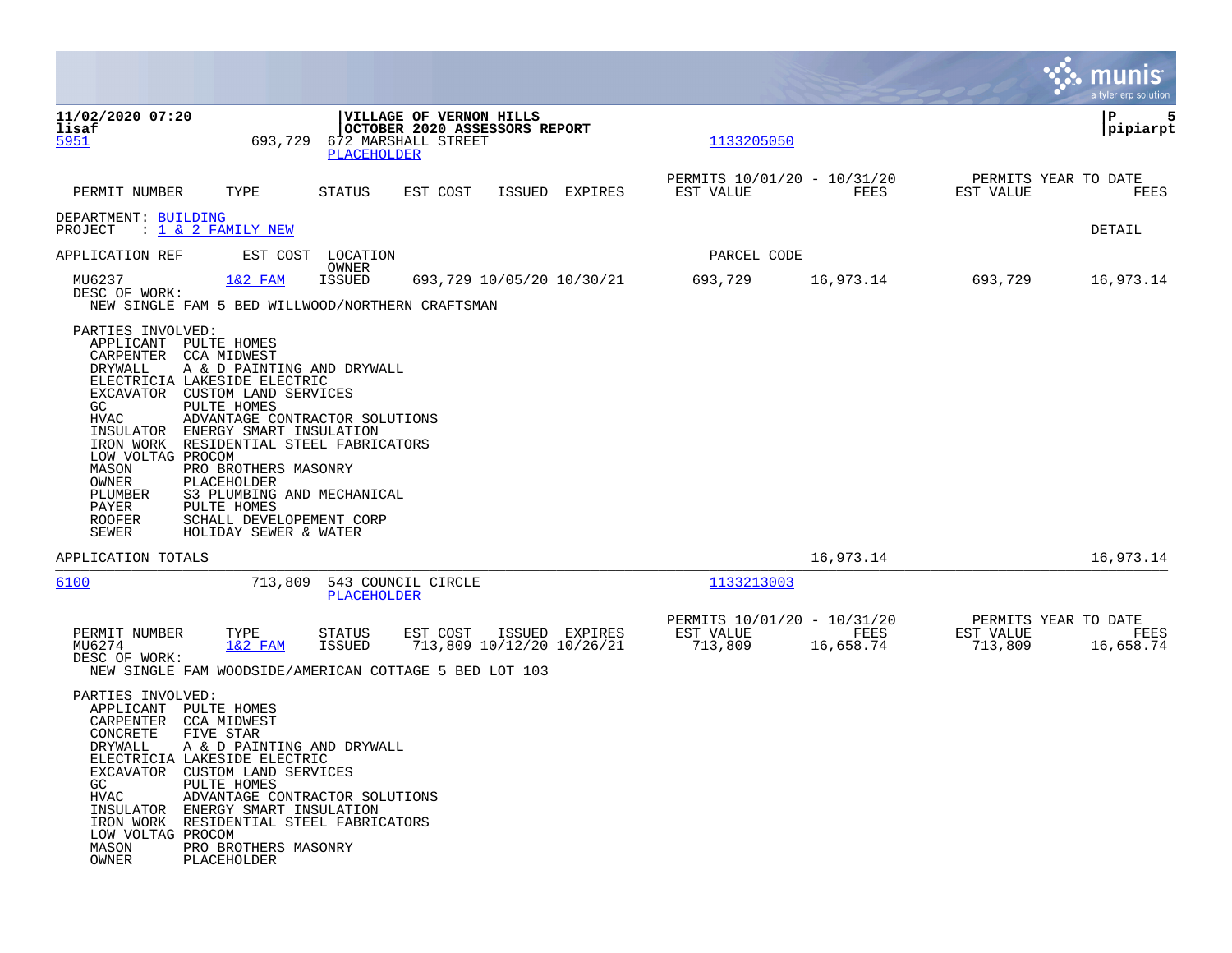|                                                                                                                                                                                                                                                                                                                                                                                                                                                                                                                                                                                                                                                                                                                                     |                                                                          | munis<br>a tyler erp solution                                     |
|-------------------------------------------------------------------------------------------------------------------------------------------------------------------------------------------------------------------------------------------------------------------------------------------------------------------------------------------------------------------------------------------------------------------------------------------------------------------------------------------------------------------------------------------------------------------------------------------------------------------------------------------------------------------------------------------------------------------------------------|--------------------------------------------------------------------------|-------------------------------------------------------------------|
| 11/02/2020 07:20<br>VILLAGE OF VERNON HILLS<br>lisaf<br>OCTOBER 2020 ASSESSORS REPORT                                                                                                                                                                                                                                                                                                                                                                                                                                                                                                                                                                                                                                               |                                                                          | l P<br>6<br> pipiarpt                                             |
| DEPARTMENT: BUILDING<br>PROJECT<br>: <u>1 &amp; 2 FAMILY NEW</u>                                                                                                                                                                                                                                                                                                                                                                                                                                                                                                                                                                                                                                                                    |                                                                          | DETAIL                                                            |
| EST COST<br>APPLICATION REF<br>LOCATION<br>OWNER<br>PLUMBER<br>S3 PLUMBING AND MECHANICAL<br><b>ROOFER</b><br>SCHALL DEVELOPEMENT CORP<br>SEWER<br>HOLIDAY SEWER & WATER                                                                                                                                                                                                                                                                                                                                                                                                                                                                                                                                                            | PARCEL CODE                                                              |                                                                   |
| APPLICATION TOTALS                                                                                                                                                                                                                                                                                                                                                                                                                                                                                                                                                                                                                                                                                                                  | 16,658.74                                                                | 16,658.74                                                         |
| 6154<br>797,550<br>412 WOODLAND CHASE LANE<br>PLACEHOLDER                                                                                                                                                                                                                                                                                                                                                                                                                                                                                                                                                                                                                                                                           | 1516104030                                                               |                                                                   |
| PERMIT NUMBER<br>TYPE<br>STATUS<br>EST COST<br>ISSUED EXPIRES<br>MU6277<br>$1&2$ FAM<br><b>ISSUED</b><br>797,550 10/12/20 10/28/21<br>DESC OF WORK:<br>NEW SINGLE FAMILY LOT 8 4 BEDROOMS                                                                                                                                                                                                                                                                                                                                                                                                                                                                                                                                           | PERMITS 10/01/20 - 10/31/20<br>EST VALUE<br>FEES<br>797,550<br>18,474.75 | PERMITS YEAR TO DATE<br>EST VALUE<br>FEES<br>797,550<br>18,474.75 |
| PARTIES INVOLVED:<br>APPLICANT<br>ICON BUILDING GROUP<br>CARPENTER<br>DELTA CARPENTRY CONTRACTORS INC<br>CONCRETE<br>UPLAND CONCRETE<br><b>DRYWALL</b><br>DECICCO PAINTING & DRYWALL<br>ELECTRICIA INDEPENDENT ELECTRIC<br>EXCAVATOR KEVIN WALSH EXCAVATING INC<br>FENCE<br>UNITED RENT A FENCE<br>GC<br>ICON BUILDING GROUP<br>GC<br>WOODLAND CHASE PARTNERS, LLC<br>TEMPCO HEATING & AIR CONDTIONING COMPANY<br><b>HVAC</b><br>INSULATOR<br>ENERGY SMART INSULATION<br>LOW VOLTAG INDEPENDENT ELECTRIC<br>NORTHERN ILLINOIS CONSTRUCTION<br>MASON<br>OWNER<br>PLACEHOLDER<br>BASSWOOD MECHANICAL LLC<br>PLUMBER<br>WOODLAND CHASE PARTNERS, LLC<br>PAYER<br>TIM COTE, INC<br><b>ROOFER</b><br>KEVIN WALSH EXCAVATING INC<br>SEWER |                                                                          |                                                                   |
| APPLICATION TOTALS                                                                                                                                                                                                                                                                                                                                                                                                                                                                                                                                                                                                                                                                                                                  | 18,474.75                                                                | 18,474.75                                                         |
| 6157<br>641 CUNEO BOULEVARD<br>611,466<br>PLACEHOLDER                                                                                                                                                                                                                                                                                                                                                                                                                                                                                                                                                                                                                                                                               | 1133216002                                                               |                                                                   |
| PERMIT NUMBER<br>TYPE<br><b>STATUS</b><br>EST COST<br>ISSUED EXPIRES<br>MU6347<br>$1&2$ FAM<br><b>ISSUED</b><br>611,466 10/28/20 10/28/21<br>DESC OF WORK:<br>NEW SINGLE FAM MAPLE VALLEY/CRAFTMAN 4 BED LOT 123                                                                                                                                                                                                                                                                                                                                                                                                                                                                                                                    | PERMITS 10/01/20 - 10/31/20<br>EST VALUE<br>FEES<br>611,466<br>14,512.08 | PERMITS YEAR TO DATE<br>EST VALUE<br>FEES<br>611,466<br>14,512.08 |
| PARTIES INVOLVED:<br>APPLICANT PULTE HOMES<br>CCA MIDWEST<br>CARPENTER<br>CONCRETE<br>FIVE STAR<br>DRYWALL<br>A & D PAINTING AND DRYWALL<br>ELECTRICIA LAKESIDE ELECTRIC                                                                                                                                                                                                                                                                                                                                                                                                                                                                                                                                                            |                                                                          |                                                                   |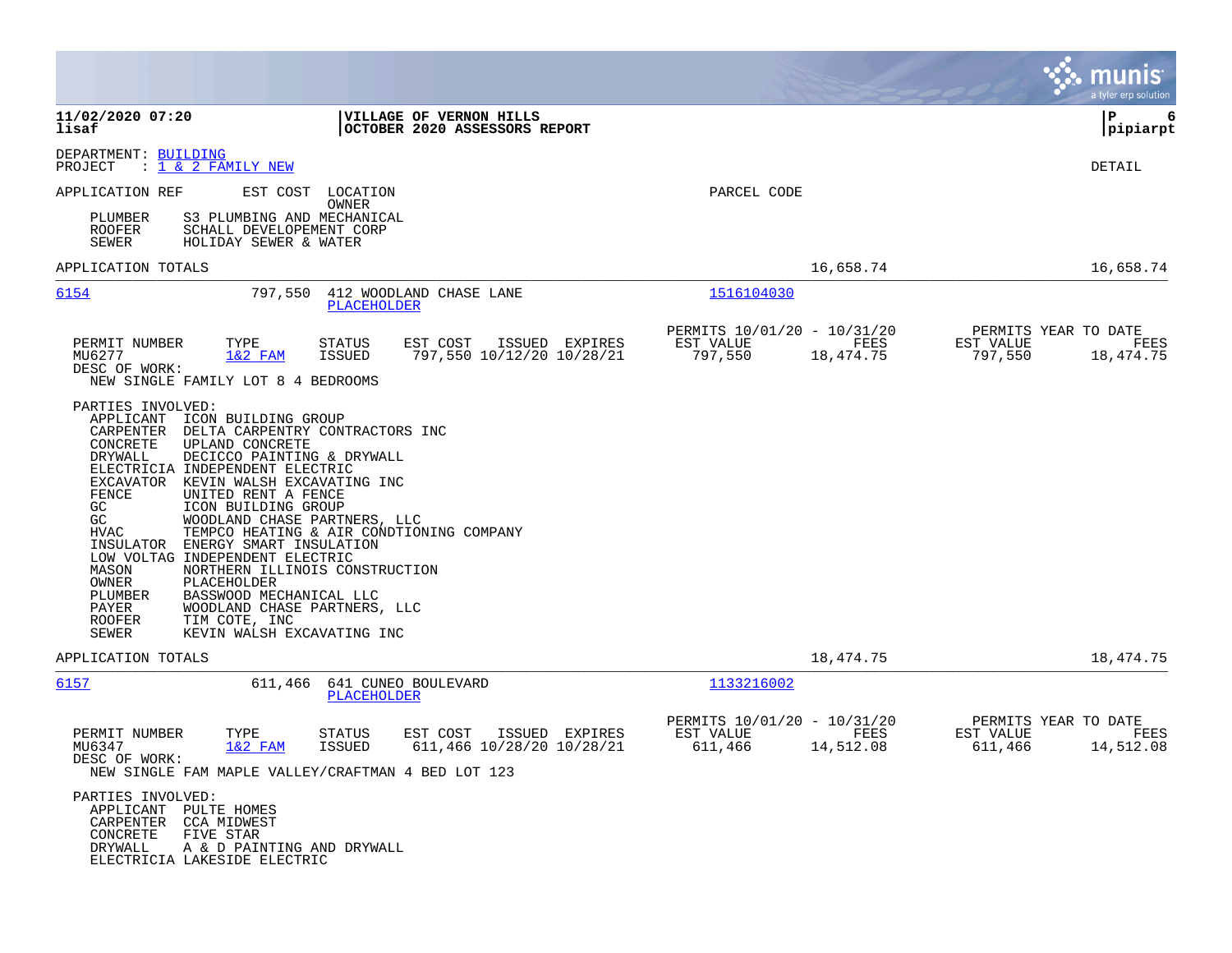|                                                                                                                                                                                                                                                                                                                                                                                                                                                                                                                                                            |                |                                                                   |                          |                                              | munis<br>a tyler erp solution |
|------------------------------------------------------------------------------------------------------------------------------------------------------------------------------------------------------------------------------------------------------------------------------------------------------------------------------------------------------------------------------------------------------------------------------------------------------------------------------------------------------------------------------------------------------------|----------------|-------------------------------------------------------------------|--------------------------|----------------------------------------------|-------------------------------|
| 11/02/2020 07:20<br>VILLAGE OF VERNON HILLS<br>OCTOBER 2020 ASSESSORS REPORT<br>lisaf                                                                                                                                                                                                                                                                                                                                                                                                                                                                      |                |                                                                   |                          |                                              | 7<br>P<br> pipiarpt           |
| DEPARTMENT: BUILDING<br>: 1 & 2 FAMILY NEW<br>PROJECT                                                                                                                                                                                                                                                                                                                                                                                                                                                                                                      |                |                                                                   |                          |                                              | <b>DETAIL</b>                 |
| APPLICATION REF<br>EST COST LOCATION<br><b>OWNER</b><br>CUSTOM LAND SERVICES<br>EXCAVATOR<br>GC<br>PULTE HOMES<br><b>HVAC</b><br>ADVANTAGE CONTRACTOR SOLUTIONS<br>IRON WORK RESIDENTIAL STEEL FABRICATORS<br>LOW VOLTAG PROCOM<br>MASON<br>PRO BROTHERS MASONRY<br><b>OWNER</b><br>PLACEHOLDER<br>PLUMBER<br>S3 PLUMBING AND MECHANICAL<br><b>ROOFER</b><br>SCHALL DEVELOPEMENT CORP<br>SEWER<br>HOLIDAY SEWER & WATER                                                                                                                                    |                | PARCEL CODE                                                       |                          |                                              |                               |
| APPLICATION TOTALS                                                                                                                                                                                                                                                                                                                                                                                                                                                                                                                                         |                |                                                                   | 14,512.08                |                                              | 14,512.08                     |
| 6158<br>649 CUNEO BOULEVARD<br>698,607<br><b>PLACEHOLDER</b><br>PERMIT NUMBER<br>TYPE<br>STATUS<br>EST COST<br>MU6295<br>$1&2$ FAM<br>698,607 10/16/20 10/27/21<br>ISSUED<br>DESC OF WORK:<br>NEW SINGLE FAM 5 BED WOODSIDE/CRAFTSMAN LOT 124<br>PARTIES INVOLVED:<br>APPLICANT PULTE HOMES                                                                                                                                                                                                                                                                | ISSUED EXPIRES | 1133216003<br>PERMITS 10/01/20 - 10/31/20<br>EST VALUE<br>698,607 | FEES<br>16,658.74        | PERMITS YEAR TO DATE<br>EST VALUE<br>698,607 | FEES<br>16,658.74             |
| CARPENTER CCA MIDWEST<br>CONCRETE<br>FIVE STAR<br><b>DRYWALL</b><br>A & D PAINTING AND DRYWALL<br>ELECTRICIA LAKESIDE ELECTRIC<br>EXCAVATOR CUSTOM LAND SERVICES<br>GC<br>PULTE HOMES<br><b>HVAC</b><br>ADVANTAGE CONTRACTOR SOLUTIONS<br>INSULATOR<br>ENERGY SMART INSULATION<br>IRON WORK RESIDENTIAL STEEL FABRICATORS<br>LOW VOLTAG PROCOM<br>MASON<br>PRO BROTHERS MASONRY<br>OWNER<br>PLACEHOLDER<br>PLUMBER<br>S3 PLUMBING AND MECHANICAL<br>PAYER<br>PULTE HOMES<br><b>ROOFER</b><br>SCHALL DEVELOPEMENT CORP<br>SEWER<br>SCHALL DEVELOPEMENT CORP |                |                                                                   |                          |                                              |                               |
| APPLICATION TOTALS<br>PROJECT TOTALS                                                                                                                                                                                                                                                                                                                                                                                                                                                                                                                       |                | 3,515,161                                                         | 16,658.74<br>83, 377. 45 | 3,515,161                                    | 16,658.74<br>83, 377.45       |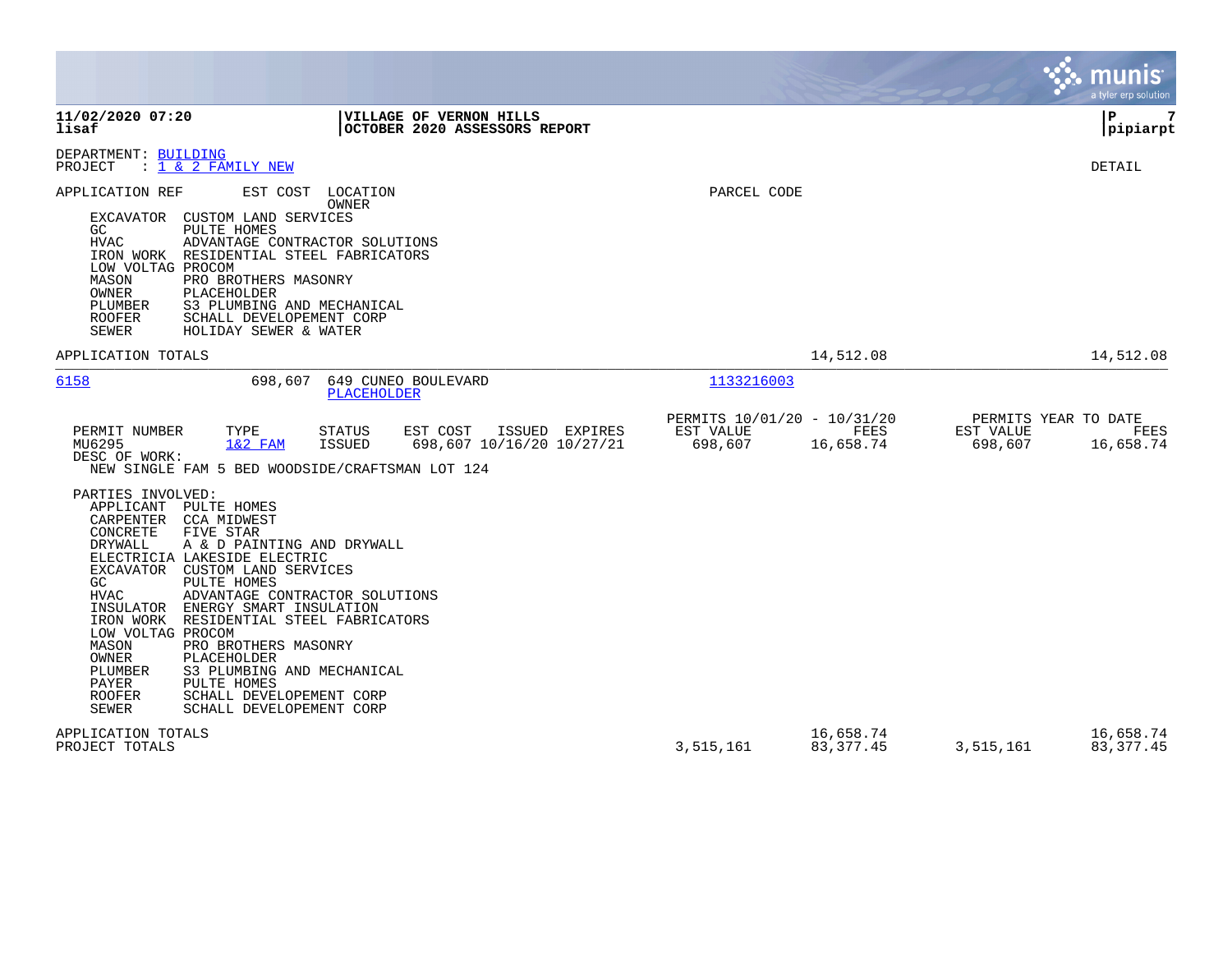|                                                                                                                                                                                                                                                                                                                                                                                              |                                                                                                                                                                                                                                                                                                                                                                          |                            |                                                                 |                                               |                    |                       |                      | <b>munis</b><br>a tyler erp solution |
|----------------------------------------------------------------------------------------------------------------------------------------------------------------------------------------------------------------------------------------------------------------------------------------------------------------------------------------------------------------------------------------------|--------------------------------------------------------------------------------------------------------------------------------------------------------------------------------------------------------------------------------------------------------------------------------------------------------------------------------------------------------------------------|----------------------------|-----------------------------------------------------------------|-----------------------------------------------|--------------------|-----------------------|----------------------|--------------------------------------|
| 11/02/2020 07:20<br>lisaf                                                                                                                                                                                                                                                                                                                                                                    |                                                                                                                                                                                                                                                                                                                                                                          |                            | <b>VILLAGE OF VERNON HILLS</b><br>OCTOBER 2020 ASSESSORS REPORT |                                               |                    |                       | P                    | pipiarpt                             |
| DEPARTMENT: BUILDING<br>PROJECT                                                                                                                                                                                                                                                                                                                                                              | : COMMERCIAL ADDITION                                                                                                                                                                                                                                                                                                                                                    |                            |                                                                 |                                               |                    |                       |                      | DETAIL                               |
| APPLICATION REF                                                                                                                                                                                                                                                                                                                                                                              |                                                                                                                                                                                                                                                                                                                                                                          | EST COST LOCATION<br>OWNER |                                                                 | PARCEL CODE                                   |                    |                       |                      |                                      |
| 4095                                                                                                                                                                                                                                                                                                                                                                                         | 5,836,122                                                                                                                                                                                                                                                                                                                                                                |                            | 145 NORTH MILWAUKEE AVE<br>HCP HB2 PARK @ VERNON HILLS LLC      | 1503301025                                    |                    |                       |                      |                                      |
| PERMIT NUMBER<br>MU6265<br>DESC OF WORK:<br>ADDITION OF DINING ROOM WITH SCREENED PATIO                                                                                                                                                                                                                                                                                                      | TYPE<br>CO NO FEE                                                                                                                                                                                                                                                                                                                                                        | STATUS<br>ISSUED           | EST COST<br>ISSUED EXPIRES<br>5,826,122 10/08/20 10/08/21       | PERMITS 10/01/20 - 10/31/20<br>EST VALUE<br>0 | <b>FEES</b><br>.00 | EST VALUE<br>$\Omega$ | PERMITS YEAR TO DATE | FEES<br>.00                          |
| PARTIES INVOLVED:<br>APPLICANT<br>CARPENTER<br>CONCRETE<br><b>DRYWALL</b><br>ELECTRICIA BASSETT ELECTRICAL<br>EXCAVATOR<br>FIRE SPRIN AUTOMATIC FIRE SYSTEMS INC<br>GC.<br>HVAC<br>INSULATOR<br>IRON WORK<br>IRRIGATION BEARY LANDSCAPING<br>LOW VOLTAG NDP ELECTRIC, INC<br>MASON<br><b>OCCUPANT</b><br>OWNER<br><b>PLUMBER</b><br>PAYER<br><b>ROOFER</b><br><b>DUSABLE</b><br><b>SEWER</b> | EARL SWENSSON ASSOCIATES INC<br>MONARCH CONSTRUCTION<br>EAGLE CONCRETE<br>MONARCH CONSTRUCTION<br>EAGLE CONCRETE<br>HAREN CONTRACTING<br>TEMPERATURE SERVICE CO<br>KREZ GROUP<br>SG KRAUSS COMPANY<br>ABLE MASONRY DEVELOPMENT<br>BROOKDALE OF VERNON HILLS<br>HCP HB2 PARK @ VERNON HILLS LLC<br>CORPORATE PLUMBING INC.<br>BROOKDALE OF VERNON HILLS<br>EAGLE CONCRETE |                            |                                                                 |                                               |                    |                       |                      |                                      |
| APPLICATION TOTALS<br>PROJECT TOTALS                                                                                                                                                                                                                                                                                                                                                         |                                                                                                                                                                                                                                                                                                                                                                          |                            |                                                                 | $\mathbf 0$                                   | .00<br>.00         | $\mathbf 0$           |                      | .00<br>.00                           |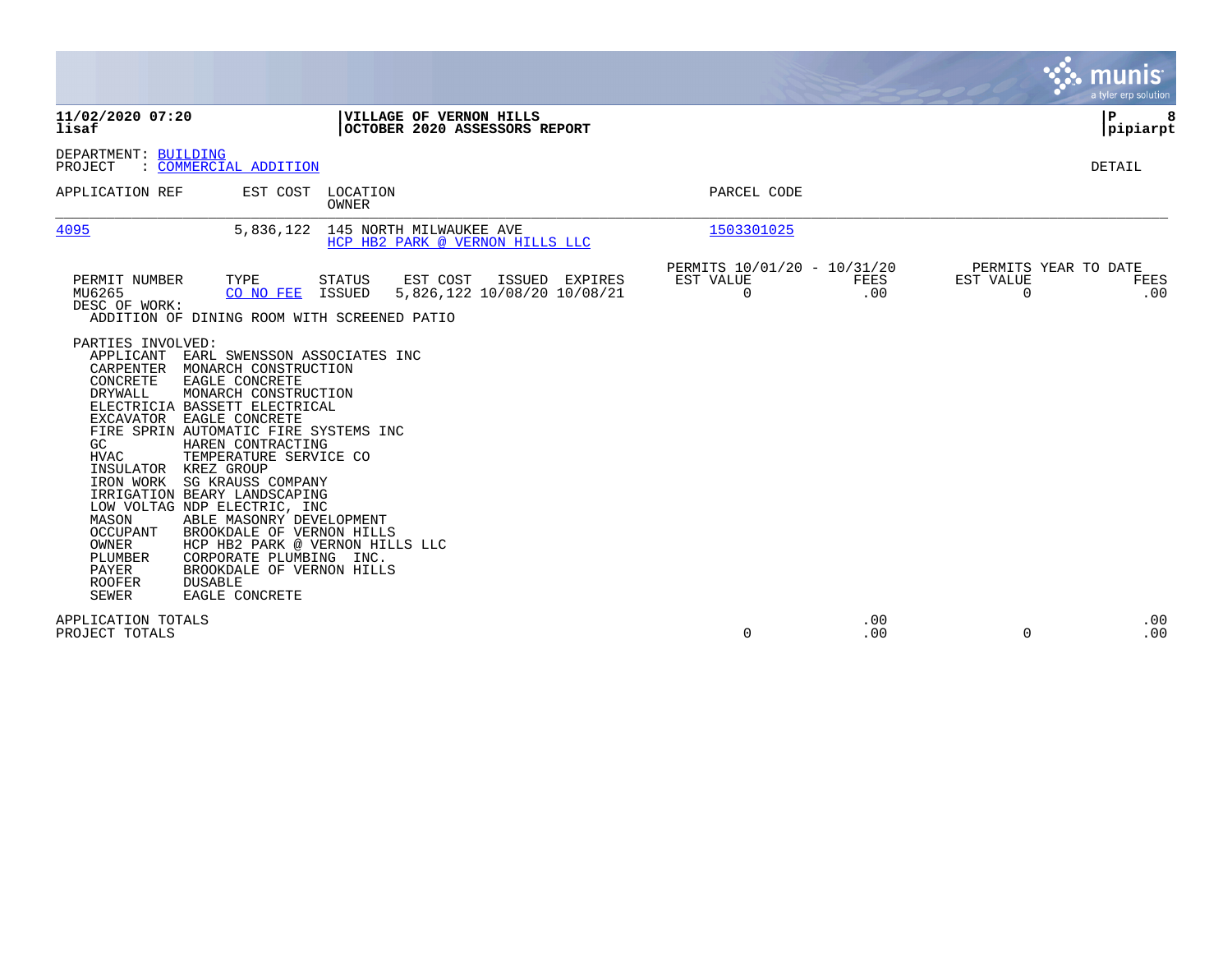|                                                                                                                                                                                                                                                                                                                                                                                                                                                                                                                                         |                             |                                            |                                         | munis<br>a tyler erp solution       |
|-----------------------------------------------------------------------------------------------------------------------------------------------------------------------------------------------------------------------------------------------------------------------------------------------------------------------------------------------------------------------------------------------------------------------------------------------------------------------------------------------------------------------------------------|-----------------------------|--------------------------------------------|-----------------------------------------|-------------------------------------|
| 11/02/2020 07:20<br>VILLAGE OF VERNON HILLS<br>lisaf<br>OCTOBER 2020 ASSESSORS REPORT                                                                                                                                                                                                                                                                                                                                                                                                                                                   |                             |                                            |                                         | 9<br>l P<br> pipiarpt               |
| DEPARTMENT: BUILDING<br>: COMMERCIAL ALTERATION<br>PROJECT                                                                                                                                                                                                                                                                                                                                                                                                                                                                              |                             |                                            |                                         | <b>DETAIL</b>                       |
| APPLICATION REF<br>EST COST LOCATION<br>OWNER                                                                                                                                                                                                                                                                                                                                                                                                                                                                                           |                             | PARCEL CODE                                |                                         |                                     |
| <u>4931</u><br>1,000,000<br>913 NORTH MILWAUKEE AVENUE 100<br>REGENCY CENTERS                                                                                                                                                                                                                                                                                                                                                                                                                                                           |                             | 1134302008                                 |                                         |                                     |
| PERMIT NUMBER<br>TYPE<br>STATUS<br>EST COST<br>ISSUED<br>MU6266<br>COMM TCO<br>ISSUED<br>1,000,000 10/08/20<br>DESC OF WORK:<br>BUILD OUT                                                                                                                                                                                                                                                                                                                                                                                               | EXPIRES<br>EST VALUE        | PERMITS 10/01/20 - 10/31/20<br>0           | FEES<br>EST VALUE<br>.00<br>$\mathbf 0$ | PERMITS YEAR TO DATE<br>FEES<br>.00 |
| PARTIES INVOLVED:<br>APPLICANT<br>SLYCE COAL FIRED PIZZA<br>CARPENTER<br>GPW CARPENTRY<br>CONCRETE<br>TYNIS CONCRETE<br><b>DRYWALL</b><br>ALTMANN PAINT & DRYWALL<br>ELECTRICIA SERVICE PLUS INC<br>GC<br>ALTMANN PAINT & DRYWALL<br>GC<br>SLYCE COAL FIRED PIZZA<br><b>HVAC</b><br>CORCORAN H & A<br>INSULATOR<br>ENERGY SMART INSULATION<br><b>OCCUPANT</b><br>SLYCE COAL FIRED PIZZA - VERNON HILLS<br>REGENCY CENTERS<br>OWNER<br>PLUMBER<br>MCELROY PLUMBING<br>PAYER<br>SLYCE COAL FIRED PIZZA<br><b>ROOFER</b><br>OLSSON ROOFING |                             |                                            |                                         |                                     |
| APPLICATION TOTALS                                                                                                                                                                                                                                                                                                                                                                                                                                                                                                                      |                             |                                            | .00                                     | .00                                 |
| 5796<br>200,000<br>560 BUNKER CT 100<br>CONTINENTAL EXECUTIVE PARKE, LLC                                                                                                                                                                                                                                                                                                                                                                                                                                                                |                             | 1504202144                                 |                                         |                                     |
| EST COST<br>PERMIT NUMBER<br>TYPE<br>STATUS<br>COMPLT<br>200,000 10/19/20 10/19/21<br>MU6304<br>CO NO FEE<br>DESC OF WORK:<br>COMMERCIAL ALTERATION                                                                                                                                                                                                                                                                                                                                                                                     | EST VALUE<br>ISSUED EXPIRES | PERMITS 10/01/20 - 10/31/20<br>$\mathbf 0$ | EST VALUE<br>FEES<br>.00<br>$\mathbf 0$ | PERMITS YEAR TO DATE<br>FEES<br>.00 |
| PARTIES INVOLVED:<br>APPLICANT<br>SONG OKUNO CONSTRUCTION<br><b>DRYWALL</b><br>SONG OKUNO CONSTRUCTION<br>ELECTRICIA T.A.G. ELECTRIC<br>GC<br>SONG OKUNO CONSTRUCTION<br><b>HVAC</b><br>SONG OKUNO CONSTRUCTION<br>OCCUPANT<br>NUWAVE<br><b>OWNER</b><br>CONTINENTAL EXECUTIVE PARKE, LLC<br>SSE MECHANICAL<br>PLUMBER<br><b>PAYER</b><br>SONG OKUNO CONSTRUCTION                                                                                                                                                                       |                             |                                            |                                         |                                     |
| APPLICATION TOTALS                                                                                                                                                                                                                                                                                                                                                                                                                                                                                                                      |                             |                                            | .00                                     | .00                                 |
| 5989<br>220,000<br>863 NORTH MILWAUKEE AVENUE 700                                                                                                                                                                                                                                                                                                                                                                                                                                                                                       |                             | 1134302008                                 |                                         |                                     |

[PASSCO MELODY FARM DST](http://vvh-munis1:55000/views/PassThru.aspx?-E=AMCkgTVU8ZMud1rB1hjJC3rt1UExPjLDOQkmdvEKbXJnBk1rrgUbp0UKC9QzCUFI&)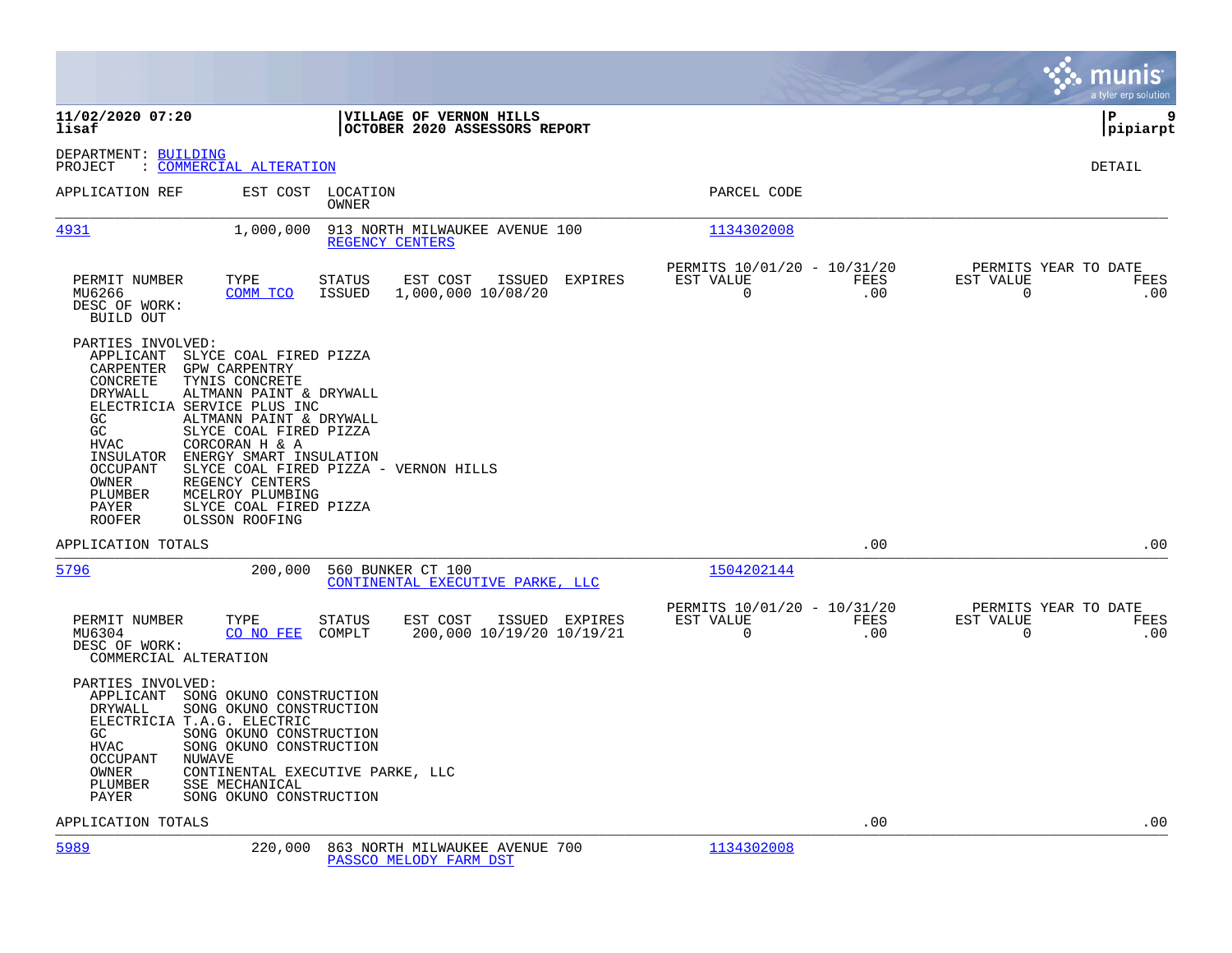|                                                                                                                                                                                                                                                                                                                                                  |                                                                                                                |                |                                                    |                |                                             | munis<br>a tyler erp solution |
|--------------------------------------------------------------------------------------------------------------------------------------------------------------------------------------------------------------------------------------------------------------------------------------------------------------------------------------------------|----------------------------------------------------------------------------------------------------------------|----------------|----------------------------------------------------|----------------|---------------------------------------------|-------------------------------|
| 11/02/2020 07:20<br>lisaf                                                                                                                                                                                                                                                                                                                        | VILLAGE OF VERNON HILLS<br>OCTOBER 2020 ASSESSORS REPORT                                                       |                |                                                    |                |                                             | P<br>10<br> pipiarpt          |
| PERMIT NUMBER<br>TYPE                                                                                                                                                                                                                                                                                                                            | EST COST<br>ISSUED<br>STATUS                                                                                   | <b>EXPIRES</b> | PERMITS 10/01/20 - 10/31/20<br>EST VALUE           | FEES           | PERMITS YEAR TO DATE<br>EST VALUE           | FEES                          |
| DEPARTMENT: BUILDING<br>: COMMERCIAL ALTERATION<br>PROJECT                                                                                                                                                                                                                                                                                       |                                                                                                                |                |                                                    |                |                                             | DETAIL                        |
| APPLICATION REF                                                                                                                                                                                                                                                                                                                                  | EST COST LOCATION                                                                                              |                | PARCEL CODE                                        |                |                                             |                               |
| MU6262<br>COM ALT<br>DESC OF WORK:<br>TENANT BUILDOUT - MADISON REED                                                                                                                                                                                                                                                                             | OWNER<br><b>ISSUED</b><br>220,000 10/08/20 10/08/21                                                            |                | 220,000                                            | 2,400.00       | 220,000                                     | 2,400.00                      |
| PARTIES INVOLVED:<br>APPLICANT INTERTECH DESIGN SERVICES INC<br>ELECTRICIA DAVID NEWTON<br>GC<br>CAHILL CONSTRUCTION<br>HVAC<br>COLUMBIA SHEETMETAL<br>OCCUPANT<br>MADISON REED COLOR BAR<br>OWNER<br>PASSCO MELODY FARM DST<br>TOTAL PLUMBING II<br>PLUMBER<br>PAYER<br>INTERTECH DESIGN SERVICES INC<br><b>ROOFER</b><br>OLSSON ROOFING CO INC |                                                                                                                |                |                                                    |                |                                             |                               |
| APPLICATION TOTALS                                                                                                                                                                                                                                                                                                                               |                                                                                                                |                |                                                    | 2,400.00       |                                             | 2,400.00                      |
| 6049<br>1,000                                                                                                                                                                                                                                                                                                                                    | 770 CORPORATE WOODS PARKWAY<br>VAN VLISSINGEN & CO                                                             |                | 1509401065                                         |                |                                             |                               |
| PERMIT NUMBER<br>TYPE<br>MU6255<br>COM ALT<br>DESC OF WORK:<br>CO: EUROPA<br>RACKING                                                                                                                                                                                                                                                             | <b>STATUS</b><br>EST COST<br>ISSUED EXPIRES<br>1,000 10/06/20 10/06/21<br>ISSUED                               |                | PERMITS 10/01/20 - 10/31/20<br>EST VALUE<br>1,000  | FEES<br>375.00 | PERMITS YEAR TO DATE<br>EST VALUE<br>1,000  | FEES<br>375.00                |
| PARTIES INVOLVED:<br>APPLICANT<br>GC.<br>OWNER<br>VAN VLISSINGEN & CO<br>PAYER                                                                                                                                                                                                                                                                   | EUROPA EYEWEAR DISTRIBUTION CENTER<br>EUROPA EYEWEAR DISTRIBUTION CENTER<br>EUROPA EYEWEAR DISTRIBUTION CENTER |                |                                                    |                |                                             |                               |
| APPLICATION TOTALS                                                                                                                                                                                                                                                                                                                               |                                                                                                                |                |                                                    | 375.00         |                                             | 375.00                        |
| 6088<br>75,000                                                                                                                                                                                                                                                                                                                                   | 100 NORTH FAIRWAY DRIVE 118<br>WESTMOUNT REALTY CAPITAL                                                        |                | 1504303179                                         |                |                                             |                               |
| PERMIT NUMBER<br>TYPE<br>MU6271<br>COM ALT<br>DESC OF WORK:<br>COMMERCIAL BUILT OUT - SIRUS AUTOMATION<br>COMBINING UNITS 118-120-122<br>PARTIES INVOLVED:<br>APPLICANT DESIGNHAUS, INC<br>GC<br>DESIGNHAUS, INC<br>OCCUPANT<br>SIRIUS AUTOMATION<br>OWNER<br>WESTMOUNT REALTY CAPITAL<br>PAYER<br>DESIGNHAUS, INC                               | STATUS<br>EST COST<br>ISSUED EXPIRES<br>75,000 10/09/20 10/23/21<br><b>ISSUED</b>                              |                | PERMITS 10/01/20 - 10/31/20<br>EST VALUE<br>75,000 | FEES<br>950.00 | PERMITS YEAR TO DATE<br>EST VALUE<br>75,000 | FEES<br>950.00                |

 $\overline{\phantom{a}}$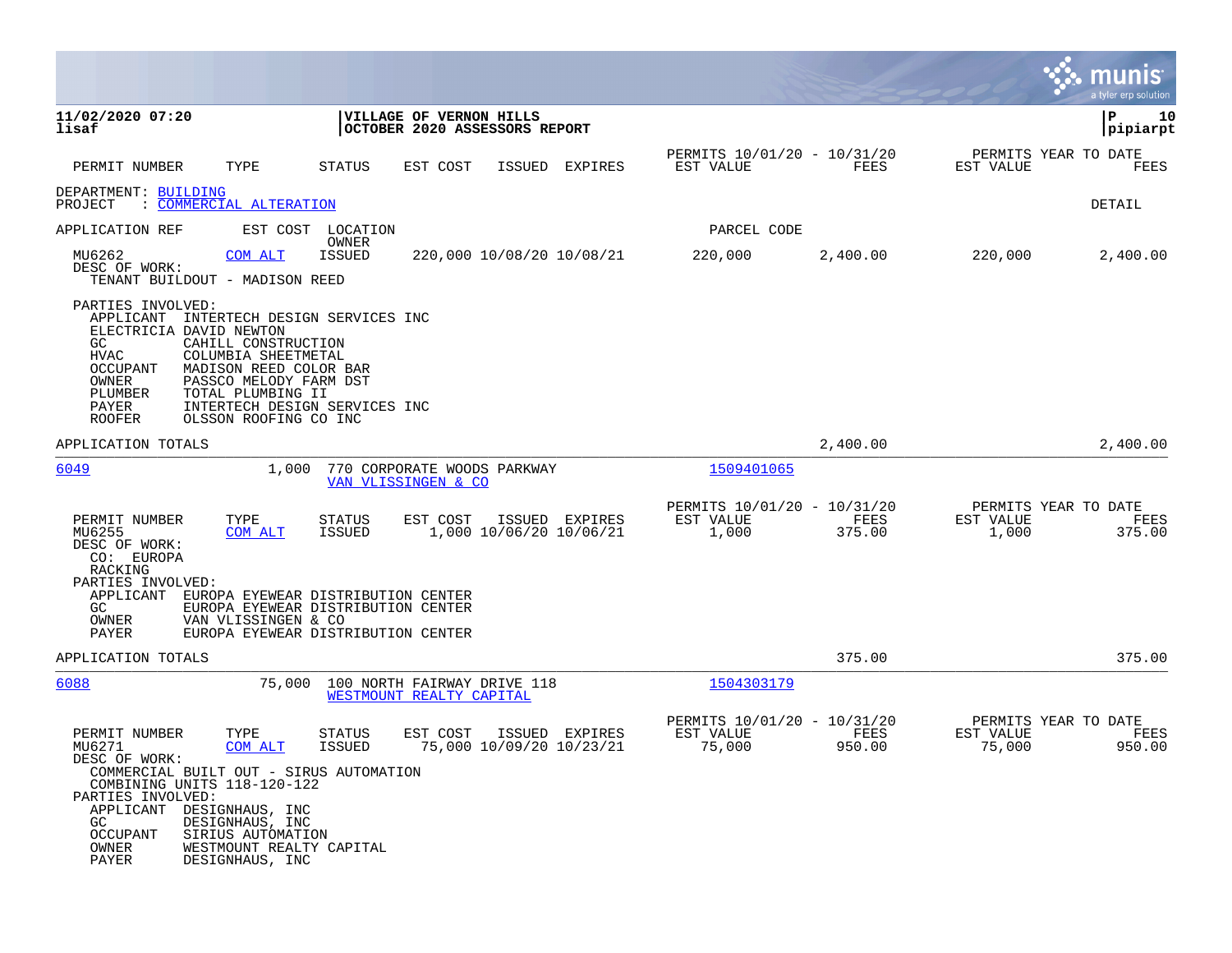|                                                                                                                                                                                                                                                                                                                                                         |                                                                              |                                                   |                    |                    | munis <sup>.</sup><br>a tyler erp solution |
|---------------------------------------------------------------------------------------------------------------------------------------------------------------------------------------------------------------------------------------------------------------------------------------------------------------------------------------------------------|------------------------------------------------------------------------------|---------------------------------------------------|--------------------|--------------------|--------------------------------------------|
| 11/02/2020 07:20<br>lisaf                                                                                                                                                                                                                                                                                                                               | VILLAGE OF VERNON HILLS<br>OCTOBER 2020 ASSESSORS REPORT                     |                                                   |                    |                    | P<br>11<br> pipiarpt                       |
| DEPARTMENT:<br><b>BUILDING</b><br>: COMMERCIAL ALTERATION<br>PROJECT                                                                                                                                                                                                                                                                                    |                                                                              |                                                   |                    |                    | DETAIL                                     |
| APPLICATION REF<br>EST COST                                                                                                                                                                                                                                                                                                                             | LOCATION<br>OWNER                                                            | PARCEL CODE                                       |                    |                    |                                            |
| APPLICATION TOTALS                                                                                                                                                                                                                                                                                                                                      |                                                                              |                                                   | 950.00             |                    | 950.00                                     |
| 6200<br>6,500                                                                                                                                                                                                                                                                                                                                           | 201 WEST USHY 45<br><b>4H BUILDERS</b>                                       | 1508211016                                        |                    |                    |                                            |
| TYPE<br>PERMIT NUMBER<br>MU6291<br>COM ALT<br>DESC OF WORK:<br>MISC COMMERCIAL                                                                                                                                                                                                                                                                          | EST COST<br>ISSUED<br>STATUS<br>EXPIRES<br>6,500 10/15/20 10/15/21<br>ISSUED | PERMITS 10/01/20 - 10/31/20<br>EST VALUE<br>6,500 | FEES<br>140.00     | EST VALUE<br>6,500 | PERMITS YEAR TO DATE<br>FEES<br>140.00     |
| PARTIES INVOLVED:<br>APPLICANT<br>MOLLOY PROPERTIES<br><b>CARPENTER</b><br><b>4H BUILDERS</b><br>DRYWALL<br><b>4H BUILDERS</b><br><b>ELECTRICIA</b><br>JOSEPH KELTON<br>GC<br><b>4H BUILDERS</b><br>HVAC<br>MUZIK HVAC<br>INSULATOR<br><b>4H BUILDERS</b><br>OCCUPANT<br>MOLLOY PROPERTIES<br>OWNER<br><b>4H BUILDERS</b><br>PAYER<br>MOLLOY PROPERTIES |                                                                              |                                                   |                    |                    |                                            |
| APPLICATION TOTALS<br>PROJECT TOTALS                                                                                                                                                                                                                                                                                                                    |                                                                              | 302,500                                           | 140.00<br>3,865.00 | 302,500            | 140.00<br>3,865.00                         |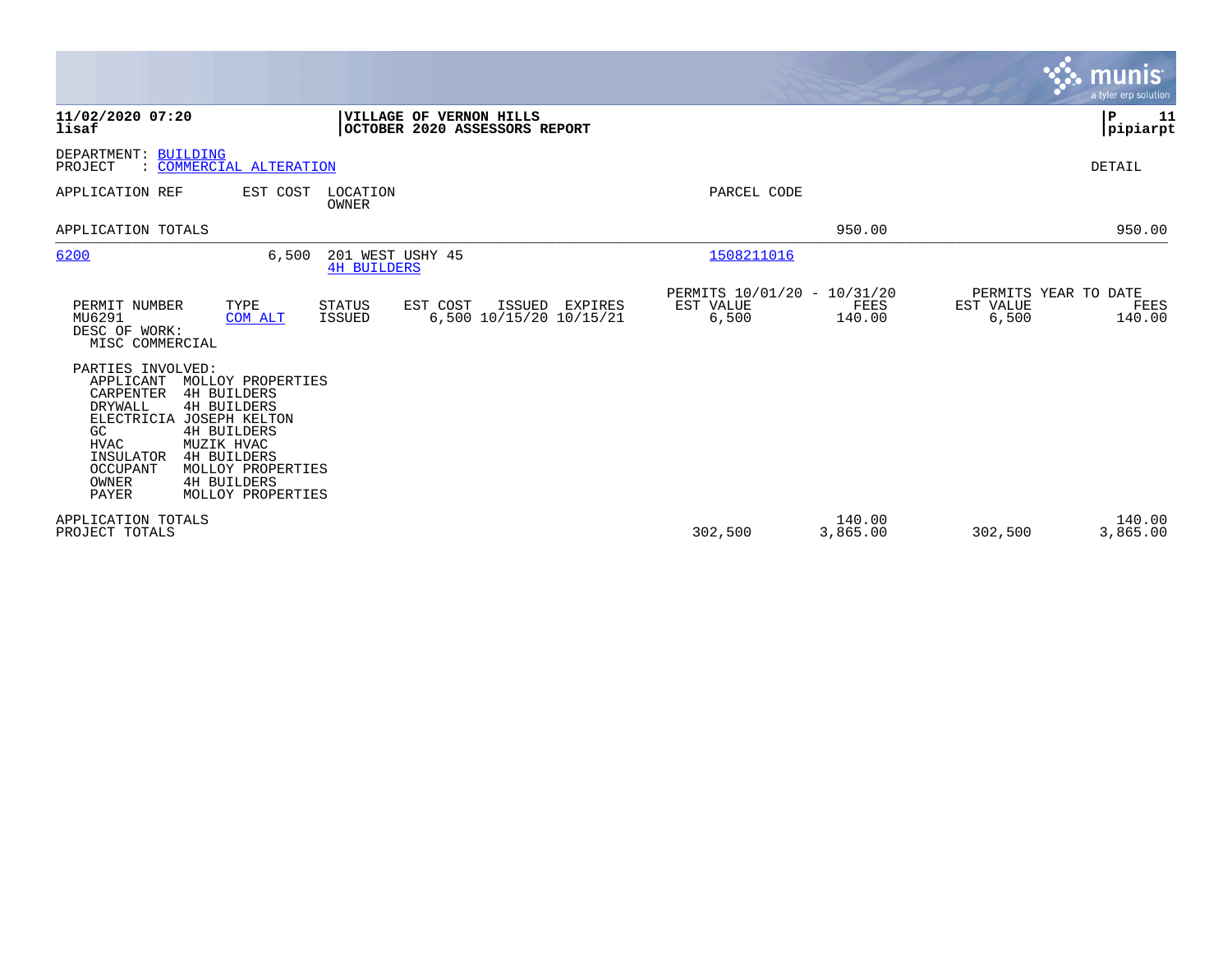|                                                                                                                                                                                                                                                                                                                                                                                                                                                                                                                                                                                                                                                                                                                                    |                                                                                    |                                                                              | munis<br>a tyler erp solution                                         |
|------------------------------------------------------------------------------------------------------------------------------------------------------------------------------------------------------------------------------------------------------------------------------------------------------------------------------------------------------------------------------------------------------------------------------------------------------------------------------------------------------------------------------------------------------------------------------------------------------------------------------------------------------------------------------------------------------------------------------------|------------------------------------------------------------------------------------|------------------------------------------------------------------------------|-----------------------------------------------------------------------|
| 11/02/2020 07:20<br>lisaf                                                                                                                                                                                                                                                                                                                                                                                                                                                                                                                                                                                                                                                                                                          | VILLAGE OF VERNON HILLS<br>OCTOBER 2020 ASSESSORS REPORT                           |                                                                              | P<br>12<br> pipiarpt                                                  |
| DEPARTMENT: BUILDING<br>: <u>COMMERCIAL</u> NEW<br>PROJECT                                                                                                                                                                                                                                                                                                                                                                                                                                                                                                                                                                                                                                                                         |                                                                                    |                                                                              | <b>DETAIL</b>                                                         |
| APPLICATION REF<br>EST COST                                                                                                                                                                                                                                                                                                                                                                                                                                                                                                                                                                                                                                                                                                        | LOCATION<br>OWNER                                                                  | PARCEL CODE                                                                  |                                                                       |
| 4038<br>850,000                                                                                                                                                                                                                                                                                                                                                                                                                                                                                                                                                                                                                                                                                                                    | 252 EAST TOWNLINE ROAD<br>US TRUST-BOA-SAM RES                                     | 1133302053                                                                   |                                                                       |
| PERMIT NUMBER<br>TYPE<br>MU6317<br>CO NO FEE<br>DESC OF WORK:<br>COMMERCIAL NEW - PANDA EXPRESS                                                                                                                                                                                                                                                                                                                                                                                                                                                                                                                                                                                                                                    | EST COST<br>ISSUED EXPIRES<br><b>STATUS</b><br>COMPLT<br>850,000 10/21/20 10/21/21 | PERMITS 10/01/20 - 10/31/20<br>EST VALUE<br>FEES<br>0<br>.00                 | PERMITS YEAR TO DATE<br>EST VALUE<br>FEES<br>0<br>.00                 |
| PARTIES INVOLVED:<br>ALARM<br>INTERFACE SYSTEMS<br>APPLICANT HC KLOVER ARCHITECT<br>CARPENTER ANDY'S EXTERIORS INC<br>CONCRETE<br>MILLER CONCRETE<br>DRYWALL<br>ANDY'S EXTERIORS INC<br>ELECTRICIA DIRECT ELECTRIC INC<br>ELECTRICIA ROBERT CHIHAK<br>EXCAVATOR SCK INC<br>FENCE<br>DRIVEN FENCEINC<br>FIRE SPRIN ELITE FIRE PROTECTIONS INC<br>GC<br>VEQUITY CONSTRUCTION LLC<br>GLASS EXPERTS LLC<br>GLASS<br>IRON WORK AMERICAN STEEL SERVICES INC<br>IRRIGATION BECMAR SPRINKLERS SYSTEMS INC<br>LOW VOLTAG CLEAR COMMUNICATIONS INC<br>MASON<br>EBBEN MASONRY<br>PANDA EXPRESS<br>OCCUPANT<br>OWNER<br>US TRUST-BOA-SAM RES<br>PLUMBER<br>ZIVAK PLUMBING<br>PAYER<br>ROOFER<br>VALDEX CORPORATION<br>SEWER<br>SCK INC<br>SIGN | PANDA RSSTAURANT GROUP INC<br>CORPORATE IMAGE SIGN SERVICE                         |                                                                              |                                                                       |
| APPLICATION TOTALS                                                                                                                                                                                                                                                                                                                                                                                                                                                                                                                                                                                                                                                                                                                 |                                                                                    | .00                                                                          | .00                                                                   |
| 6047<br>13,967,500                                                                                                                                                                                                                                                                                                                                                                                                                                                                                                                                                                                                                                                                                                                 | 700 DARLING DRIVE<br>CP LOGISTICS VERNON HILLS, LLC                                | 1510300002                                                                   |                                                                       |
| PERMIT NUMBER<br>TYPE<br>MU6333<br><b>COM NEW</b><br>DESC OF WORK:<br>CONSTRUCTION OF 355,643 SQ FT BUILDING                                                                                                                                                                                                                                                                                                                                                                                                                                                                                                                                                                                                                       | EST COST<br><b>STATUS</b><br>ISSUED EXPIRES<br>ISSUED 13,967,500 10/26/20 10/26/21 | PERMITS 10/01/20 - 10/31/20<br>EST VALUE<br>FEES<br>13,967,500<br>143,436.43 | PERMITS YEAR TO DATE<br>EST VALUE<br>FEES<br>13,967,500<br>143,436.43 |
| PARTIES INVOLVED:<br>ELECTRICIA ABCO ELECTRICAL CONSTRUCTION<br>GC<br>ALSTON<br>HVAC<br>MK INDUSTRIES , INC<br>OCCUPANT<br>OWNER                                                                                                                                                                                                                                                                                                                                                                                                                                                                                                                                                                                                   | SOUTHLAKE INDUSTRIAL CENTER<br>CP LOGISTICS VERNON HILLS, LLC                      |                                                                              |                                                                       |

 $\mathcal{L}$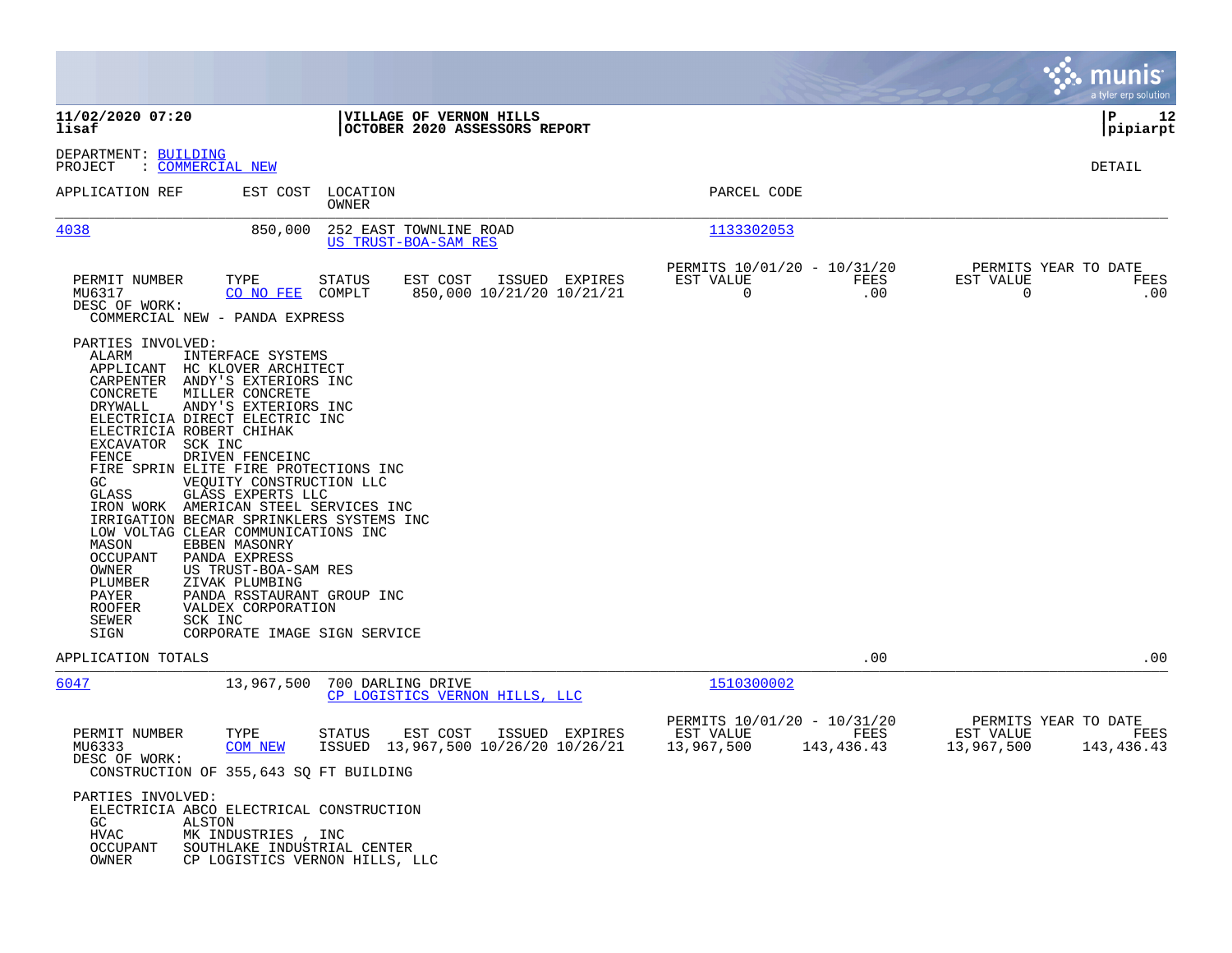|                                                                                                                   | <b>munis</b><br>a tyler erp solution                                             |
|-------------------------------------------------------------------------------------------------------------------|----------------------------------------------------------------------------------|
| 11/02/2020 07:20<br><b> VILLAGE OF VERNON HILLS</b><br>lisaf<br>OCTOBER 2020 ASSESSORS REPORT                     | 13<br>P<br> pipiarpt                                                             |
| DEPARTMENT: BUILDING<br>PROJECT<br>: COMMERCIAL NEW                                                               | DETAIL                                                                           |
| APPLICATION REF<br>EST COST<br>LOCATION<br>OWNER<br>PLUMBER<br>HAYES INDUSTRIES<br>ROOFER<br>ALL AMERICAN ROOFING | PARCEL CODE                                                                      |
| APPLICATION TOTALS<br>PROJECT TOTALS                                                                              | 143,436.43<br>143,436.43<br>13,967,500<br>13,967,500<br>143,436.43<br>143,436.43 |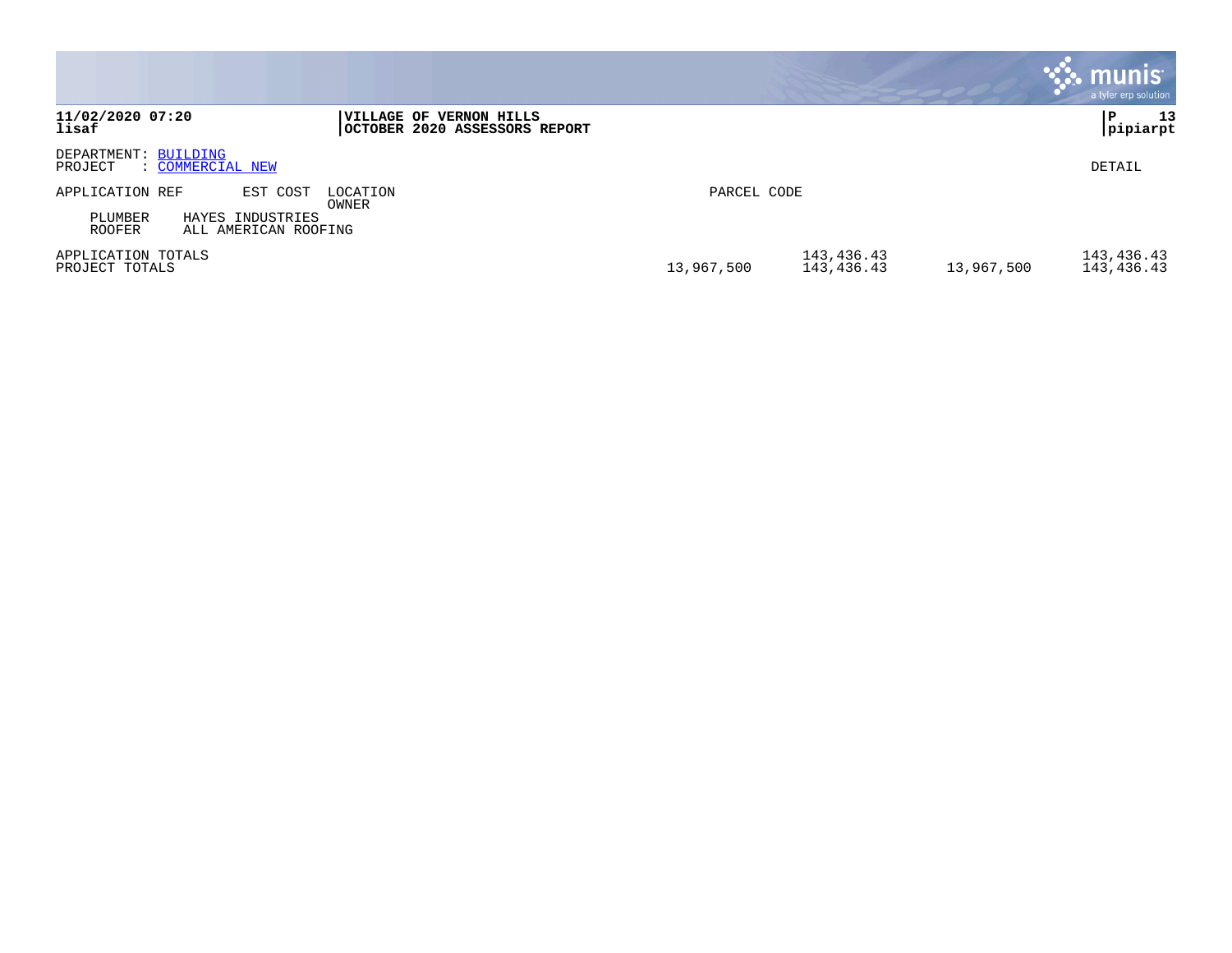|                                                                                                                                                       |                                                                                                                                                                                                                                                          |                   |                                                            |                                                      |                      |           | munis<br>a tyler erp solution            |
|-------------------------------------------------------------------------------------------------------------------------------------------------------|----------------------------------------------------------------------------------------------------------------------------------------------------------------------------------------------------------------------------------------------------------|-------------------|------------------------------------------------------------|------------------------------------------------------|----------------------|-----------|------------------------------------------|
| 11/02/2020 07:20<br>lisaf                                                                                                                             |                                                                                                                                                                                                                                                          |                   | VILLAGE OF VERNON HILLS<br>OCTOBER 2020 ASSESSORS REPORT   |                                                      |                      |           | P<br>14<br> pipiarpt                     |
| DEPARTMENT: BUILDING<br>PROJECT                                                                                                                       | : 1 & 2 FAMILY ADDITION                                                                                                                                                                                                                                  |                   |                                                            |                                                      |                      |           | DETAIL                                   |
| APPLICATION REF                                                                                                                                       | EST COST                                                                                                                                                                                                                                                 | LOCATION<br>OWNER |                                                            | PARCEL CODE                                          |                      |           |                                          |
| 6128                                                                                                                                                  | 282,350                                                                                                                                                                                                                                                  | 501W ARLINGTON CT | <b>BAALA P RAMALINGAM</b>                                  | 1504103012                                           |                      |           |                                          |
| PERMIT NUMBER<br>MU6249<br>DESC OF WORK:<br>SECOND STORY ADDITION<br>PARTIES INVOLVED:<br>CONCRETE<br>GC<br>HVAC<br>OWNER<br>PLUMBER<br><b>ROOFER</b> | TYPE<br><b>SF ADDT</b><br>BATHROOM 1 SINK, SHOWER/TUB, TOILET<br><b>BELL CONCRETE</b><br>ELECTRICIA VIP ELECTRICAL SERVICES<br>NORMANDY CONSTRUCTION<br>BILL'S HEATING & A.C.<br>BAALA P RAMALINGAM<br>BILL'S PLUMBING & SEWER<br><b>GRAND EXTERIORS</b> | STATUS<br>ISSUED  | EST COST<br>ISSUED<br>EXPIRES<br>282,350 10/06/20 10/06/21 | PERMITS 10/01/20 - 10/31/20<br>EST VALUE<br>$\Omega$ | FEES<br>2,823.50     | EST VALUE | PERMITS YEAR TO DATE<br>FEES<br>2,823.50 |
| APPLICATION TOTALS<br>PROJECT TOTALS                                                                                                                  |                                                                                                                                                                                                                                                          |                   |                                                            | 0                                                    | 2,823.50<br>2,823.50 |           | 2,823.50<br>2,823.50                     |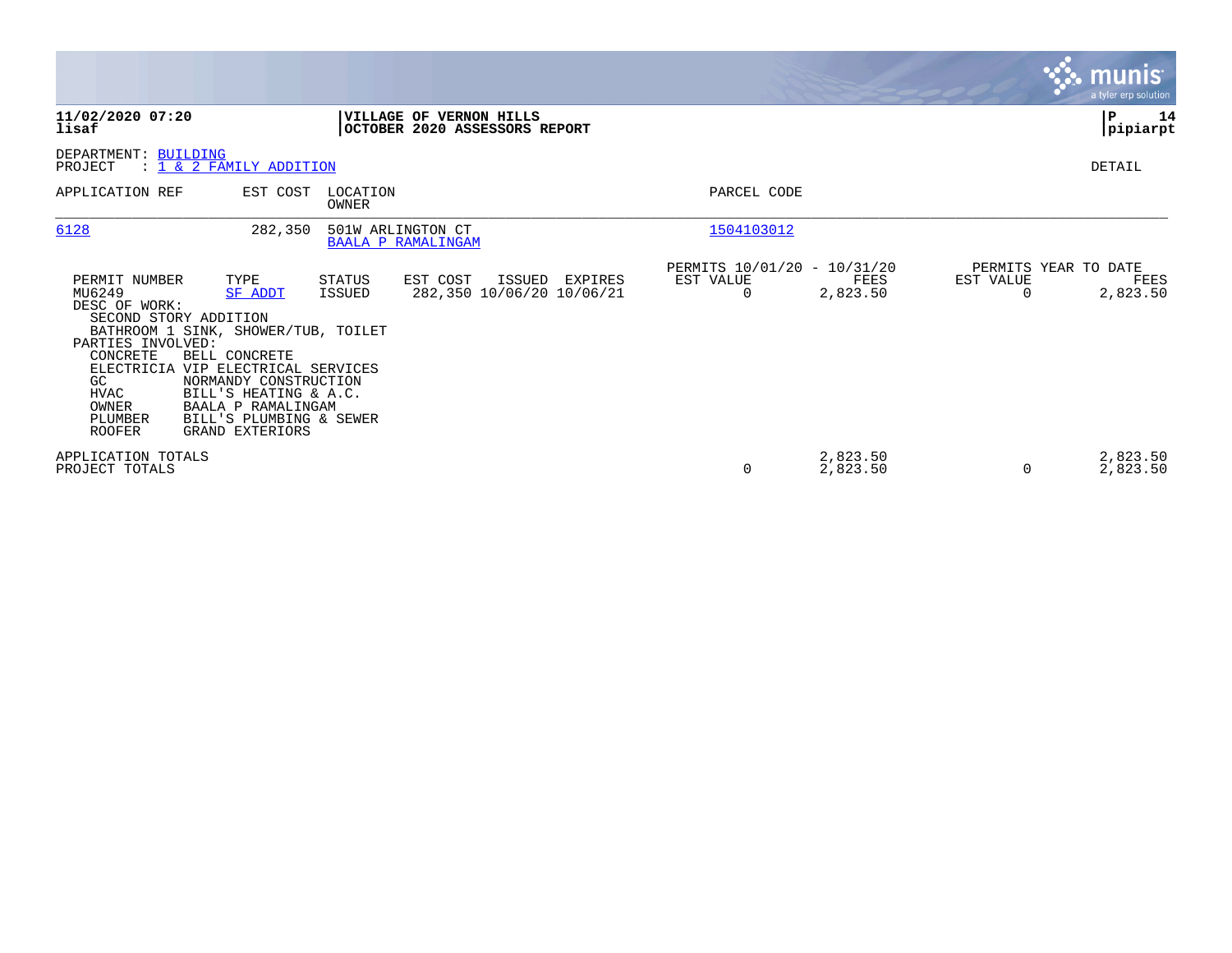|                                                                                                                                                                                                                                                   |                                                                       | munis<br>a tyler erp solution                                     |
|---------------------------------------------------------------------------------------------------------------------------------------------------------------------------------------------------------------------------------------------------|-----------------------------------------------------------------------|-------------------------------------------------------------------|
| 11/02/2020 07:20<br>VILLAGE OF VERNON HILLS<br>OCTOBER 2020 ASSESSORS REPORT<br>lisaf                                                                                                                                                             |                                                                       | P<br>15<br> pipiarpt                                              |
| DEPARTMENT: BUILDING<br>: AC/FURNACE<br>PROJECT                                                                                                                                                                                                   |                                                                       | <b>DETAIL</b>                                                     |
| APPLICATION REF<br>EST COST<br>LOCATION<br>OWNER                                                                                                                                                                                                  | PARCEL CODE                                                           |                                                                   |
| 6173<br>7,573<br>507 GROSSE POINTE CIR<br><b>PLACEHOLDER</b>                                                                                                                                                                                      | 1506206152                                                            |                                                                   |
| PERMIT NUMBER<br>TYPE<br><b>STATUS</b><br>EST COST<br>ISSUED EXPIRES<br>MU6232<br><b>AC/FURN</b><br>COMPLT<br>7,573 10/02/20 10/05/21<br>DESC OF WORK:<br>AC/FURNACE                                                                              | PERMITS 10/01/20 - 10/31/20<br>EST VALUE<br>FEES<br>$\Omega$<br>75.73 | PERMITS YEAR TO DATE<br>EST VALUE<br>FEES<br>$\Omega$<br>75.73    |
| PARTIES INVOLVED:<br>APPLICANT<br>ARS OF ILLINOIS<br>GC<br>ARS OF ILLINOIS<br><b>HVAC</b><br>ARS OF ILLINOIS<br>PLACEHOLDER<br>OWNER<br>ARS OF ILLINOIS<br>PAYER                                                                                  |                                                                       |                                                                   |
| APPLICATION TOTALS                                                                                                                                                                                                                                | 75.73                                                                 | 75.73                                                             |
| 6175<br>7,379<br>222 ATLANTIC DRIVE<br><b>KAREN HAYASHI</b>                                                                                                                                                                                       | 1505420012                                                            |                                                                   |
| PERMIT NUMBER<br>TYPE<br>STATUS<br>EST COST<br>ISSUED EXPIRES<br>MU6233<br><b>AC/FURN</b><br>COMPLT<br>7,379 10/02/20 10/14/21<br>DESC OF WORK:<br>AC/FURNACE                                                                                     | PERMITS 10/01/20 - 10/31/20<br>EST VALUE<br>FEES<br>$\Omega$<br>73.79 | PERMITS YEAR TO DATE<br>EST VALUE<br>FEES<br>$\Omega$<br>73.79    |
| PARTIES INVOLVED:<br>APPLICANT<br>ALLIED AIR CONDITIONING & HEATING<br>GC<br>ALLIED AIR CONDITIONING & HEATING<br><b>HVAC</b><br>ALLIED AIR CONDITIONING & HEATING<br>KAREN HAYASHI<br>OWNER<br><b>PAYER</b><br>ALLIED AIR CONDITIONING & HEATING |                                                                       |                                                                   |
| APPLICATION TOTALS                                                                                                                                                                                                                                | 73.79                                                                 | 73.79                                                             |
| 6177<br>5,063<br>414 APPLETON DR<br>YEVGENIY KUZNETSOV                                                                                                                                                                                            | 1505204003                                                            |                                                                   |
| PERMIT NUMBER<br>TYPE<br>STATUS<br>EST COST<br>ISSUED EXPIRES<br>5,063 10/02/20 10/14/21<br>COMPLT<br>MU6235<br>AC/FURN<br>DESC OF WORK:<br><b>FURNACE</b>                                                                                        | PERMITS 10/01/20 - 10/31/20<br>EST VALUE<br>FEES<br>$\Omega$<br>50.00 | PERMITS YEAR TO DATE<br>EST VALUE<br>FEES<br>$\mathbf 0$<br>50.00 |
| PARTIES INVOLVED:<br>APPLICANT<br>ALLIED AIR CONDITIONING & HEATING<br>ALLIED AIR CONDITIONING & HEATING<br>GC.<br>YEVGENIY KUZNETSOV<br>OWNER<br>ALLIED AIR CONDITIONING & HEATING<br>PAYER                                                      |                                                                       |                                                                   |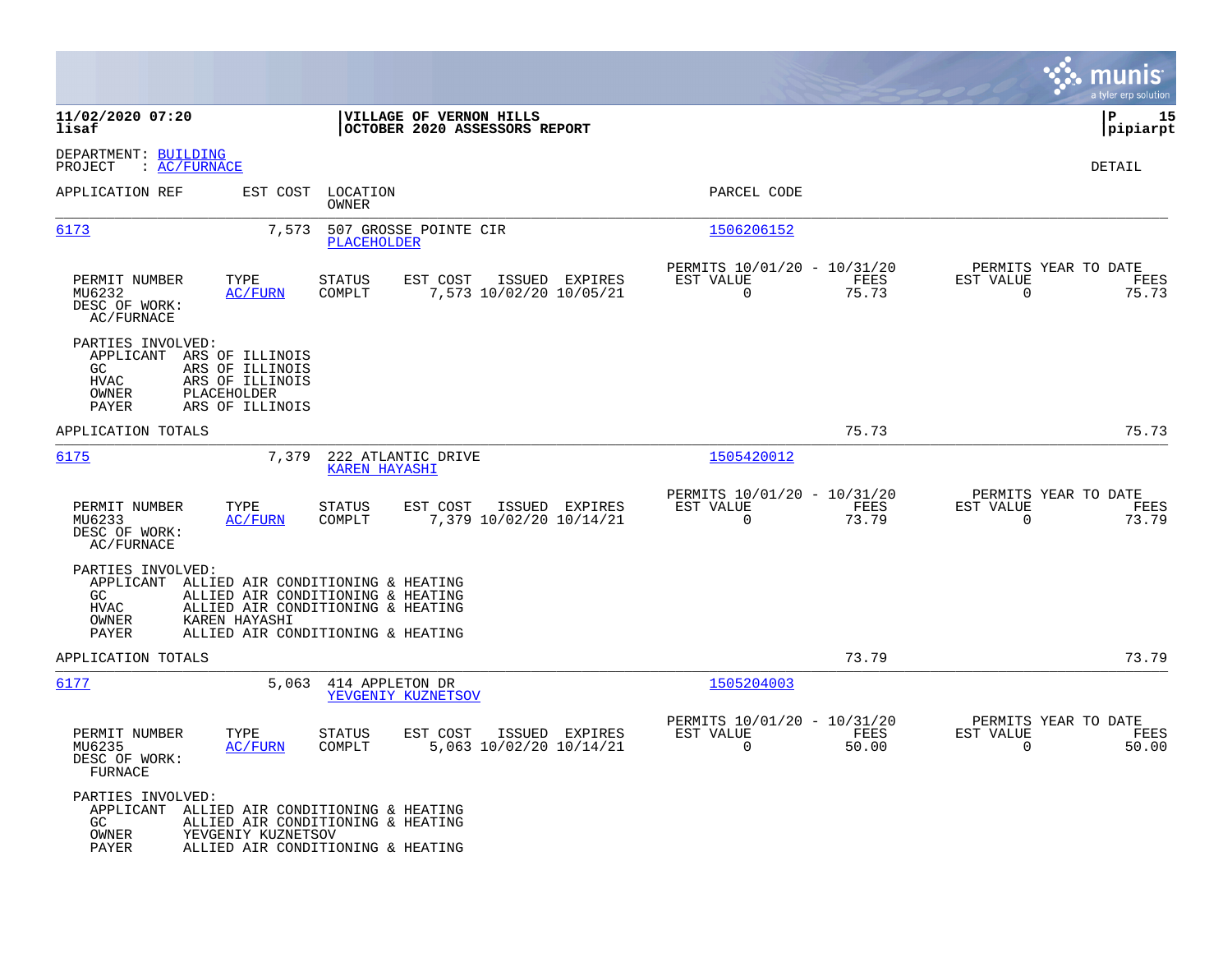|                                                                                                                                                                |                                                                                                                                                                               |                                                                          | munis<br>a tyler erp solution                                     |
|----------------------------------------------------------------------------------------------------------------------------------------------------------------|-------------------------------------------------------------------------------------------------------------------------------------------------------------------------------|--------------------------------------------------------------------------|-------------------------------------------------------------------|
| 11/02/2020 07:20<br>lisaf<br>APPLICATION TOTALS                                                                                                                | VILLAGE OF VERNON HILLS<br>OCTOBER 2020 ASSESSORS REPORT                                                                                                                      | 50.00                                                                    | ΙP<br>16<br> pipiarpt<br>50.00                                    |
| DEPARTMENT: BUILDING<br>: AC/FURNACE<br>PROJECT                                                                                                                |                                                                                                                                                                               |                                                                          | DETAIL                                                            |
| APPLICATION REF<br>EST COST                                                                                                                                    | LOCATION<br>OWNER                                                                                                                                                             | PARCEL CODE                                                              |                                                                   |
| 6184                                                                                                                                                           | 3,516<br>2313 SARAZEN DR<br>JOGA S & PARAMJIT K DHESI                                                                                                                         | 1129207008                                                               |                                                                   |
| TYPE<br>PERMIT NUMBER<br>MU6238<br><b>AC/FURN</b><br>DESC OF WORK:<br>FURNACE                                                                                  | STATUS<br>EST COST<br>ISSUED EXPIRES<br>3,516 10/05/20 10/19/21<br>COMPLT                                                                                                     | PERMITS 10/01/20 - 10/31/20<br>EST VALUE<br>FEES<br>$\mathbf 0$<br>50.00 | PERMITS YEAR TO DATE<br>EST VALUE<br>FEES<br>50.00<br>0           |
| PARTIES INVOLVED:<br>APPLICANT<br>GC.<br>HVAC<br>OWNER<br>PAYER                                                                                                | ALLIED AIR CONDITIONING & HEATING<br>ALLIED AIR CONDITIONING & HEATING<br>ALLIED AIR CONDITIONING & HEATING<br>JOGA S & PARAMJIT K DHESI<br>ALLIED AIR CONDITIONING & HEATING |                                                                          |                                                                   |
| APPLICATION TOTALS                                                                                                                                             |                                                                                                                                                                               | 50.00                                                                    | 50.00                                                             |
| 6188                                                                                                                                                           | 8,100<br>1284 ASHLEY COURT<br>PATRICIA A GARGANO                                                                                                                              | 1515307014                                                               |                                                                   |
| PERMIT NUMBER<br>TYPE<br>MU6248<br>AC/FURN<br>DESC OF WORK:<br>AC/FURNACE                                                                                      | EST COST<br>ISSUED EXPIRES<br>STATUS<br>COMPLT<br>8,100 10/06/20 10/07/21                                                                                                     | PERMITS 10/01/20 - 10/31/20<br>EST VALUE<br>FEES<br>0<br>81.00           | PERMITS YEAR TO DATE<br>EST VALUE<br>FEES<br>0<br>81.00           |
| PARTIES INVOLVED:<br>APPLICANT ARS OF ILLINOIS<br>GC.<br>ARS OF ILLINOIS<br>HVAC<br>ARS OF ILLINOIS<br>OWNER<br>PATRICIA A GARGANO<br>PAYER<br>ARS OF ILLINOIS |                                                                                                                                                                               |                                                                          |                                                                   |
| APPLICATION TOTALS                                                                                                                                             |                                                                                                                                                                               | 81.00                                                                    | 81.00                                                             |
| 6192                                                                                                                                                           | 6,291<br>816 KALAMAZOO CIR<br>CHRISTINE PLIMPTON                                                                                                                              | 1506207027                                                               |                                                                   |
| PERMIT NUMBER<br>TYPE<br>MU6253<br>AC/FURN<br>DESC OF WORK:<br>FURNACE AND AC                                                                                  | <b>STATUS</b><br>EST COST<br>ISSUED EXPIRES<br>6,291 10/06/20 10/06/21<br><b>ISSUED</b>                                                                                       | PERMITS 10/01/20 - 10/31/20<br>EST VALUE<br>FEES<br>$\mathbf 0$<br>62.91 | PERMITS YEAR TO DATE<br>EST VALUE<br>FEES<br>$\mathbf 0$<br>62.91 |
| PARTIES INVOLVED:<br>GC.<br>OWNER<br>CHRISTINE PLIMPTON<br>PAYER                                                                                               | APPLICANT ABC PLUMBING, HEATING, COOLING, ELECTRIC<br>ABC PLUMBING, HEATING, COOLING, ELECTRIC<br>ABC PLUMBING, HEATING, COOLING, ELECTRIC                                    |                                                                          |                                                                   |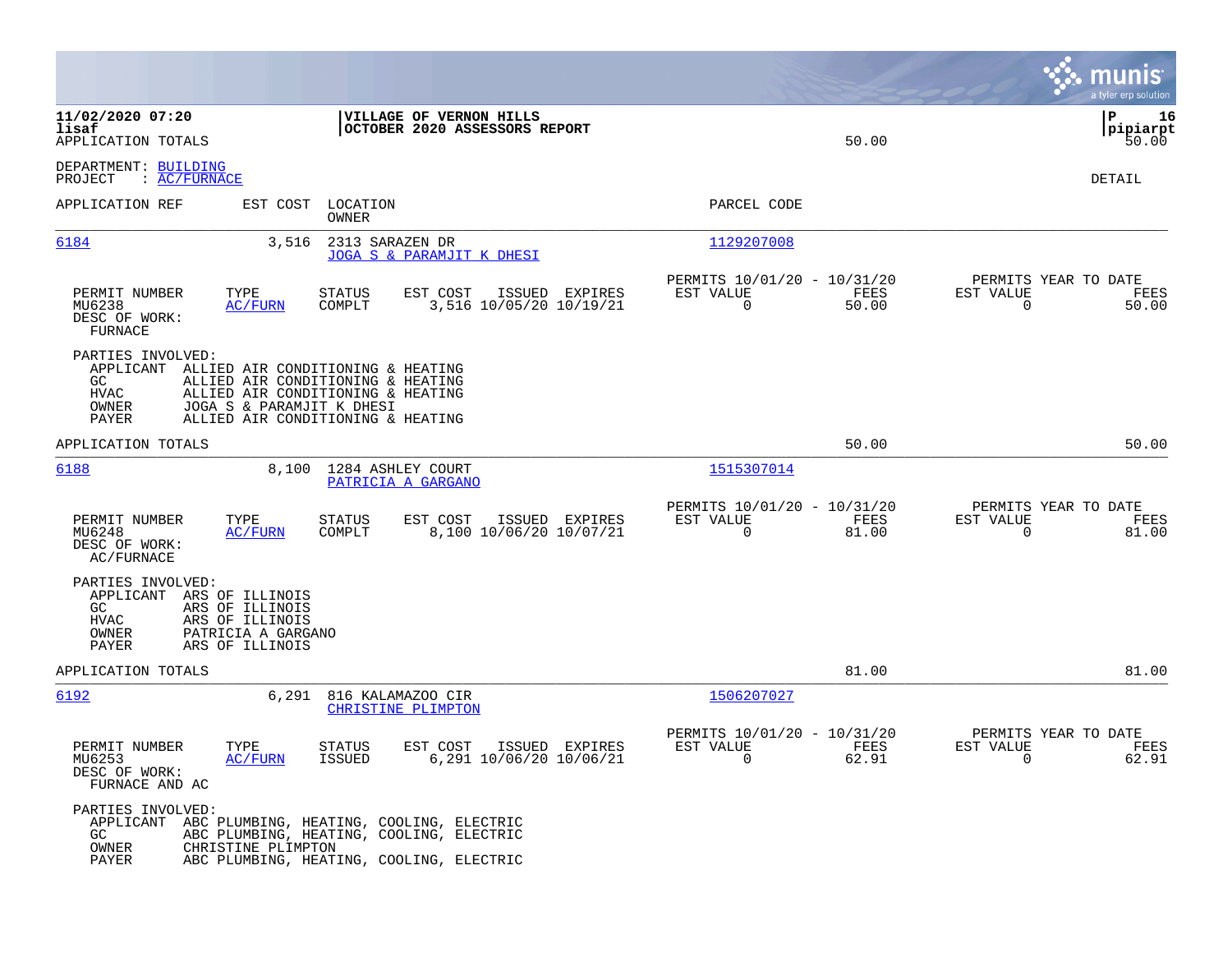|                                                                                                                                                                               |                                                                                                                                  |                                                                          | munis<br>a tyler erp solution                                     |
|-------------------------------------------------------------------------------------------------------------------------------------------------------------------------------|----------------------------------------------------------------------------------------------------------------------------------|--------------------------------------------------------------------------|-------------------------------------------------------------------|
| 11/02/2020 07:20<br>lisaf                                                                                                                                                     | VILLAGE OF VERNON HILLS<br>OCTOBER 2020 ASSESSORS REPORT                                                                         |                                                                          | l P<br>17<br> pipiarpt                                            |
| DEPARTMENT: BUILDING<br>: AC/FURNACE<br>PROJECT                                                                                                                               |                                                                                                                                  |                                                                          | DETAIL                                                            |
| APPLICATION REF<br>EST COST                                                                                                                                                   | LOCATION<br><b>OWNER</b>                                                                                                         | PARCEL CODE                                                              |                                                                   |
| APPLICATION TOTALS                                                                                                                                                            |                                                                                                                                  | 62.91                                                                    | 62.91                                                             |
| 6202<br>6,725                                                                                                                                                                 | 1727 STANWICH ROAD<br>THOMAS G & SALLY S NEWBERG                                                                                 | 1129410009                                                               |                                                                   |
| PERMIT NUMBER<br>TYPE<br>MU6257<br><b>AC/FURN</b><br>DESC OF WORK:<br>FURNACE AC                                                                                              | STATUS<br>EST COST<br>ISSUED EXPIRES<br>6,725 10/07/20 10/07/21<br><b>ISSUED</b>                                                 | PERMITS 10/01/20 - 10/31/20<br>EST VALUE<br>FEES<br>$\Omega$<br>67.25    | PERMITS YEAR TO DATE<br>EST VALUE<br>FEES<br>$\Omega$<br>67.25    |
| PARTIES INVOLVED:<br>APPLICANT ARS OF ILLINOIS<br>ARS OF ILLINOIS<br>GC.<br><b>HVAC</b><br>ARS OF ILLINOIS<br>OWNER<br>THOMAS G & SALLY S NEWBERG<br>ARS OF ILLINOIS<br>PAYER |                                                                                                                                  |                                                                          |                                                                   |
| APPLICATION TOTALS                                                                                                                                                            |                                                                                                                                  | 67.25                                                                    | 67.25                                                             |
| 6207<br>2,900                                                                                                                                                                 | 213 SUNSET CT<br>SONJOY SOMANATH                                                                                                 | 1505304027                                                               |                                                                   |
| PERMIT NUMBER<br>TYPE<br>MU6270<br>AC/FURN<br>DESC OF WORK:<br>FURNACE                                                                                                        | STATUS<br>EST COST<br>ISSUED EXPIRES<br><b>ISSUED</b><br>2,900 10/09/20 10/09/21                                                 | PERMITS 10/01/20 - 10/31/20<br>EST VALUE<br>FEES<br>$\mathbf 0$<br>50.00 | PERMITS YEAR TO DATE<br>EST VALUE<br>FEES<br>$\mathbf 0$<br>50.00 |
| PARTIES INVOLVED:<br>APPLICANT<br>GC.<br>OWNER<br>SONJOY SOMANATH<br>PAYER                                                                                                    | ABC PLUMBING, HEATING, COOLING, ELECTRIC<br>ABC PLUMBING, HEATING, COOLING, ELECTRIC<br>ABC PLUMBING, HEATING, COOLING, ELECTRIC |                                                                          |                                                                   |
| APPLICATION TOTALS                                                                                                                                                            |                                                                                                                                  | 50.00                                                                    | 50.00                                                             |
| 6213<br>8,685                                                                                                                                                                 | 279 COLONIAL DR<br><b>JAMES D HEAD</b>                                                                                           | 1128303011                                                               |                                                                   |
| PERMIT NUMBER<br>TYPE<br>MU6273<br>AC/FURN<br>DESC OF WORK:<br>AC/FURNACE                                                                                                     | <b>STATUS</b><br>EST COST<br>ISSUED EXPIRES<br>COMPLT<br>8,685 10/12/20 10/19/21                                                 | PERMITS 10/01/20 - 10/31/20<br>EST VALUE<br>FEES<br>$\mathbf 0$<br>86.85 | PERMITS YEAR TO DATE<br>EST VALUE<br>FEES<br>$\mathbf 0$<br>86.85 |
| PARTIES INVOLVED:<br>APPLICANT ALLIED AIR CONDITIONING & HEATING<br>GC<br><b>HVAC</b><br>OWNER<br>JAMES D HEAD                                                                | ALLIED AIR CONDITIONING & HEATING<br>ALLIED AIR CONDITIONING & HEATING                                                           |                                                                          |                                                                   |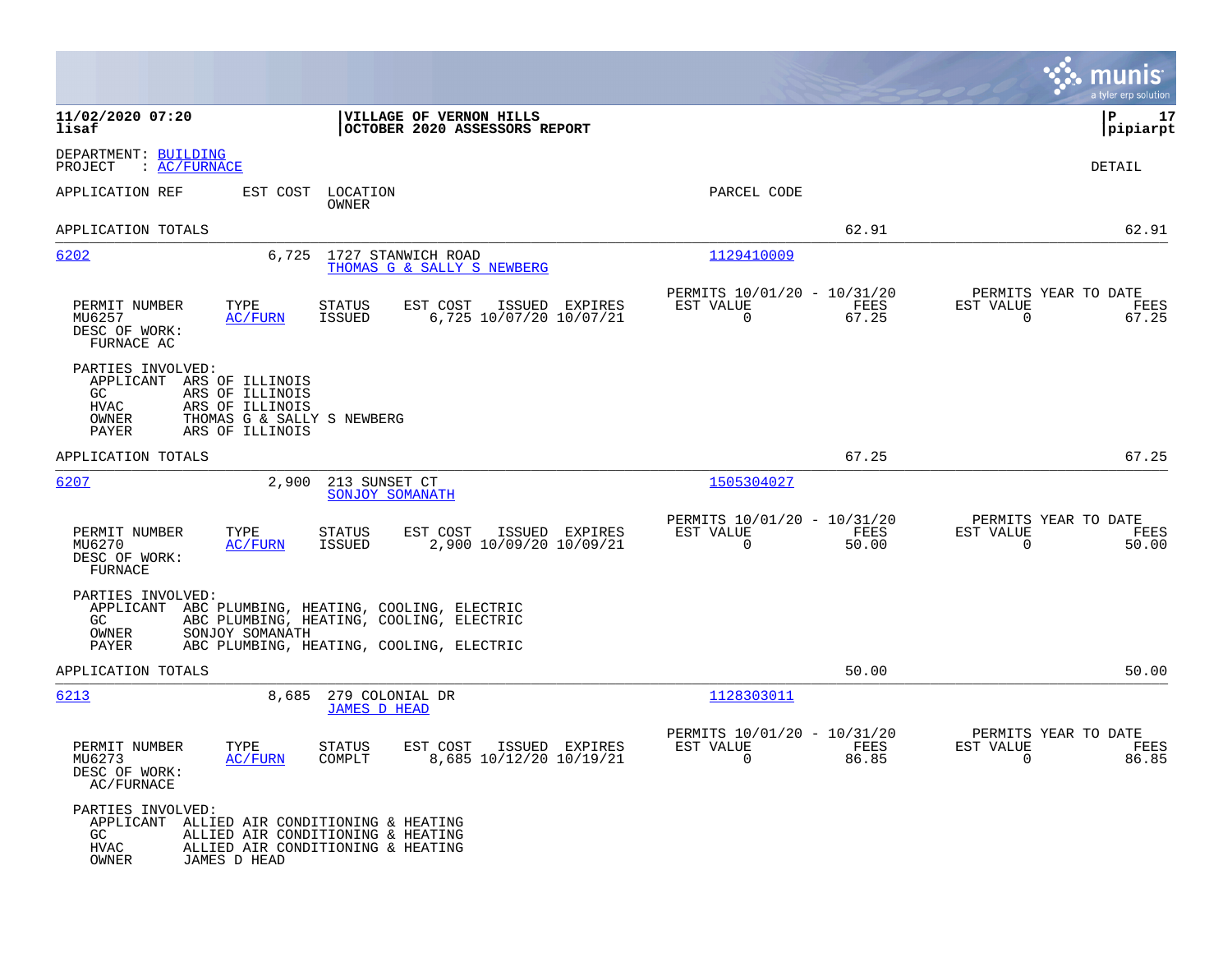|                                                                                                                                                                                                                                                          |                                                          |                                                         |                | munis<br>a tyler erp solution                           |      |
|----------------------------------------------------------------------------------------------------------------------------------------------------------------------------------------------------------------------------------------------------------|----------------------------------------------------------|---------------------------------------------------------|----------------|---------------------------------------------------------|------|
| 11/02/2020 07:20<br>lisaf                                                                                                                                                                                                                                | VILLAGE OF VERNON HILLS<br>OCTOBER 2020 ASSESSORS REPORT |                                                         |                | IΡ<br> pipiarpt                                         | 18   |
| DEPARTMENT: BUILDING<br>PROJECT<br>: <u>AC/FURNACE</u>                                                                                                                                                                                                   |                                                          |                                                         |                | DETAIL                                                  |      |
| APPLICATION REF<br>EST COST LOCATION                                                                                                                                                                                                                     |                                                          | PARCEL CODE                                             |                |                                                         |      |
| OWNER<br>PAYER<br>ALLIED AIR CONDITIONING & HEATING                                                                                                                                                                                                      |                                                          |                                                         |                |                                                         |      |
| APPLICATION TOTALS                                                                                                                                                                                                                                       |                                                          |                                                         | 86.85          | 86.85                                                   |      |
| 6249<br>9,615<br>241 NOBLE CIR                                                                                                                                                                                                                           | THOMAS J & VICTORIA J REZNICEK                           | 1508401070                                              |                |                                                         |      |
| PERMIT NUMBER<br>TYPE<br>STATUS<br>MU6303<br>COMPLT<br>AC/FURN<br>DESC OF WORK:<br>AC/FURNACE                                                                                                                                                            | ISSUED EXPIRES<br>EST COST<br>9,615 10/19/20 10/29/21    | PERMITS 10/01/20 - 10/31/20<br>EST VALUE<br>$\mathbf 0$ | FEES<br>96.15  | PERMITS YEAR TO DATE<br>EST VALUE<br>$\Omega$<br>96.15  | FEES |
| PARTIES INVOLVED:<br>APPLICANT ALLIED AIR CONDITIONING & HEATING<br>ALLIED AIR CONDITIONING & HEATING<br>GC<br>HVAC<br>ALLIED AIR CONDITIONING & HEATING<br>OWNER<br>THOMAS J & VICTORIA J REZNICEK<br><b>PAYER</b><br>ALLIED AIR CONDITIONING & HEATING |                                                          |                                                         |                |                                                         |      |
| APPLICATION TOTALS                                                                                                                                                                                                                                       |                                                          |                                                         | 96.15          | 96.15                                                   |      |
| 6254<br>12,092 286 STONE FENCE RD                                                                                                                                                                                                                        | STEVEN & MELISSA OSUCH                                   | 1509104015                                              |                |                                                         |      |
| PERMIT NUMBER<br>TYPE<br>STATUS<br>MU6311<br>AC/FURN<br>ISSUED<br>DESC OF WORK:<br>FURNANCE & $A/C$                                                                                                                                                      | EST COST ISSUED EXPIRES<br>12,092 10/19/20 10/19/21      | PERMITS 10/01/20 - 10/31/20<br>EST VALUE<br>$\Omega$    | FEES<br>120.92 | PERMITS YEAR TO DATE<br>EST VALUE<br>$\Omega$<br>120.92 | FEES |
| PARTIES INVOLVED:<br>APPLICANT ABC PLUMBING, HEATING, COOLING, ELECTRIC<br>GC.<br>ABC PLUMBING, HEATING, COOLING, ELECTRIC<br>STEVEN & MELISSA OSUCH<br>OWNER<br>PAYER<br>ABC PLUMBING, HEATING, COOLING, ELECTRIC                                       |                                                          |                                                         |                |                                                         |      |
| APPLICATION TOTALS                                                                                                                                                                                                                                       |                                                          |                                                         | 120.92         | 120.92                                                  |      |
| 6264<br>12,092                                                                                                                                                                                                                                           | 286 STONE FENCE RD<br>STEVEN & MELISSA OSUCH             | 1509104015                                              |                |                                                         |      |
| PERMIT NUMBER<br>STATUS<br>TYPE<br>MU6318<br>AC/FURN<br>ISSUED<br>DESC OF WORK:<br>FURNACE AC                                                                                                                                                            | EST COST ISSUED EXPIRES<br>12,092 10/21/20 10/21/21      | PERMITS 10/01/20 - 10/31/20<br>EST VALUE<br>$\Omega$    | FEES<br>120.92 | PERMITS YEAR TO DATE<br>EST VALUE<br>$\Omega$<br>120.92 | FEES |
| PARTIES INVOLVED:<br>APPLICANT ABC PLUMBING, HEATING, COOLING, ELECTRIC<br>GC<br>ABC PLUMBING, HEATING, COOLING, ELECTRIC<br>OWNER<br>STEVEN & MELISSA OSUCH                                                                                             |                                                          |                                                         |                |                                                         |      |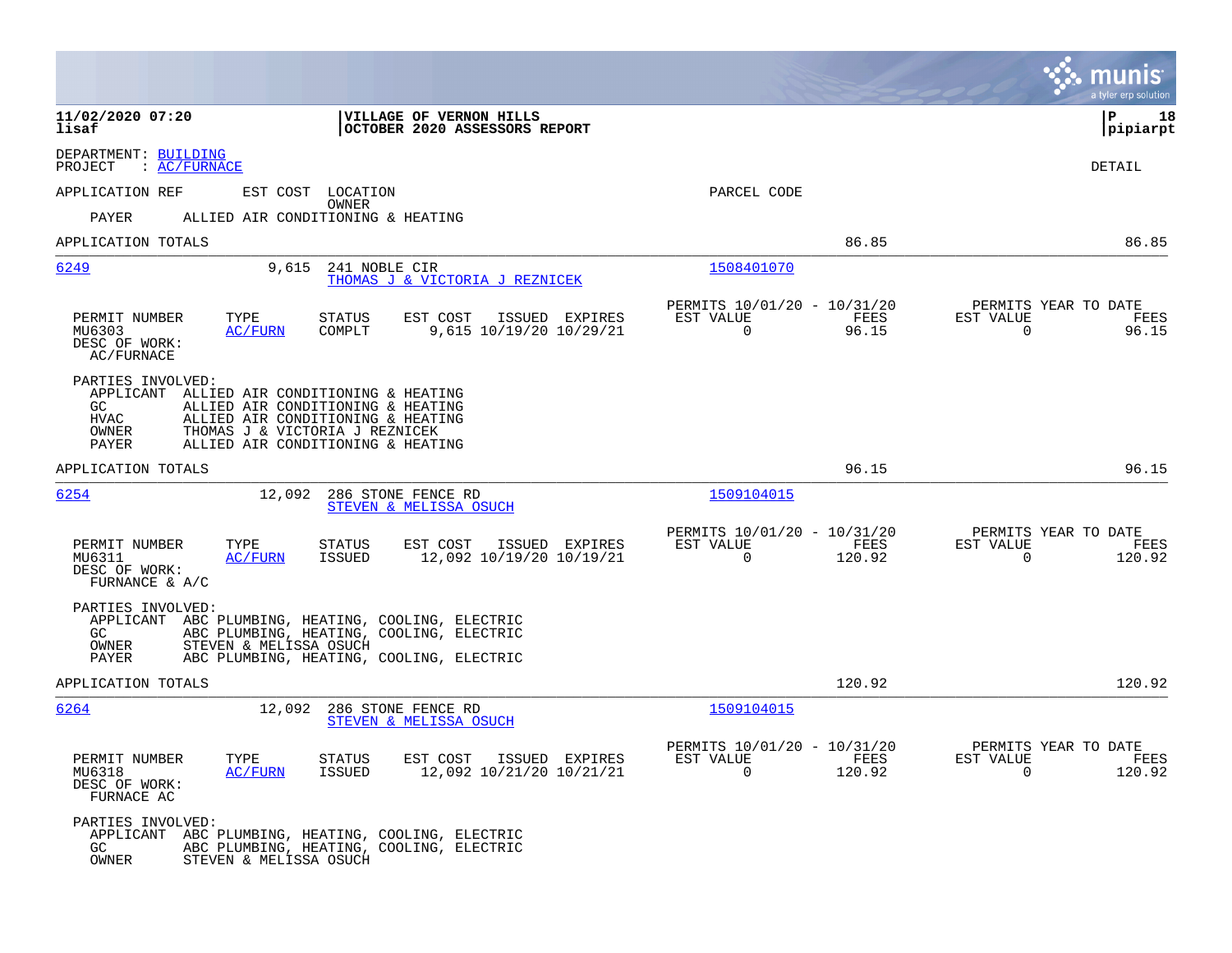|                                                                               |                                                                                                     |                                                          |                                              |                                                      |                 |                                        | $\overline{\mathsf{m} \mathsf{u}}$ nıs $\overline{\mathsf{m} \mathsf{u}}$<br>a tyler erp solution |
|-------------------------------------------------------------------------------|-----------------------------------------------------------------------------------------------------|----------------------------------------------------------|----------------------------------------------|------------------------------------------------------|-----------------|----------------------------------------|---------------------------------------------------------------------------------------------------|
| 11/02/2020 07:20<br>lisaf                                                     |                                                                                                     | VILLAGE OF VERNON HILLS<br>OCTOBER 2020 ASSESSORS REPORT |                                              |                                                      |                 |                                        | ${\bf P}$<br>19<br> pipiarpt                                                                      |
| DEPARTMENT: BUILDING<br>PROJECT                                               | : AC/FURNACE                                                                                        |                                                          |                                              |                                                      |                 |                                        | DETAIL                                                                                            |
| APPLICATION REF                                                               | EST COST                                                                                            | LOCATION                                                 |                                              | PARCEL CODE                                          |                 |                                        |                                                                                                   |
| PAYER                                                                         |                                                                                                     | OWNER<br>ABC PLUMBING, HEATING, COOLING, ELECTRIC        |                                              |                                                      |                 |                                        |                                                                                                   |
| APPLICATION TOTALS                                                            |                                                                                                     |                                                          |                                              |                                                      | 120.92          |                                        | 120.92                                                                                            |
| 6301                                                                          | 3,000                                                                                               | 297 CAMDEN PL<br>NISSIN & CINDY BEHAR                    |                                              | 1508215004                                           |                 |                                        |                                                                                                   |
| PERMIT NUMBER<br>MU6356<br>DESC OF WORK:<br>FURNACE ONLY                      | TYPE<br>AC/FURN                                                                                     | <b>STATUS</b><br>EST COST<br>ISSUED                      | ISSUED<br>EXPIRES<br>3,000 10/30/20 10/30/21 | PERMITS 10/01/20 - 10/31/20<br>EST VALUE<br>$\Omega$ | FEES<br>50.00   | PERMITS YEAR TO DATE<br>EST VALUE<br>O | FEES<br>50.00                                                                                     |
| PARTIES INVOLVED:<br>APPLICANT<br>GC.<br><b>HVAC</b><br>OWNER<br><b>PAYER</b> | NISSIN & CINDY BEHAR<br>NISSIN & CINDY BEHAR<br>ABT<br>NISSIN & CINDY BEHAR<br>NISSIN & CINDY BEHAR |                                                          |                                              |                                                      |                 |                                        |                                                                                                   |
| APPLICATION TOTALS<br>PROJECT TOTALS                                          |                                                                                                     |                                                          |                                              | $\Omega$                                             | 50.00<br>985.52 | $\Omega$                               | 50.00<br>985.52                                                                                   |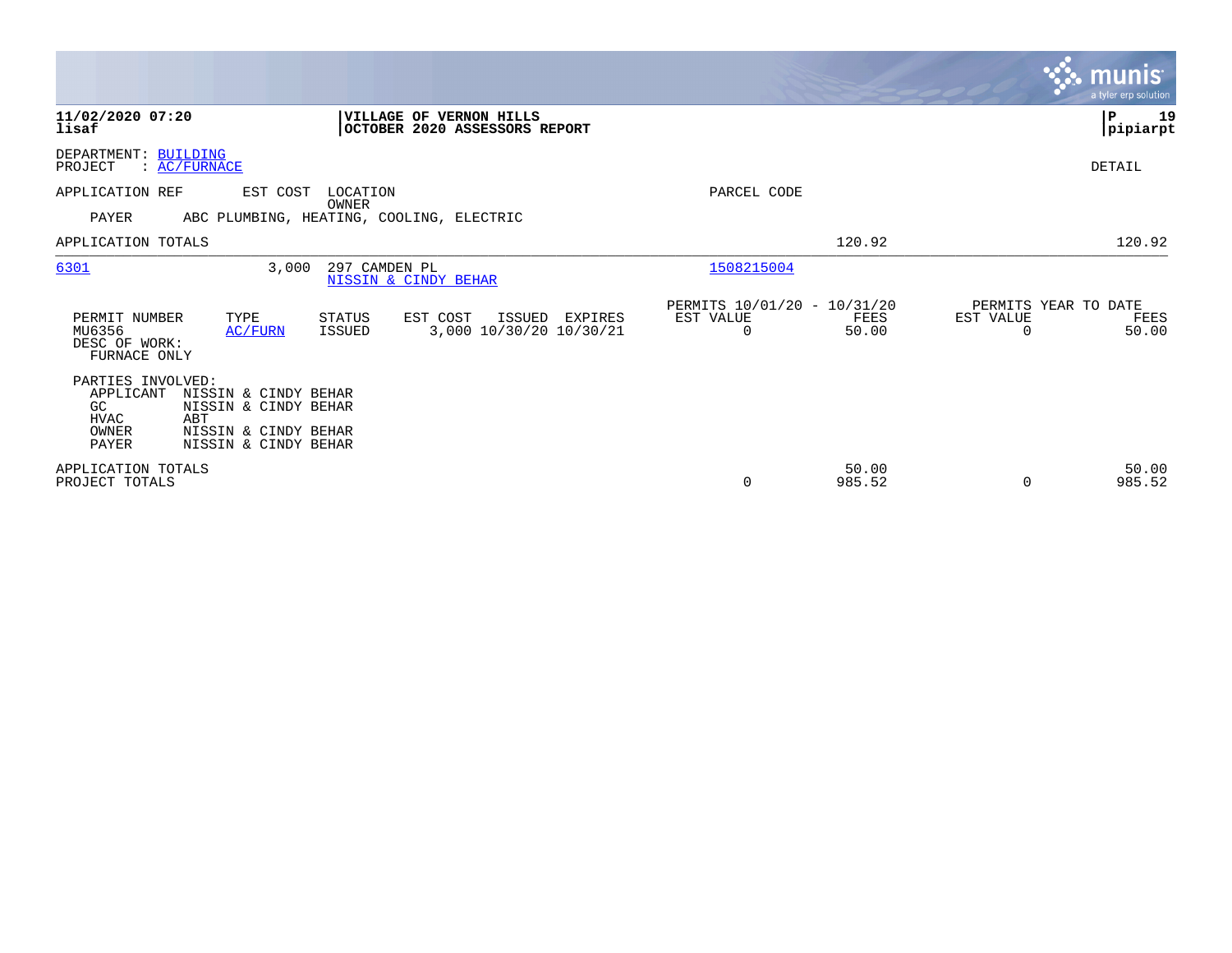|                                                                                                                                                  |                                                                                                                                                          |                                                                              | munis<br>a tyler erp solution                                      |
|--------------------------------------------------------------------------------------------------------------------------------------------------|----------------------------------------------------------------------------------------------------------------------------------------------------------|------------------------------------------------------------------------------|--------------------------------------------------------------------|
| 11/02/2020 07:20<br>lisaf                                                                                                                        | VILLAGE OF VERNON HILLS<br>OCTOBER 2020 ASSESSORS REPORT                                                                                                 |                                                                              | 20<br>l P<br> pipiarpt                                             |
| DEPARTMENT: BUILDING<br>PROJECT<br>: NEW BUSINESS NO REMODEL                                                                                     |                                                                                                                                                          |                                                                              | DETAIL                                                             |
| APPLICATION REF                                                                                                                                  | EST COST LOCATION<br>OWNER                                                                                                                               | PARCEL CODE                                                                  |                                                                    |
| 6223                                                                                                                                             | 0 880 CORPORATE WOODS PARKWAY 100<br>I DON'T NO LLC                                                                                                      | 1510302049                                                                   |                                                                    |
| TYPE<br>PERMIT NUMBER<br>MU6281<br>DESC OF WORK:<br>CERT OF OCC - KIDCO, INC                                                                     | STATUS<br>EST COST<br>ISSUED EXPIRES<br>$0$ 10/13/20 10/16/21<br>NO REMODEL ISSUED                                                                       | PERMITS 10/01/20 - 10/31/20<br>EST VALUE<br>FEES<br>$\overline{0}$<br>150.00 | PERMITS YEAR TO DATE<br>EST VALUE<br>FEES<br>$\Omega$<br>150.00    |
| PARTIES INVOLVED:<br>APPLICANT KIDCO, INC<br>KIDCO, INC<br>GC<br><b>OCCUPANT</b><br>KIDCO, INC<br>OWNER<br>I DON'T NO LLC<br>PAYER<br>KIDCO, INC |                                                                                                                                                          |                                                                              |                                                                    |
| APPLICATION TOTALS                                                                                                                               |                                                                                                                                                          | 150.00                                                                       | 150.00                                                             |
| 6246                                                                                                                                             | 0 945 LAKEVIEW PKY 166<br>TOM WARD                                                                                                                       | 1133302013                                                                   |                                                                    |
| TYPE<br>PERMIT NUMBER<br>MU6302<br>DESC OF WORK:<br>CO - NCT#2 CONDO ASSN                                                                        | STATUS<br>EST COST<br>ISSUED EXPIRES<br>NO REMODEL ISSUED<br>$0$ 10/16/20 10/19/21                                                                       | PERMITS 10/01/20 - 10/31/20<br>EST VALUE<br>FEES<br>$\overline{0}$<br>150.00 | PERMITS YEAR TO DATE<br>EST VALUE<br>FEES<br>$\Omega$<br>150.00    |
| PARTIES INVOLVED:<br>APPLICANT<br>GC<br>OCCUPANT<br>OWNER<br>TOM WARD<br>PAYER                                                                   | NEW CENTURY TOWN HOMEOWNERS ASSO #2<br>NEW CENTURY TOWN HOMEOWNERS ASSO #2<br>NEW CENTURY TOWN HOMEOWNERS ASSO #2<br>NEW CENTURY TOWN HOMEOWNERS ASSO #2 |                                                                              |                                                                    |
| APPLICATION TOTALS                                                                                                                               |                                                                                                                                                          | 150.00                                                                       | 150.00                                                             |
| 6277                                                                                                                                             | 0 326 CENTER DR<br>NTW, LLC                                                                                                                              | 1133401017                                                                   |                                                                    |
| PERMIT NUMBER<br>TYPE<br>MU6330<br>DESC OF WORK:<br>CO: MAVIS TIRES AND BREAKS                                                                   | EST COST<br>ISSUED EXPIRES<br>STATUS<br>$0$ 10/23/20 10/23/21<br><b>NO REMODEL ISSUED</b>                                                                | PERMITS 10/01/20 - 10/31/20<br>EST VALUE<br>FEES<br>$\mathbf 0$<br>150.00    | PERMITS YEAR TO DATE<br>EST VALUE<br>FEES<br>$\mathbf 0$<br>150.00 |
| PARTIES INVOLVED:<br>APPLICANT MAVIS TIRES AND BREAKS<br>GC<br>OCCUPANT<br>OWNER<br>NTW, LLC<br>PAYER                                            | MAVIS TIRES AND BREAKS<br>MAVIS TIRES AND BREAKS<br>MAVIS TIRES AND BREAKS                                                                               |                                                                              |                                                                    |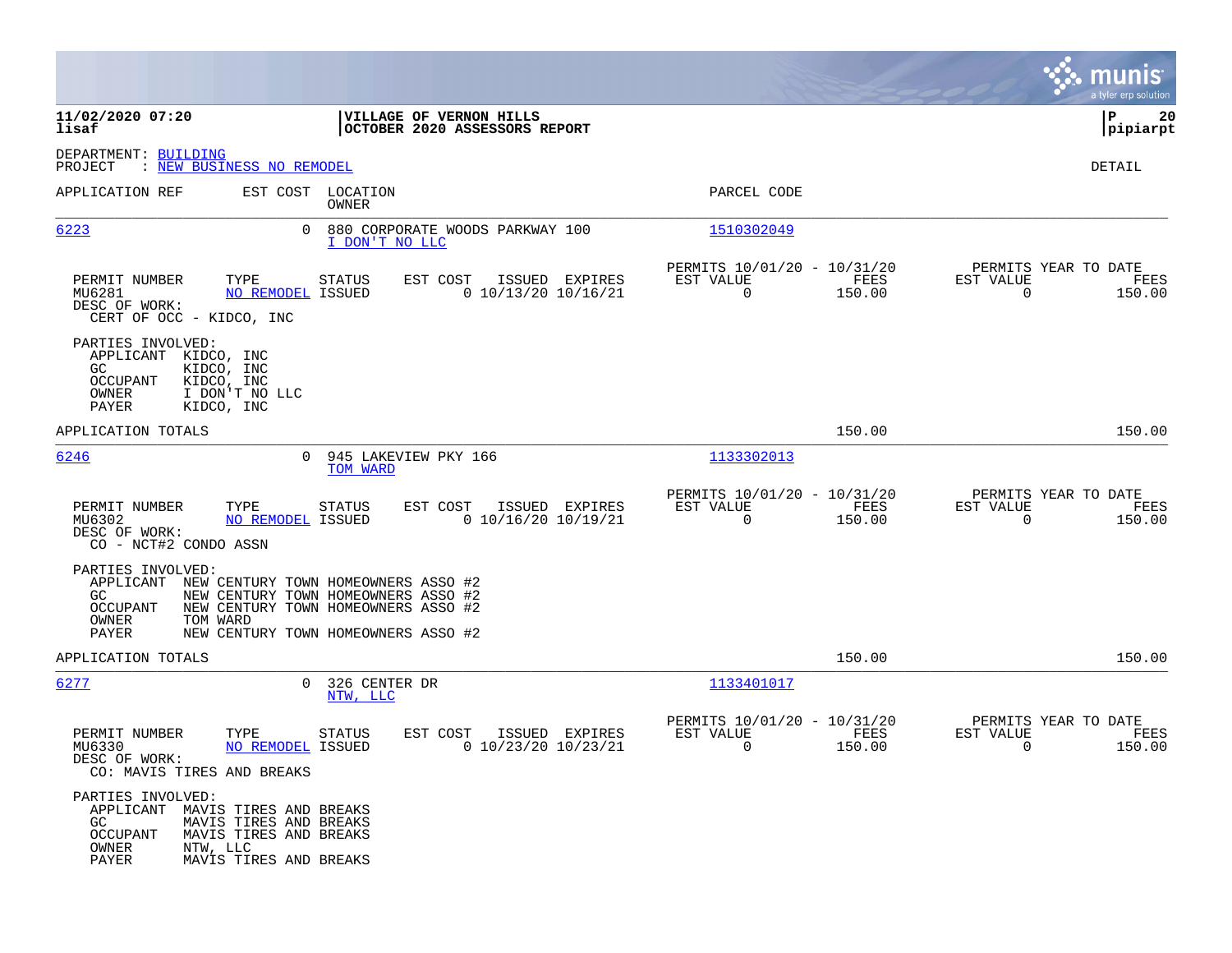|                                                                                                                                                                                                                                          | munis<br>a tyler erp solution                                                                                                                                               |
|------------------------------------------------------------------------------------------------------------------------------------------------------------------------------------------------------------------------------------------|-----------------------------------------------------------------------------------------------------------------------------------------------------------------------------|
| 11/02/2020 07:20<br>VILLAGE OF VERNON HILLS<br>lisaf<br>OCTOBER 2020 ASSESSORS REPORT                                                                                                                                                    | P<br>21<br> pipiarpt                                                                                                                                                        |
| DEPARTMENT: BUILDING<br>: NEW BUSINESS NO REMODEL<br>PROJECT                                                                                                                                                                             | <b>DETAIL</b>                                                                                                                                                               |
| APPLICATION REF<br>EST COST<br>LOCATION<br>OWNER                                                                                                                                                                                         | PARCEL CODE                                                                                                                                                                 |
| APPLICATION TOTALS                                                                                                                                                                                                                       | 150.00<br>150.00                                                                                                                                                            |
| 6280<br>0 970 CORPORATE WOODS PARKWAY<br>VV & CO                                                                                                                                                                                         | 1510302054                                                                                                                                                                  |
| PERMIT NUMBER<br>TYPE<br><b>STATUS</b><br>EST COST<br>ISSUED EXPIRES<br>MU6332<br><b>NO REMODEL ISSUED</b><br>$0$ 10/26/20 10/29/21<br>MU6352<br>COMM TCO<br><b>ISSUED</b><br>0 10/29/20<br>DESC OF WORK:<br>CO: TEMPESTA ARTISAN SALUMI | PERMITS 10/01/20 - 10/31/20<br>PERMITS YEAR TO DATE<br><b>EST VALUE</b><br>FEES<br>EST VALUE<br>FEES<br>$\mathbf 0$<br>150.00<br>0<br>150.00<br>$\Omega$<br>.00<br>0<br>.00 |
| PARTIES INVOLVED:<br>GC<br>TEMPESTA ARTISAN SALUMI<br>OCCUPANT<br>TEMPESTA ARTISAN SALUMI<br>OWNER<br>VV & CO<br><b>PAYER</b><br>TEMPESTA ARTISAN SALUMI                                                                                 |                                                                                                                                                                             |
| APPLICATION TOTALS                                                                                                                                                                                                                       | 150.00<br>150.00                                                                                                                                                            |
| 6294<br>9000 HAWTHORN CTR<br>$\Omega$<br>CENTENNIAL                                                                                                                                                                                      | 1133401086                                                                                                                                                                  |
| TYPE<br>EST COST<br>PERMIT NUMBER<br><b>STATUS</b><br>ISSUED EXPIRES<br>$0$ 10/28/20 10/28/21<br>MU6351<br>NO REMODEL ISSUED<br>DESC OF WORK:<br>CO: SUN N US SOLAR                                                                      | PERMITS 10/01/20 - 10/31/20<br>PERMITS YEAR TO DATE<br><b>FEES</b><br>EST VALUE<br>EST VALUE<br>FEES<br>$\Omega$<br>100.00<br>$\Omega$<br>100.00                            |
| PARTIES INVOLVED:<br>APPLICANT<br>SUN N US SOLAR<br>SUN N US SOLAR<br>GC<br>SUN N US SOLAR<br><b>OCCUPANT</b><br>OWNER<br>CENTENNIAL<br>PAYER<br>SUN N US SOLAR                                                                          |                                                                                                                                                                             |
| APPLICATION TOTALS<br>PROJECT TOTALS                                                                                                                                                                                                     | 100.00<br>100.00<br>$\Omega$<br>700.00<br>$\Omega$<br>700.00                                                                                                                |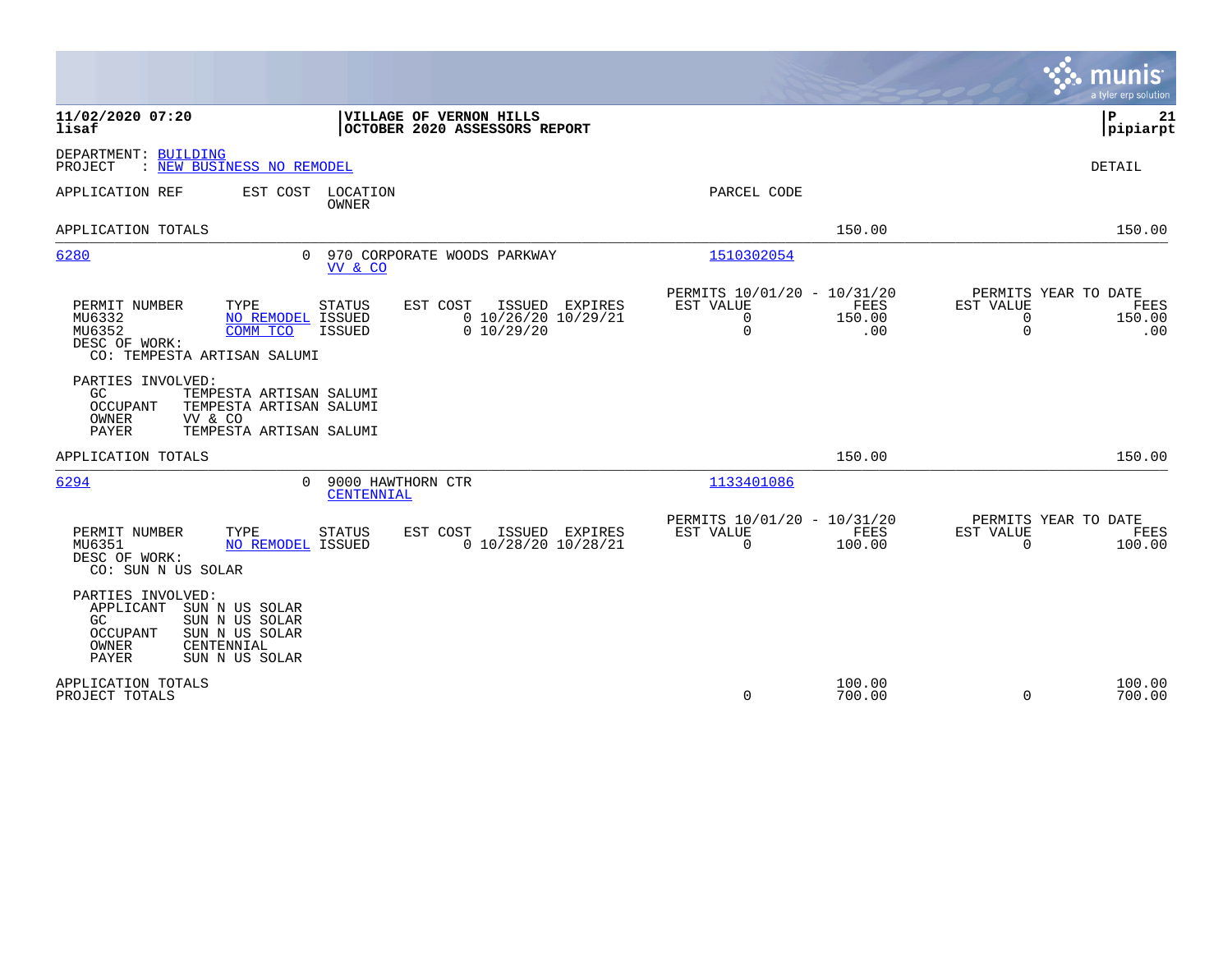|                                                                                          |                                                                                                                                                                             |                          |                                                                 |                       |                                               |                                   | munis<br>a tyler erp solution |
|------------------------------------------------------------------------------------------|-----------------------------------------------------------------------------------------------------------------------------------------------------------------------------|--------------------------|-----------------------------------------------------------------|-----------------------|-----------------------------------------------|-----------------------------------|-------------------------------|
| 11/02/2020 07:20<br>lisaf                                                                |                                                                                                                                                                             |                          | <b>VILLAGE OF VERNON HILLS</b><br>OCTOBER 2020 ASSESSORS REPORT |                       |                                               |                                   | ∣₽<br>22<br> pipiarpt         |
| DEPARTMENT:<br>PROJECT                                                                   | <b>BUILDING</b><br>: COMMERCIAL ROOFTOP HVAC                                                                                                                                |                          |                                                                 |                       |                                               |                                   | DETAIL                        |
| APPLICATION REF                                                                          | EST COST                                                                                                                                                                    | LOCATION<br><b>OWNER</b> |                                                                 | PARCEL CODE           |                                               |                                   |                               |
| 6241                                                                                     | 90,000                                                                                                                                                                      |                          | 600 CORPORATE WOODS PARKWAY<br>SJJ PROPERTIES II LLC            | 1509401047            |                                               |                                   |                               |
| PERMIT NUMBER<br>MU6294<br>DESC OF WORK:<br>ROOFTOP HVAC UNTIS                           | TYPE<br>RFTP HVAC                                                                                                                                                           | STATUS<br>ISSUED         | EST COST<br>ISSUED<br>EXPIRES<br>90,000 10/16/20 10/16/21       | EST VALUE<br>$\Omega$ | PERMITS 10/01/20 - 10/31/20<br>FEES<br>900.00 | PERMITS YEAR TO DATE<br>EST VALUE | FEES<br>900.00                |
| PARTIES INVOLVED:<br>APPLICANT<br>GC<br><b>HVAC</b><br>OCCUPANT<br>OWNER<br><b>PAYER</b> | FLADER PLUMBING & HEATING CO<br>FLADER PLUMBING & HEATING CO<br>FLADER PLUMBING & HEATING CO<br>WORLDWIDE FITTINGS<br>SJJ PROPERTIES II LLC<br>FLADER PLUMBING & HEATING CO |                          |                                                                 |                       |                                               |                                   |                               |
| APPLICATION TOTALS<br>PROJECT TOTALS                                                     |                                                                                                                                                                             |                          |                                                                 | 0                     | 900.00<br>900.00                              | 0                                 | 900.00<br>900.00              |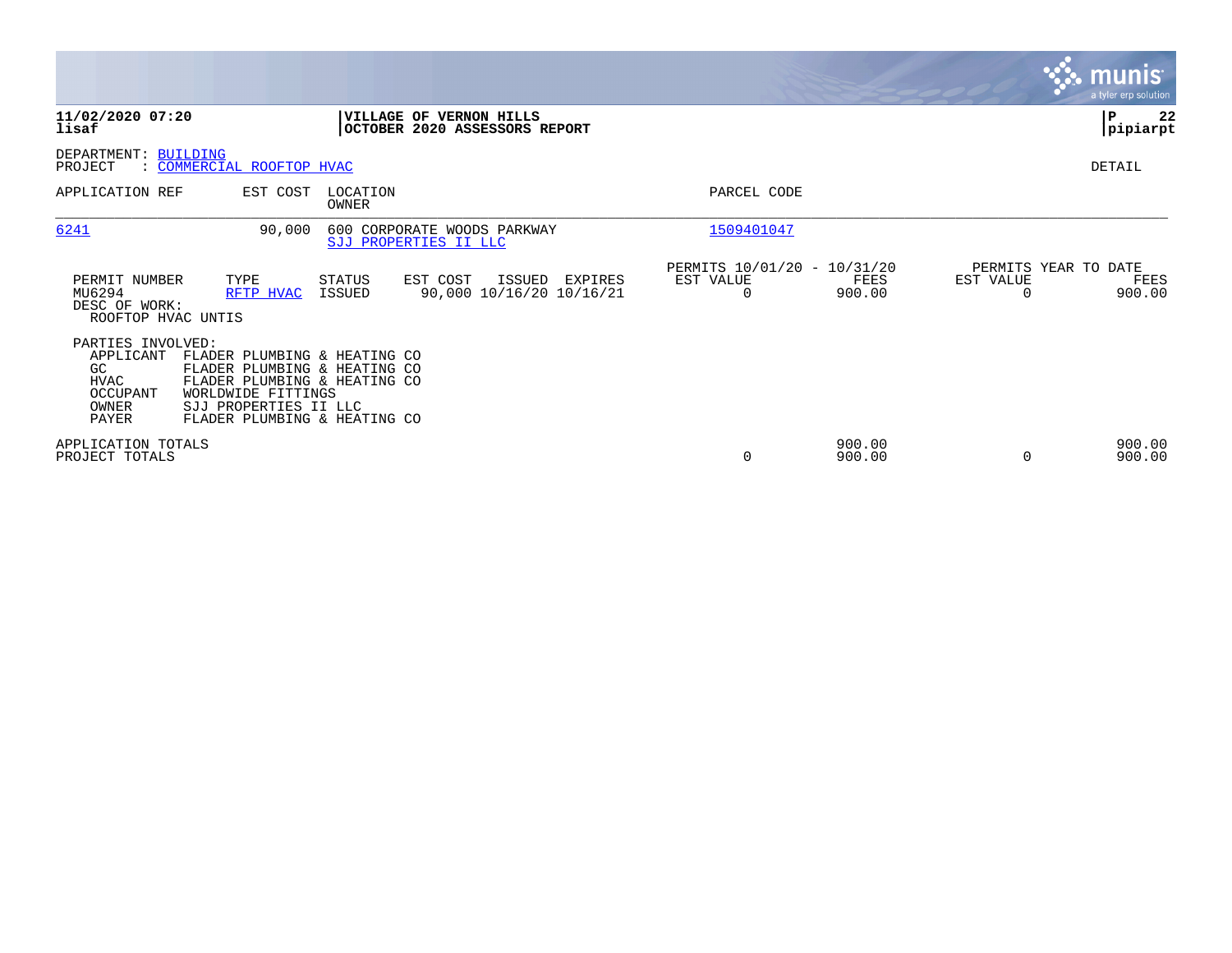|                                                       |                                                                                                 |                                          |                                                          |                |                                               |                  |           | <b>munis</b><br>a tyler erp solution   |
|-------------------------------------------------------|-------------------------------------------------------------------------------------------------|------------------------------------------|----------------------------------------------------------|----------------|-----------------------------------------------|------------------|-----------|----------------------------------------|
| 11/02/2020 07:20<br>lisaf                             |                                                                                                 |                                          | VILLAGE OF VERNON HILLS<br>OCTOBER 2020 ASSESSORS REPORT |                |                                               |                  |           | ∣P<br>23<br> pipiarpt                  |
| DEPARTMENT: BUILDING<br>PROJECT<br>$\mathcal{L}$ DECK |                                                                                                 |                                          |                                                          |                |                                               |                  |           | DETAIL                                 |
| APPLICATION REF                                       | EST COST                                                                                        | LOCATION<br>OWNER                        |                                                          |                | PARCEL CODE                                   |                  |           |                                        |
| 6117                                                  | 30,173                                                                                          | 626 SYCAMORE ST<br><b>JAMES BENTZLEY</b> |                                                          |                | 1132107009                                    |                  |           |                                        |
| PERMIT NUMBER<br>MU6239<br>DESC OF WORK:              | TYPE<br><b>DECK</b><br>DECK & PATIO/WALL SEAT                                                   | STATUS<br>ISSUED                         | EST COST<br>30,173 10/05/20 10/05/21                     | ISSUED EXPIRES | PERMITS 10/01/20 - 10/31/20<br>EST VALUE<br>0 | FEES<br>301.73   | EST VALUE | PERMITS YEAR TO DATE<br>FEES<br>301.73 |
| PARTIES INVOLVED:<br>CONCRETE<br>GC<br>OWNER<br>PAYER | B.L.WEBER CONCTRUCTION CO<br>COSKEY BUILDERS, INC<br>JAMES BENTZLEY<br>LANDSCAPE ARCHITECT, INC |                                          |                                                          |                |                                               |                  |           |                                        |
| APPLICATION TOTALS<br>PROJECT TOTALS                  |                                                                                                 |                                          |                                                          |                | 0                                             | 301.73<br>301.73 | $\Omega$  | 301.73<br>301.73                       |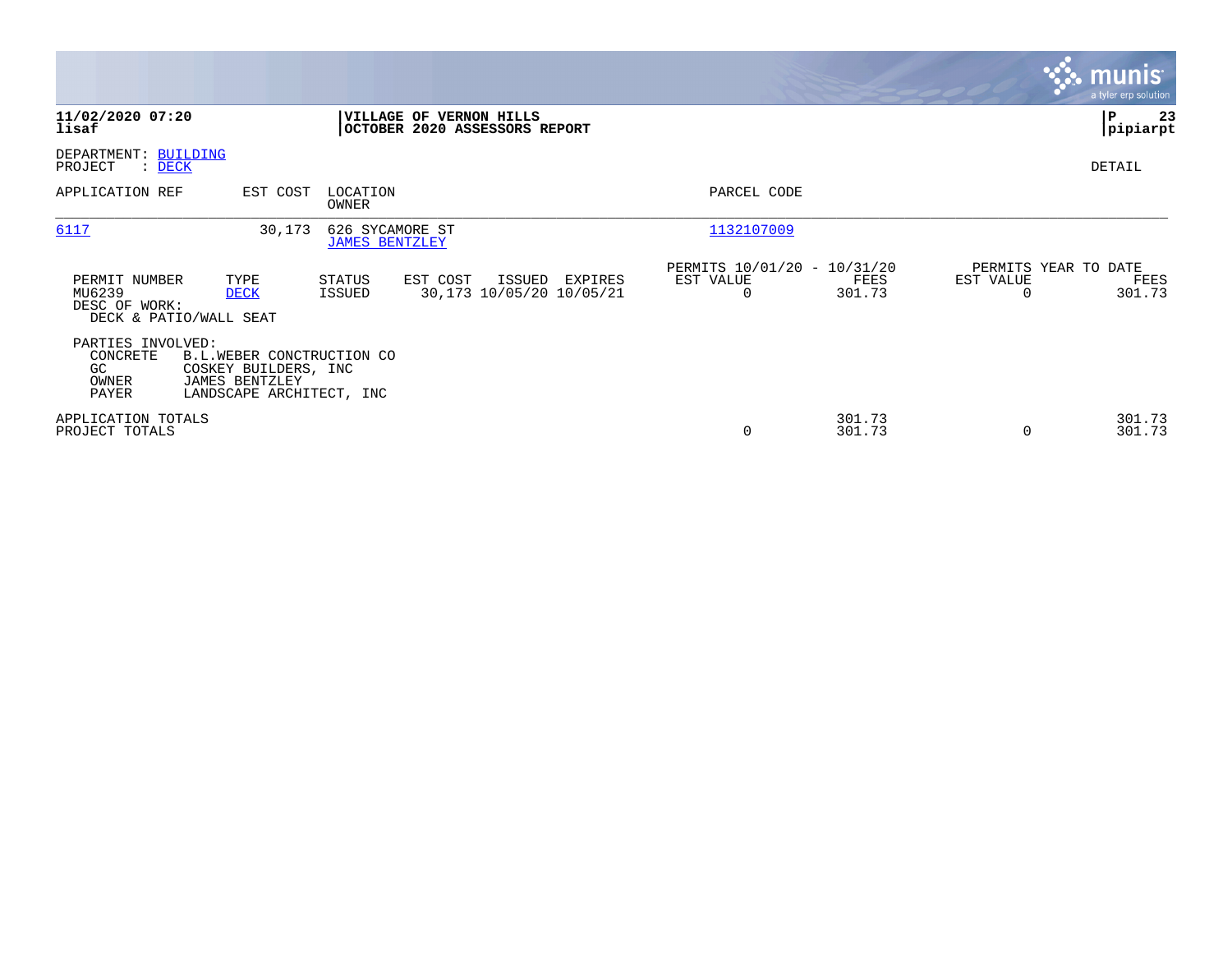|                                                                                                                       |                                                                                        |                                                                       | munis<br>a tyler erp solution                                  |
|-----------------------------------------------------------------------------------------------------------------------|----------------------------------------------------------------------------------------|-----------------------------------------------------------------------|----------------------------------------------------------------|
| 11/02/2020 07:20<br>lisaf                                                                                             | VILLAGE OF VERNON HILLS<br>OCTOBER 2020 ASSESSORS REPORT                               |                                                                       | P<br>24<br> pipiarpt                                           |
| DEPARTMENT: BUILDING<br>: DRIVEWAY<br>PROJECT                                                                         |                                                                                        |                                                                       | <b>DETAIL</b>                                                  |
| APPLICATION REF<br>EST COST                                                                                           | LOCATION<br>OWNER                                                                      | PARCEL CODE                                                           |                                                                |
| 6187<br>2,975                                                                                                         | 304 SUTCLIFFE CIR<br>VINCENT & CHARLENE MAGSINO                                        | 1508214019                                                            |                                                                |
| PERMIT NUMBER<br>TYPE<br>MU6263<br><b>DRVWY</b><br>DESC OF WORK:<br>ASPHALT DRIVEWAY                                  | EST COST<br><b>STATUS</b><br>ISSUED EXPIRES<br>2,975 10/08/20 10/08/21<br>ISSUED       | PERMITS 10/01/20 - 10/31/20<br>FEES<br>EST VALUE<br>$\Omega$<br>50.00 | PERMITS YEAR TO DATE<br>EST VALUE<br>FEES<br>$\Omega$<br>50.00 |
| PARTIES INVOLVED:<br>APPLICANT<br>GC<br>KAPLAN PAVING LLC<br>OWNER<br>PAYER                                           | VINCENT & CHARLENE MAGSINO<br>VINCENT & CHARLENE MAGSINO<br>VINCENT & CHARLENE MAGSINO |                                                                       |                                                                |
| APPLICATION TOTALS                                                                                                    |                                                                                        | 50.00                                                                 | 50.00                                                          |
| 6265<br>4,400                                                                                                         | 311 WESTMORELAND DR<br><b>STEVE HEIN</b>                                               | 1508110008                                                            |                                                                |
| PERMIT NUMBER<br>TYPE<br>MU6335<br><b>DRVWY</b><br>DESC OF WORK:<br>DRIVEWAY                                          | EST COST<br><b>STATUS</b><br>ISSUED EXPIRES<br>4,400 10/27/20 10/27/21<br>ISSUED       | PERMITS 10/01/20 - 10/31/20<br>EST VALUE<br>FEES<br>$\Omega$<br>50.00 | PERMITS YEAR TO DATE<br>EST VALUE<br>FEES<br>$\Omega$<br>50.00 |
| PARTIES INVOLVED:<br>APPLICANT<br>STEVE HEIN<br>GC<br>KAPLAN PAVING LLC<br>OWNER<br>STEVE HEIN<br>PAYER<br>STEVE HEIN |                                                                                        |                                                                       |                                                                |
| APPLICATION TOTALS<br>PROJECT TOTALS                                                                                  |                                                                                        | 50.00<br>0<br>100.00                                                  | 50.00<br>100.00<br>$\Omega$                                    |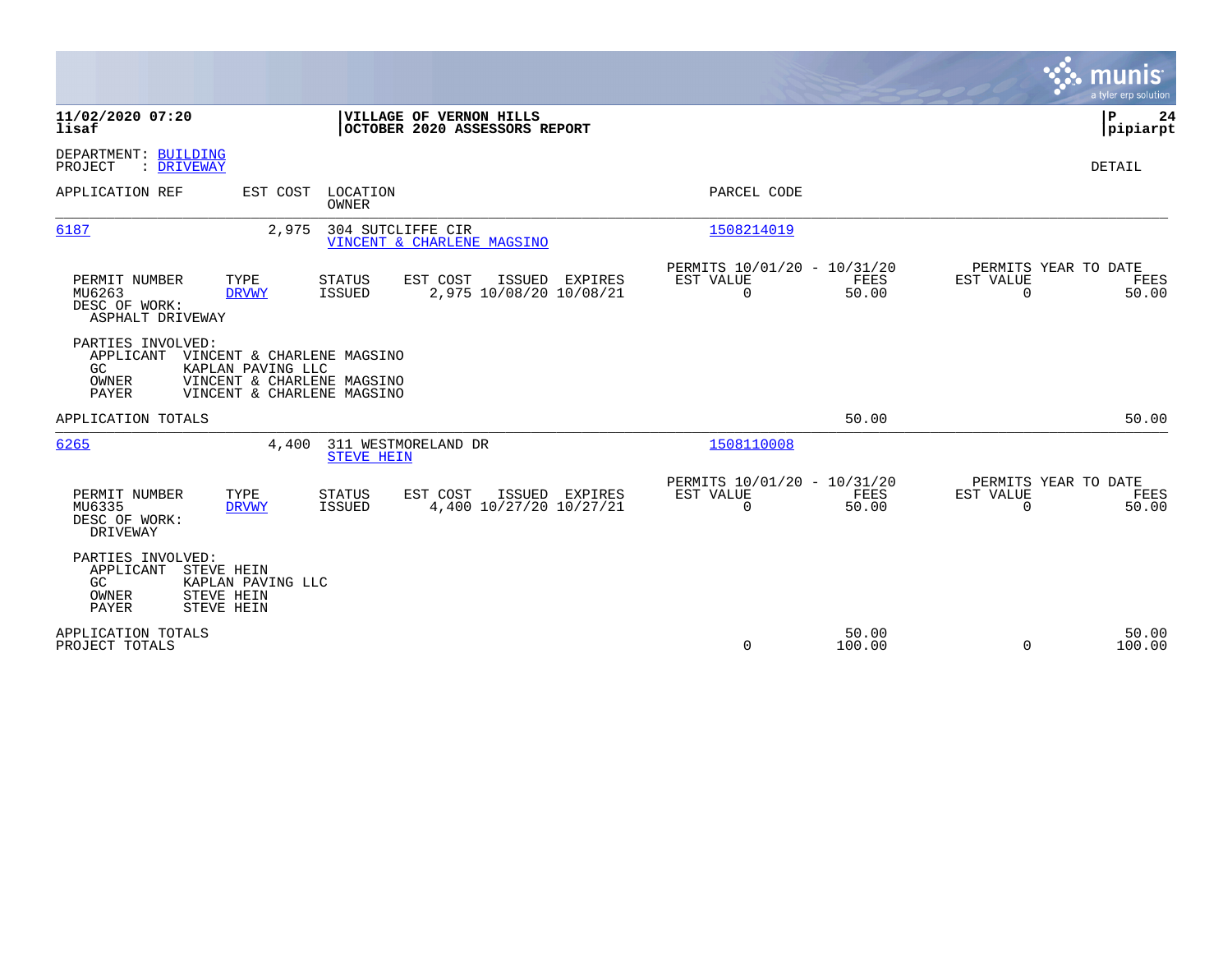|                                                                                                                                                                         |                                                                            |                                                                          | munis<br>a tyler erp solution                                     |
|-------------------------------------------------------------------------------------------------------------------------------------------------------------------------|----------------------------------------------------------------------------|--------------------------------------------------------------------------|-------------------------------------------------------------------|
| 11/02/2020 07:20<br>lisaf                                                                                                                                               | VILLAGE OF VERNON HILLS<br>OCTOBER 2020 ASSESSORS REPORT                   |                                                                          | ∣P<br>25<br> pipiarpt                                             |
| DEPARTMENT: BUILDING<br>PROJECT<br>$\colon$ FENCE                                                                                                                       |                                                                            |                                                                          | DETAIL                                                            |
| APPLICATION REF<br>EST COST                                                                                                                                             | LOCATION<br>OWNER                                                          | PARCEL CODE                                                              |                                                                   |
| 6164<br>4,730                                                                                                                                                           | 695 CHERRY VALLEY RD<br>JUDITH J TURYNA                                    | 1508108054                                                               |                                                                   |
| TYPE<br>PERMIT NUMBER<br>MU6244<br><b>FENCE</b><br>DESC OF WORK:<br>FENCE                                                                                               | STATUS<br>EST COST<br>ISSUED EXPIRES<br>ISSUED<br>4,730 10/05/20 10/05/21  | PERMITS 10/01/20 - 10/31/20<br>FEES<br>EST VALUE<br>$\mathbf 0$<br>50.00 | PERMITS YEAR TO DATE<br>EST VALUE<br>FEES<br>$\mathbf 0$<br>50.00 |
| PARTIES INVOLVED:<br>APPLICANT<br>JUDITH J TURYNA<br>FENCE<br><b>ACTION FENCE</b><br>GC.<br><b>ACTION FENCE</b><br>JUDITH J TURYNA<br>OWNER<br>PAYER<br>JUDITH J TURYNA |                                                                            |                                                                          |                                                                   |
| APPLICATION TOTALS                                                                                                                                                      |                                                                            | 50.00                                                                    | 50.00                                                             |
| 6174<br>2,670                                                                                                                                                           | 300 RICHARD CT<br>YAKOV KHAIKIN                                            | 1508108065                                                               |                                                                   |
| PERMIT NUMBER<br>TYPE<br>MU6261<br><b>FENCE</b><br>DESC OF WORK:<br>FENCE REPLACEMENT                                                                                   | STATUS<br>EST COST<br>ISSUED EXPIRES<br>2,670 10/08/20 10/08/21<br>ISSUED  | PERMITS 10/01/20 - 10/31/20<br>EST VALUE<br>FEES<br>0<br>50.00           | PERMITS YEAR TO DATE<br>EST VALUE<br>FEES<br>0<br>50.00           |
| PARTIES INVOLVED:<br><b>ACTION FENCE</b><br>APPLICANT<br>FENCE<br><b>ACTION FENCE</b><br>GC.<br><b>ACTION FENCE</b><br>YAKOV KHAIKIN<br>OWNER<br>PAYER<br>YAKOV KHAIKIN |                                                                            |                                                                          |                                                                   |
| APPLICATION TOTALS                                                                                                                                                      |                                                                            | 50.00                                                                    | 50.00                                                             |
| 6183<br>11,670                                                                                                                                                          | 56 MONTEREY DR<br><b>JASON A SMITH</b>                                     | 1508202017                                                               |                                                                   |
| PERMIT NUMBER<br>TYPE<br>MU6260<br><b>FENCE</b><br>DESC OF WORK:<br>REPLACING FENCE                                                                                     | EST COST<br>ISSUED EXPIRES<br>STATUS<br>11,670 10/08/20 10/30/21<br>ISSUED | PERMITS 10/01/20 - 10/31/20<br>EST VALUE<br>FEES<br>116.70<br>0          | PERMITS YEAR TO DATE<br>EST VALUE<br>FEES<br>116.70<br>0          |
| PARTIES INVOLVED:<br>APPLICANT<br>ARCHITERRA, INC<br>FENCE<br>ARCHITERRA, INC<br>GC<br>ARCHITERRA, INC<br>OWNER<br><b>JASON A SMITH</b><br>PAYER<br>ARCHITERRA, INC     |                                                                            |                                                                          |                                                                   |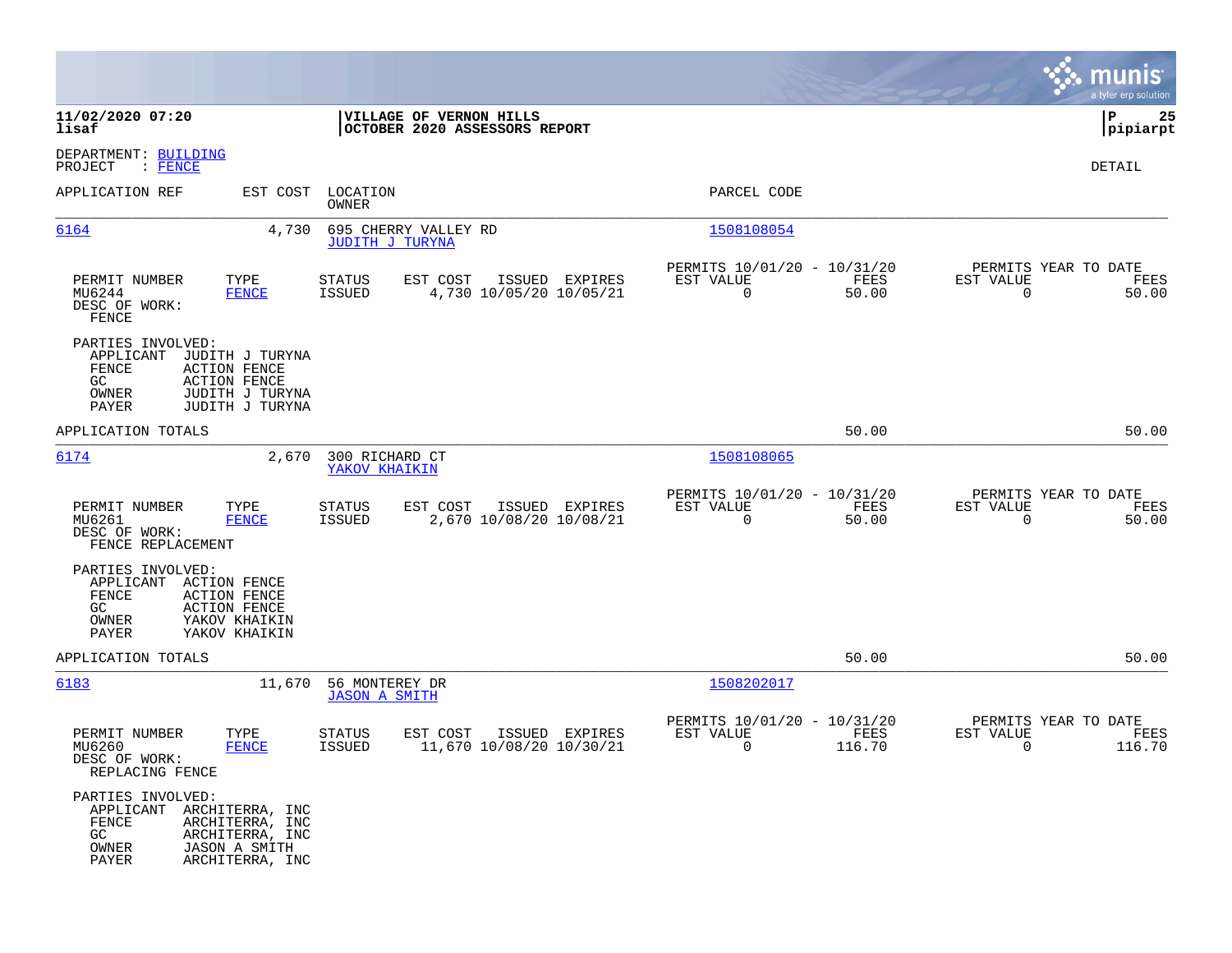|                                                                                                                                                                                              |                                                                          | munis<br>a tyler erp solution                                     |
|----------------------------------------------------------------------------------------------------------------------------------------------------------------------------------------------|--------------------------------------------------------------------------|-------------------------------------------------------------------|
| 11/02/2020 07:20<br>VILLAGE OF VERNON HILLS<br>OCTOBER 2020 ASSESSORS REPORT<br>lisaf                                                                                                        |                                                                          | l P<br>26<br> pipiarpt                                            |
| DEPARTMENT: BUILDING<br>: FENCE<br>PROJECT                                                                                                                                                   |                                                                          | DETAIL                                                            |
| APPLICATION REF<br>EST COST<br>LOCATION<br>OWNER                                                                                                                                             | PARCEL CODE                                                              |                                                                   |
| APPLICATION TOTALS                                                                                                                                                                           | 116.70                                                                   | 116.70                                                            |
| 6195<br>3,400<br>289 TALLY HO DRIVE<br>TODD W & KATHLEEN C BROCKWAY                                                                                                                          | 1508220014                                                               |                                                                   |
| TYPE<br>EST COST<br>PERMIT NUMBER<br>STATUS<br>ISSUED EXPIRES<br>3,400 10/08/20 10/08/21<br>MU6258<br><b>FENCE</b><br><b>ISSUED</b><br>DESC OF WORK:<br>INSTALL FENCE                        | PERMITS 10/01/20 - 10/31/20<br>FEES<br>EST VALUE<br>0<br>50.00           | PERMITS YEAR TO DATE<br>EST VALUE<br>FEES<br>0<br>50.00           |
| PARTIES INVOLVED:<br>APPLICANT<br>AZTEC FENCE COMPANY<br>FENCE<br>AZTEC FENCE COMPANY<br>GC.<br>AZTEC FENCE COMPANY<br>OWNER<br>TODD W & KATHLEEN C BROCKWAY<br>PAYER<br>AZTEC FENCE COMPANY |                                                                          |                                                                   |
| APPLICATION TOTALS                                                                                                                                                                           | 50.00                                                                    | 50.00                                                             |
| 6205<br>1105S TENNYSON PL<br>3,770<br>I BOYKO J YOUNG                                                                                                                                        | 1132302003                                                               |                                                                   |
| PERMIT NUMBER<br>TYPE<br>EST COST<br>ISSUED EXPIRES<br>STATUS<br>MU6282<br>3,770 10/13/20 10/30/21<br><b>ISSUED</b><br>FENCE<br>DESC OF WORK:<br>FENCE                                       | PERMITS 10/01/20 - 10/31/20<br>EST VALUE<br>FEES<br>$\Omega$<br>50.00    | PERMITS YEAR TO DATE<br>EST VALUE<br>FEES<br>$\Omega$<br>50.00    |
| PARTIES INVOLVED:<br>APPLICANT<br>J & C FENCING INC<br>FENCE<br>J & C FENCING INC<br>GC<br>J & C FENCING INC<br>OWNER<br>I BOYKO J YOUNG<br>PAYER<br>J & C FENCING INC                       |                                                                          |                                                                   |
| APPLICATION TOTALS                                                                                                                                                                           | 50.00                                                                    | 50.00                                                             |
| 6227<br>3,750<br>127 DEPOT ST<br>PATRICK J & SARA M PEREDES- BAZAN                                                                                                                           | 1509305004                                                               |                                                                   |
| PERMIT NUMBER<br>TYPE<br>STATUS<br>EST COST ISSUED EXPIRES<br>MU6325<br>3,750 10/22/20 10/22/21<br><b>FENCE</b><br>ISSUED<br>DESC OF WORK:<br>${\tt FENCE}$                                  | PERMITS 10/01/20 - 10/31/20<br>EST VALUE<br>FEES<br>$\mathbf 0$<br>50.00 | PERMITS YEAR TO DATE<br>EST VALUE<br>FEES<br>$\mathbf 0$<br>50.00 |
| PARTIES INVOLVED:<br>APPLICANT<br>PATRICK J & SARA M PEREDES- BAZAN<br>FENCE<br>AZTEC FENCE COMPANY<br>GC<br>PATRICK J & SARA M PEREDES- BAZAN                                               |                                                                          |                                                                   |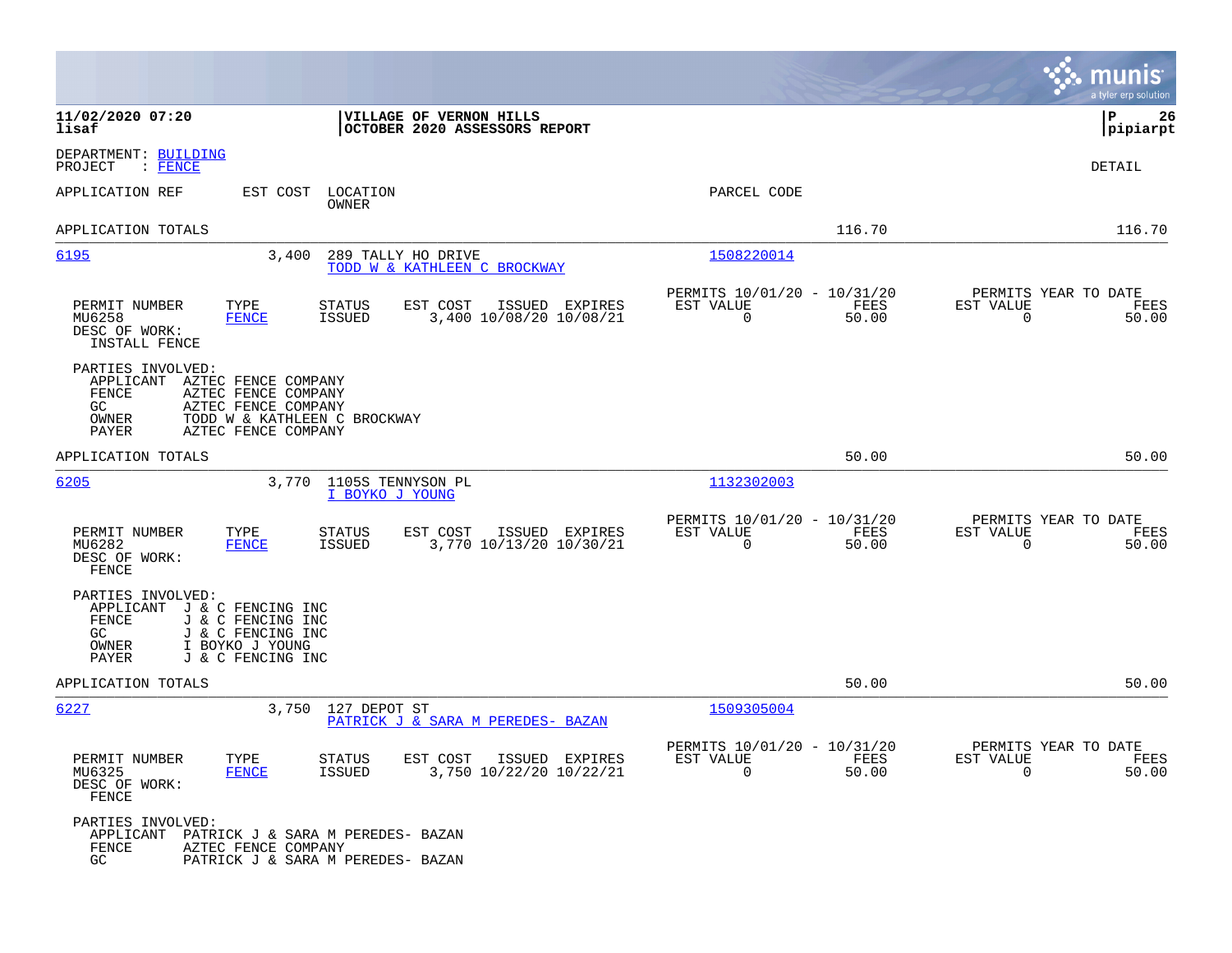|                                                           |                                                                                       |                                |                                                          |                                                      |                 |                                               | <b>munis</b><br>a tyler erp solution |
|-----------------------------------------------------------|---------------------------------------------------------------------------------------|--------------------------------|----------------------------------------------------------|------------------------------------------------------|-----------------|-----------------------------------------------|--------------------------------------|
| 11/02/2020 07:20<br>lisaf                                 |                                                                                       |                                | VILLAGE OF VERNON HILLS<br>OCTOBER 2020 ASSESSORS REPORT |                                                      |                 |                                               | ∣P<br>27<br> pipiarpt                |
| DEPARTMENT: BUILDING<br>PROJECT<br>$:$ FENCE              |                                                                                       |                                |                                                          |                                                      |                 |                                               | DETAIL                               |
| APPLICATION REF                                           | EST COST                                                                              | LOCATION<br>OWNER              |                                                          | PARCEL CODE                                          |                 |                                               |                                      |
| OWNER<br>PAYER                                            | PATRICK J & SARA M PEREDES- BAZAN<br>PATRICK J & SARA M PEREDES- BAZAN                |                                |                                                          |                                                      |                 |                                               |                                      |
| APPLICATION TOTALS                                        |                                                                                       |                                |                                                          |                                                      | 50.00           |                                               | 50.00                                |
| 6232                                                      | 4,950                                                                                 | 385 SISLOW LANE<br>PLACEHOLDER |                                                          | 1509319003                                           |                 |                                               |                                      |
| PERMIT NUMBER<br>MU6306<br>DESC OF WORK:<br>FENCE INSTALL | TYPE<br><b>FENCE</b>                                                                  | STATUS<br><b>ISSUED</b>        | EST COST<br>ISSUED<br>EXPIRES<br>4,950 10/19/20 10/19/21 | PERMITS 10/01/20 - 10/31/20<br>EST VALUE<br>$\Omega$ | FEES<br>50.00   | PERMITS YEAR TO DATE<br>EST VALUE<br>$\Omega$ | FEES<br>50.00                        |
| PARTIES INVOLVED:<br>APPLICANT<br>FENCE<br>GC.            | WOODLAND CHASE PARTNERS, LLC<br><b>DURABILT FENCE</b><br>WOODLAND CHASE PARTNERS, LLC |                                |                                                          |                                                      |                 |                                               |                                      |
| OWNER<br><b>PAYER</b>                                     | PLACEHOLDER<br>WOODLAND CHASE PARTNERS, LLC                                           |                                |                                                          |                                                      |                 |                                               |                                      |
| APPLICATION TOTALS<br>PROJECT TOTALS                      |                                                                                       |                                |                                                          | 0                                                    | 50.00<br>416.70 | $\Omega$                                      | 50.00<br>416.70                      |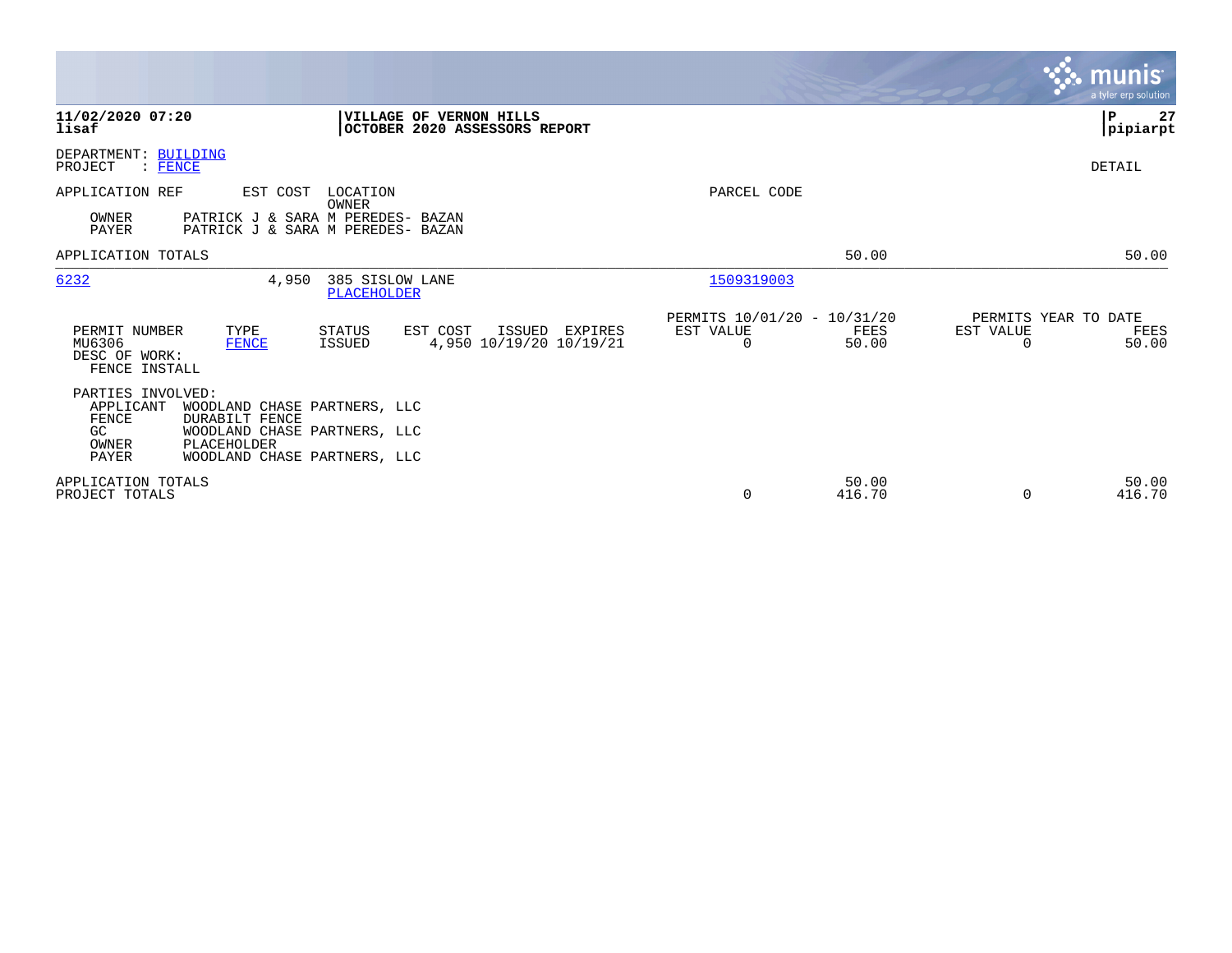|                                                                                                                                                                                            |                                                                        | munis<br>a tyler erp solution                                   |
|--------------------------------------------------------------------------------------------------------------------------------------------------------------------------------------------|------------------------------------------------------------------------|-----------------------------------------------------------------|
| 11/02/2020 07:20<br>VILLAGE OF VERNON HILLS<br>lisaf<br>OCTOBER 2020 ASSESSORS REPORT                                                                                                      |                                                                        | P<br>28<br> pipiarpt                                            |
| DEPARTMENT: BUILDING<br>PROJECT<br>: FIRE ALARM                                                                                                                                            |                                                                        | DETAIL                                                          |
| APPLICATION REF<br>LOCATION<br>EST COST<br><b>OWNER</b>                                                                                                                                    | PARCEL CODE                                                            |                                                                 |
| 5922<br>122 HAWTHORN CENTER<br>10,602<br><b>CENTENNIAL</b>                                                                                                                                 | 1133401086                                                             |                                                                 |
| PERMIT NUMBER<br>TYPE<br>EST COST<br>ISSUED<br><b>EXPIRES</b><br>STATUS<br>MU6308<br>FIRE ALARM ISSUED<br>10,602 10/19/20 10/19/21<br>DESC OF WORK:                                        | PERMITS 10/01/20 - 10/31/20<br>EST VALUE<br>FEES<br>$\Omega$<br>136.02 | PERMITS YEAR TO DATE<br>EST VALUE<br>FEES<br>$\Omega$<br>136.02 |
| FIRE ALARM/VOCIE EVACUATION SYSTEM<br>PARTIES INVOLVED:<br>ALARM<br>ESSCOE , LLC<br>ESSCOE , LLC<br>APPLICANT<br>GC<br>ESSCOE , LLC<br>CENTENNIAL<br>OWNER<br><b>PAYER</b><br>ESSCOE , LLC |                                                                        |                                                                 |
| APPLICATION TOTALS                                                                                                                                                                         | 136.02                                                                 | 136.02                                                          |
| 6181<br>700 NORTH MILWAUKEE AVE 109<br>600<br>KIMCO REALTY                                                                                                                                 | 1504201051                                                             |                                                                 |
| EST COST<br>PERMIT NUMBER<br>TYPE<br>STATUS<br>ISSUED<br>EXPIRES<br>600 10/12/20 10/15/21<br>MU6276<br>FIRE ALARM COMPLT<br>DESC OF WORK:<br>FIRE PANEL REPLACEMENT                        | PERMITS 10/01/20 - 10/31/20<br>FEES<br>EST VALUE<br>$\Omega$<br>325.00 | PERMITS YEAR TO DATE<br>EST VALUE<br>FEES<br>$\Omega$<br>325.00 |
| PARTIES INVOLVED:<br>APPLICANT<br>NUTECH NATIONAL<br>GC<br>NUTECH NATIONAL<br>PETSMART<br>OCCUPANT<br>OWNER<br>KIMCO REALTY                                                                |                                                                        |                                                                 |
| APPLICATION TOTALS<br>PROJECT TOTALS                                                                                                                                                       | 325.00<br>0<br>461.02                                                  | 325.00<br>$\Omega$<br>461.02                                    |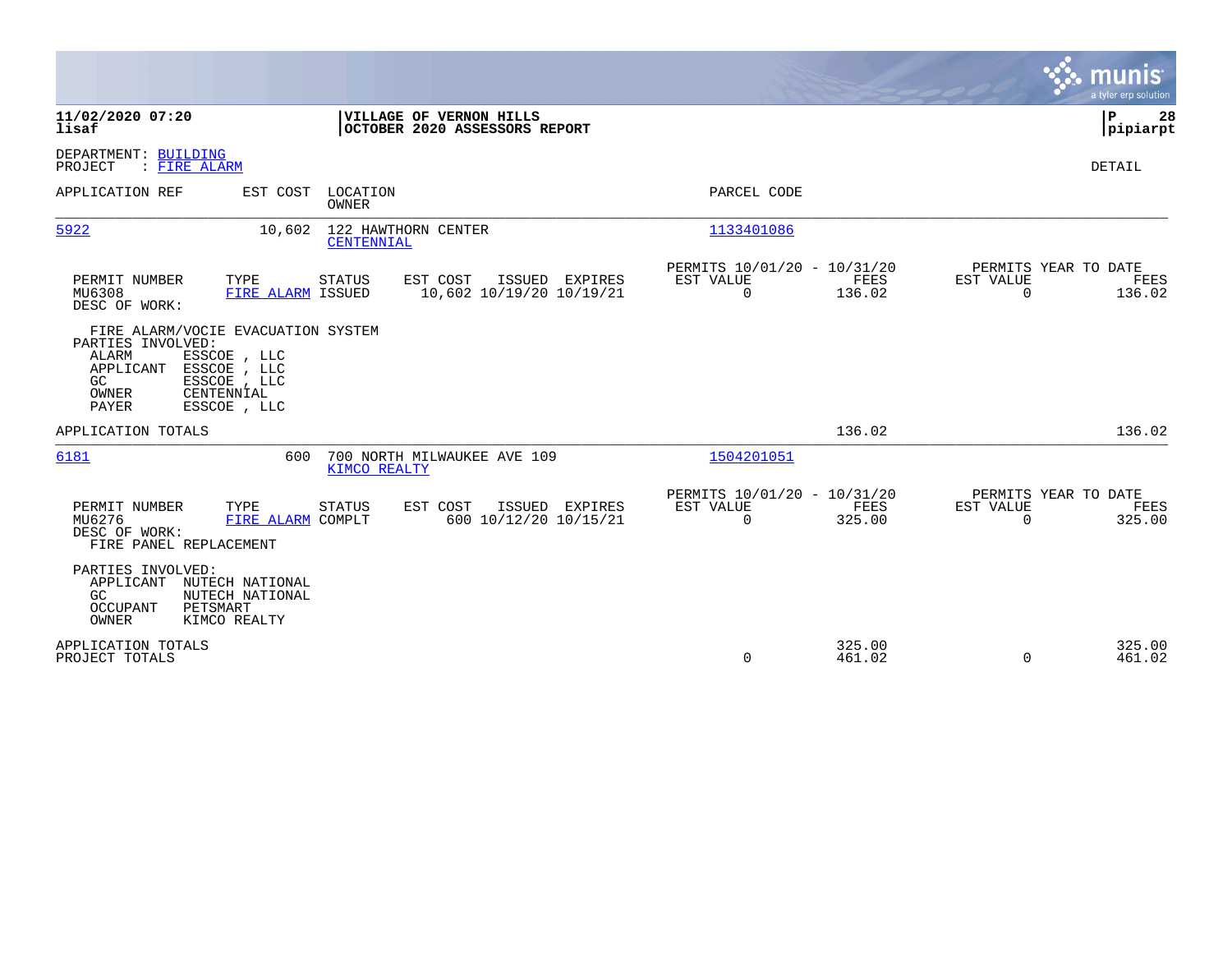|                                                                                                                                                                                       |                                                                                                                                                                                   |                                                                           | munis<br>a tyler erp solution                                      |
|---------------------------------------------------------------------------------------------------------------------------------------------------------------------------------------|-----------------------------------------------------------------------------------------------------------------------------------------------------------------------------------|---------------------------------------------------------------------------|--------------------------------------------------------------------|
| 11/02/2020 07:20<br>lisaf                                                                                                                                                             | VILLAGE OF VERNON HILLS<br>OCTOBER 2020 ASSESSORS REPORT                                                                                                                          |                                                                           | ΙP<br>29<br> pipiarpt                                              |
| DEPARTMENT: BUILDING<br>PROJECT<br>: FIRE SPRINKLER                                                                                                                                   |                                                                                                                                                                                   |                                                                           | DETAIL                                                             |
| APPLICATION REF                                                                                                                                                                       | EST COST LOCATION<br>OWNER                                                                                                                                                        | PARCEL CODE                                                               |                                                                    |
| 6165                                                                                                                                                                                  | 2,689<br>560 BUNKER CT 100<br>CONTINENTAL EXECUTIVE PARKE, LLC                                                                                                                    | 1504202144                                                                |                                                                    |
| TYPE<br>PERMIT NUMBER<br><b>FIRE SPR</b><br>MU6301<br>DESC OF WORK:<br>FIRE SPRINKLER 6 HEADS                                                                                         | <b>STATUS</b><br>EST COST<br>ISSUED EXPIRES<br>COMPLT<br>2,689 10/16/20 10/19/21                                                                                                  | PERMITS 10/01/20 - 10/31/20<br>EST VALUE<br>FEES<br>$\mathbf 0$<br>293.00 | PERMITS YEAR TO DATE<br>EST VALUE<br>FEES<br>$\mathbf 0$<br>293.00 |
| PARTIES INVOLVED:<br>FIRE SPRIN SJ CARLSON FIRE PROTECTION<br>GC.<br>OCCUPANT<br><b>NUWAVE</b><br>OWNER                                                                               | SONG OKUNO CONSTRUCTION<br>CONTINENTAL EXECUTIVE PARKE, LLC                                                                                                                       |                                                                           |                                                                    |
| APPLICATION TOTALS                                                                                                                                                                    |                                                                                                                                                                                   | 293.00                                                                    | 293.00                                                             |
| 6186                                                                                                                                                                                  | 10,470<br>1827 LAKE CHARLES DR<br><b>BANK OF AMERICA/NA</b>                                                                                                                       | 1128309012                                                                |                                                                    |
| PERMIT NUMBER<br>TYPE<br>MU6299<br><b>FIRE SPR</b><br>DESC OF WORK:<br>FIRE SPRINKLERS                                                                                                | <b>STATUS</b><br>EST COST<br>ISSUED EXPIRES<br>ISSUED<br>10,470 10/16/20 10/16/21                                                                                                 | PERMITS 10/01/20 - 10/31/20<br>EST VALUE<br>FEES<br>0<br>304.70           | PERMITS YEAR TO DATE<br>EST VALUE<br>FEES<br>$\mathbf 0$<br>304.70 |
| PARTIES INVOLVED:<br>APPLICANT NOVA FIRE PROTECTION<br>FIRE SPRIN NOVA FIRE PROTECTION<br>GC.<br>NOVA FIRE PROTECTION<br>OWNER<br>BANK OF AMERICA/NA<br>PAYER<br>NOVA FIRE PROTECTION |                                                                                                                                                                                   |                                                                           |                                                                    |
| APPLICATION TOTALS                                                                                                                                                                    |                                                                                                                                                                                   | 304.70                                                                    | 304.70                                                             |
| 6209                                                                                                                                                                                  | 4,641<br>246 HAWTHORN VILLAGE COMMONS<br>US TRUST-BOA-SAM RES                                                                                                                     | 1133302053                                                                |                                                                    |
| PERMIT NUMBER<br>TYPE<br><b>FIRE SPR</b><br>MU6353<br>DESC OF WORK:<br>FIRE SPRINKLERS                                                                                                | <b>STATUS</b><br>EST COST<br>ISSUED EXPIRES<br>4,641 10/29/20 10/29/21<br><b>ISSUED</b>                                                                                           | PERMITS 10/01/20 - 10/31/20<br>EST VALUE<br>FEES<br>$\Omega$<br>329.00    | PERMITS YEAR TO DATE<br>EST VALUE<br>FEES<br>329.00<br>0           |
| PARTIES INVOLVED:<br>GC<br><b>OCCUPANT</b><br>PEARLE VISION<br>OWNER<br>US TRUST-BOA-SAM RES<br>PAYER                                                                                 | APPLICANT CHICAGO METROPOLITAN FIRE PREVENTION<br>FIRE SPRIN CHICAGO METROPOLITAN FIRE PREVENTION<br>CHICAGO METROPOLITAN FIRE PREVENTION<br>CHICAGO METROPOLITAN FIRE PREVENTION |                                                                           |                                                                    |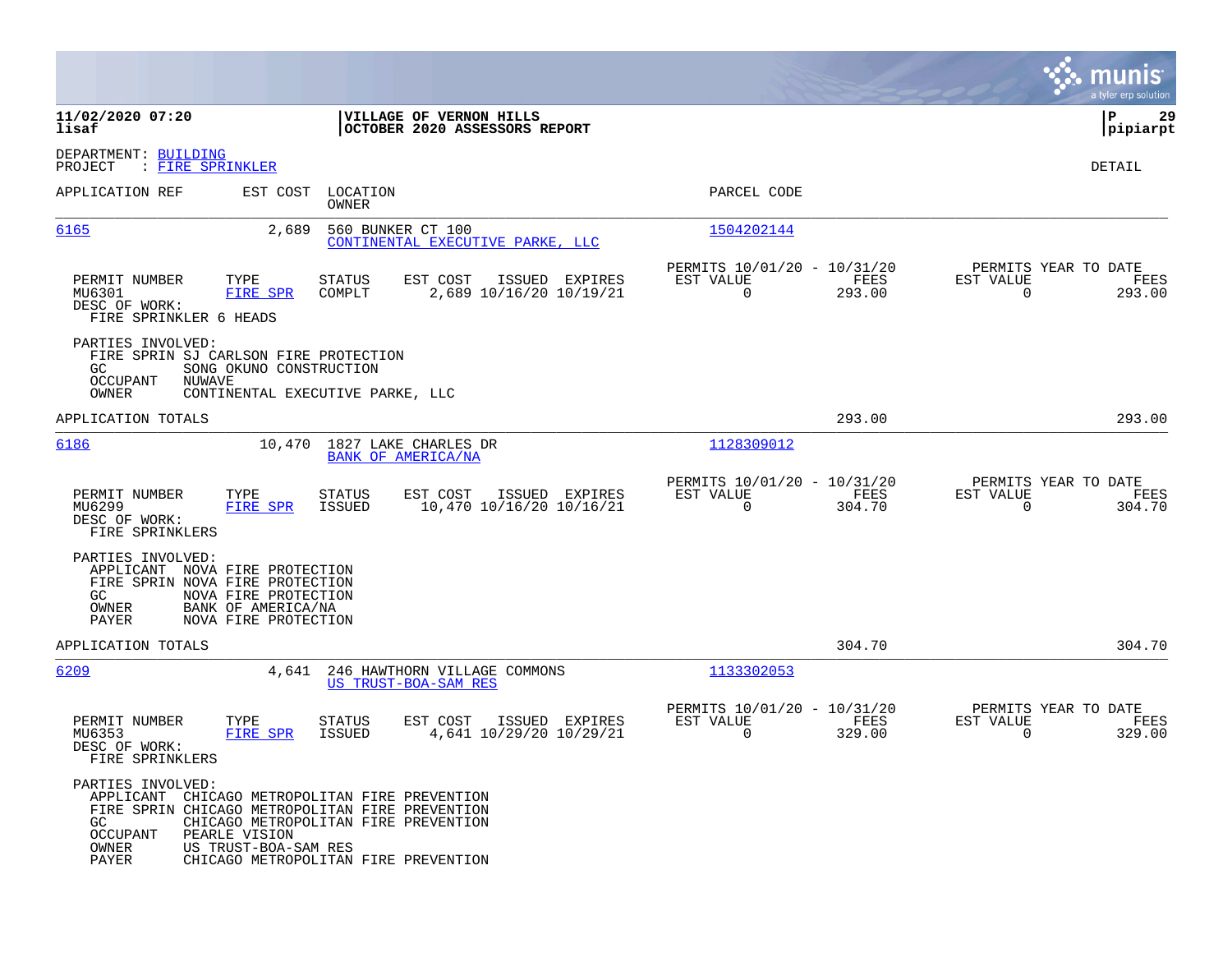|                                                                                                                                                                                      |                                                           |                                               |                    |           | <b>munis</b><br>a tyler erp solution   |
|--------------------------------------------------------------------------------------------------------------------------------------------------------------------------------------|-----------------------------------------------------------|-----------------------------------------------|--------------------|-----------|----------------------------------------|
| 11/02/2020 07:20<br>lisaf                                                                                                                                                            | VILLAGE OF VERNON HILLS<br>OCTOBER 2020 ASSESSORS REPORT  |                                               |                    |           | ∣P<br>30<br> pipiarpt                  |
| DEPARTMENT: BUILDING<br>: FIRE SPRINKLER<br>PROJECT                                                                                                                                  |                                                           |                                               |                    |           | DETAIL                                 |
| APPLICATION REF<br>LOCATION<br>EST COST<br>OWNER                                                                                                                                     |                                                           | PARCEL CODE                                   |                    |           |                                        |
| APPLICATION TOTALS                                                                                                                                                                   |                                                           |                                               | 329.00             |           | 329.00                                 |
| 6221<br>13,500                                                                                                                                                                       | 640 MARSHALL STREET<br>PLACEHOLDER                        | 1133205046                                    |                    |           |                                        |
| PERMIT NUMBER<br>TYPE<br>STATUS<br>MU6321<br>ISSUED<br>FIRE SPR<br>DESC OF WORK:<br>FIRE SPRINKLERS                                                                                  | EST COST<br>ISSUED<br>EXPIRES<br>13,500 10/22/20 10/22/21 | PERMITS 10/01/20 - 10/31/20<br>EST VALUE<br>0 | FEES<br>335.00     | EST VALUE | PERMITS YEAR TO DATE<br>FEES<br>335.00 |
| PARTIES INVOLVED:<br>APPLICANT<br>NOVA FIRE PROTECTION<br>FIRE SPRIN<br>NOVA FIRE PROTECTION<br>NOVA FIRE PROTECTION<br>GC.<br>OWNER<br>PLACEHOLDER<br>PAYER<br>NOVA FIRE PROTECTION |                                                           |                                               |                    |           |                                        |
| APPLICATION TOTALS<br>PROJECT TOTALS                                                                                                                                                 |                                                           | 0                                             | 335.00<br>1,261.70 | $\Omega$  | 335.00<br>1,261.70                     |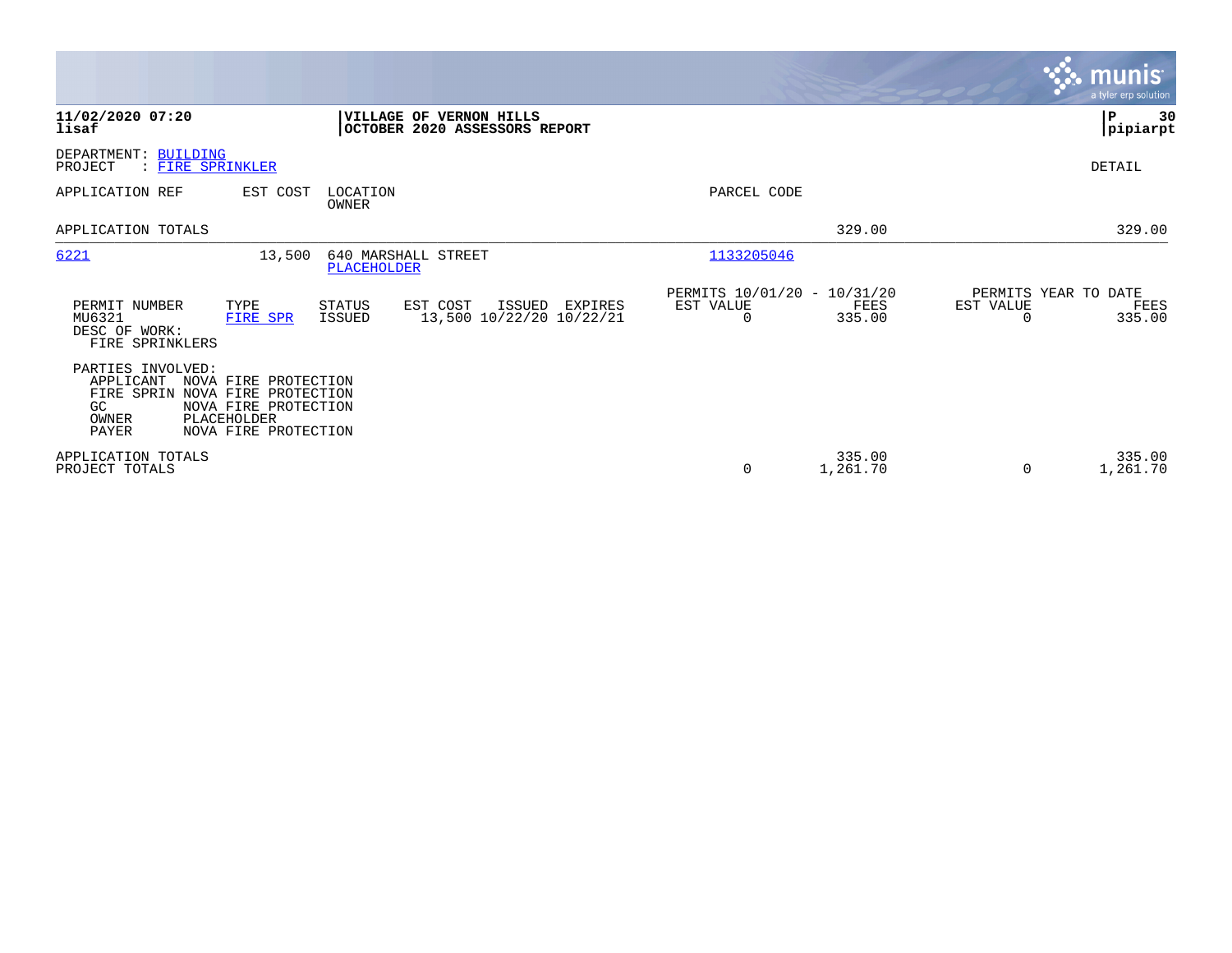|                                                                                     |                                                                                                                               |                                                          |                                                         |               |                                                  | munis<br>a tyler erp solution |
|-------------------------------------------------------------------------------------|-------------------------------------------------------------------------------------------------------------------------------|----------------------------------------------------------|---------------------------------------------------------|---------------|--------------------------------------------------|-------------------------------|
| 11/02/2020 07:20<br>lisaf                                                           |                                                                                                                               | VILLAGE OF VERNON HILLS<br>OCTOBER 2020 ASSESSORS REPORT |                                                         |               |                                                  | ΙP<br>-31<br> pipiarpt        |
| DEPARTMENT: BUILDING<br>: LAWN SPRINKLER<br>PROJECT                                 |                                                                                                                               |                                                          |                                                         |               |                                                  | DETAIL                        |
| APPLICATION REF                                                                     | EST COST LOCATION<br>OWNER                                                                                                    |                                                          | PARCEL CODE                                             |               |                                                  |                               |
| 6258                                                                                | 6,530                                                                                                                         | 383 BARN SWALLOW LN<br>LAURA B SMITH, TRUSTEE            | 1509106012                                              |               |                                                  |                               |
| PERMIT NUMBER<br>MU6324<br>DESC OF WORK:<br>LAWN SPRINKLER                          | TYPE<br><b>STATUS</b><br><b>LAWN IRRIG ISSUED</b>                                                                             | EST COST<br>ISSUED EXPIRES<br>6,530 10/22/20 10/22/21    | PERMITS 10/01/20 - 10/31/20<br>EST VALUE<br>$\mathbf 0$ | FEES<br>65.50 | PERMITS YEAR TO DATE<br>EST VALUE<br>$\mathbf 0$ | FEES<br>65.50                 |
| PARTIES INVOLVED:<br>APPLICANT AQUA DESIGNS, INC<br>GC<br>OWNER<br>PLUMBER<br>PAYER | AQUA DESIGNS, INC<br>LAURA B SMITH, TRUSTEE<br>AQUA DESIGNS, INC<br>AOUA DESIGNS, INC                                         |                                                          |                                                         |               |                                                  |                               |
| APPLICATION TOTALS                                                                  |                                                                                                                               |                                                          |                                                         | 65.50         |                                                  | 65.50                         |
| 6266                                                                                | 6,648<br>PLACEHOLDER                                                                                                          | 682 CUNEO BOULEVARD                                      | 1133215014                                              |               |                                                  |                               |
| PERMIT NUMBER<br>MU6320<br>DESC OF WORK:<br>LAWN SPRINKLER                          | TYPE<br><b>STATUS</b><br><b>LAWN IRRIG ISSUED</b>                                                                             | EST COST<br>ISSUED EXPIRES<br>6,648 10/22/20 10/22/21    | PERMITS 10/01/20 - 10/31/20<br>EST VALUE<br>$\mathbf 0$ | FEES<br>66.48 | PERMITS YEAR TO DATE<br>EST VALUE<br>$\mathbf 0$ | FEES<br>66.48                 |
| PARTIES INVOLVED:<br>APPLICANT<br>GC<br>OWNER<br>PAYER                              | NATURESCAPE DESIGN INC<br>NATURESCAPE DESIGN INC<br>PLACEHOLDER<br>NATURESCAPE DESIGN INC                                     |                                                          |                                                         |               |                                                  |                               |
| APPLICATION TOTALS                                                                  |                                                                                                                               |                                                          |                                                         | 66.48         |                                                  | 66.48                         |
| 6284                                                                                | 6,372 674 CUNEO BOULEVARD<br>PLACEHOLDER                                                                                      |                                                          | 1133215013                                              |               |                                                  |                               |
| PERMIT NUMBER<br>MU6334<br>DESC OF WORK:<br>LAWN SPRINKLER                          | TYPE<br><b>STATUS</b><br><b>LAWN IRRIG ISSUED</b>                                                                             | EST COST<br>ISSUED EXPIRES<br>6,372 10/26/20 10/26/21    | PERMITS 10/01/20 - 10/31/20<br>EST VALUE<br>$\Omega$    | FEES<br>63.72 | PERMITS YEAR TO DATE<br>EST VALUE<br>$\Omega$    | FEES<br>63.72                 |
| PARTIES INVOLVED:<br>GC<br>OWNER<br>PLUMBER<br>PAYER                                | APPLICANT NATURESCAPE DESIGN INC<br>NATURESCAPE DESIGN INC<br>PLACEHOLDER<br>NATURESCAPE DESIGN INC<br>NATURESCAPE DESIGN INC |                                                          |                                                         |               |                                                  |                               |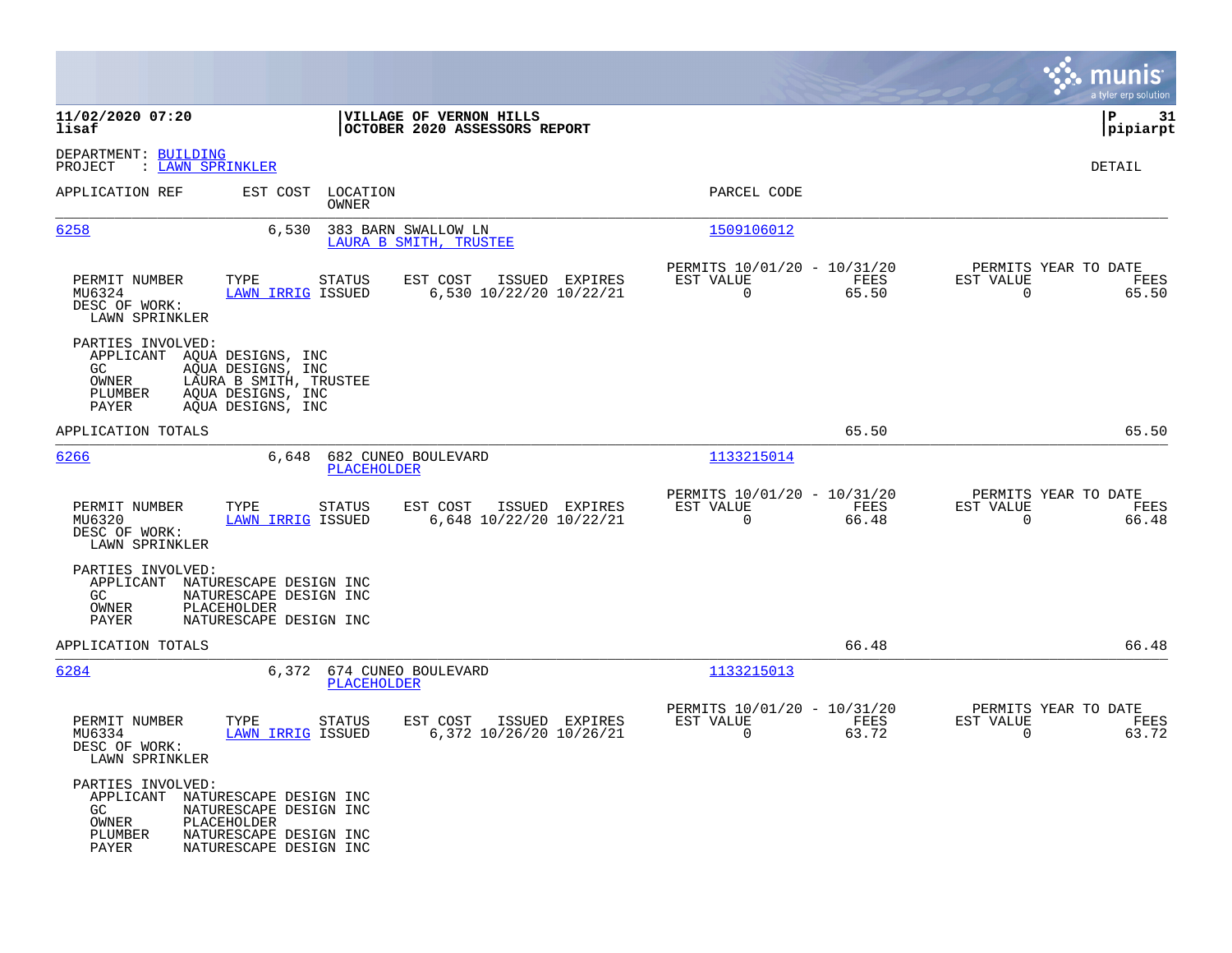|                                                     |          |                                                          |             | , munis <sup>.</sup><br>a tyler erp solution |
|-----------------------------------------------------|----------|----------------------------------------------------------|-------------|----------------------------------------------|
| 11/02/2020 07:20<br>lisaf<br>APPLICATION TOTALS     |          | VILLAGE OF VERNON HILLS<br>OCTOBER 2020 ASSESSORS REPORT | 63.72       | 32<br> pipiarpt<br>63.72                     |
| DEPARTMENT: BUILDING<br>PROJECT<br>: LAWN SPRINKLER |          |                                                          |             | DETAIL                                       |
| APPLICATION REF                                     | EST COST | LOCATION<br>OWNER                                        | PARCEL CODE |                                              |
| PROJECT TOTALS                                      |          |                                                          | 195.70      | 195.70                                       |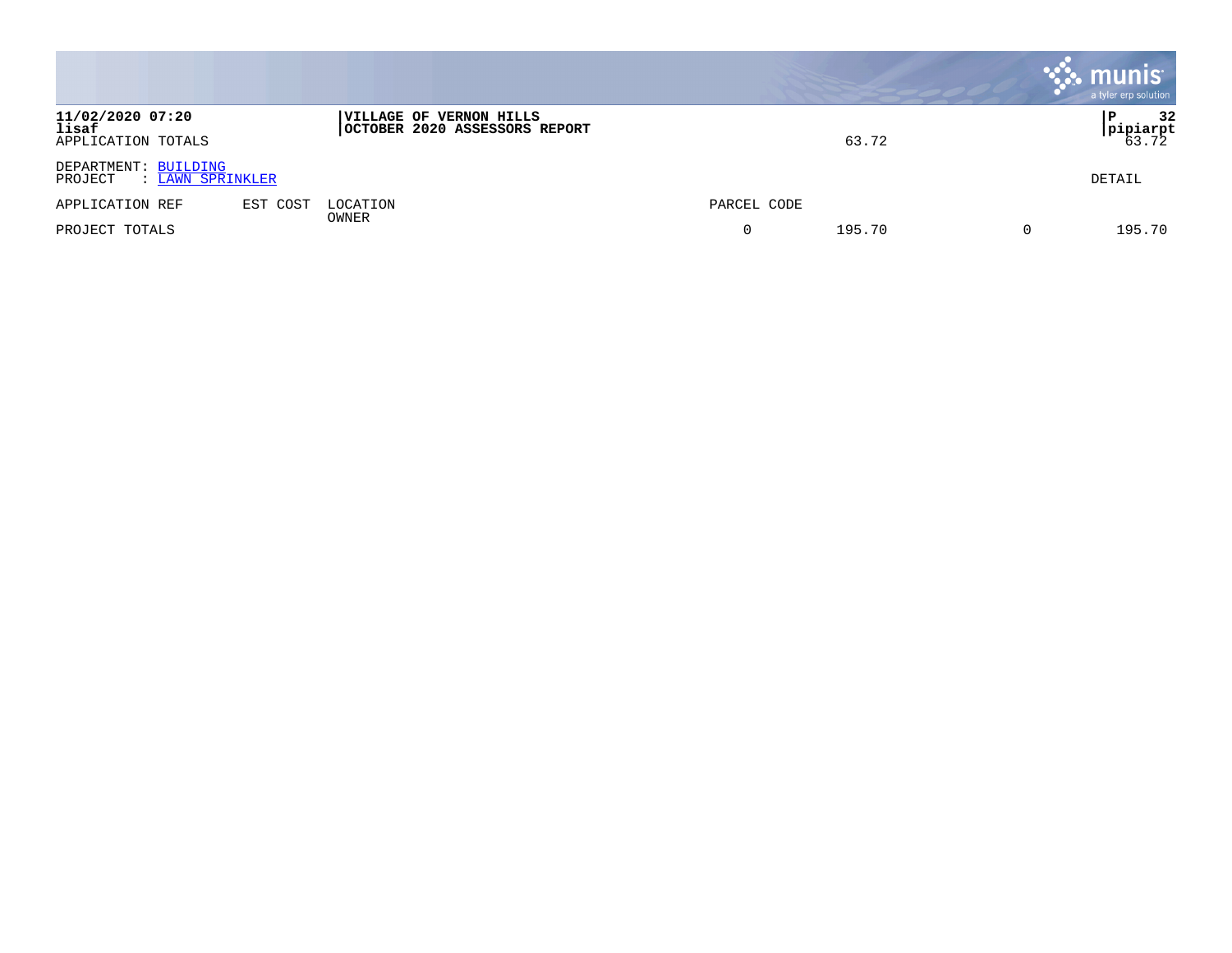|                                                                                                                                                                                 |                                                                                   |                                                                              | munis<br>a tyler erp solution                                         |
|---------------------------------------------------------------------------------------------------------------------------------------------------------------------------------|-----------------------------------------------------------------------------------|------------------------------------------------------------------------------|-----------------------------------------------------------------------|
| 11/02/2020 07:20<br>lisaf                                                                                                                                                       | VILLAGE OF VERNON HILLS<br>OCTOBER 2020 ASSESSORS REPORT                          |                                                                              | ΙP<br>-33<br> pipiarpt                                                |
| DEPARTMENT: BUILDING<br>: MISC COMMERCIAL<br>PROJECT                                                                                                                            |                                                                                   |                                                                              | DETAIL                                                                |
| EST COST<br>APPLICATION REF                                                                                                                                                     | LOCATION<br>OWNER                                                                 | PARCEL CODE                                                                  |                                                                       |
| 6126<br>13,400                                                                                                                                                                  | 50 LAKEVIEW PKY 106<br><b>WESTMOUNT</b>                                           | 1504401092                                                                   |                                                                       |
| PERMIT NUMBER<br>TYPE<br>MU6267<br>MISC COMM<br>DESC OF WORK:<br>PALLET RACKING                                                                                                 | STATUS<br>EST COST<br>ISSUED EXPIRES<br>13,400 10/09/20 10/13/21<br>ISSUED        | PERMITS 10/01/20 - 10/31/20<br>EST VALUE<br>FEES<br>$\Omega$<br>334.00       | PERMITS YEAR TO DATE<br>EST VALUE<br>FEES<br>$\Omega$<br>334.00       |
| PARTIES INVOLVED:<br>APPLICANT FIREPLACE PLUS INC<br>GC.<br>FIREPLACE PLUS, INC<br><b>OCCUPANT</b><br>FIREPLACE PLUS, INC<br>OWNER<br>WESTMOUNT<br>PAYER<br>FIREPLACE PLUS, INC |                                                                                   |                                                                              |                                                                       |
| APPLICATION TOTALS                                                                                                                                                              |                                                                                   | 334.00                                                                       | 334.00                                                                |
| 6130<br>365,000                                                                                                                                                                 | 0 DARLING DRIVE<br>CP LOGISTICS VERNON HILLS, LLC                                 | 1510300002                                                                   |                                                                       |
| PERMIT NUMBER<br>TYPE<br>MU6245<br>MISC COMM<br>DESC OF WORK:<br>RETAINING WALLS                                                                                                | STATUS<br>EST COST<br>ISSUED EXPIRES<br>ISSUED<br>365,000 10/05/20 10/05/21       | PERMITS 10/01/20 - 10/31/20<br>EST VALUE<br>FEES<br>$\Omega$<br>3,650.00     | PERMITS YEAR TO DATE<br>EST VALUE<br>FEES<br>$\Omega$<br>3,650.00     |
| PARTIES INVOLVED:<br>APPLICANT ALSTON<br>GC.<br>CR SCHMIDT<br>OWNER<br>CP LOGISTICS VERNON HILLS, LLC<br>PAYER<br>ALSTON                                                        |                                                                                   |                                                                              |                                                                       |
| APPLICATION TOTALS                                                                                                                                                              |                                                                                   | 3,650.00                                                                     | 3,650.00                                                              |
| 6204<br>15,000                                                                                                                                                                  | 122 HAWTHORN CENTER<br>CENTENNIAL                                                 | 1133401086                                                                   |                                                                       |
| PERMIT NUMBER<br>TYPE<br>MISC COMM<br>MU6290<br>DESC OF WORK:<br>HEAVY CHRISTMAS DECORATIONS                                                                                    | <b>STATUS</b><br>EST COST<br>ISSUED EXPIRES<br>15,000 10/15/20 10/21/21<br>ISSUED | PERMITS 10/01/20 - 10/31/20<br>EST VALUE<br>FEES<br>$\overline{0}$<br>150.00 | PERMITS YEAR TO DATE<br>EST VALUE<br>FEES<br>$\overline{0}$<br>150.00 |
| PARTIES INVOLVED:<br>APPLICANT<br>CENTENNIAL<br>GC.<br>CENTENNIAL<br>OWNER<br>CENTENNIAL<br>PAYER<br>CENTENNIAL                                                                 |                                                                                   |                                                                              |                                                                       |
| APPLICATION TOTALS                                                                                                                                                              |                                                                                   | 150.00                                                                       | 150.00                                                                |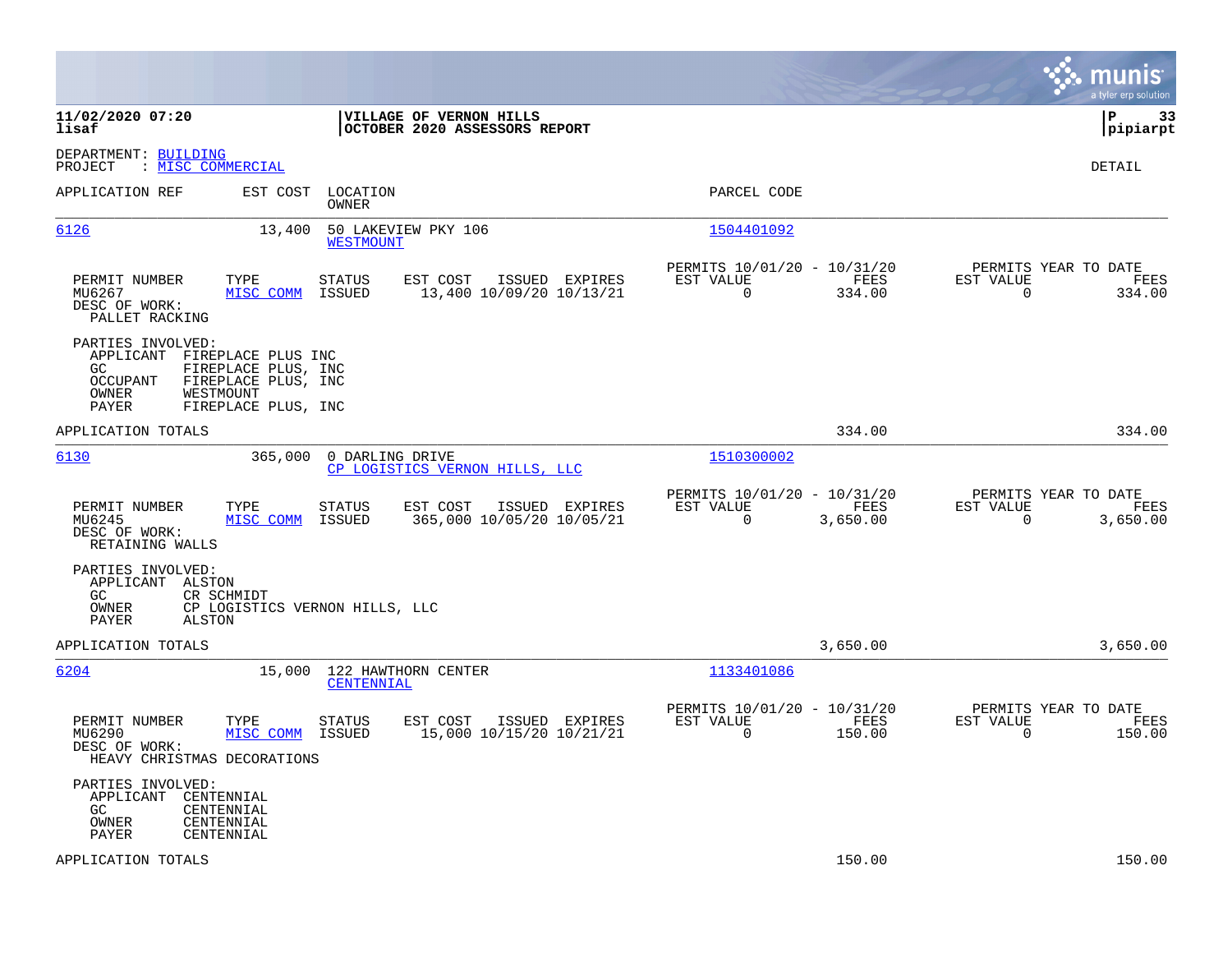|                                                             |          |                                                          |             |          | <b>munis</b><br>a tyler erp solution |
|-------------------------------------------------------------|----------|----------------------------------------------------------|-------------|----------|--------------------------------------|
| 11/02/2020 07:20<br>lisaf                                   |          | VILLAGE OF VERNON HILLS<br>OCTOBER 2020 ASSESSORS REPORT |             |          | 34<br>pipiarpt                       |
| DEPARTMENT: BUILDING<br>: <u>MISC COMMERCIAL</u><br>PROJECT |          |                                                          |             |          | DETAIL                               |
| APPLICATION REF                                             | EST COST | LOCATION                                                 | PARCEL CODE |          |                                      |
| PROJECT TOTALS                                              |          | OWNER                                                    | 0           | 4,134.00 | 4,134.00                             |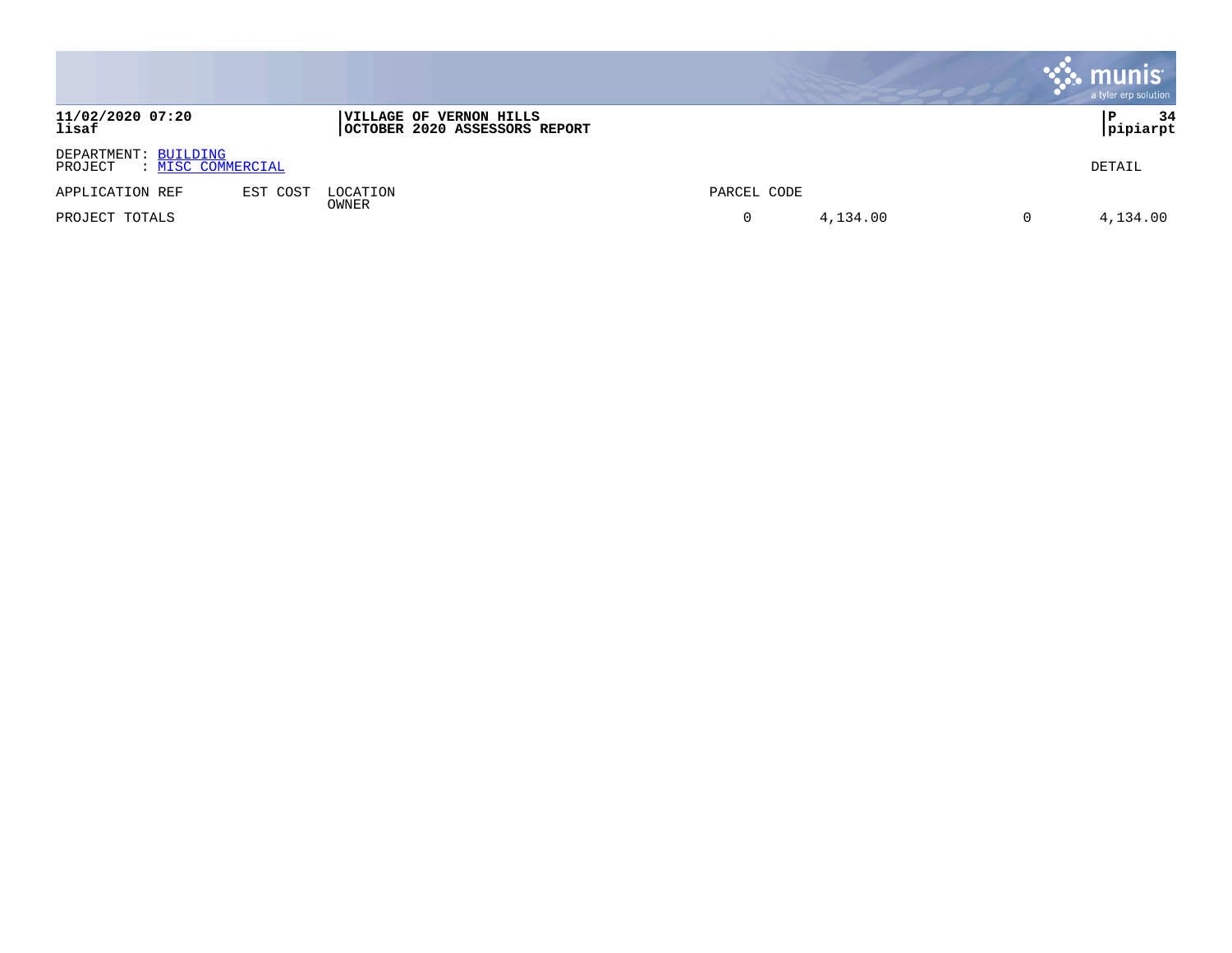|                                                                                                                                                                                                                                                                                   |                                                                          | munis<br>a tyler erp solution                                   |
|-----------------------------------------------------------------------------------------------------------------------------------------------------------------------------------------------------------------------------------------------------------------------------------|--------------------------------------------------------------------------|-----------------------------------------------------------------|
| 11/02/2020 07:20<br>VILLAGE OF VERNON HILLS<br>OCTOBER 2020 ASSESSORS REPORT<br>lisaf                                                                                                                                                                                             |                                                                          | ΙP<br>35<br> pipiarpt                                           |
| DEPARTMENT: BUILDING<br>PROJECT<br>: MISC ELECTRIC COMM                                                                                                                                                                                                                           |                                                                          | DETAIL                                                          |
| LOCATION<br>APPLICATION REF<br>EST COST<br><b>OWNER</b>                                                                                                                                                                                                                           | PARCEL CODE                                                              |                                                                 |
| 3,200<br>5153<br>701 NORTH MILWAUKEE AVE 152<br>INLAND REAL ESTATE CORPORATION                                                                                                                                                                                                    | 1503102018                                                               |                                                                 |
| PERMIT NUMBER<br>TYPE<br><b>STATUS</b><br>EST COST<br>ISSUED EXPIRES<br>MU5275<br>MISC ELEC<br>COMPLT<br>3,200 10/05/20 10/05/21<br>DESC OF WORK:<br>MISC COMMERCIAL ELECTRIC                                                                                                     | PERMITS 10/01/20 - 10/31/20<br>EST VALUE<br>FEES<br>$\mathbf 0$<br>75.00 | PERMITS YEAR TO DATE<br>EST VALUE<br>FEES<br>75.00<br>$\Omega$  |
| PARTIES INVOLVED:<br>APPLICANT<br>LIN R. ROGERS ELECTRICAL<br>ELECTRICIA LIN R. ROGERS ELECTRICAL<br>GC<br>LIN R. ROGERS ELECTRICAL<br><b>BEST BUY</b><br>OCCUPANT<br>INLAND REAL ESTATE CORPORATION<br>OWNER<br>PAYER<br>LIN R. ROGERS ELECTRICAL                                |                                                                          |                                                                 |
| APPLICATION TOTALS                                                                                                                                                                                                                                                                | 75.00                                                                    | 75.00                                                           |
| 6228<br>20,000<br>770 CORPORATE WOODS PARKWAY<br>VAN VLISSINGEN & CO                                                                                                                                                                                                              | 1509401065                                                               |                                                                 |
| PERMIT NUMBER<br><b>STATUS</b><br>EST COST<br>ISSUED<br>TYPE<br>EXPIRES<br>MU6323<br>20,000 10/22/20 10/22/21<br>MISC ELEC<br>ISSUED<br>DESC OF WORK:<br>MISC ELECTRICAL                                                                                                          | PERMITS 10/01/20 - 10/31/20<br>EST VALUE<br>FEES<br>$\Omega$<br>200.00   | PERMITS YEAR TO DATE<br>EST VALUE<br>FEES<br>$\Omega$<br>200.00 |
| PARTIES INVOLVED:<br>APPLICANT<br>SPRINT ELECTRICAL SERVICE<br>ELECTRICIA SPRINT ELECTRICAL SERVICE<br>GC.<br>EUROPA EYEWEAR DISTRIBUTION CENTER<br>EUROPA EYEWEAR DISTRIBUTION CENTER<br>OCCUPANT<br>OWNER<br>VAN VLISSINGEN & CO<br>PAYER<br>EUROPA EYEWEAR DISTRIBUTION CENTER |                                                                          |                                                                 |
| APPLICATION TOTALS<br>PROJECT TOTALS                                                                                                                                                                                                                                              | 200.00<br>$\Omega$<br>275.00                                             | 200.00<br>275.00<br>$\Omega$                                    |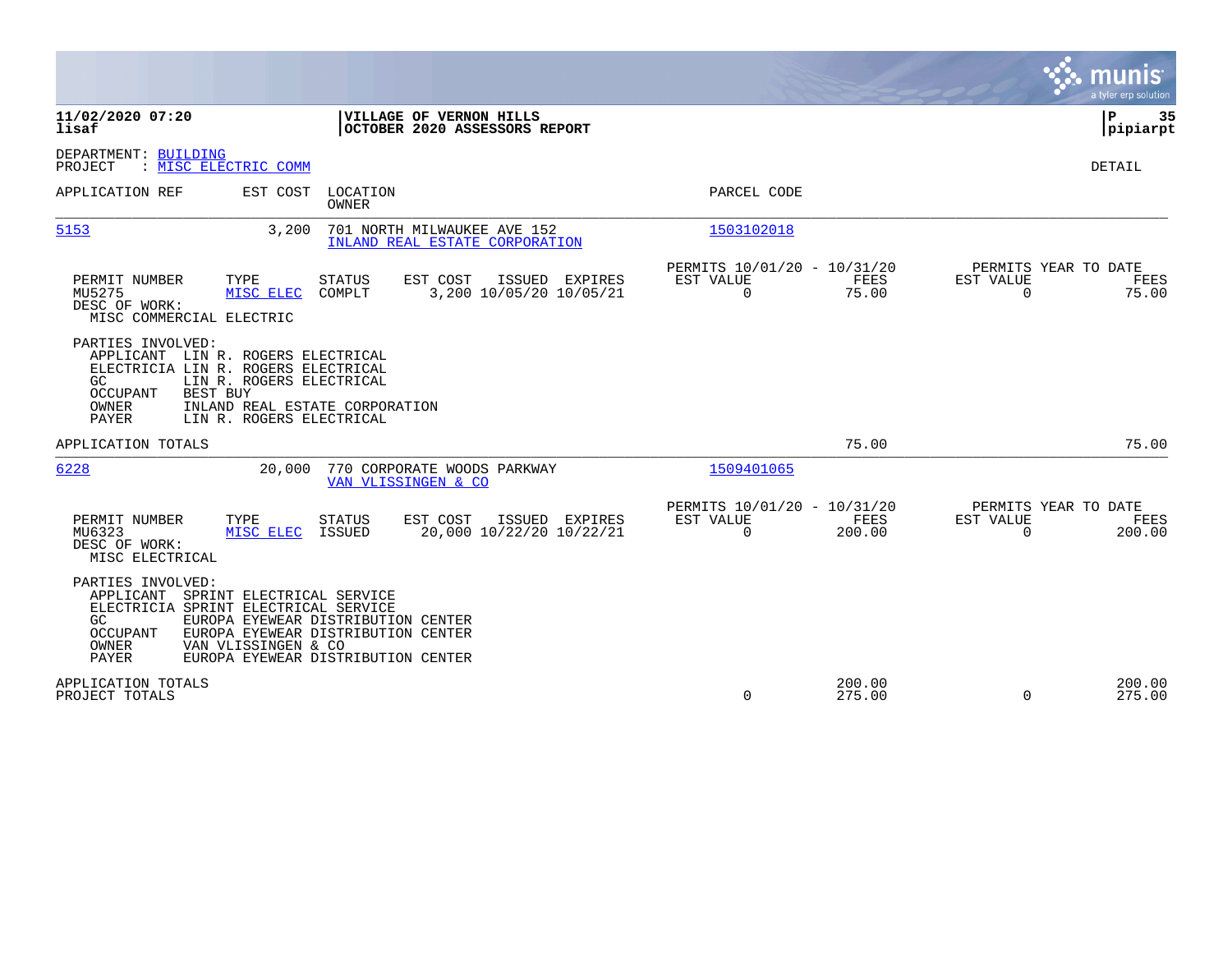|                                                                                                                     |                                                                                                      |                                                                           | munis<br>a tyler erp solution                                         |
|---------------------------------------------------------------------------------------------------------------------|------------------------------------------------------------------------------------------------------|---------------------------------------------------------------------------|-----------------------------------------------------------------------|
| 11/02/2020 07:20<br>lisaf                                                                                           | VILLAGE OF VERNON HILLS<br>OCTOBER 2020 ASSESSORS REPORT                                             |                                                                           | ΙP<br>-36<br> pipiarpt                                                |
| DEPARTMENT: BUILDING<br>PROJECT<br>: <u>MIS ELEC RESIDENTIAL</u>                                                    |                                                                                                      |                                                                           | DETAIL                                                                |
| APPLICATION REF                                                                                                     | EST COST LOCATION<br>OWNER                                                                           | PARCEL CODE                                                               |                                                                       |
| 6190                                                                                                                | 13,192<br>882 SAUGATUCK TRL<br>PATRICIO R & EVELYN C COLLERA                                         | 1507211006                                                                |                                                                       |
| PERMIT NUMBER<br>TYPE<br>MU6287<br>DESC OF WORK:<br>SOLAR PANELS                                                    | EST COST<br>ISSUED EXPIRES<br>STATUS<br>13,192 10/13/20 10/13/21<br>ELEC RES<br>ISSUED               | PERMITS 10/01/20 - 10/31/20<br>EST VALUE<br>FEES<br>$\mathbf 0$<br>131.92 | PERMITS YEAR TO DATE<br>EST VALUE<br>FEES<br>$\mathbf 0$<br>131.92    |
| PARTIES INVOLVED:<br>APPLICANT<br>CERTASUN LLC<br>ELECTRICIA CERTASUN LLC<br>OWNER<br>PAYER<br>CERTASUN LLC         | PATRICIO R & EVELYN C COLLERA                                                                        |                                                                           |                                                                       |
| APPLICATION TOTALS                                                                                                  |                                                                                                      | 131.92                                                                    | 131.92                                                                |
| 6194                                                                                                                | 19,294 119 SOUTH DEERPATH DR<br>PAUL A & SUSAN L SALIBA                                              | 1508210006                                                                |                                                                       |
| PERMIT NUMBER<br>TYPE<br>MU6286<br>DESC OF WORK:<br>SOLAR ROOF                                                      | <b>STATUS</b><br>EST COST<br>ISSUED EXPIRES<br><b>ELEC RES</b><br>ISSUED<br>19,294 10/13/20 10/13/21 | PERMITS 10/01/20 - 10/31/20<br>EST VALUE<br>FEES<br>$\mathbf 0$<br>192.94 | PERMITS YEAR TO DATE<br>EST VALUE<br>FEES<br>$\overline{0}$<br>192.94 |
| PARTIES INVOLVED:<br>APPLICANT VIVINT<br>ELECTRICIA VIVINT<br>OWNER<br>PLUMBER<br>VIVINT<br><b>ROOFER</b><br>VIVINT | PAUL A & SUSAN L SALIBA                                                                              |                                                                           |                                                                       |
| APPLICATION TOTALS                                                                                                  |                                                                                                      | 192.94                                                                    | 192.94                                                                |
| 6196                                                                                                                | 300 SOUTHFIELD DR<br>15,314<br>ROD LAUREANO                                                          | 1506401050                                                                |                                                                       |
| PERMIT NUMBER<br>TYPE<br>MU6285<br>DESC OF WORK:<br>SOLAR PANELS                                                    | EST COST<br>ISSUED EXPIRES<br>STATUS<br>MISC ELEC<br>ISSUED<br>15,314 10/13/20 10/13/21              | PERMITS 10/01/20 - 10/31/20<br>EST VALUE<br>FEES<br>$\mathbf 0$<br>153.14 | PERMITS YEAR TO DATE<br>EST VALUE<br>FEES<br>$\overline{0}$<br>153.14 |
| PARTIES INVOLVED:<br>APPLICANT<br>GC.<br>ROD LAUREANO<br>OWNER<br>PAYER                                             | SUNRUN INSTALLATION SERVICES<br>SUNRUN INSTALLATION SERVICES<br>SUNRUN INSTALLATION SERVICES         |                                                                           |                                                                       |
| APPLICATION TOTALS                                                                                                  |                                                                                                      | 153.14                                                                    | 153.14                                                                |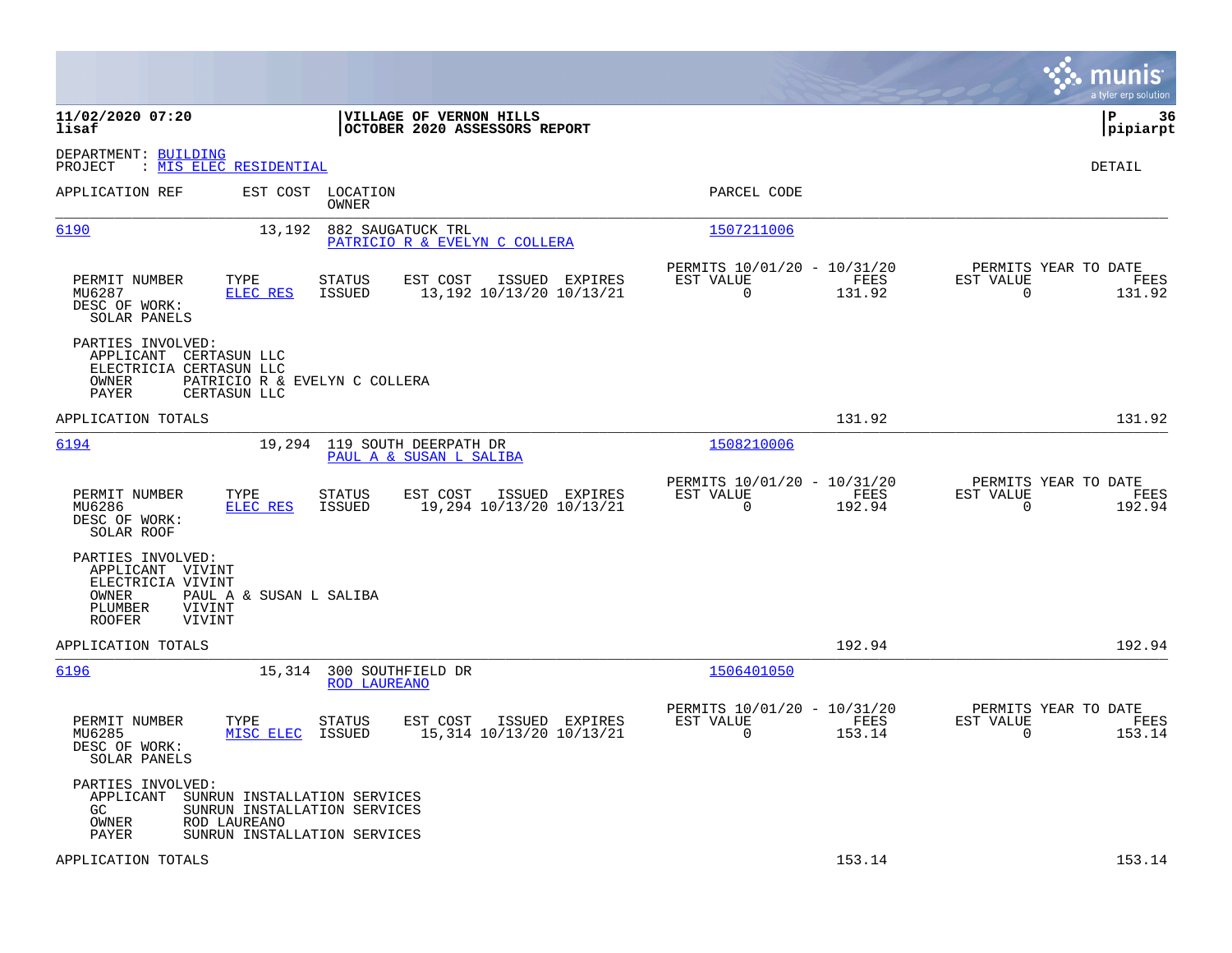| 11/02/2020 07:20<br>VILLAGE OF VERNON HILLS<br> P<br>lisaf<br>OCTOBER 2020 ASSESSORS REPORT<br>DEPARTMENT: BUILDING<br>: MIS ELEC RESIDENTIAL<br>PROJECT<br>DETAIL<br>PARCEL CODE<br>APPLICATION REF<br>EST COST LOCATION<br><b>OWNER</b><br>6237<br>11,011<br>1030 SANCTUARY CT<br>1516208028<br>DAVID & JONI SAFFRIN<br>PERMITS YEAR TO DATE<br>PERMITS 10/01/20 - 10/31/20<br>TYPE<br>EST COST<br>ISSUED EXPIRES<br>EST VALUE<br>FEES<br>EST VALUE<br>PERMIT NUMBER<br><b>STATUS</b><br>FEES<br>MU6326<br>ELEC RES<br><b>ISSUED</b><br>11,011 10/22/20 10/22/21<br>$\mathbf 0$<br>110.11<br>$\mathbf 0$<br>110.11<br>DESC OF WORK:<br>SOLAR PANELS<br>PARTIES INVOLVED:<br>APPLICANT<br>SUNRUN INSTALLATION SERVICES<br>ELECTRICIA SUNRUN INSTALLATION SERVICES<br>SUNRUN INSTALLATION SERVICES<br>GC<br>OWNER<br>DAVID & JONI SAFFRIN<br>PAYER<br>SUNRUN INSTALLATION SERVICES<br>110.11<br>110.11<br>APPLICATION TOTALS<br>1507214018<br>6240<br>26,800<br>134 SOUTH FIORE PKY<br><b>TATIANA KOROL</b><br>PERMITS 10/01/20 - 10/31/20<br>PERMITS YEAR TO DATE<br>PERMIT NUMBER<br>TYPE<br><b>STATUS</b><br>EST COST<br>ISSUED EXPIRES<br>EST VALUE<br>FEES<br>EST VALUE<br>FEES<br>$\Omega$<br>MU6319<br>ELEC RES<br><b>ISSUED</b><br>26,800 10/21/20 10/21/21<br>268.00<br>$\Omega$<br>268.00<br>DESC OF WORK:<br>SOLAR PANELS<br>PARTIES INVOLVED:<br>APPLICANT CERTASUN LLC<br>ELECTRICIA CERTASUN LLC<br>OWNER<br>TATIANA KOROL<br>PAYER<br>CERTASUN LLC<br>268.00<br>268.00<br>APPLICATION TOTALS<br>1508200029<br>6244<br>5,000<br>289 EVERGREEN DR<br>MR & MRS GEORGE KONTOS<br>PERMITS 10/01/20 - 10/31/20<br>PERMITS YEAR TO DATE<br>TYPE<br>EST VALUE<br>FEES<br>EST VALUE<br>PERMIT NUMBER<br><b>STATUS</b><br>EST COST<br>ISSUED EXPIRES<br>FEES<br>ELEC RES<br>5,000 10/28/20 10/28/21<br>$\mathbf 0$<br>50.00<br>$\mathbf 0$<br>50.00<br>MU6340<br>ISSUED<br>DESC OF WORK:<br>INSTALL LIGHT POLE<br>PARTIES INVOLVED:<br>APPLICANT BENITEZ ELECTRICAL<br>ELECTRICIA BENITEZ ELECTRICAL<br>OWNER<br>MR & MRS GEORGE KONTOS<br>50.00<br>APPLICATION TOTALS<br>50.00 |  |  |  |  | munis<br>a tyler erp solution |
|--------------------------------------------------------------------------------------------------------------------------------------------------------------------------------------------------------------------------------------------------------------------------------------------------------------------------------------------------------------------------------------------------------------------------------------------------------------------------------------------------------------------------------------------------------------------------------------------------------------------------------------------------------------------------------------------------------------------------------------------------------------------------------------------------------------------------------------------------------------------------------------------------------------------------------------------------------------------------------------------------------------------------------------------------------------------------------------------------------------------------------------------------------------------------------------------------------------------------------------------------------------------------------------------------------------------------------------------------------------------------------------------------------------------------------------------------------------------------------------------------------------------------------------------------------------------------------------------------------------------------------------------------------------------------------------------------------------------------------------------------------------------------------------------------------------------------------------------------------------------------------------------------------------------------------------------------------------------------------------------------------------------------------------------------------------------------------------|--|--|--|--|-------------------------------|
|                                                                                                                                                                                                                                                                                                                                                                                                                                                                                                                                                                                                                                                                                                                                                                                                                                                                                                                                                                                                                                                                                                                                                                                                                                                                                                                                                                                                                                                                                                                                                                                                                                                                                                                                                                                                                                                                                                                                                                                                                                                                                      |  |  |  |  | 37<br> pipiarpt               |
|                                                                                                                                                                                                                                                                                                                                                                                                                                                                                                                                                                                                                                                                                                                                                                                                                                                                                                                                                                                                                                                                                                                                                                                                                                                                                                                                                                                                                                                                                                                                                                                                                                                                                                                                                                                                                                                                                                                                                                                                                                                                                      |  |  |  |  |                               |
|                                                                                                                                                                                                                                                                                                                                                                                                                                                                                                                                                                                                                                                                                                                                                                                                                                                                                                                                                                                                                                                                                                                                                                                                                                                                                                                                                                                                                                                                                                                                                                                                                                                                                                                                                                                                                                                                                                                                                                                                                                                                                      |  |  |  |  |                               |
|                                                                                                                                                                                                                                                                                                                                                                                                                                                                                                                                                                                                                                                                                                                                                                                                                                                                                                                                                                                                                                                                                                                                                                                                                                                                                                                                                                                                                                                                                                                                                                                                                                                                                                                                                                                                                                                                                                                                                                                                                                                                                      |  |  |  |  |                               |
|                                                                                                                                                                                                                                                                                                                                                                                                                                                                                                                                                                                                                                                                                                                                                                                                                                                                                                                                                                                                                                                                                                                                                                                                                                                                                                                                                                                                                                                                                                                                                                                                                                                                                                                                                                                                                                                                                                                                                                                                                                                                                      |  |  |  |  |                               |
|                                                                                                                                                                                                                                                                                                                                                                                                                                                                                                                                                                                                                                                                                                                                                                                                                                                                                                                                                                                                                                                                                                                                                                                                                                                                                                                                                                                                                                                                                                                                                                                                                                                                                                                                                                                                                                                                                                                                                                                                                                                                                      |  |  |  |  |                               |
|                                                                                                                                                                                                                                                                                                                                                                                                                                                                                                                                                                                                                                                                                                                                                                                                                                                                                                                                                                                                                                                                                                                                                                                                                                                                                                                                                                                                                                                                                                                                                                                                                                                                                                                                                                                                                                                                                                                                                                                                                                                                                      |  |  |  |  |                               |
|                                                                                                                                                                                                                                                                                                                                                                                                                                                                                                                                                                                                                                                                                                                                                                                                                                                                                                                                                                                                                                                                                                                                                                                                                                                                                                                                                                                                                                                                                                                                                                                                                                                                                                                                                                                                                                                                                                                                                                                                                                                                                      |  |  |  |  |                               |
|                                                                                                                                                                                                                                                                                                                                                                                                                                                                                                                                                                                                                                                                                                                                                                                                                                                                                                                                                                                                                                                                                                                                                                                                                                                                                                                                                                                                                                                                                                                                                                                                                                                                                                                                                                                                                                                                                                                                                                                                                                                                                      |  |  |  |  |                               |
|                                                                                                                                                                                                                                                                                                                                                                                                                                                                                                                                                                                                                                                                                                                                                                                                                                                                                                                                                                                                                                                                                                                                                                                                                                                                                                                                                                                                                                                                                                                                                                                                                                                                                                                                                                                                                                                                                                                                                                                                                                                                                      |  |  |  |  |                               |
|                                                                                                                                                                                                                                                                                                                                                                                                                                                                                                                                                                                                                                                                                                                                                                                                                                                                                                                                                                                                                                                                                                                                                                                                                                                                                                                                                                                                                                                                                                                                                                                                                                                                                                                                                                                                                                                                                                                                                                                                                                                                                      |  |  |  |  |                               |
|                                                                                                                                                                                                                                                                                                                                                                                                                                                                                                                                                                                                                                                                                                                                                                                                                                                                                                                                                                                                                                                                                                                                                                                                                                                                                                                                                                                                                                                                                                                                                                                                                                                                                                                                                                                                                                                                                                                                                                                                                                                                                      |  |  |  |  |                               |
|                                                                                                                                                                                                                                                                                                                                                                                                                                                                                                                                                                                                                                                                                                                                                                                                                                                                                                                                                                                                                                                                                                                                                                                                                                                                                                                                                                                                                                                                                                                                                                                                                                                                                                                                                                                                                                                                                                                                                                                                                                                                                      |  |  |  |  |                               |
|                                                                                                                                                                                                                                                                                                                                                                                                                                                                                                                                                                                                                                                                                                                                                                                                                                                                                                                                                                                                                                                                                                                                                                                                                                                                                                                                                                                                                                                                                                                                                                                                                                                                                                                                                                                                                                                                                                                                                                                                                                                                                      |  |  |  |  |                               |
|                                                                                                                                                                                                                                                                                                                                                                                                                                                                                                                                                                                                                                                                                                                                                                                                                                                                                                                                                                                                                                                                                                                                                                                                                                                                                                                                                                                                                                                                                                                                                                                                                                                                                                                                                                                                                                                                                                                                                                                                                                                                                      |  |  |  |  |                               |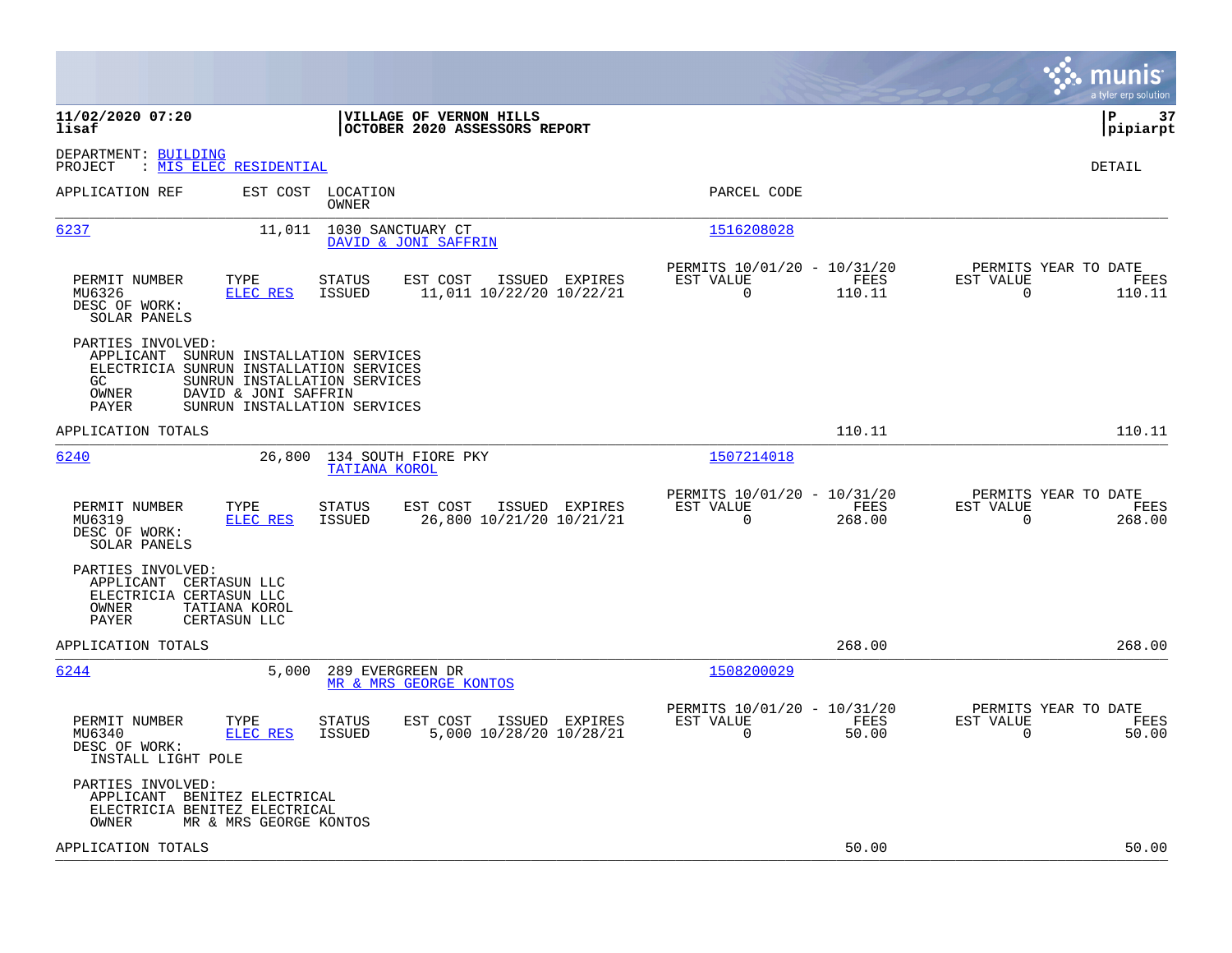|                                                                                                          |                                                |                                                                                                                   |                |                                                         |                       |                                                      | munis<br>a tyler erp solution  |
|----------------------------------------------------------------------------------------------------------|------------------------------------------------|-------------------------------------------------------------------------------------------------------------------|----------------|---------------------------------------------------------|-----------------------|------------------------------------------------------|--------------------------------|
| 11/02/2020 07:20<br>lisaf<br>6250                                                                        | 23,300                                         | VILLAGE OF VERNON HILLS<br>OCTOBER 2020 ASSESSORS REPORT<br>72 SOUTH FIORE PKY<br>BRIAN WALKER & MARY ANN FLEMING |                | 1507210006                                              |                       |                                                      | $\mathbf P$<br>38<br> pipiarpt |
| PERMIT NUMBER<br>TYPE                                                                                    | <b>STATUS</b>                                  | EST COST<br>ISSUED                                                                                                | <b>EXPIRES</b> | PERMITS 10/01/20 - 10/31/20<br>EST VALUE                | <b>FEES</b>           | PERMITS YEAR TO DATE<br>EST VALUE                    | <b>FEES</b>                    |
| DEPARTMENT: BUILDING<br>: MIS ELEC RESIDENTIAL<br>PROJECT                                                |                                                |                                                                                                                   |                |                                                         |                       |                                                      | DETAIL                         |
| APPLICATION REF                                                                                          | EST COST<br>LOCATION                           |                                                                                                                   |                | PARCEL CODE                                             |                       |                                                      |                                |
| MU6328<br>DESC OF WORK:<br>SOLAR PANELS                                                                  | OWNER<br><b>ELEC RES</b><br><b>ISSUED</b>      | 23,300 10/22/20 10/22/21                                                                                          |                | 0                                                       | 233.00                | $\Omega$                                             | 233.00                         |
| PARTIES INVOLVED:<br>APPLICANT CERTASUN LLC<br>ELECTRICIA CERTASUN LLC<br>OWNER<br>PAYER<br>CERTASUN LLC | BRIAN WALKER & MARY ANN FLEMING                |                                                                                                                   |                |                                                         |                       |                                                      |                                |
| APPLICATION TOTALS                                                                                       |                                                |                                                                                                                   |                |                                                         | 233.00                |                                                      | 233.00                         |
| 6274                                                                                                     | 219 JUSTINS CT<br>15,000<br><b>THOMAS BERK</b> |                                                                                                                   |                | 1128309015                                              |                       |                                                      |                                |
| PERMIT NUMBER<br>TYPE<br>MU6348<br>DESC OF WORK:<br><b>GENERATOR</b>                                     | <b>STATUS</b><br>ELEC RES<br><b>ISSUED</b>     | EST COST<br>15,000 10/28/20 10/28/21                                                                              | ISSUED EXPIRES | PERMITS 10/01/20 - 10/31/20<br>EST VALUE<br>$\mathbf 0$ | <b>FEES</b><br>150.00 | PERMITS YEAR TO DATE<br><b>EST VALUE</b><br>$\Omega$ | FEES<br>150.00                 |
| PARTIES INVOLVED:<br>APPLICANT<br>ELECTRICIA GEARY ELECTRIC INC<br>OWNER<br>THOMAS BERK<br>PAYER         | GEARY ELECTRIC INC<br>GEARY ELECTRIC INC       |                                                                                                                   |                |                                                         |                       |                                                      |                                |
| APPLICATION TOTALS<br>PROJECT TOTALS                                                                     |                                                |                                                                                                                   |                | 0                                                       | 150.00<br>1,289.11    | $\Omega$                                             | 150.00<br>1,289.11             |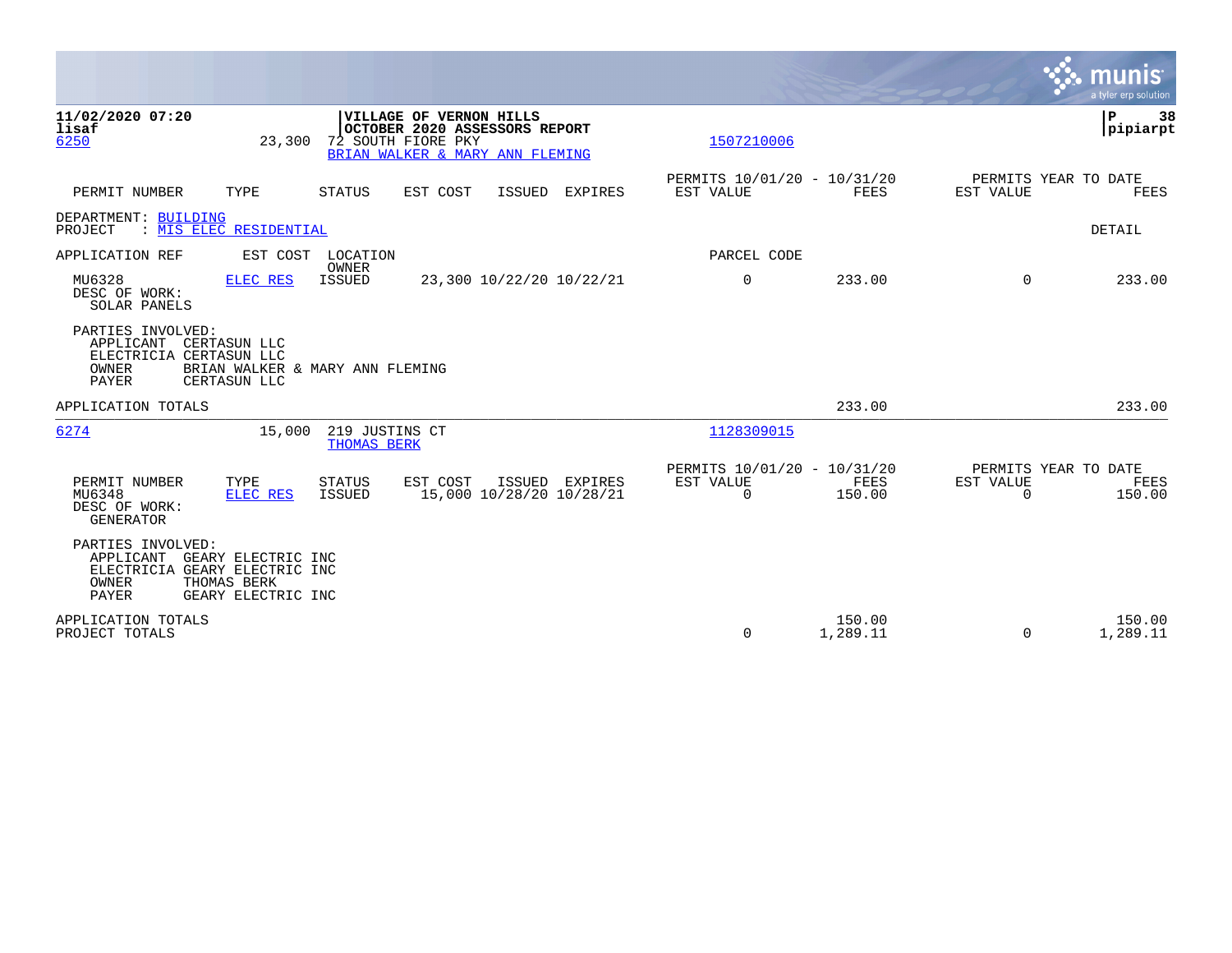|                                                                                                                                                                                                                       |                                                                             | munis<br>a tyler erp solution                                   |
|-----------------------------------------------------------------------------------------------------------------------------------------------------------------------------------------------------------------------|-----------------------------------------------------------------------------|-----------------------------------------------------------------|
| VILLAGE OF VERNON HILLS<br>OCTOBER 2020 ASSESSORS REPORT                                                                                                                                                              |                                                                             | 39<br>IΡ<br> pipiarpt                                           |
|                                                                                                                                                                                                                       |                                                                             | DETAIL                                                          |
| LOCATION<br><b>OWNER</b>                                                                                                                                                                                              | PARCEL CODE                                                                 |                                                                 |
| 1281 GEORGETOWN WAY<br>PLACEHOLDER                                                                                                                                                                                    | 1515204028                                                                  |                                                                 |
| STATUS<br>EST COST<br>ISSUED EXPIRES<br>4,615 10/05/20 10/14/21<br>COMPLT                                                                                                                                             | PERMITS 10/01/20 - 10/31/20<br>FEES<br>EST VALUE<br>$\overline{0}$<br>50.00 | PERMITS YEAR TO DATE<br>EST VALUE<br>FEES<br>$\Omega$<br>50.00  |
| ABSOLUTE CONSTRUCTION                                                                                                                                                                                                 |                                                                             |                                                                 |
|                                                                                                                                                                                                                       | 50.00                                                                       | 50.00                                                           |
| 240 COLONIAL DR                                                                                                                                                                                                       | 1128307002                                                                  |                                                                 |
| EST COST<br>ISSUED EXPIRES<br>STATUS<br>15,000 10/05/20 10/12/21<br>ISSUED                                                                                                                                            | PERMITS 10/01/20 - 10/31/20<br>EST VALUE<br>FEES<br>$\Omega$<br>150.00      | PERMITS YEAR TO DATE<br>EST VALUE<br>FEES<br>$\Omega$<br>150.00 |
| MARK G & CONNIE LUTGENS<br>3 CITY REMODELING<br>MARK G & CONNIE LUTGENS<br>MARK G & CONNIE LUTGENS                                                                                                                    |                                                                             |                                                                 |
|                                                                                                                                                                                                                       | 150.00                                                                      | 150.00                                                          |
| 553 COUNCIL CIRCLE<br><b>OUILLE</b>                                                                                                                                                                                   | 1133213008                                                                  |                                                                 |
| STATUS<br>EST COST<br>ISSUED EXPIRES<br>82,000 10/05/20 10/05/21<br><b>ISSUED</b><br>2 SINKS/1 TOILET/1 SHOWER/WET BAR<br>APPLICANT MATRIX HOME SOLUTIONS<br>CARPENTER MATRIX HOME SOLUTIONS<br>MATRIX HOME SOLUTIONS | PERMITS 10/01/20 - 10/31/20<br>EST VALUE<br><b>FEES</b><br>820.00<br>0      | PERMITS YEAR TO DATE<br>EST VALUE<br>FEES<br>820.00<br>0        |
|                                                                                                                                                                                                                       | MARK G & CONNIE LUTGENS<br>MATRIX HOME SOLUTIONS                            |                                                                 |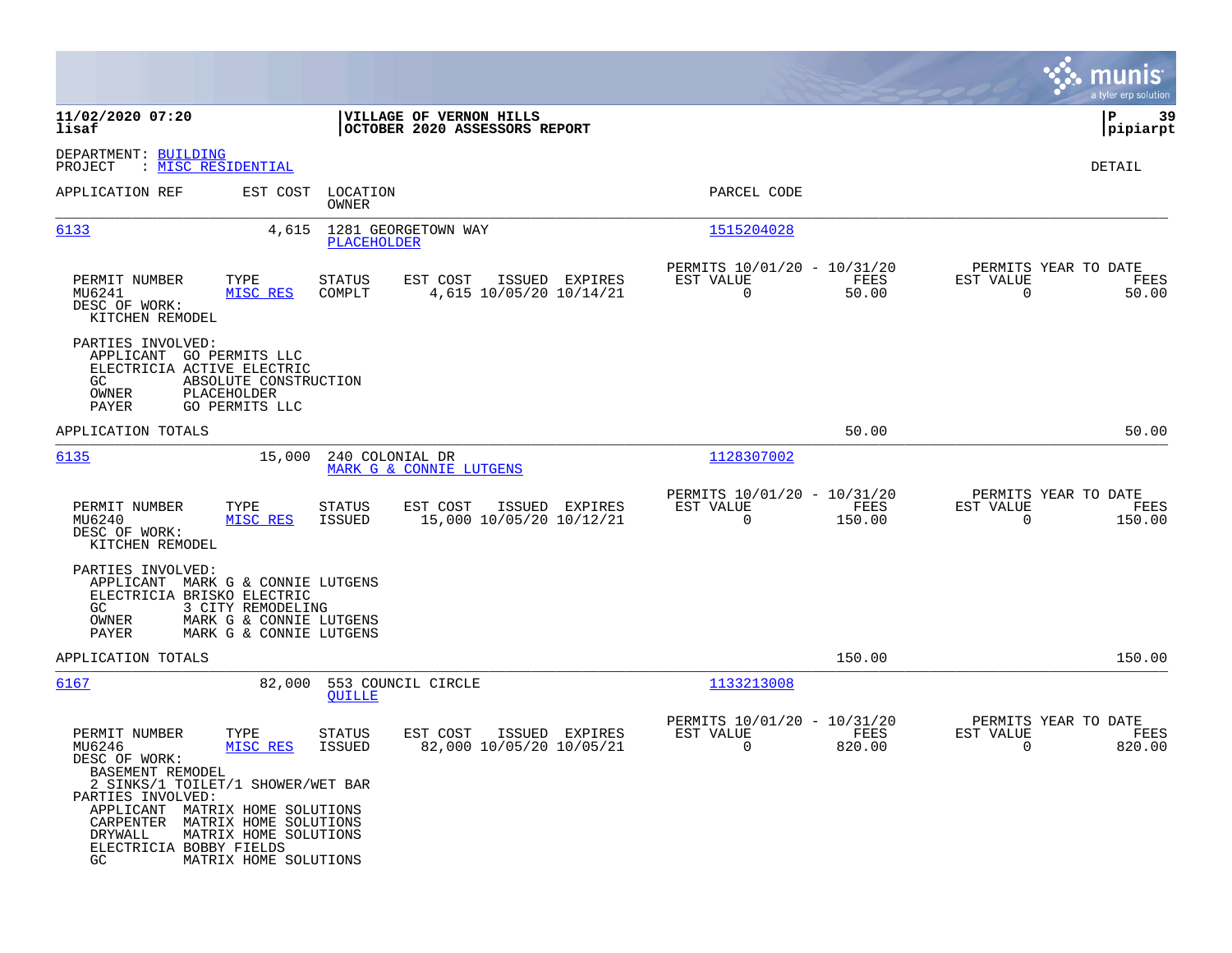|                                                                                                                                                                                                                                                      |                                                                                   |                                                                           | munis<br>a tyler erp solution                                      |
|------------------------------------------------------------------------------------------------------------------------------------------------------------------------------------------------------------------------------------------------------|-----------------------------------------------------------------------------------|---------------------------------------------------------------------------|--------------------------------------------------------------------|
| 11/02/2020 07:20<br>lisaf                                                                                                                                                                                                                            | VILLAGE OF VERNON HILLS<br>OCTOBER 2020 ASSESSORS REPORT                          |                                                                           | lР<br>40<br> pipiarpt                                              |
| DEPARTMENT: BUILDING<br>: MISC RESIDENTIAL<br>PROJECT                                                                                                                                                                                                |                                                                                   |                                                                           | <b>DETAIL</b>                                                      |
| APPLICATION REF<br>EST COST                                                                                                                                                                                                                          | LOCATION<br>OWNER                                                                 | PARCEL CODE                                                               |                                                                    |
| INSULATOR MATRIX HOME SOLUTIONS<br>OWNER<br>OUILLE<br>PLUMBER<br>JTECH PLUMBING INC                                                                                                                                                                  |                                                                                   |                                                                           |                                                                    |
| APPLICATION TOTALS                                                                                                                                                                                                                                   |                                                                                   | 820.00                                                                    | 820.00                                                             |
| 6168<br>78,000                                                                                                                                                                                                                                       | 291 OAKWOOD RD<br><b>MARY M ROBINSON</b>                                          | 1508107003                                                                |                                                                    |
| PERMIT NUMBER<br>TYPE<br>MISC RES<br>MU6247<br>DESC OF WORK:<br>ELECTRICAL AND PLUMBING                                                                                                                                                              | ISSUED EXPIRES<br>STATUS<br>EST COST<br>78,000 10/05/20 10/05/21<br>ISSUED        | PERMITS 10/01/20 - 10/31/20<br>EST VALUE<br>FEES<br>$\mathbf 0$<br>780.00 | PERMITS YEAR TO DATE<br>EST VALUE<br>FEES<br>$\mathbf 0$<br>780.00 |
| PARTIES INVOLVED:<br>APPLICANT KING KONSTRUCTION<br>GALLAGLY<br>DRYWALL<br>ELECTRICIA R CORE LLC<br>GC<br>KING KONSTRUCTION<br><b>HVAC</b><br>DALOP<br>OWNER<br>MARY M ROBINSON<br>PLUMBER<br>ACCURATE PLUMBING<br><b>PAYER</b><br>KING KONSTRUCTION |                                                                                   |                                                                           |                                                                    |
| APPLICATION TOTALS                                                                                                                                                                                                                                   |                                                                                   | 780.00                                                                    | 780.00                                                             |
| 6214<br>12,642                                                                                                                                                                                                                                       | 223 ABILENE LN<br>GORDON R & BRENDA L NISHIMOTO                                   | 1504306017                                                                |                                                                    |
| PERMIT NUMBER<br>TYPE<br>MU6275<br>MISC RES<br>DESC OF WORK:<br>WATERPROOFING                                                                                                                                                                        | STATUS<br>EST COST<br>ISSUED EXPIRES<br>12,642 10/12/20 10/22/21<br><b>ISSUED</b> | PERMITS 10/01/20 - 10/31/20<br>FEES<br>EST VALUE<br>125.00<br>$\mathbf 0$ | PERMITS YEAR TO DATE<br>EST VALUE<br>FEES<br>$\mathbf 0$<br>125.00 |
| PARTIES INVOLVED:<br>APPLICANT U.S. WATERPROOFING<br>GC<br>U.S. WATERPROOFING<br>GORDON R & BRENDA L NISHIMOTO<br>OWNER<br>U.S. WATERPROOFING<br>PAYER                                                                                               |                                                                                   |                                                                           |                                                                    |
| APPLICATION TOTALS                                                                                                                                                                                                                                   |                                                                                   | 125.00                                                                    | 125.00                                                             |
| 6236<br>3,158                                                                                                                                                                                                                                        | 1 KESWICK LN<br>ANDRO C & RACHELLE C DIO                                          | 1504312001                                                                |                                                                    |
| PERMIT NUMBER<br>TYPE<br>MU6305<br>MISC RES<br>DESC OF WORK:<br>DRAIN TILE & WALL LINER                                                                                                                                                              | STATUS<br>EST COST<br>ISSUED EXPIRES<br>3,158 10/19/20 10/19/21<br>ISSUED         | PERMITS 10/01/20 - 10/31/20<br>EST VALUE<br>FEES<br>$\mathbf 0$<br>50.00  | PERMITS YEAR TO DATE<br>EST VALUE<br>FEES<br>$\mathbf 0$<br>50.00  |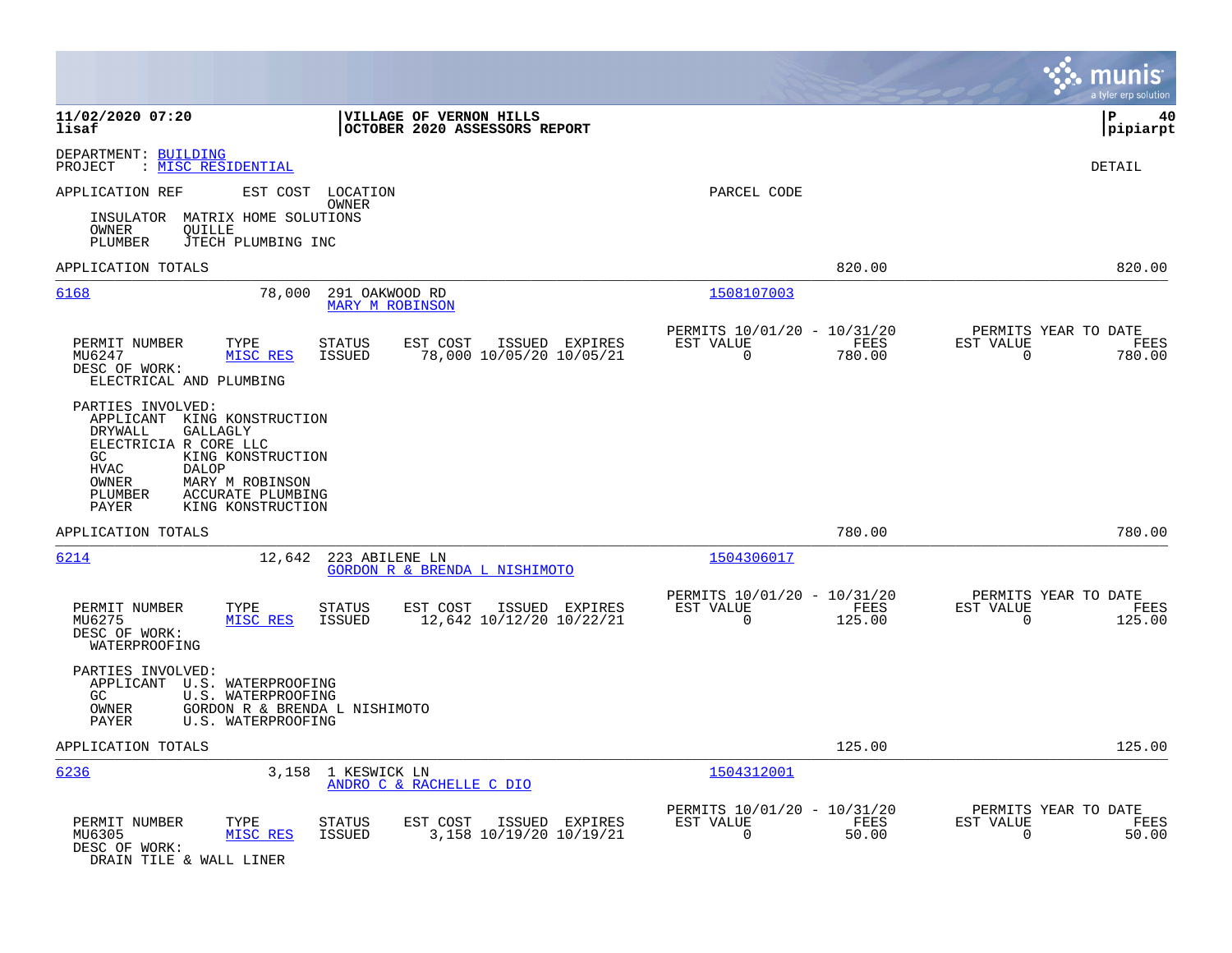|                                                                                                                                                                                                                                                                   |                                                                           | munis<br>a tyler erp solution                                      |
|-------------------------------------------------------------------------------------------------------------------------------------------------------------------------------------------------------------------------------------------------------------------|---------------------------------------------------------------------------|--------------------------------------------------------------------|
| 11/02/2020 07:20<br><b>VILLAGE OF VERNON HILLS</b><br>lisaf<br>OCTOBER 2020 ASSESSORS REPORT                                                                                                                                                                      |                                                                           | l P<br>41<br> pipiarpt                                             |
| DEPARTMENT: BUILDING<br>: <u>MISC RESIDENTIAL</u><br>PROJECT                                                                                                                                                                                                      |                                                                           | DETAIL                                                             |
| APPLICATION REF<br>EST COST<br>LOCATION<br>OWNER                                                                                                                                                                                                                  | PARCEL CODE                                                               |                                                                    |
| PARTIES INVOLVED:<br>APPLICANT PERMASEAL BASEMENT SYSTEM, INC<br>PERMASEAL BASEMENT SYSTEM, INC<br>GC.<br>OWNER<br>ANDRO C & RACHELLE C DIO<br>PAYER<br>PERMASEAL BASEMENT SYSTEM, INC                                                                            |                                                                           |                                                                    |
| APPLICATION TOTALS                                                                                                                                                                                                                                                | 50.00                                                                     | 50.00                                                              |
| 34,200<br>6247<br>532 COUNCIL CIRCLE<br><b>JON JANULIS</b>                                                                                                                                                                                                        | 1133205054                                                                |                                                                    |
| PERMIT NUMBER<br>TYPE<br>EST COST<br>ISSUED EXPIRES<br><b>STATUS</b><br>MISC RES<br><b>ISSUED</b><br>34,200 10/22/20 10/22/21<br>MU6327<br>DESC OF WORK:<br>BASEMENT REMODEL<br>ADD: 1 SINK/1 TOILET/1 SHOWER<br>PARTIES INVOLVED:<br>APPLICANT HX HOME SOLUTIONS | PERMITS 10/01/20 - 10/31/20<br>EST VALUE<br>FEES<br>$\mathbf 0$<br>342.00 | PERMITS YEAR TO DATE<br>EST VALUE<br>FEES<br>$\mathbf 0$<br>342.00 |
| ELECTRICIA ELECTRICAL FX<br>GC<br>HX HOME SOLUTIONS<br>JON JANULIS<br>OWNER<br>PAYER<br>HX HOME SOLUTIONS                                                                                                                                                         |                                                                           |                                                                    |
| APPLICATION TOTALS                                                                                                                                                                                                                                                | 342.00                                                                    | 342.00                                                             |
| 6260<br>39,400<br>8 SUSSEX CIR<br>MR & MRS JOHN KOEPKE                                                                                                                                                                                                            | 1508412016                                                                |                                                                    |
| PERMIT NUMBER<br><b>STATUS</b><br>EST COST<br>ISSUED EXPIRES<br>TYPE<br>39,400 10/27/20 10/27/21<br>MU6336<br>MISC RES<br><b>ISSUED</b><br>DESC OF WORK:<br>BATHROOM REMODELS                                                                                     | PERMITS 10/01/20 - 10/31/20<br>EST VALUE<br>FEES<br>$\Omega$<br>394.00    | PERMITS YEAR TO DATE<br>EST VALUE<br>FEES<br>$\Omega$<br>394.00    |
| PARTIES INVOLVED:<br>APPLICANT ANIX<br>ELECTRICIA SOBI ELECTRIC<br>GC.<br>ANIX                                                                                                                                                                                    |                                                                           |                                                                    |
| OWNER<br>MR & MRS JOHN KOEPKE<br>PLUMBER<br>PRO ONE<br>PAYER<br>ANIX                                                                                                                                                                                              |                                                                           |                                                                    |
| APPLICATION TOTALS                                                                                                                                                                                                                                                | 394.00                                                                    | 394.00                                                             |
| 6270<br>17,966<br>1175 MUSEUM BLVD 610<br>THE MIL TON APARTMENTS                                                                                                                                                                                                  | 1133406003                                                                |                                                                    |
| PERMIT NUMBER<br>TYPE<br>EST COST<br>ISSUED EXPIRES<br><b>STATUS</b><br>MU6345<br>MISC RES<br><b>ISSUED</b><br>17,966 10/28/20 10/28/21                                                                                                                           | PERMITS 10/01/20 - 10/31/20<br>EST VALUE<br>FEES<br>0<br>179.66           | PERMITS YEAR TO DATE<br>EST VALUE<br>FEES<br>0<br>179.66           |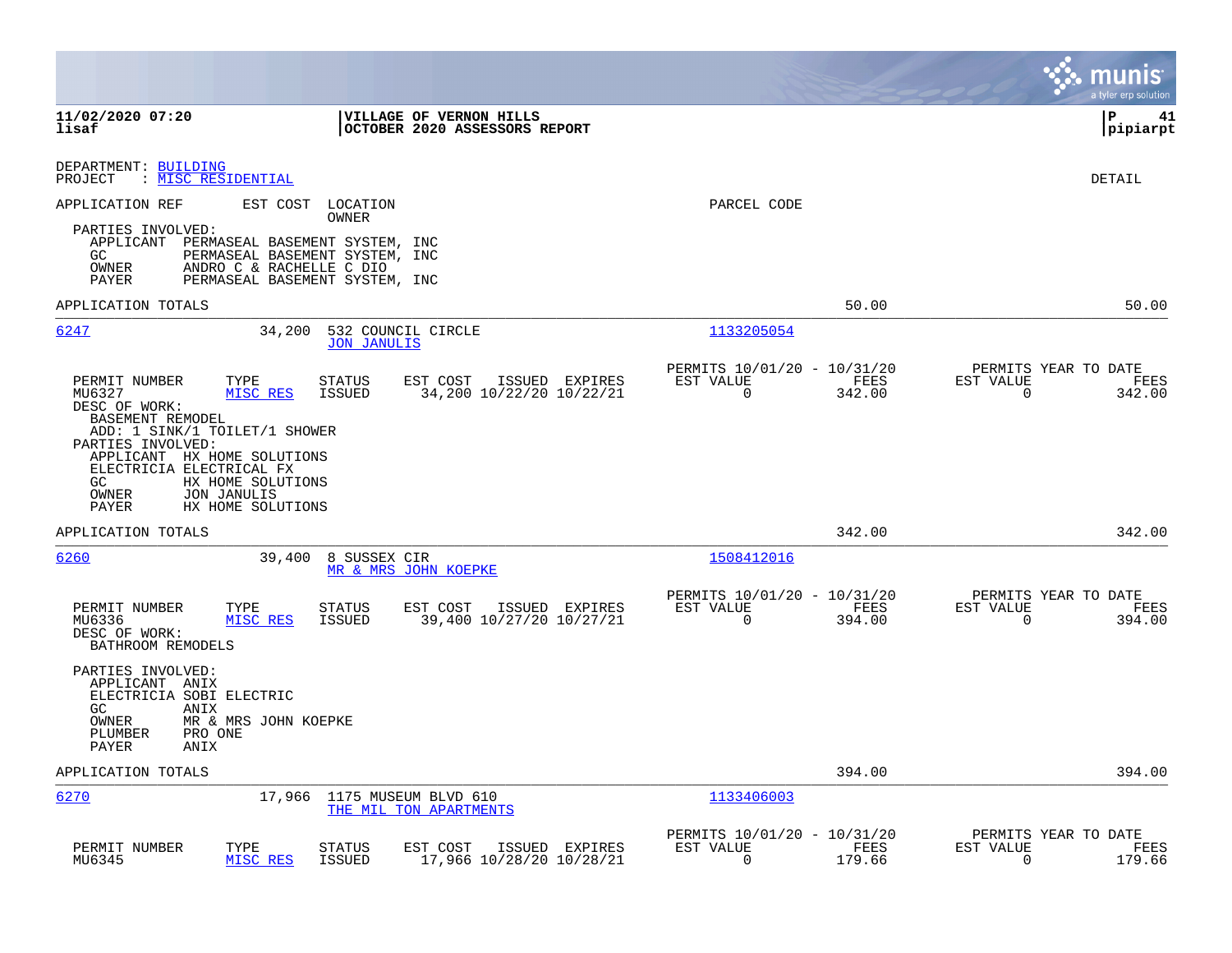|                                                                                                                                                                                                                 |                                                                        |                | munis<br>a tyler erp solution                                     |
|-----------------------------------------------------------------------------------------------------------------------------------------------------------------------------------------------------------------|------------------------------------------------------------------------|----------------|-------------------------------------------------------------------|
| 11/02/2020 07:20<br>VILLAGE OF VERNON HILLS<br>OCTOBER 2020 ASSESSORS REPORT<br>lisaf                                                                                                                           |                                                                        |                | lР<br>42<br> pipiarpt                                             |
| DEPARTMENT: BUILDING<br>: MISC RESIDENTIAL<br>PROJECT                                                                                                                                                           |                                                                        |                | DETAIL                                                            |
| APPLICATION REF<br>EST COST<br>LOCATION<br>OWNER                                                                                                                                                                | PARCEL CODE                                                            |                |                                                                   |
| DESC OF WORK:<br>MISC INTERIOR # 610 & 616                                                                                                                                                                      |                                                                        |                |                                                                   |
| PARTIES INVOLVED:<br>APPLICANT DOCI, INC<br>ELECTRICIA ALL ABOUT QUALITY ELECTRIC<br>DOCI, INC<br>GC<br>OWNER<br>THE MIL TON APARTMENTS<br>PLUMBER<br>LOUIS ARREOLA<br>PAYER<br>MARQUETTE MANAGEMENT            |                                                                        |                |                                                                   |
| APPLICATION TOTALS                                                                                                                                                                                              |                                                                        | 179.66         | 179.66                                                            |
| 6271<br>18,719 1125 MUSEUM BLVD 613<br>THE MIL TON APARTMENTS                                                                                                                                                   | 1133406003                                                             |                |                                                                   |
| PERMIT NUMBER<br>EST COST<br>TYPE<br>STATUS<br>18,719 10/28/20 10/28/21<br>MU6343<br>MISC RES<br>ISSUED<br>DESC OF WORK:<br>INTERIOR REMODEL # 613 & 501                                                        | PERMITS 10/01/20 - 10/31/20<br>ISSUED EXPIRES<br>EST VALUE<br>$\Omega$ | FEES<br>187.18 | PERMITS YEAR TO DATE<br>EST VALUE<br>FEES<br>$\Omega$<br>187.18   |
| PARTIES INVOLVED:<br>APPLICANT MARQUETTE MANAGEMENT<br>ELECTRICIA ALL ABOUT QUALITY ELECTRIC<br>GC<br>DOCI, INC<br>OWNER<br>THE MIL TON APARTMENTS<br>PLUMBER<br>LOUIS ARREOLA<br>PAYER<br>MARQUETTE MANAGEMENT |                                                                        |                |                                                                   |
| APPLICATION TOTALS                                                                                                                                                                                              |                                                                        | 187.18         | 187.18                                                            |
| 6272<br>8,432<br>1145 MUSEUM BLVD 613<br>THE MIL TON APARTMENTS                                                                                                                                                 | 1133406003                                                             |                |                                                                   |
| PERMIT NUMBER<br>EST COST<br>TYPE<br>STATUS<br>8,432 10/28/20 10/28/21<br>MU6344<br>MISC RES<br>ISSUED<br>DESC OF WORK:<br>INTERIOR REMODEL #613                                                                | PERMITS 10/01/20 - 10/31/20<br>EST VALUE<br>ISSUED EXPIRES<br>$\Omega$ | FEES<br>84.32  | PERMITS YEAR TO DATE<br>EST VALUE<br>FEES<br>$\mathbf 0$<br>84.32 |
| PARTIES INVOLVED:<br>APPLICANT MARQUETTE MANAGEMENT<br>ELECTRICIA ALL ABOUT QUALITY ELECTRIC<br>GC<br>DOCI, INC<br>THE MIL TON APARTMENTS<br>OWNER<br>LOUIS ARREOLA<br>PLUMBER<br>PAYER<br>MARQUETTE MANAGEMENT |                                                                        |                |                                                                   |
| APPLICATION TOTALS                                                                                                                                                                                              |                                                                        | 84.32          | 84.32                                                             |
| 6273<br>8,432 1175 MUSEUM BLVD 208                                                                                                                                                                              | 1133406003                                                             |                |                                                                   |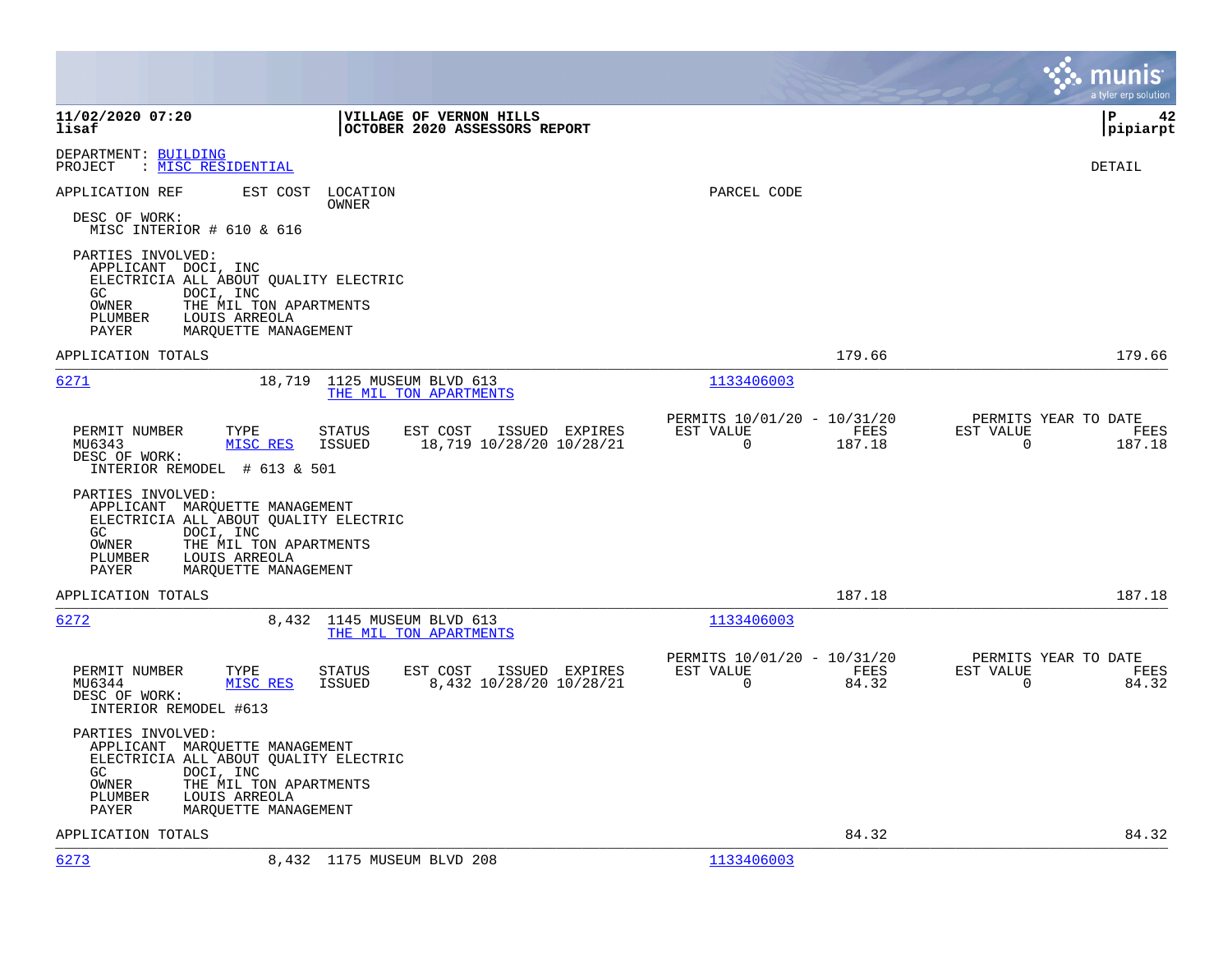|                                                                   |                                                                                                                                               |                 |                                                                                    |        |                         |                                          |                   |                                   | $\mathbf{\mathcal{C}}$ munis<br>a tyler erp solution |
|-------------------------------------------------------------------|-----------------------------------------------------------------------------------------------------------------------------------------------|-----------------|------------------------------------------------------------------------------------|--------|-------------------------|------------------------------------------|-------------------|-----------------------------------|------------------------------------------------------|
| 11/02/2020 07:20<br>lisaf                                         |                                                                                                                                               |                 | VILLAGE OF VERNON HILLS<br>OCTOBER 2020 ASSESSORS REPORT<br>THE MIL TON APARTMENTS |        |                         |                                          |                   |                                   | ∣P<br>43<br>pipiarpt                                 |
| PERMIT NUMBER                                                     | TYPE                                                                                                                                          | STATUS          | EST COST                                                                           | ISSUED | EXPIRES                 | PERMITS 10/01/20 - 10/31/20<br>EST VALUE | FEES              | PERMITS YEAR TO DATE<br>EST VALUE | FEES                                                 |
| DEPARTMENT: BUILDING<br>PROJECT                                   | : MISC RESIDENTIAL                                                                                                                            |                 |                                                                                    |        |                         |                                          |                   |                                   | DETAIL                                               |
| APPLICATION REF                                                   | EST COST                                                                                                                                      | LOCATION        |                                                                                    |        |                         | PARCEL CODE                              |                   |                                   |                                                      |
| MU6342<br>DESC OF WORK:                                           | MISC RES<br>INTERIOR REMODEL # 208                                                                                                            | OWNER<br>ISSUED |                                                                                    |        | 8,432 10/28/20 10/28/21 | 0                                        | 84.32             | $\Omega$                          | 84.32                                                |
| PARTIES INVOLVED:<br>APPLICANT<br>GC<br>OWNER<br>PLUMBER<br>PAYER | MARQUETTE MANAGEMENT<br>ELECTRICIA ALL ABOUT QUALITY ELECTRIC<br>DOCI, INC<br>THE MIL TON APARTMENTS<br>LOUIS ARREOLA<br>MARQUETTE MANAGEMENT |                 |                                                                                    |        |                         |                                          |                   |                                   |                                                      |
| APPLICATION TOTALS<br>PROJECT TOTALS                              |                                                                                                                                               |                 |                                                                                    |        |                         | 0                                        | 84.32<br>3,246.48 | $\Omega$                          | 84.32<br>3,246.48                                    |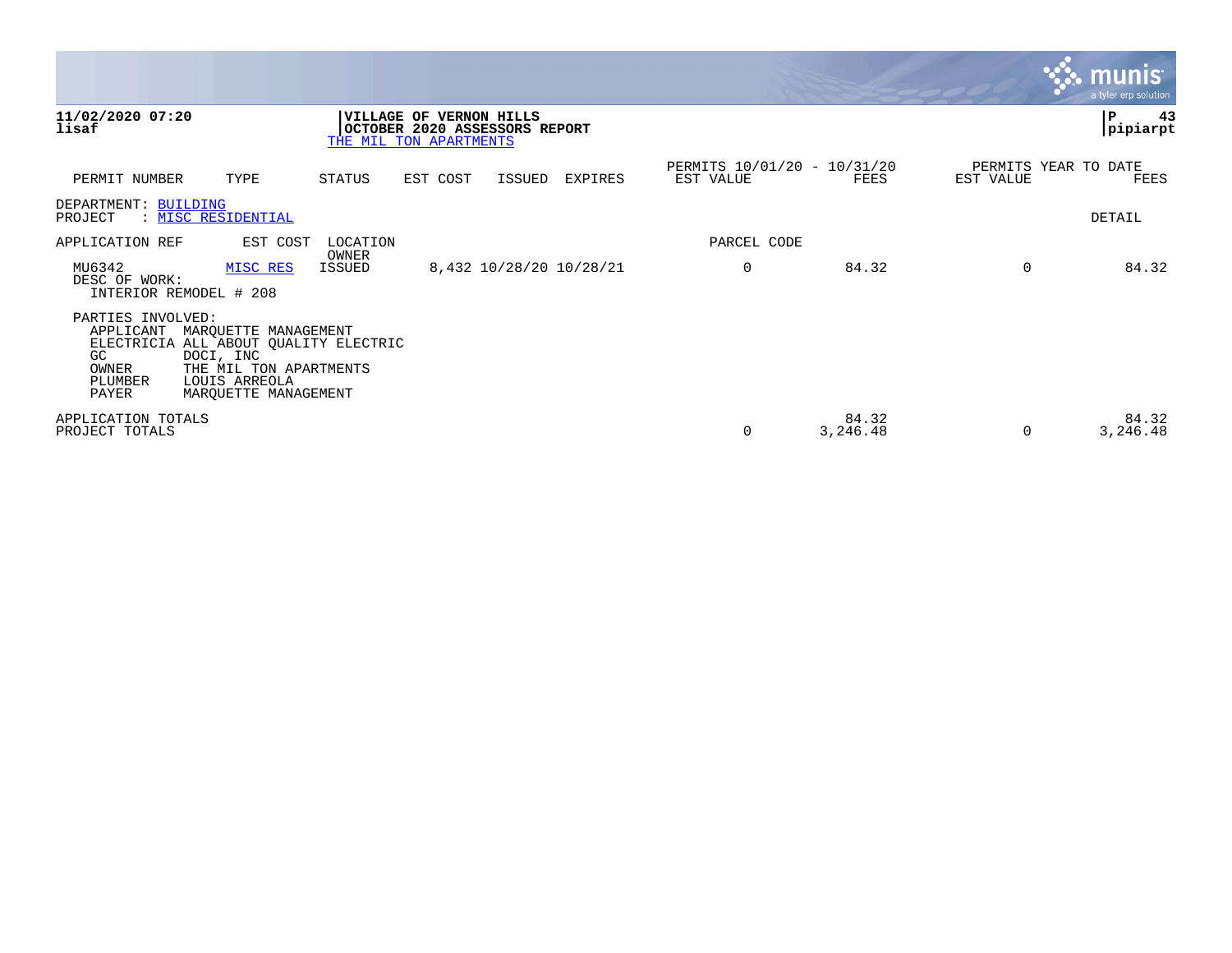|                                                                                                                                                                                            |                                                                             | munis<br>a tyler erp solution                                        |
|--------------------------------------------------------------------------------------------------------------------------------------------------------------------------------------------|-----------------------------------------------------------------------------|----------------------------------------------------------------------|
| 11/02/2020 07:20<br>VILLAGE OF VERNON HILLS<br>lisaf<br>OCTOBER 2020 ASSESSORS REPORT                                                                                                      |                                                                             | lР<br>44<br> pipiarpt                                                |
| DEPARTMENT: BUILDING<br>PROJECT<br>: PARKING LOT                                                                                                                                           |                                                                             | DETAIL                                                               |
| APPLICATION REF<br>EST COST<br>LOCATION<br>OWNER                                                                                                                                           | PARCEL CODE                                                                 |                                                                      |
| 6144<br>11,750<br>333 CORPORATE WOODS PARKWAY<br>ZEBRA TECHNOLOGIES CORP                                                                                                                   | 1509403004                                                                  |                                                                      |
| PERMIT NUMBER<br>TYPE<br>EST COST<br>ISSUED EXPIRES<br>STATUS<br>MU6228<br>PKG LOT<br>ISSUED<br>11,750 10/01/20 10/01/21<br>DESC OF WORK:<br>PARKING LOT MAINTENANCE                       | PERMITS 10/01/20 - 10/31/20<br>EST VALUE<br>FEES<br>$\mathbf 0$<br>470.00   | PERMITS YEAR TO DATE<br>EST VALUE<br>FEES<br>$\mathbf 0$<br>470.00   |
| PARTIES INVOLVED:<br>APPLICANT<br>JSI LTD<br>GC<br>JSI LTD<br><b>OCCUPANT</b><br>RICHARD WOLF MEDICAL INSTRUMENTS CORP.<br>OWNER<br>ZEBRA TECHNOLOGIES CORP<br>PAYER<br>JSI LTD            |                                                                             |                                                                      |
| APPLICATION TOTALS                                                                                                                                                                         | 470.00                                                                      | 470.00                                                               |
| 6166<br>401 SULLIVAN DR<br>94,760<br>401 WEST SULLIVAN DRIVE LLC                                                                                                                           | 1505429109                                                                  |                                                                      |
| PERMIT NUMBER<br>TYPE<br><b>STATUS</b><br>EST COST<br>ISSUED EXPIRES<br>MU6268<br>PKG LOT<br>ISSUED<br>94,760 10/09/20 10/27/21<br>DESC OF WORK:<br>STORM SEWER SINK HOLE                  | PERMITS 10/01/20 - 10/31/20<br>EST VALUE<br>FEES<br>$\mathbf 0$<br>3,724.00 | PERMITS YEAR TO DATE<br>EST VALUE<br>FEES<br>$\mathbf 0$<br>3,724.00 |
| PARTIES INVOLVED:<br>APPLICANT<br>PROFESSIONAL PAVING & CONCRETE<br>PROFESSIONAL PAVING & CONCRETE<br>GC.<br><b>OCCUPANT</b><br>SUPERIOR AMBULANCE<br>OWNER<br>401 WEST SULLIVAN DRIVE LLC |                                                                             |                                                                      |
| APPLICATION TOTALS                                                                                                                                                                         | 3,724.00                                                                    | 3,724.00                                                             |
| 6212<br>25,040<br>777 HICKORY HILL DR<br>CORPORATE WOODS ASSOCIATES LLC                                                                                                                    | 1509403022                                                                  |                                                                      |
| PERMIT NUMBER<br>TYPE<br><b>STATUS</b><br>EST COST<br>ISSUED EXPIRES<br>PKG LOT<br>COMPLT<br>25,040 10/16/20 10/20/21<br>MU6300<br>DESC OF WORK:<br>PARKING LOT                            | PERMITS 10/01/20 - 10/31/20<br>EST VALUE<br>FEES<br>$\mathbf 0$<br>.00      | PERMITS YEAR TO DATE<br>EST VALUE<br>FEES<br>$\mathbf 0$<br>.00      |
| PARTIES INVOLVED:<br>APPLICANT R.A. PETERSON CO<br>GC.<br>R.A. PETERSON CO<br><b>OCCUPANT</b><br>ZF SERVICES<br>OWNER<br>CORPORATE WOODS ASSOCIATES LLC                                    |                                                                             |                                                                      |
| APPLICATION TOTALS                                                                                                                                                                         | .00                                                                         | .00                                                                  |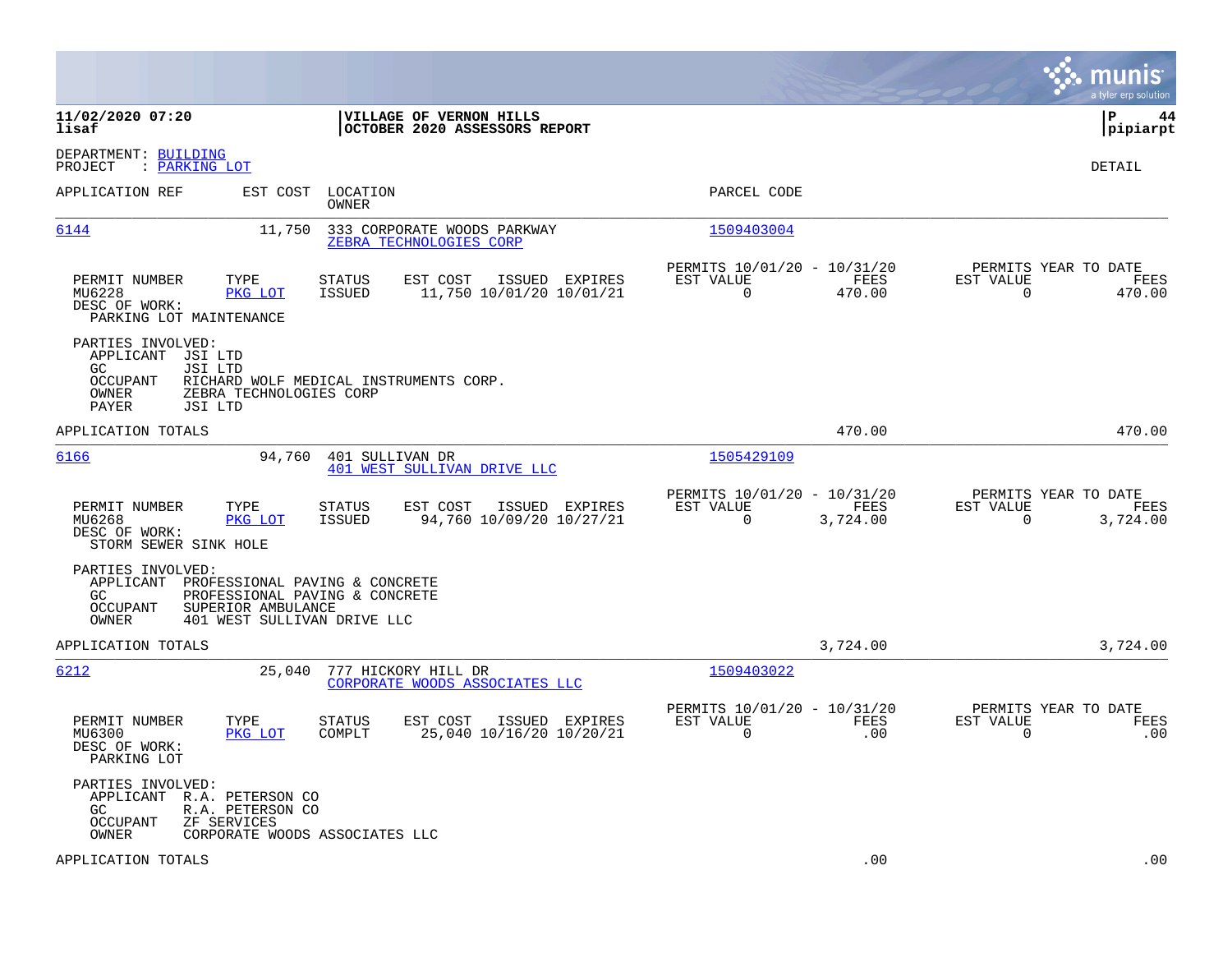|                                                                    |                                                                               |                         |                                                          |         |                                               |                      |           | <b>munis</b><br>a tyler erp solution     |
|--------------------------------------------------------------------|-------------------------------------------------------------------------------|-------------------------|----------------------------------------------------------|---------|-----------------------------------------------|----------------------|-----------|------------------------------------------|
| 11/02/2020 07:20<br>lisaf                                          |                                                                               |                         | VILLAGE OF VERNON HILLS<br>OCTOBER 2020 ASSESSORS REPORT |         |                                               |                      |           | 45<br>∣P<br> pipiarpt                    |
| DEPARTMENT: BUILDING<br>PROJECT<br>: PARKING LOT                   |                                                                               |                         |                                                          |         |                                               |                      |           | DETAIL                                   |
| APPLICATION REF                                                    | EST COST                                                                      | LOCATION<br>OWNER       |                                                          |         | PARCEL CODE                                   |                      |           |                                          |
| 6219                                                               | 135,800                                                                       |                         | 333 CORPORATE WOODS PARKWAY<br>ZEBRA TECHNOLOGIES CORP   |         | 1509403004                                    |                      |           |                                          |
| PERMIT NUMBER<br>MU6354<br>DESC OF WORK:<br>PAVING AND SEALCOATING | TYPE<br>PKG LOT                                                               | <b>STATUS</b><br>ISSUED | EST COST<br>ISSUED<br>135,800 10/29/20 10/29/21          | EXPIRES | PERMITS 10/01/20 - 10/31/20<br>EST VALUE<br>0 | FEES<br>5,432.00     | EST VALUE | PERMITS YEAR TO DATE<br>FEES<br>5,432.00 |
| PARTIES INVOLVED:<br>APPLICANT<br>GC<br>OCCUPANT<br>OWNER          | BRASCO INC<br>BRASCO INC<br>COLLIERS INTERNATIONAL<br>ZEBRA TECHNOLOGIES CORP |                         |                                                          |         |                                               |                      |           |                                          |
| APPLICATION TOTALS<br>PROJECT TOTALS                               |                                                                               |                         |                                                          |         | 0                                             | 5,432.00<br>9,626.00 |           | 5,432.00<br>9,626.00                     |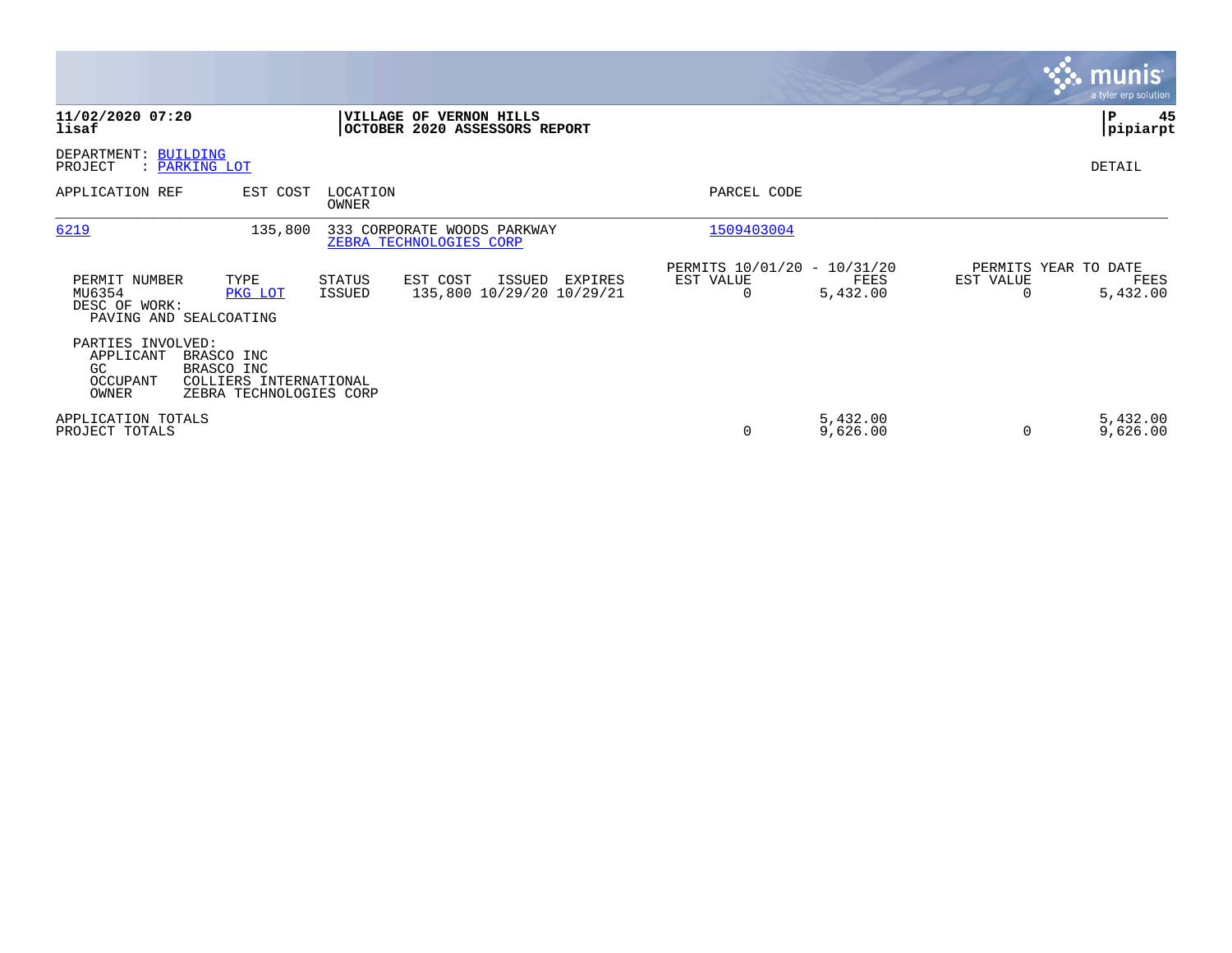|                                                                                                                                      |                                                          |                                                      |                |                                                     | munis<br>a tyler erp solution |
|--------------------------------------------------------------------------------------------------------------------------------------|----------------------------------------------------------|------------------------------------------------------|----------------|-----------------------------------------------------|-------------------------------|
| 11/02/2020 07:20<br>lisaf                                                                                                            | VILLAGE OF VERNON HILLS<br>OCTOBER 2020 ASSESSORS REPORT |                                                      |                |                                                     | l P<br>46<br> pipiarpt        |
| DEPARTMENT: BUILDING<br>: PATIO<br>PROJECT                                                                                           |                                                          |                                                      |                |                                                     | DETAIL                        |
| APPLICATION REF<br>EST COST<br>LOCATION<br>OWNER                                                                                     |                                                          | PARCEL CODE                                          |                |                                                     |                               |
| 6203<br>1,600<br>6 MONTAUK LN                                                                                                        | DOUGLAS C & JACKI M HALLENDORFF                          | 1505414019                                           |                |                                                     |                               |
| PERMIT NUMBER<br>TYPE<br><b>STATUS</b><br>MU6283<br>PATIO<br><b>ISSUED</b><br>DESC OF WORK:<br>15X18 PATIO                           | EST COST<br>ISSUED EXPIRES<br>1,600 10/13/20 10/13/21    | PERMITS 10/01/20 - 10/31/20<br>EST VALUE<br>$\Omega$ | FEES<br>50.00  | PERMITS YEAR TO DATE<br>EST VALUE<br>$\Omega$       | FEES<br>50.00                 |
| PARTIES INVOLVED:<br>GC<br>DOUGLAS C & JACKI M HALLENDORFF<br><b>OWNER</b><br>DOUGLAS C & JACKI M HALLENDORFF                        |                                                          |                                                      |                |                                                     |                               |
| APPLICATION TOTALS                                                                                                                   |                                                          |                                                      | 50.00          |                                                     | 50.00                         |
| 6206<br>35,000<br>684 INSULL DRIVE<br><b>PLACEHOLDER</b>                                                                             |                                                          | 1133216017                                           |                |                                                     |                               |
| PERMIT NUMBER<br>TYPE<br>STATUS<br>MU6284<br><b>PATIO</b><br>ISSUED<br>DESC OF WORK:<br>PATIO                                        | EST COST<br>ISSUED EXPIRES<br>35,000 10/13/20 10/29/21   | PERMITS 10/01/20 - 10/31/20<br>EST VALUE<br>$\Omega$ | FEES<br>350.00 | PERMITS YEAR TO DATE<br>EST VALUE<br>$\overline{0}$ | FEES<br>350.00                |
| PARTIES INVOLVED:<br>APPLICANT<br>SCOTT & SUE TOY<br>GC<br>LANDSCAPE MAINTENANCE<br>OWNER<br>PLACEHOLDER<br>PAYER<br>SCOTT & SUE TOY |                                                          |                                                      |                |                                                     |                               |
| APPLICATION TOTALS                                                                                                                   |                                                          |                                                      | 350.00         |                                                     | 350.00                        |
| 6215<br>637 INSULL DRIVE<br>4,000<br><b>ALDABBAGH</b>                                                                                |                                                          | 1133205086                                           |                |                                                     |                               |
| PERMIT NUMBER<br>TYPE<br>STATUS<br>MU6298<br><b>PATIO</b><br>ISSUED<br>DESC OF WORK:<br>BLOCKS AND CRUSHED STONE PATIO               | EST COST<br>ISSUED EXPIRES<br>4,000 10/16/20 10/16/21    | PERMITS 10/01/20 - 10/31/20<br>EST VALUE<br>$\Omega$ | FEES<br>50.00  | PERMITS YEAR TO DATE<br>EST VALUE<br>$\Omega$       | FEES<br>50.00                 |
| PARTIES INVOLVED:<br>APPLICANT ALDABBAGH<br>GC.<br>TONY'S LANDSCAPING<br>OWNER<br>ALDABBAGH<br>ALDABBAGH<br>PAYER                    |                                                          |                                                      |                |                                                     |                               |
| APPLICATION TOTALS                                                                                                                   |                                                          |                                                      | 50.00          |                                                     | 50.00                         |
| 6220<br>23,300 1987 TREVINO TER                                                                                                      | STEPHEN N & CAROL J JOHNSON                              | 1129311090                                           |                |                                                     |                               |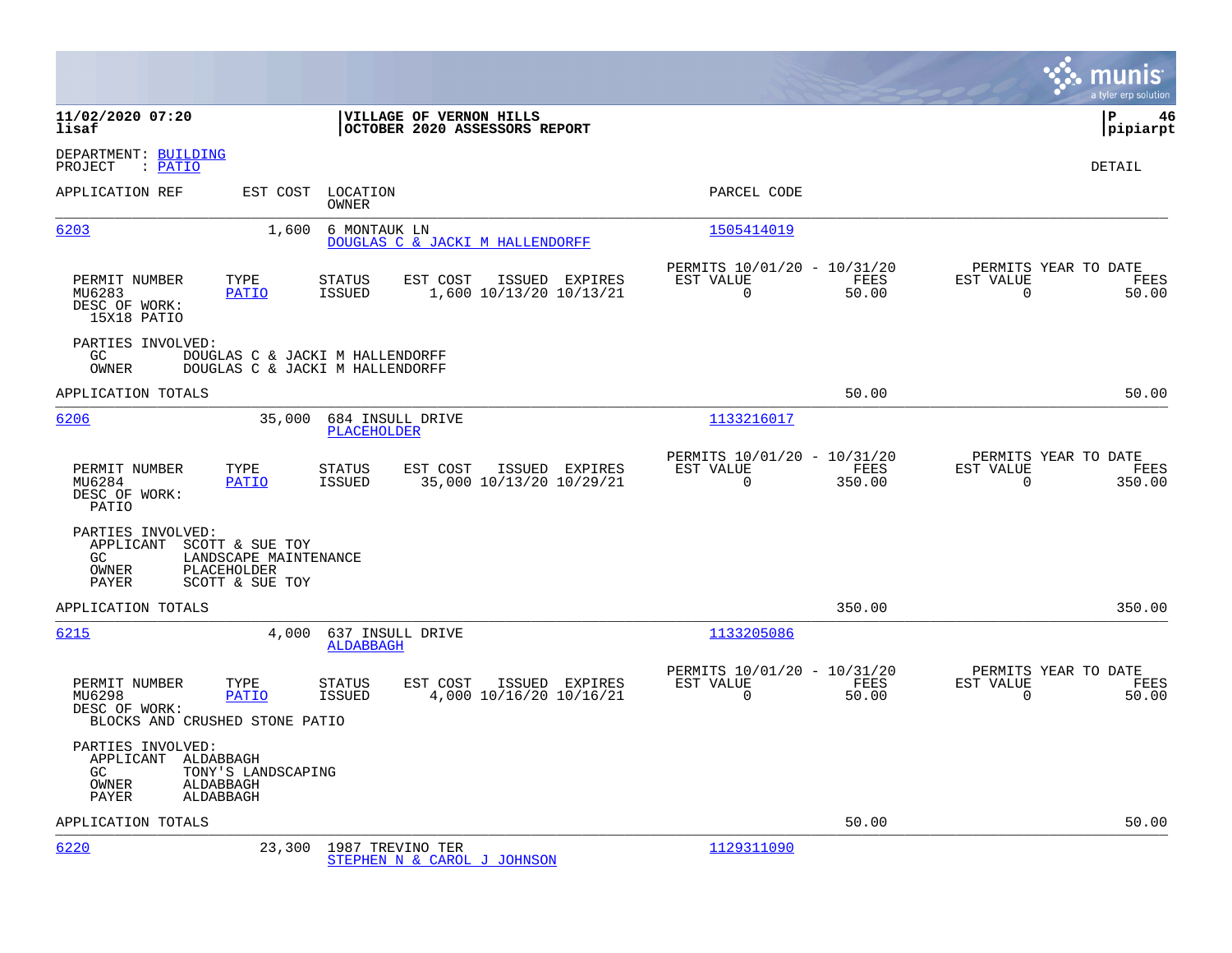|                                                                                                                                                                                 | <b>munis</b><br>a tyler erp solution                                                                                                          |
|---------------------------------------------------------------------------------------------------------------------------------------------------------------------------------|-----------------------------------------------------------------------------------------------------------------------------------------------|
| 11/02/2020 07:20<br><b>VILLAGE OF VERNON HILLS</b><br>lisaf<br>OCTOBER 2020 ASSESSORS REPORT                                                                                    | P<br>47<br> pipiarpt                                                                                                                          |
| PERMIT NUMBER<br>TYPE<br>EST COST<br>ISSUED EXPIRES<br>STATUS                                                                                                                   | PERMITS 10/01/20 - 10/31/20<br>PERMITS YEAR TO DATE<br>EST VALUE<br>EST VALUE<br>FEES<br>FEES                                                 |
| DEPARTMENT: BUILDING<br>PROJECT<br>: PATIO                                                                                                                                      | DETAIL                                                                                                                                        |
| APPLICATION REF<br>EST COST<br>LOCATION                                                                                                                                         | PARCEL CODE                                                                                                                                   |
| OWNER<br>MU6297<br><b>ISSUED</b><br><b>PATIO</b><br>23,300 10/16/20 10/16/21<br>DESC OF WORK:<br>PATIO                                                                          | 0<br>233.00<br>$\Omega$<br>233.00                                                                                                             |
| PARTIES INVOLVED:<br>APPLICANT<br>STEPHEN N & CAROL J JOHNSON<br>GC<br>ELAN LANDSCAPE DESIGN CO<br>OWNER<br>STEPHEN N & CAROL J JOHNSON<br>STEPHEN N & CAROL J JOHNSON<br>PAYER |                                                                                                                                               |
| APPLICATION TOTALS                                                                                                                                                              | 233.00<br>233.00                                                                                                                              |
| 6248<br>44 NORTH ROYAL OAK DR<br>6.900<br><b>LISA RAINEY</b>                                                                                                                    | 1506413022                                                                                                                                    |
| EST COST<br>PERMIT NUMBER<br>TYPE<br>STATUS<br>ISSUED EXPIRES<br>6,900 10/27/20 10/27/21<br>MU6337<br>ISSUED<br>PATIO<br>DESC OF WORK:<br>PATION & SIDEWALK                     | PERMITS 10/01/20 - 10/31/20<br>PERMITS YEAR TO DATE<br>EST VALUE<br>EST VALUE<br>FEES<br>FEES<br>$\overline{0}$<br>69.00<br>69.00<br>$\Omega$ |
| PARTIES INVOLVED:<br>APPLICANT<br>MANUEL OLVERA BRICK PAVERS<br>GC<br>MANUEL OLVERA BRICK PAVERS<br>LISA RAINEY<br>OWNER<br>PAYER<br>MANUEL OLVERA BRICK PAVERS                 |                                                                                                                                               |
| APPLICATION TOTALS<br>PROJECT TOTALS                                                                                                                                            | 69.00<br>69.00<br>$\Omega$<br>752.00<br>752.00<br>$\Omega$                                                                                    |

 $\bullet$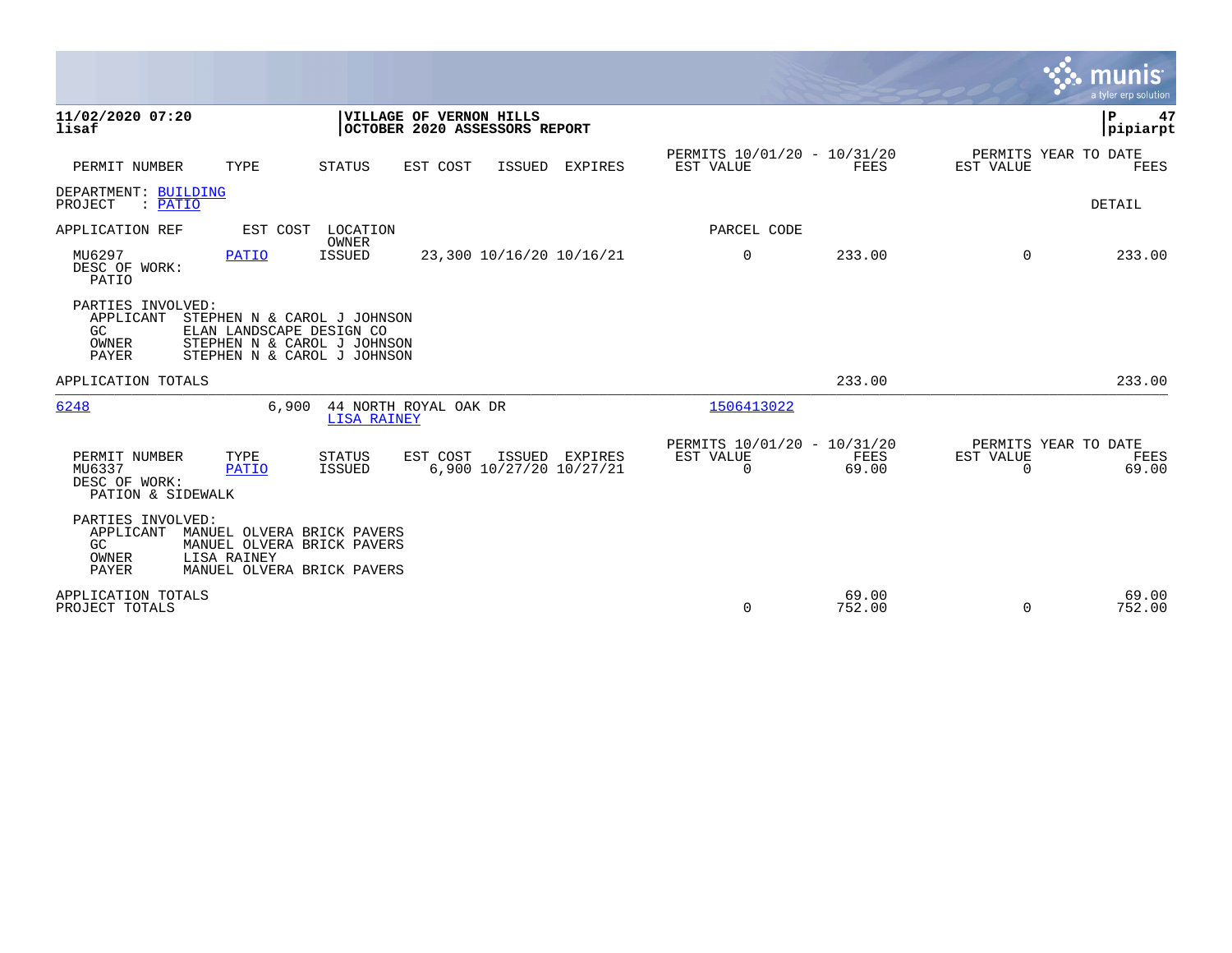|                                                                                                                                                                                                     |                                                                           | munis<br>a tyler erp solution                                   |
|-----------------------------------------------------------------------------------------------------------------------------------------------------------------------------------------------------|---------------------------------------------------------------------------|-----------------------------------------------------------------|
| 11/02/2020 07:20<br>VILLAGE OF VERNON HILLS<br>lisaf<br>OCTOBER 2020 ASSESSORS REPORT                                                                                                               |                                                                           | P<br>48<br> pipiarpt                                            |
| DEPARTMENT: BUILDING<br>PROJECT<br>: SIDEWALK                                                                                                                                                       |                                                                           | DETAIL                                                          |
| APPLICATION REF<br>EST COST<br>LOCATION<br><b>OWNER</b>                                                                                                                                             | PARCEL CODE                                                               |                                                                 |
| 1322 GARDEN VIEW DRIVE<br>5968<br>20,855<br>HAROLD IRGANG                                                                                                                                           | 1133205063                                                                |                                                                 |
| PERMIT NUMBER<br>TYPE<br><b>STATUS</b><br>EST COST<br>ISSUED EXPIRES<br>20,855 10/06/20 10/16/21<br>MU6251<br><b>SIDEWALK</b><br><b>ISSUED</b><br>DESC OF WORK:<br>SIDEWALKS & STOPP FRONT AND BACK | PERMITS 10/01/20 - 10/31/20<br>EST VALUE<br>FEES<br>$\mathbf 0$<br>208.55 | PERMITS YEAR TO DATE<br>EST VALUE<br>FEES<br>$\Omega$<br>208.55 |
| PARTIES INVOLVED:<br>APPLICANT<br>POUL'S LANDSCAPING<br>GC<br>POUL'S LANDSCAPING<br>OWNER<br>HAROLD IRGANG<br><b>PAYER</b><br>POUL'S LANDSCAPING                                                    |                                                                           |                                                                 |
| APPLICATION TOTALS                                                                                                                                                                                  | 208.55                                                                    | 208.55                                                          |
| 6124<br>2,900<br>320 HURON ST<br>PATRICK B & SUSAN Z FINERTY                                                                                                                                        | 1509315011                                                                |                                                                 |
| EST COST<br>PERMIT NUMBER<br>TYPE<br><b>STATUS</b><br>ISSUED EXPIRES<br>2,900 10/05/20 10/05/21<br>MU6242<br><b>SIDEWALK</b><br><b>ISSUED</b><br>DESC OF WORK:<br>WALKWAY/STEP & FRONT PORCH        | PERMITS 10/01/20 - 10/31/20<br>FEES<br>EST VALUE<br>0<br>50.00            | PERMITS YEAR TO DATE<br>EST VALUE<br>FEES<br>50.00<br>0         |
| PARTIES INVOLVED:<br>APPLICANT<br>PATRICK B & SUSAN Z FINERTY<br>GC<br>RAS CONCRETE<br>OWNER<br>PATRICK B & SUSAN Z FINERTY<br><b>PAYER</b><br>PATRICK B & SUSAN Z FINERTY                          |                                                                           |                                                                 |
| APPLICATION TOTALS<br>PROJECT TOTALS                                                                                                                                                                | 50.00<br>$\Omega$<br>258.55                                               | 50.00<br>258.55<br>$\Omega$                                     |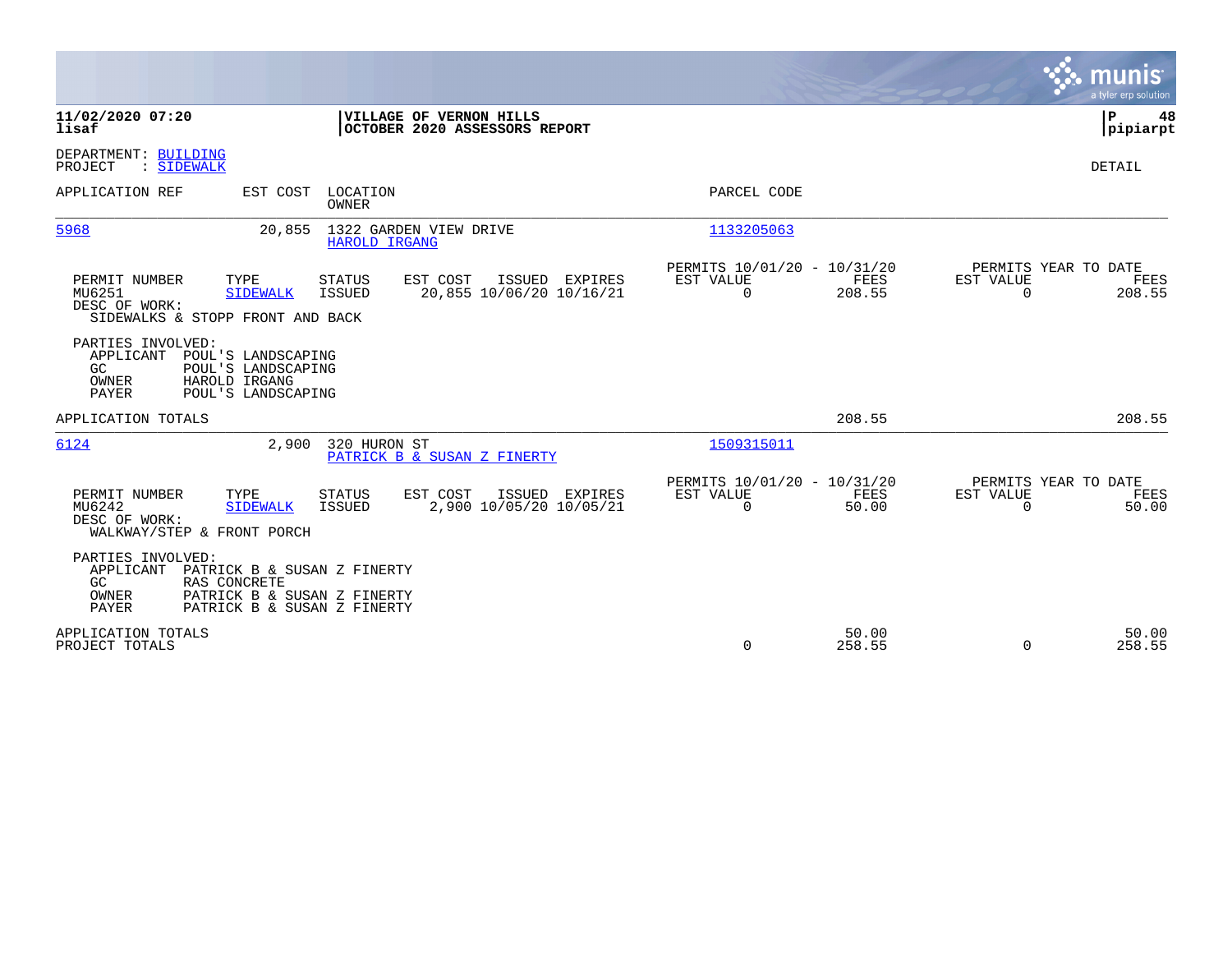|                                                                          |                                                                                                                                                                              |                                                 |                                                          |                                               |                                                         |                   |                                                     | munis<br>a tyler erp solution |
|--------------------------------------------------------------------------|------------------------------------------------------------------------------------------------------------------------------------------------------------------------------|-------------------------------------------------|----------------------------------------------------------|-----------------------------------------------|---------------------------------------------------------|-------------------|-----------------------------------------------------|-------------------------------|
| 11/02/2020 07:20<br>lisaf                                                |                                                                                                                                                                              |                                                 | VILLAGE OF VERNON HILLS<br>OCTOBER 2020 ASSESSORS REPORT |                                               |                                                         |                   |                                                     | P<br>49<br> pipiarpt          |
| DEPARTMENT: BUILDING<br>PROJECT<br>: <u>REROOF</u>                       |                                                                                                                                                                              |                                                 |                                                          |                                               |                                                         |                   |                                                     | DETAIL                        |
| APPLICATION REF                                                          |                                                                                                                                                                              | EST COST LOCATION<br>OWNER                      |                                                          |                                               | PARCEL CODE                                             |                   |                                                     |                               |
| 6152                                                                     | 1,538,743                                                                                                                                                                    | Manor Homes                                     |                                                          | MANORHOMES OF N.C. TOWN HOMEOWNERS ASSN.      | 1133101390                                              |                   |                                                     |                               |
| PERMIT NUMBER<br>MU6236<br>DESC OF WORK:<br>REROOF MULTIPLE              | TYPE<br><b>REROOF</b>                                                                                                                                                        | STATUS<br>ISSUED                                | EST COST                                                 | ISSUED EXPIRES<br>1,538,743 10/02/20 10/02/21 | PERMITS 10/01/20 - 10/31/20<br>EST VALUE<br>$\mathbf 0$ | FEES<br>15,387.43 | PERMITS YEAR TO DATE<br>EST VALUE<br>$\overline{0}$ | FEES<br>15,387.43             |
| PARTIES INVOLVED:<br>APPLICANT<br>GC.<br>OWNER<br>PAYER<br><b>ROOFER</b> | AMERICAN BUILDING CONTRACTORS<br>AMERICAN BUILDING CONTRACTORS<br>MANORHOMES OF N.C. TOWN HOMEOWNERS ASSN.<br>AMERICAN BUILDING CONTRACTORS<br>AMERICAN BUILDING CONTRACTORS |                                                 |                                                          |                                               |                                                         |                   |                                                     |                               |
| APPLICATION TOTALS                                                       |                                                                                                                                                                              |                                                 |                                                          |                                               |                                                         | 15,387.43         |                                                     | 15,387.43                     |
| 6170                                                                     | 11,600                                                                                                                                                                       | 2347 SARAZEN DR<br>YANN-PER LEE                 |                                                          |                                               | 1129207001                                              |                   |                                                     |                               |
| PERMIT NUMBER<br>MU6227<br>DESC OF WORK:<br><b>REROOF</b>                | TYPE<br><b>REROOF</b>                                                                                                                                                        | <b>STATUS</b><br>ISSUED                         | EST COST                                                 | ISSUED EXPIRES<br>11,600 10/01/20 10/01/21    | PERMITS 10/01/20 - 10/31/20<br>EST VALUE<br>$\mathbf 0$ | FEES<br>116.00    | PERMITS YEAR TO DATE<br>EST VALUE<br>$\mathbf 0$    | FEES<br>116.00                |
| PARTIES INVOLVED:<br>APPLICANT<br>GC.<br>OWNER<br>PAYER<br><b>ROOFER</b> | A&D HOME IMPROVEMENT LLC<br>A&D HOME IMPROVEMENT LLC<br>YANN-PER LEE<br><b>GM BUILDERS</b><br>A&D HOME IMPROVEMENT LLC                                                       |                                                 |                                                          |                                               |                                                         |                   |                                                     |                               |
| APPLICATION TOTALS                                                       |                                                                                                                                                                              |                                                 |                                                          |                                               |                                                         | 116.00            |                                                     | 116.00                        |
| 6176                                                                     | 14,400                                                                                                                                                                       | 552 CROOKED STICK COURT<br><b>TODD GEDVILLE</b> |                                                          |                                               | 1132104080                                              |                   |                                                     |                               |
| PERMIT NUMBER<br>MU6234<br>DESC OF WORK:<br>REROOF                       | TYPE<br><b>REROOF</b>                                                                                                                                                        | <b>STATUS</b><br>ISSUED                         | EST COST                                                 | ISSUED EXPIRES<br>14,400 10/02/20 10/02/21    | PERMITS 10/01/20 - 10/31/20<br>EST VALUE<br>0           | FEES<br>144.00    | PERMITS YEAR TO DATE<br>EST VALUE<br>0              | FEES<br>144.00                |
| PARTIES INVOLVED:<br>APPLICANT<br>GC<br>OWNER<br>PAYER<br><b>ROOFER</b>  | CUSTOM ROOFING<br><b>CUSTOM ROOFING</b><br>TODD GEDVILLE<br><b>CUSTOM ROOFING</b><br><b>CUSTOM ROOFING</b>                                                                   |                                                 |                                                          |                                               |                                                         |                   |                                                     |                               |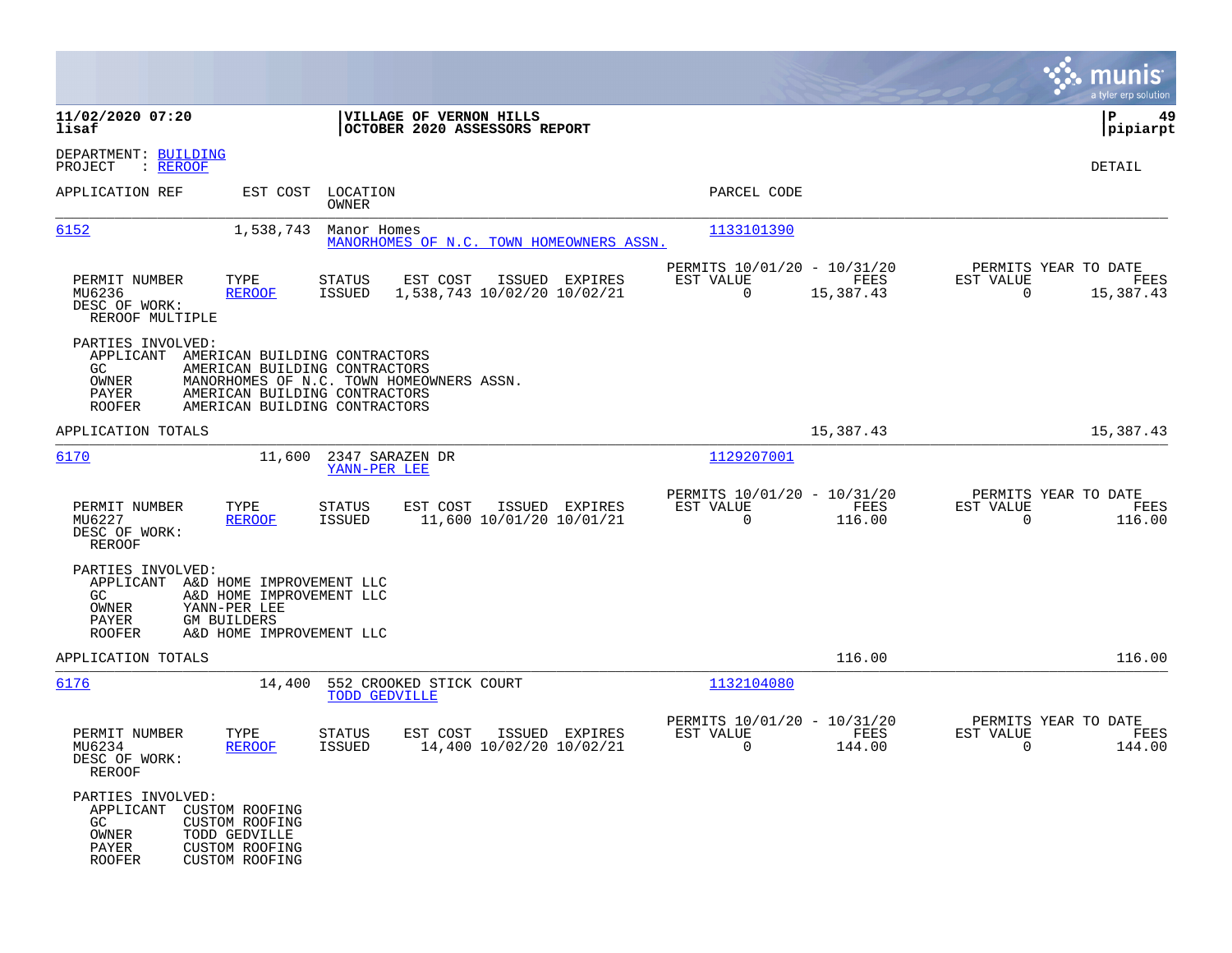|                                                                                                                                                                                                                                              |                                                                           | munis<br>a tyler erp solution                                      |
|----------------------------------------------------------------------------------------------------------------------------------------------------------------------------------------------------------------------------------------------|---------------------------------------------------------------------------|--------------------------------------------------------------------|
| 11/02/2020 07:20<br>VILLAGE OF VERNON HILLS<br>lisaf<br>OCTOBER 2020 ASSESSORS REPORT                                                                                                                                                        |                                                                           | 50<br>  P<br> pipiarpt                                             |
| DEPARTMENT: BUILDING<br>PROJECT<br>: <u>REROOF</u>                                                                                                                                                                                           |                                                                           | DETAIL                                                             |
| APPLICATION REF<br>LOCATION<br>EST COST<br>OWNER                                                                                                                                                                                             | PARCEL CODE                                                               |                                                                    |
| APPLICATION TOTALS                                                                                                                                                                                                                           | 144.00                                                                    | 144.00                                                             |
| 6193<br>10,530<br>140 MIDWAY LN<br>HAE SOO & CHUN KYUNG CHOI                                                                                                                                                                                 | 1509103044                                                                |                                                                    |
| PERMIT NUMBER<br>TYPE<br><b>STATUS</b><br>EST COST<br>ISSUED EXPIRES<br>10,530 10/06/20 10/06/21<br>MU6254<br><b>REROOF</b><br>ISSUED<br>DESC OF WORK:<br><b>REROOF</b>                                                                      | PERMITS 10/01/20 - 10/31/20<br>FEES<br>EST VALUE<br>105.30<br>$\mathbf 0$ | PERMITS YEAR TO DATE<br>EST VALUE<br>FEES<br>$\mathbf 0$<br>105.30 |
| PARTIES INVOLVED:<br>APPLICANT<br>AAA GENERAL CONTRACTORS, INC<br>AAA GENERAL CONTRACTORS, INC<br>GC.<br>HAE SOO & CHUN KYUNG CHOI<br>OWNER<br><b>PAYER</b><br>AAA GENERAL CONTRACTORS, INC<br>AAA GENERAL CONTRACTORS, INC<br><b>ROOFER</b> |                                                                           |                                                                    |
| APPLICATION TOTALS                                                                                                                                                                                                                           | 105.30                                                                    | 105.30                                                             |
| 6199<br>10,000<br>1816 SAINT ANDREW DR<br><b>JOLLY THOMAS</b>                                                                                                                                                                                | 1129311009                                                                |                                                                    |
| PERMIT NUMBER<br>TYPE<br>STATUS<br>EST COST<br>ISSUED EXPIRES<br>10,000 10/07/20 10/07/21<br>MU6256<br><b>REROOF</b><br>ISSUED<br>DESC OF WORK:<br>FURNACE A/C                                                                               | PERMITS 10/01/20 - 10/31/20<br>EST VALUE<br>FEES<br>$\mathbf 0$<br>100.00 | PERMITS YEAR TO DATE<br>EST VALUE<br>FEES<br>$\mathbf 0$<br>100.00 |
| PARTIES INVOLVED:<br>APPLICANT<br>ARS OF ILLINOIS<br>GC<br>ARS OF ILLINOIS<br><b>HVAC</b><br>ARS OF ILLINOIS<br>OWNER<br><b>JOLLY THOMAS</b><br>PAYER<br>ARS OF ILLINOIS                                                                     |                                                                           |                                                                    |
| APPLICATION TOTALS                                                                                                                                                                                                                           | 100.00                                                                    | 100.00                                                             |
| 6211<br>19,669<br>306 BALTIMORE DR<br>JONAS & BERNADETTE JOCSON                                                                                                                                                                              | 1132207008                                                                |                                                                    |
| PERMIT NUMBER<br>TYPE<br>STATUS<br>EST COST ISSUED EXPIRES<br>MU6272<br>COMPLT<br>19,669 10/12/20 10/22/21<br><b>REROOF</b><br>DESC OF WORK:<br>REROOF                                                                                       | PERMITS 10/01/20 - 10/31/20<br>EST VALUE<br>FEES<br>$\Omega$<br>196.69    | PERMITS YEAR TO DATE<br>EST VALUE<br>FEES<br>$\Omega$<br>196.69    |
| PARTIES INVOLVED:<br>APPLICANT AFH CONSTRUCTION INC<br>GC<br>AFH CONSTRUCTION INC<br>OWNER<br>JONAS & BERNADETTE JOCSON                                                                                                                      |                                                                           |                                                                    |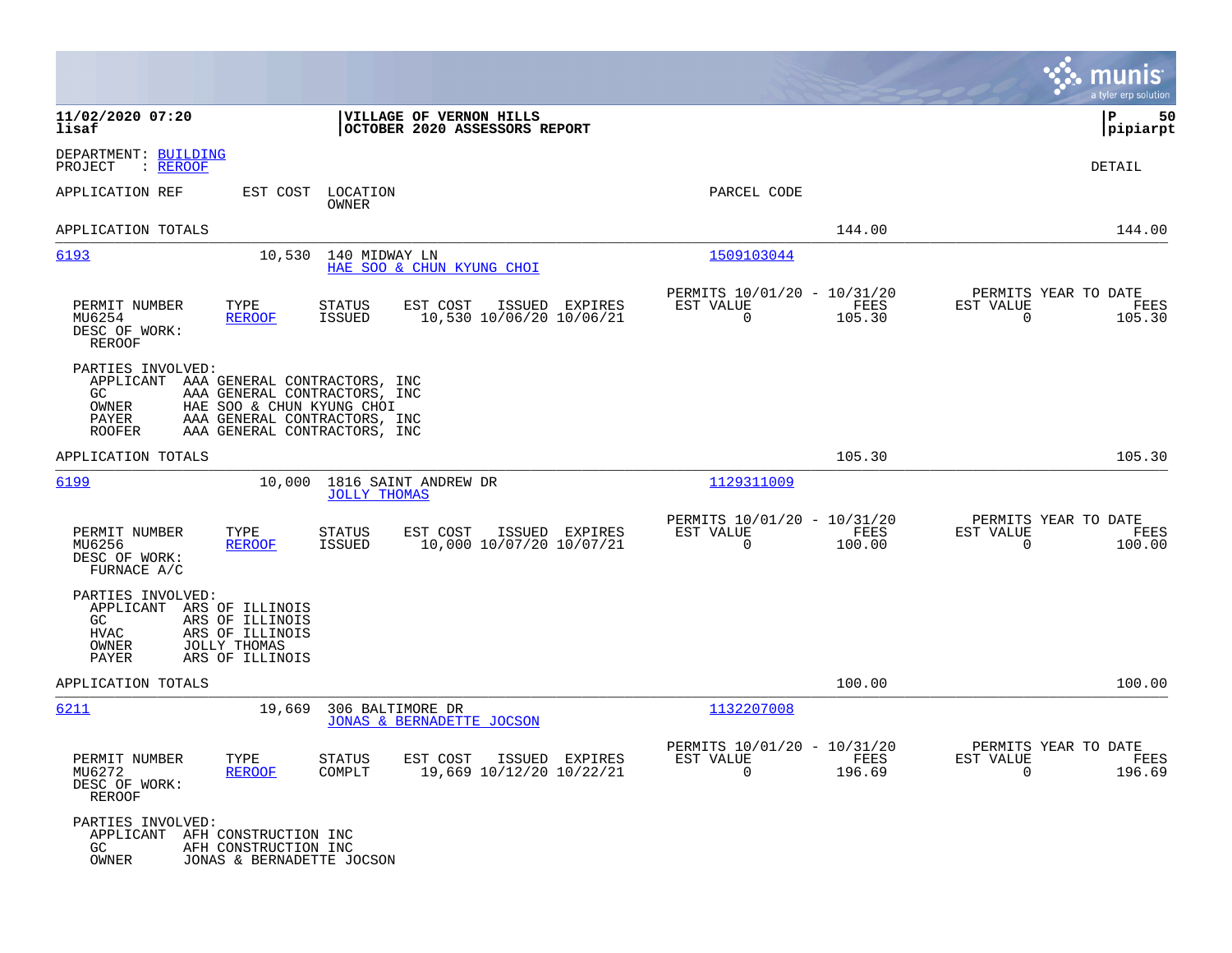|                                                                                                                                                                                                                                                                     |                                                                          | munis<br>a tyler erp solution                                     |
|---------------------------------------------------------------------------------------------------------------------------------------------------------------------------------------------------------------------------------------------------------------------|--------------------------------------------------------------------------|-------------------------------------------------------------------|
| 11/02/2020 07:20<br>VILLAGE OF VERNON HILLS<br>lisaf<br>OCTOBER 2020 ASSESSORS REPORT                                                                                                                                                                               |                                                                          | lР<br>51<br> pipiarpt                                             |
| DEPARTMENT: BUILDING<br>: REROOF<br>PROJECT                                                                                                                                                                                                                         |                                                                          | <b>DETAIL</b>                                                     |
| APPLICATION REF<br>EST COST LOCATION                                                                                                                                                                                                                                | PARCEL CODE                                                              |                                                                   |
| OWNER<br>AFH CONSTRUCTION INC<br>PAYER<br><b>ROOFER</b><br>AFH CONSTRUCTION INC                                                                                                                                                                                     |                                                                          |                                                                   |
| APPLICATION TOTALS                                                                                                                                                                                                                                                  | 196.69                                                                   | 196.69                                                            |
| 6216<br>7,350<br>805 WATERVIEW CIR<br><b>PLACEHOLDER</b>                                                                                                                                                                                                            | 1507206034                                                               |                                                                   |
| PERMIT NUMBER<br>TYPE<br>EST COST<br>ISSUED EXPIRES<br><b>STATUS</b><br>MU6279<br><b>ISSUED</b><br>7,350 10/13/20 10/13/21<br><b>REROOF</b><br>DESC OF WORK:<br><b>REROOF</b>                                                                                       | PERMITS 10/01/20 - 10/31/20<br>EST VALUE<br>FEES<br>$\mathbf 0$<br>73.00 | PERMITS YEAR TO DATE<br>EST VALUE<br>FEES<br>$\mathbf 0$<br>73.00 |
| PARTIES INVOLVED:<br>APPLICANT<br>PRESIDENTIAL ROOFING & CONSTRUCTION INC<br>PRESIDENTIAL ROOFING & CONSTRUCTION INC<br>GC.<br>OWNER<br>PLACEHOLDER<br>PAYER<br>PRESIDENTIAL ROOFING & CONSTRUCTION INC<br><b>ROOFER</b><br>PRESIDENTIAL ROOFING & CONSTRUCTION INC |                                                                          |                                                                   |
| APPLICATION TOTALS                                                                                                                                                                                                                                                  | 73.00                                                                    | 73.00                                                             |
| 6217<br>13,140<br>835 WATERVIEW CIR<br><b>PLACEHOLDER</b>                                                                                                                                                                                                           | 1507206016                                                               |                                                                   |
| PERMIT NUMBER<br>TYPE<br>EST COST<br>ISSUED EXPIRES<br><b>STATUS</b><br><b>ISSUED</b><br>13,140 10/13/20 10/13/21<br>MU6280<br><b>REROOF</b><br>DESC OF WORK:<br><b>REROOF</b>                                                                                      | PERMITS 10/01/20 - 10/31/20<br>EST VALUE<br>FEES<br>$\Omega$<br>131.40   | PERMITS YEAR TO DATE<br>EST VALUE<br>FEES<br>$\Omega$<br>131.40   |
| PARTIES INVOLVED:<br>APPLICANT<br>PRESIDENTIAL ROOFING & CONSTRUCTION INC<br>GC.<br>PRESIDENTIAL ROOFING & CONSTRUCTION INC<br>OWNER<br>PLACEHOLDER<br>PAYER<br>PRESIDENTIAL ROOFING & CONSTRUCTION INC<br><b>ROOFER</b><br>PRESIDENTIAL ROOFING & CONSTRUCTION INC |                                                                          |                                                                   |
| APPLICATION TOTALS                                                                                                                                                                                                                                                  | 131.40                                                                   | 131.40                                                            |
| 6231<br>18,500<br>277 COREYS CT<br><b>JAGANNATH GOWRISHANKER</b>                                                                                                                                                                                                    | 1128306006                                                               |                                                                   |
| PERMIT NUMBER<br>TYPE<br><b>STATUS</b><br>EST COST<br>ISSUED EXPIRES<br>MU6289<br><b>REROOF</b><br><b>ISSUED</b><br>18,500 10/14/20 10/14/21<br>DESC OF WORK:<br><b>REROOF</b>                                                                                      | PERMITS 10/01/20 - 10/31/20<br>EST VALUE<br>FEES<br>$\Omega$<br>185.00   | PERMITS YEAR TO DATE<br>EST VALUE<br>FEES<br>$\Omega$<br>185.00   |
| PARTIES INVOLVED:                                                                                                                                                                                                                                                   |                                                                          |                                                                   |

APPLICANT 153 HOME IMPROVEMENT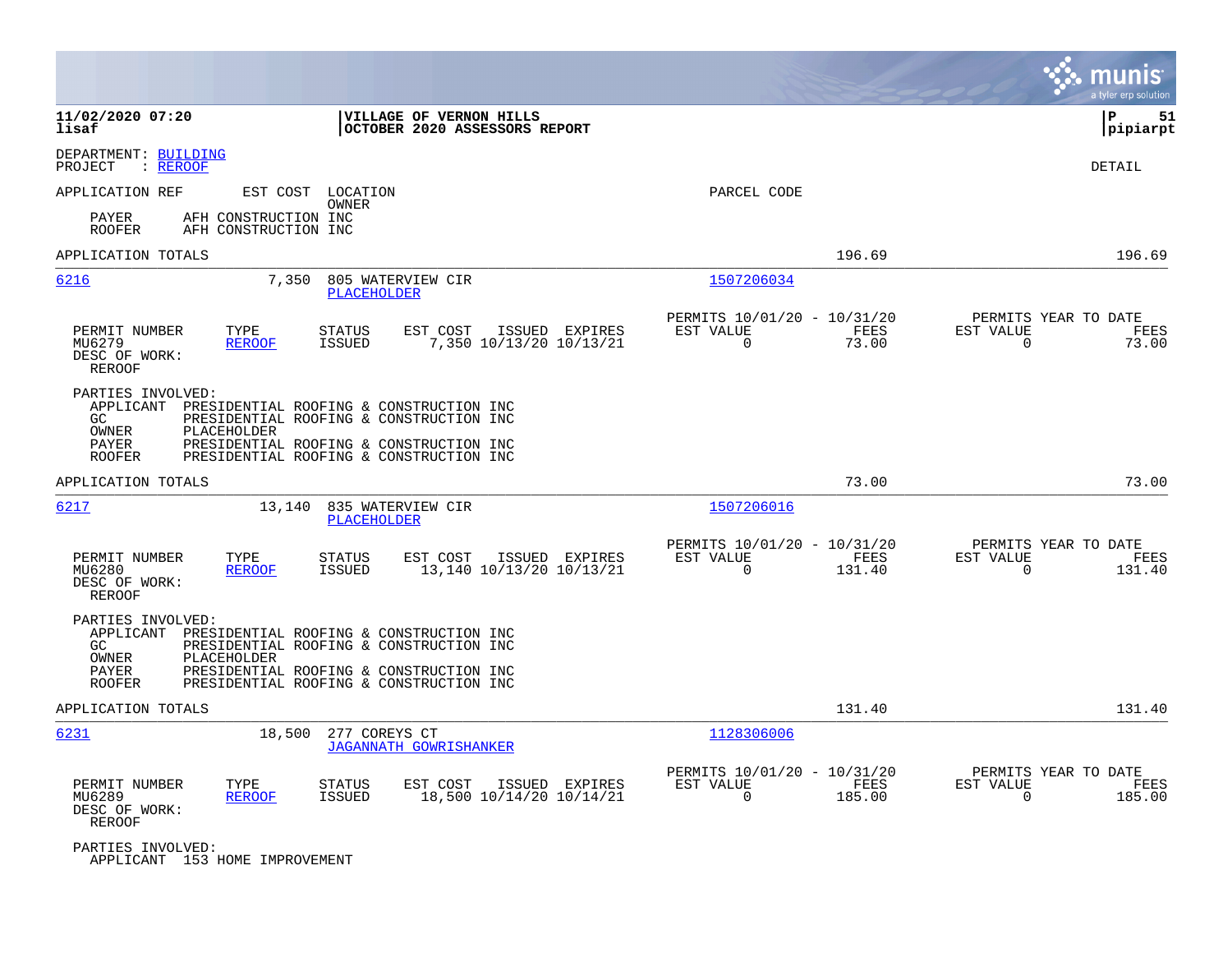|                                                                                                                                                                                                                      |                                                                        | munis<br>a tyler erp solution                                     |
|----------------------------------------------------------------------------------------------------------------------------------------------------------------------------------------------------------------------|------------------------------------------------------------------------|-------------------------------------------------------------------|
| 11/02/2020 07:20<br>VILLAGE OF VERNON HILLS<br>OCTOBER 2020 ASSESSORS REPORT<br>lisaf                                                                                                                                |                                                                        | lР<br>52<br> pipiarpt                                             |
| DEPARTMENT: BUILDING<br>: REROOF<br>PROJECT                                                                                                                                                                          |                                                                        | DETAIL                                                            |
| EST COST LOCATION<br>APPLICATION REF<br>OWNER<br>GC<br>153 HOME IMPROVEMENT<br>OWNER<br>JAGANNATH GOWRISHANKER<br>153 HOME IMPROVEMENT<br>PAYER<br>153 HOME IMPROVEMENT<br><b>ROOFER</b>                             | PARCEL CODE                                                            |                                                                   |
| APPLICATION TOTALS                                                                                                                                                                                                   | 185.00                                                                 | 185.00                                                            |
| 6238<br>3,000<br>114 SOUTH DEERPATH DRIVE<br>ESPERANZA GATMAITAN                                                                                                                                                     | 1508207029                                                             |                                                                   |
| PERMIT NUMBER<br>TYPE<br><b>STATUS</b><br>EST COST<br>ISSUED EXPIRES<br>3,000 10/15/20 10/15/21<br>MU6292<br><b>REROOF</b><br><b>ISSUED</b><br>DESC OF WORK:<br><b>REROOF</b>                                        | PERMITS 10/01/20 - 10/31/20<br>EST VALUE<br>FEES<br>$\Omega$<br>50.00  | PERMITS YEAR TO DATE<br>EST VALUE<br>FEES<br>$\mathbf 0$<br>50.00 |
| PARTIES INVOLVED:<br>APPLICANT<br>ESPERANZA GATMAITAN<br>ESPERANZA GATMAITAN<br>GC.<br>OWNER<br>ESPERANZA GATMAITAN<br>PAYER<br>ESPERANZA GATMAITAN<br>ESPERANZA GATMAITAN<br><b>ROOFER</b>                          |                                                                        |                                                                   |
| APPLICATION TOTALS                                                                                                                                                                                                   | 50.00                                                                  | 50.00                                                             |
| 6239<br>20,350<br>2183 BEAVER CREEK DR<br><b>GARY J BISANZ</b>                                                                                                                                                       | 1129210003                                                             |                                                                   |
| PERMIT NUMBER<br>TYPE<br>STATUS<br>EST COST<br>ISSUED EXPIRES<br><b>ISSUED</b><br>20,350 10/15/20 10/15/21<br>MU6293<br><b>REROOF</b><br>DESC OF WORK:<br>REROOF                                                     | PERMITS 10/01/20 - 10/31/20<br>EST VALUE<br>FEES<br>$\Omega$<br>203.50 | PERMITS YEAR TO DATE<br>EST VALUE<br>FEES<br>$\Omega$<br>203.50   |
| PARTIES INVOLVED:<br>APPLICANT BETTER HOME CONSTRUCTION<br>GC.<br>BETTER HOME CONSTRUCTION<br><b>OWNER</b><br>GARY J BISANZ<br><b>PAYER</b><br>BETTER HOME CONSTRUCTION<br><b>ROOFER</b><br>BETTER HOME CONSTRUCTION |                                                                        |                                                                   |
| APPLICATION TOTALS                                                                                                                                                                                                   | 203.50                                                                 | 203.50                                                            |
| 6251<br>7,650<br>36 MONTEREY DR<br><b>MANGESH KUMBHAR</b>                                                                                                                                                            | 1508202007                                                             |                                                                   |
| PERMIT NUMBER<br>TYPE<br>STATUS<br>EST COST<br>ISSUED EXPIRES<br>7,650 10/19/20 10/19/21<br>MU6307<br><b>REROOF</b><br><b>ISSUED</b><br>DESC OF WORK:<br>REROOF                                                      | PERMITS 10/01/20 - 10/31/20<br>EST VALUE<br>FEES<br>76.50<br>$\Omega$  | PERMITS YEAR TO DATE<br>EST VALUE<br>FEES<br>76.50<br>$\mathbf 0$ |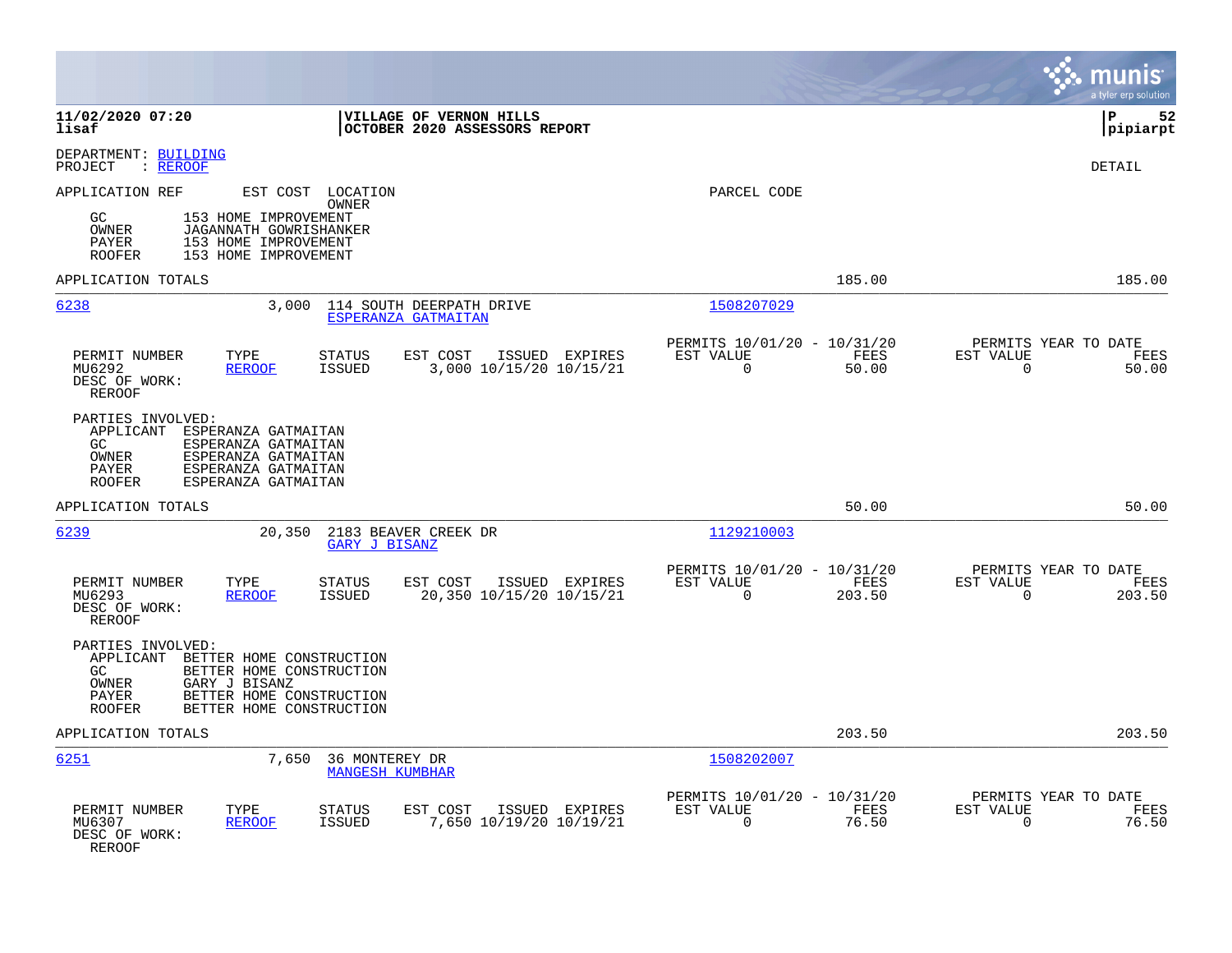|                                                                                                                                                                                                             |                                                                                          |                                                                                  | munis<br>a tyler erp solution                                      |
|-------------------------------------------------------------------------------------------------------------------------------------------------------------------------------------------------------------|------------------------------------------------------------------------------------------|----------------------------------------------------------------------------------|--------------------------------------------------------------------|
| 11/02/2020 07:20<br>lisaf                                                                                                                                                                                   | VILLAGE OF VERNON HILLS<br>OCTOBER 2020 ASSESSORS REPORT                                 |                                                                                  | l P<br>53<br> pipiarpt                                             |
| DEPARTMENT: BUILDING<br>: REROOF<br>PROJECT                                                                                                                                                                 |                                                                                          |                                                                                  | <b>DETAIL</b>                                                      |
| APPLICATION REF                                                                                                                                                                                             | EST COST LOCATION<br>OWNER                                                               | PARCEL CODE                                                                      |                                                                    |
| PARTIES INVOLVED:<br>APPLICANT M CONSTRUCTION SERVICES CO<br>GC<br>M CONSTRUCTION SERVICES CO<br>MANGESH KUMBHAR<br>OWNER<br>MANGESH KUMBHAR<br>PAYER<br>MANGESH KUMBHAR<br><b>ROOFER</b>                   |                                                                                          |                                                                                  |                                                                    |
| APPLICATION TOTALS                                                                                                                                                                                          |                                                                                          | 76.50                                                                            | 76.50                                                              |
| 6253<br>18,717                                                                                                                                                                                              | 355 SYCAMORE ST<br>DINO C FLORA                                                          | 1132216006                                                                       |                                                                    |
| PERMIT NUMBER<br>TYPE<br>MU6310<br><b>REROOF</b><br>DESC OF WORK:<br><b>REROOF</b>                                                                                                                          | ISSUED EXPIRES<br><b>STATUS</b><br>EST COST<br>ISSUED<br>18,717 10/19/20 10/19/21        | PERMITS 10/01/20 - 10/31/20<br>EST VALUE<br>FEES<br>$\Omega$<br>187.17           | PERMITS YEAR TO DATE<br>EST VALUE<br>FEES<br>187.17<br>0           |
| PARTIES INVOLVED:<br>APPLICANT<br>WESTSKY INC<br>GC<br>WESTSKY INC<br>OWNER<br>DINO C FLORA<br>WESTSKY INC<br>PAYER<br><b>ROOFER</b><br>WESTSKY INC                                                         |                                                                                          |                                                                                  |                                                                    |
| APPLICATION TOTALS                                                                                                                                                                                          |                                                                                          | 187.17                                                                           | 187.17                                                             |
| 6255<br>18,900                                                                                                                                                                                              | 2099W LAUREL VALLEY DR<br>VINCENZO & ERICA A PADOVANO                                    | 1129208002                                                                       |                                                                    |
| PERMIT NUMBER<br>TYPE<br>MU6313<br><b>REROOF</b><br>DESC OF WORK:<br><b>REROOF</b>                                                                                                                          | <b>STATUS</b><br>EST COST<br>ISSUED EXPIRES<br>18,900 10/20/20 10/20/21<br><b>ISSUED</b> | PERMITS 10/01/20 - 10/31/20<br>EST VALUE<br>FEES<br>$\mathbf 0$<br>189.00        | PERMITS YEAR TO DATE<br>EST VALUE<br>FEES<br>$\mathbf 0$<br>189.00 |
| PARTIES INVOLVED:<br>APPLICANT<br>CEDAR ROOFING COMPANY<br>GC.<br>CEDAR ROOFING COMPANY<br>OWNER<br>VINCENZO & ERICA A PADOVANO<br>CEDAR ROOFING COMPANY<br>PAYER<br><b>ROOFER</b><br>CEDAR ROOFING COMPANY |                                                                                          |                                                                                  |                                                                    |
| APPLICATION TOTALS                                                                                                                                                                                          |                                                                                          | 189.00                                                                           | 189.00                                                             |
| 6256<br>28,820                                                                                                                                                                                              | 1303 ASHLEY CT<br>REZPROP LLC                                                            | 1515308019                                                                       |                                                                    |
| TYPE<br>PERMIT NUMBER<br>MU6314<br><b>REROOF</b><br>DESC OF WORK:                                                                                                                                           | STATUS<br>EST COST<br>ISSUED EXPIRES<br>28,820 10/20/20 10/20/21<br><b>ISSUED</b>        | PERMITS 10/01/20 - 10/31/20<br>EST VALUE<br><b>FEES</b><br>$\mathbf 0$<br>288.20 | PERMITS YEAR TO DATE<br>EST VALUE<br>FEES<br>$\mathbf 0$<br>288.20 |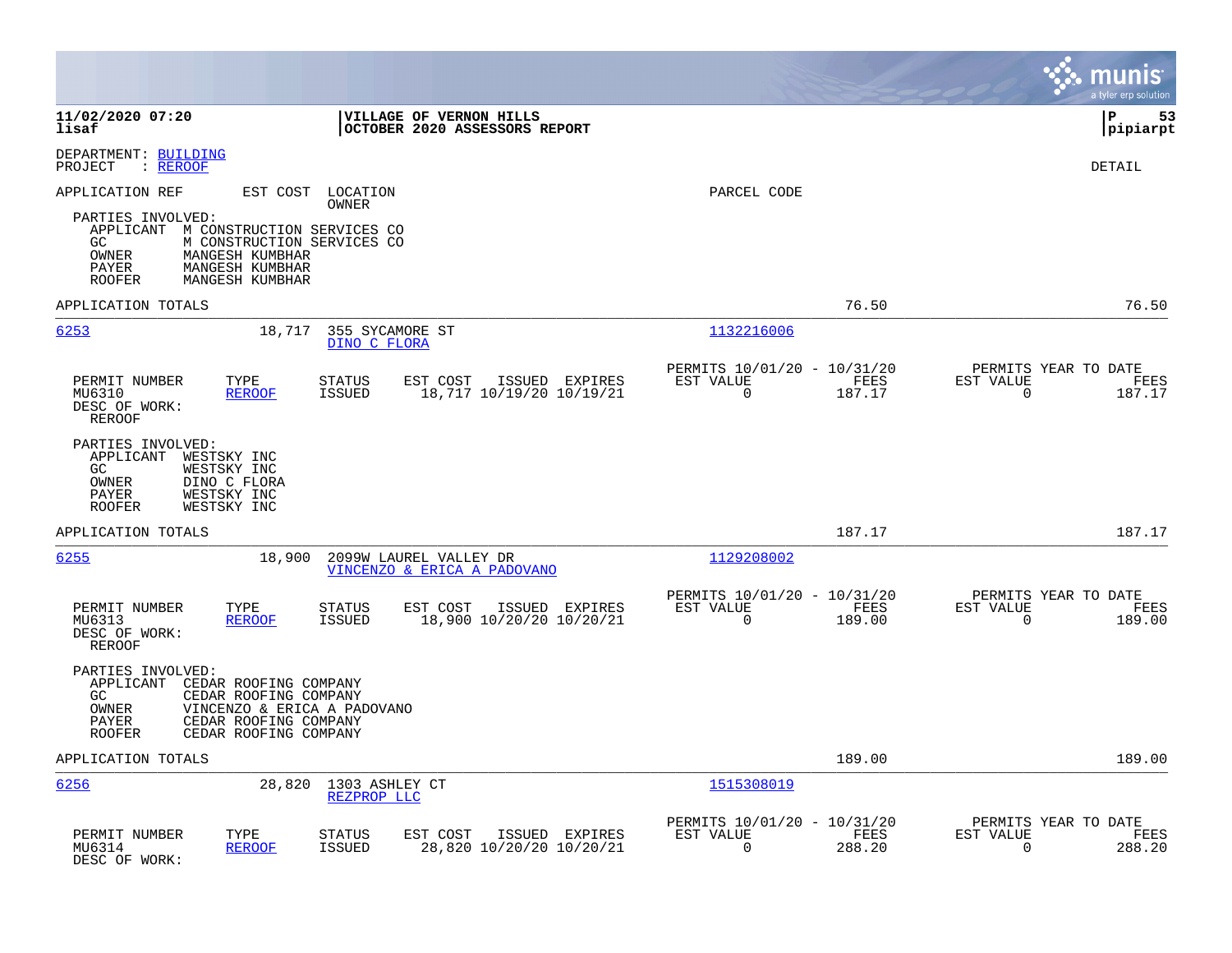|                                                                                                                                                                                                                      |                                                                             | munis<br>a tyler erp solution                                  |
|----------------------------------------------------------------------------------------------------------------------------------------------------------------------------------------------------------------------|-----------------------------------------------------------------------------|----------------------------------------------------------------|
| 11/02/2020 07:20<br>VILLAGE OF VERNON HILLS<br>lisaf<br>OCTOBER 2020 ASSESSORS REPORT<br>REROOF - 1302-1321 ASHLEY COURT                                                                                             |                                                                             | 54<br>l P<br> pipiarpt                                         |
| DEPARTMENT: BUILDING<br>PROJECT<br>$:$ REROOF                                                                                                                                                                        |                                                                             | DETAIL                                                         |
| APPLICATION REF<br>EST COST<br>LOCATION<br>OWNER<br>PARTIES INVOLVED:<br>APPLICANT PARAGON ROOFING<br>GC<br>PARAGON ROOFING<br>OWNER<br>REZPROP LLC<br>PAYER<br>PARAGON ROOFING<br>PARAGON ROOFING<br><b>ROOFER</b>  | PARCEL CODE                                                                 |                                                                |
| APPLICATION TOTALS                                                                                                                                                                                                   | 288.20                                                                      | 288.20                                                         |
| 6275<br>9,000<br>287 NORTH FIORE PKY<br>KEITH G & CELENE R G RANKIN                                                                                                                                                  | 1506409004                                                                  |                                                                |
| PERMIT NUMBER<br>TYPE<br><b>STATUS</b><br>EST COST<br>ISSUED EXPIRES<br>MU6329<br><b>REROOF</b><br><b>ISSUED</b><br>9,000 10/23/20 10/23/21<br>DESC OF WORK:<br><b>REROOF</b>                                        | PERMITS 10/01/20 - 10/31/20<br>EST VALUE<br>FEES<br>$\overline{0}$<br>90.00 | PERMITS YEAR TO DATE<br>EST VALUE<br>FEES<br>0<br>90.00        |
| PARTIES INVOLVED:<br>APPLICANT C LOMBARDO INSTALLATIONS<br>GC.<br>C LOMBARDO INSTALLATIONS<br>OWNER<br>KEITH G & CELENE R G RANKIN<br>C LOMBARDO INSTALLATIONS<br>PAYER<br>C LOMBARDO INSTALLATIONS<br><b>ROOFER</b> |                                                                             |                                                                |
| APPLICATION TOTALS                                                                                                                                                                                                   | 90.00                                                                       | 90.00                                                          |
| 6278<br>7,627<br>549 CROOKED STICK CT<br><b>JIN MUN</b>                                                                                                                                                              | 1132310009                                                                  |                                                                |
| <b>STATUS</b><br>EST COST<br>PERMIT NUMBER<br>TYPE<br>ISSUED EXPIRES<br><b>ISSUED</b><br>7,627 10/23/20 10/23/21<br>MU6331<br><b>REROOF</b><br>DESC OF WORK:<br>REROOF                                               | PERMITS 10/01/20 - 10/31/20<br>EST VALUE<br>FEES<br>$\Omega$<br>76.27       | PERMITS YEAR TO DATE<br>EST VALUE<br>FEES<br>$\Omega$<br>76.27 |
| PARTIES INVOLVED:<br>APPLICANT<br>C&N CONSTRUCTION INC<br>GC.<br>C&N CONSTRUCTION INC<br>OWNER<br>JIN MUN<br>C&N CONSTRUCTION INC<br>PAYER<br><b>ROOFER</b><br>C&N CONSTRUCTION INC                                  |                                                                             |                                                                |
| APPLICATION TOTALS                                                                                                                                                                                                   | 76.27                                                                       | 76.27                                                          |
| 6287<br>9,801<br>2309 SARAZEN DR<br>JEFFREY & ALLYSON W GILFAND                                                                                                                                                      | 1129207009                                                                  |                                                                |
| PERMIT NUMBER<br>TYPE<br><b>STATUS</b><br>EST COST<br>ISSUED<br>EXPIRES                                                                                                                                              | PERMITS 10/01/20 - 10/31/20<br>EST VALUE<br>FEES                            | PERMITS YEAR TO DATE<br>EST VALUE<br>FEES                      |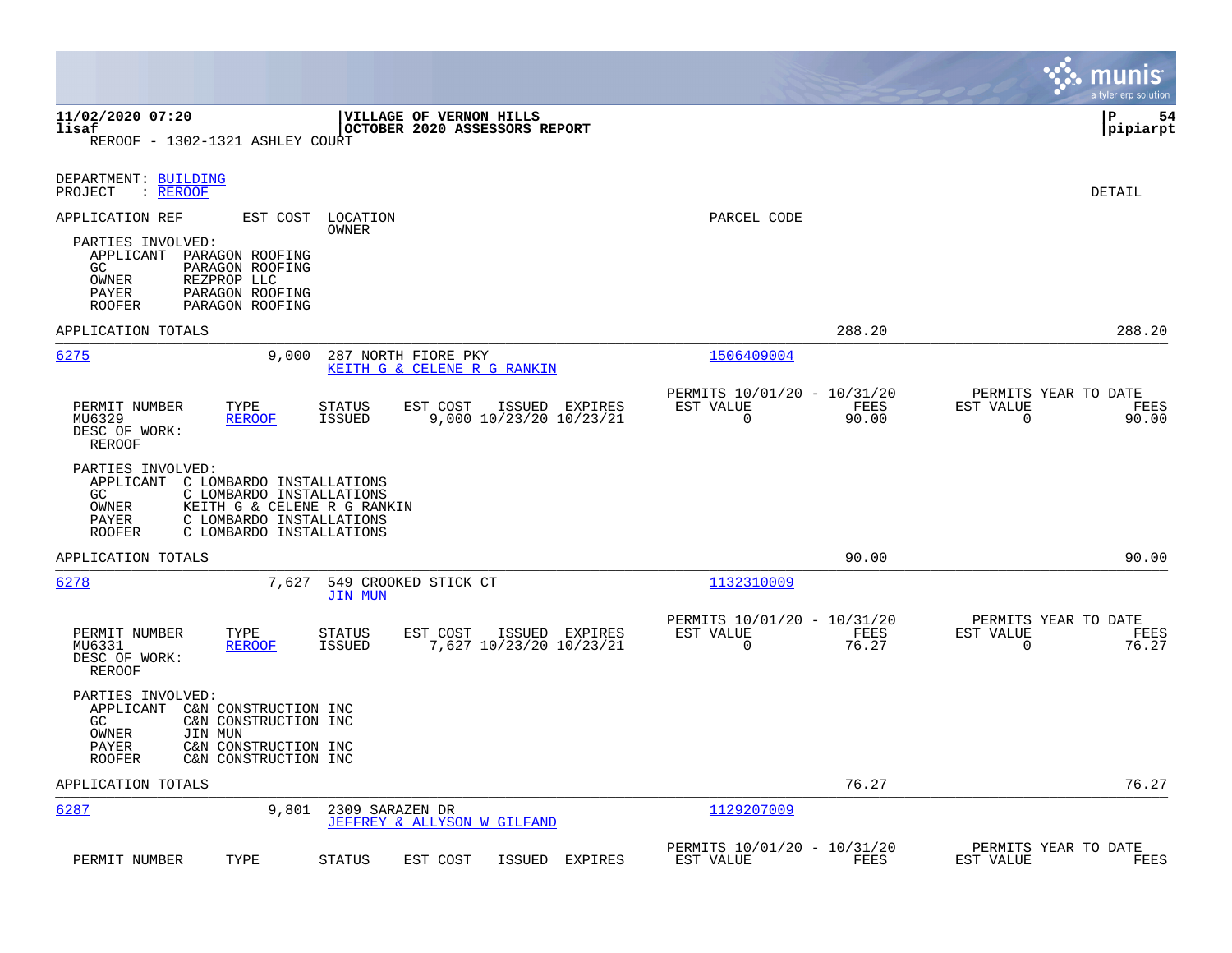|                                                                                                                       |                                                                                                                                          |                                                                        |                |                                               | mun<br>a tyler erp solution |
|-----------------------------------------------------------------------------------------------------------------------|------------------------------------------------------------------------------------------------------------------------------------------|------------------------------------------------------------------------|----------------|-----------------------------------------------|-----------------------------|
| 11/02/2020 07:20<br>lisaf                                                                                             | VILLAGE OF VERNON HILLS<br>OCTOBER 2020 ASSESSORS REPORT                                                                                 |                                                                        |                |                                               | 55<br>ΙP<br> pipiarpt       |
| DEPARTMENT: BUILDING<br>PROJECT<br>: REROOF                                                                           |                                                                                                                                          |                                                                        |                |                                               | <b>DETAIL</b>               |
| APPLICATION REF                                                                                                       | EST COST LOCATION<br><b>OWNER</b>                                                                                                        | PARCEL CODE                                                            |                |                                               |                             |
| MU6338<br><b>REROOF</b><br>DESC OF WORK:<br>ROOF                                                                      | <b>ISSUED</b><br>9,801 10/27/20 10/27/21                                                                                                 | 0                                                                      | 98.01          | $\mathbf 0$                                   | 98.01                       |
| PARTIES INVOLVED:<br>APPLICANT U.S. EXTERIOR BY SEIDEL<br>GC<br>OWNER<br>PAYER<br><b>ROOFER</b>                       | U.S. EXTERIOR BY SEIDEL<br>JEFFREY & ALLYSON W GILFAND<br>U.S. EXTERIOR BY SEIDEL<br>U.S. EXTERIOR BY SEIDEL                             |                                                                        |                |                                               |                             |
| APPLICATION TOTALS                                                                                                    |                                                                                                                                          |                                                                        | 98.01          |                                               | 98.01                       |
| 6288                                                                                                                  | 8,800<br>210 AUTUMN LN<br><b>HOSUNG PARK</b>                                                                                             | 1505422014                                                             |                |                                               |                             |
| PERMIT NUMBER<br>TYPE<br>MU6339<br><b>REROOF</b><br>DESC OF WORK:<br>ROOF                                             | <b>STATUS</b><br>EST COST<br><b>ISSUED</b><br>8,800 10/27/20 10/27/21                                                                    | PERMITS 10/01/20 - 10/31/20<br>ISSUED EXPIRES<br>EST VALUE<br>$\Omega$ | FEES<br>88.00  | PERMITS YEAR TO DATE<br>EST VALUE<br>$\Omega$ | FEES<br>88.00               |
| PARTIES INVOLVED:<br>APPLICANT U.S. EXTERIOR BY SEIDEL<br>GC<br>OWNER<br>HOSUNG PARK<br><b>PAYER</b><br><b>ROOFER</b> | U.S. EXTERIOR BY SEIDEL<br>U.S. EXTERIOR BY SEIDEL<br>U.S. EXTERIOR BY SEIDEL                                                            |                                                                        |                |                                               |                             |
| APPLICATION TOTALS                                                                                                    |                                                                                                                                          |                                                                        | 88.00          |                                               | 88.00                       |
| 6292                                                                                                                  | 16,000<br>2156 BEAVER CREEK DR<br>MR & MRS JACOUELYN Y KIM                                                                               | 1129201086                                                             |                |                                               |                             |
| PERMIT NUMBER<br>TYPE<br>MU6350<br>REROOF<br>DESC OF WORK:<br><b>REROOF</b>                                           | <b>STATUS</b><br>EST COST<br><b>ISSUED</b><br>16,000 10/28/20 10/28/21                                                                   | PERMITS 10/01/20 - 10/31/20<br>ISSUED EXPIRES<br>EST VALUE<br>$\Omega$ | FEES<br>160.00 | PERMITS YEAR TO DATE<br>EST VALUE<br>$\Omega$ | FEES<br>160.00              |
| PARTIES INVOLVED:<br>APPLICANT<br>GC.<br>OWNER<br>PAYER<br><b>ROOFER</b>                                              | BETTER HOME CONSTRUCTION<br>BETTER HOME CONSTRUCTION<br>MR & MRS JACQUELYN Y KIM<br>BETTER HOME CONSTRUCTION<br>BETTER HOME CONSTRUCTION |                                                                        |                |                                               |                             |
| APPLICATION TOTALS                                                                                                    |                                                                                                                                          |                                                                        | 160.00         |                                               | 160.00                      |
| 6300                                                                                                                  | 11,750<br>468 CHESTERFIELD LN<br>MOHAMED ABDELKHALCK                                                                                     | 1508403016                                                             |                |                                               |                             |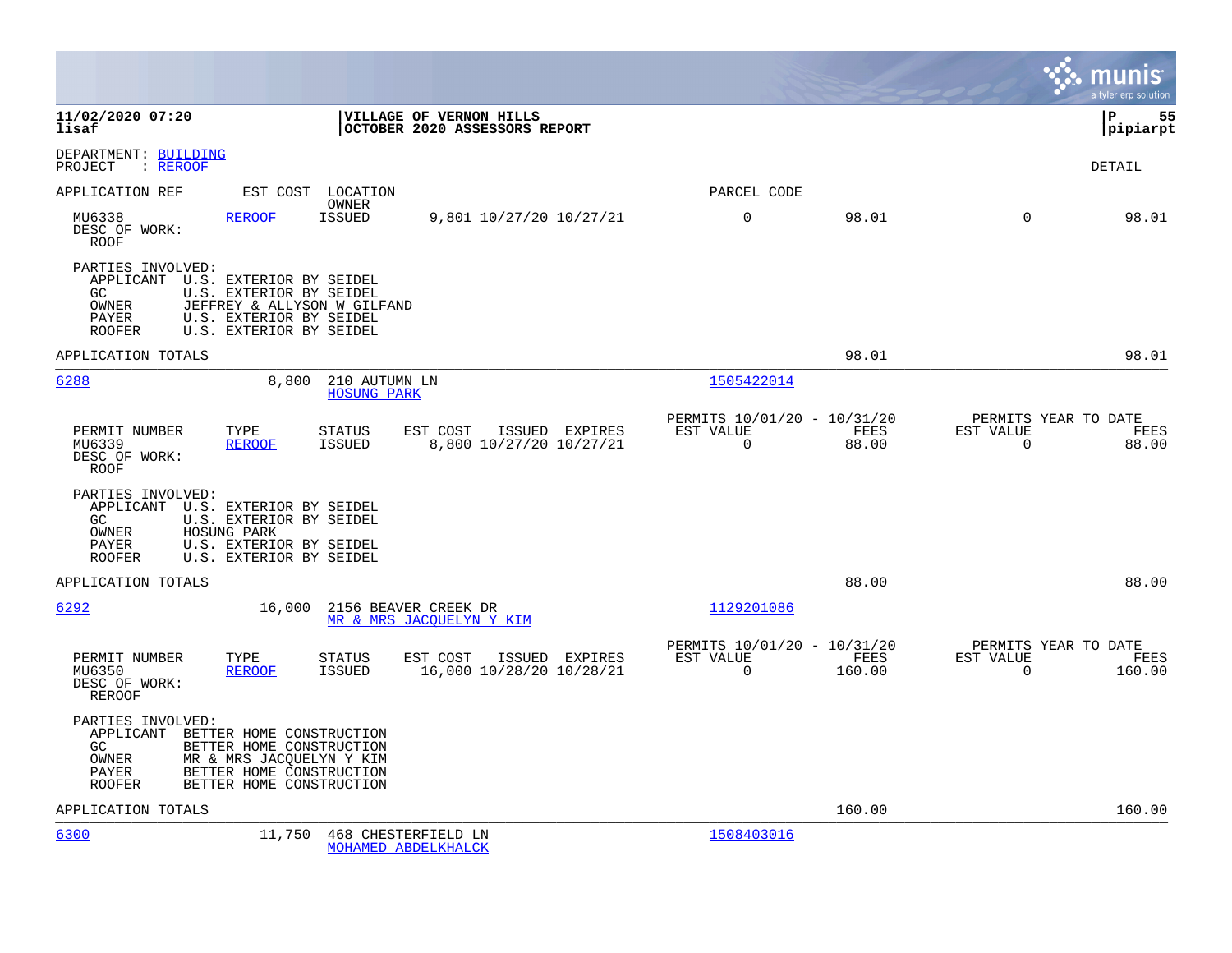|                                                                   |                                                                                                             |                   |                                                          |        |                          |             |                             |           | $\mathbf{\ddot{\cdot}}\mathbf{\ddot{\cdot}}$ munis<br>a tyler erp solution |
|-------------------------------------------------------------------|-------------------------------------------------------------------------------------------------------------|-------------------|----------------------------------------------------------|--------|--------------------------|-------------|-----------------------------|-----------|----------------------------------------------------------------------------|
| 11/02/2020 07:20<br>lisaf                                         |                                                                                                             |                   | VILLAGE OF VERNON HILLS<br>OCTOBER 2020 ASSESSORS REPORT |        |                          |             | PERMITS 10/01/20 - 10/31/20 |           | 56<br>l P<br>pipiarpt<br>PERMITS YEAR TO DATE                              |
| PERMIT NUMBER                                                     | TYPE                                                                                                        | STATUS            | EST COST                                                 | ISSUED | EXPIRES                  | EST VALUE   | FEES                        | EST VALUE | FEES                                                                       |
| DEPARTMENT: BUILDING<br>PROJECT<br>: REROOF                       |                                                                                                             |                   |                                                          |        |                          |             |                             |           | DETAIL                                                                     |
| APPLICATION REF                                                   | EST COST                                                                                                    | LOCATION<br>OWNER |                                                          |        |                          | PARCEL CODE |                             |           |                                                                            |
| MU6355<br>DESC OF WORK:<br>REROOF                                 | <b>REROOF</b>                                                                                               | ISSUED            |                                                          |        | 11,750 10/30/20 10/30/21 | 0           | 117.50                      | $\Omega$  | 117.50                                                                     |
| PARTIES INVOLVED:<br>APPLICANT<br>GC.<br>OWNER<br>PAYER<br>ROOFER | FRITZ KONSTRUCTION<br>FRITZ KONSTRUCTION<br>MOHAMED ABDELKHALCK<br>FRITZ KONSTRUCTION<br>FRITZ KONSTRUCTION |                   |                                                          |        |                          |             |                             |           |                                                                            |
| APPLICATION TOTALS<br>PROJECT TOTALS                              |                                                                                                             |                   |                                                          |        |                          | 0           | 117.50<br>18,062.97         | $\Omega$  | 117.50<br>18,062.97                                                        |

and the contract of the contract of the contract of the contract of the contract of the contract of the contract of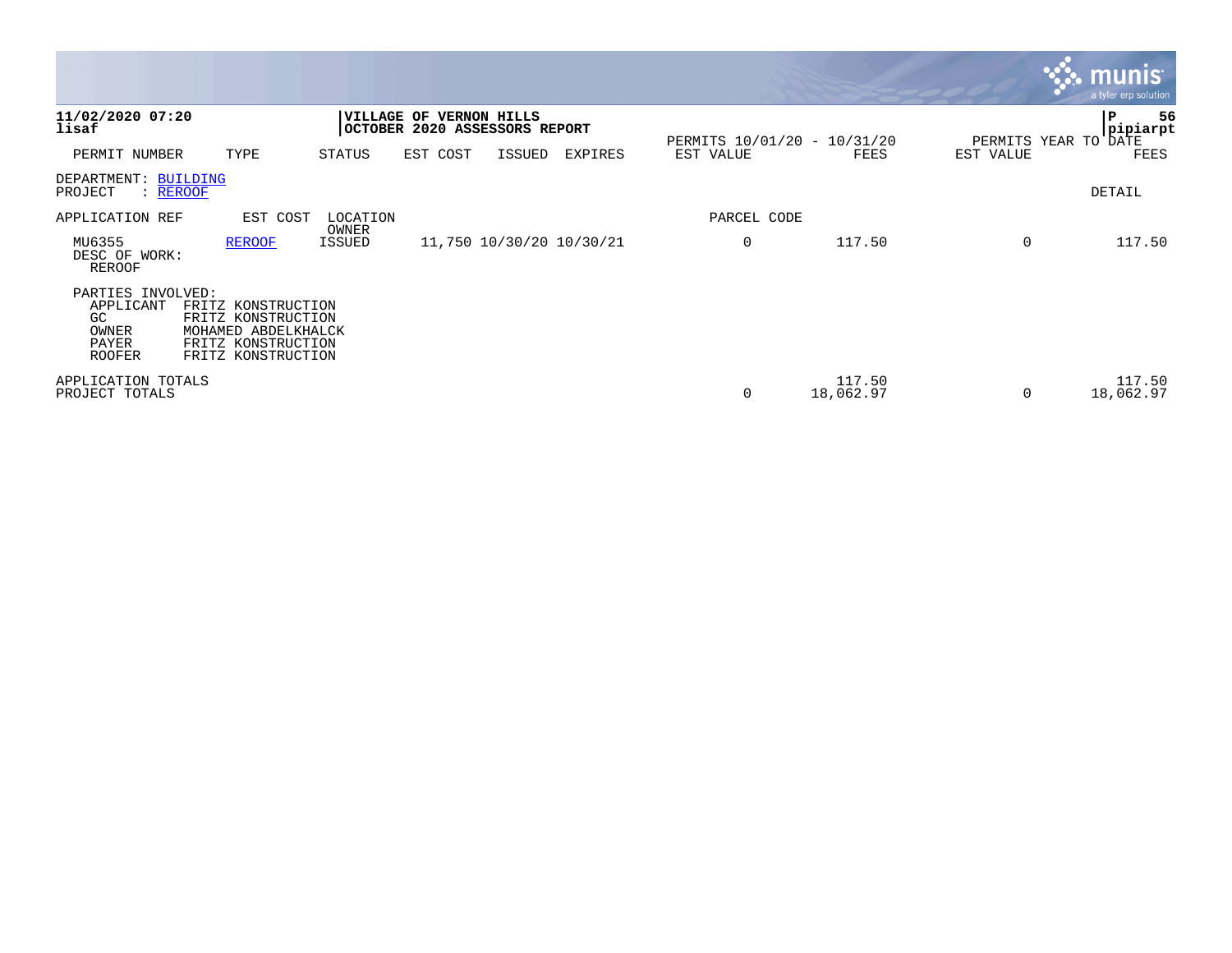|                                                                                                                                                                                                           |                                                                                                                                      |                                                                           | munis<br>a tyler erp solution                                      |
|-----------------------------------------------------------------------------------------------------------------------------------------------------------------------------------------------------------|--------------------------------------------------------------------------------------------------------------------------------------|---------------------------------------------------------------------------|--------------------------------------------------------------------|
| 11/02/2020 07:20<br>lisaf                                                                                                                                                                                 | VILLAGE OF VERNON HILLS<br>OCTOBER 2020 ASSESSORS REPORT                                                                             |                                                                           | l P<br>57<br> pipiarpt                                             |
| DEPARTMENT: BUILDING<br>: SEWER REPAIR<br>PROJECT                                                                                                                                                         |                                                                                                                                      |                                                                           | <b>DETAIL</b>                                                      |
| APPLICATION REF                                                                                                                                                                                           | EST COST LOCATION<br><b>OWNER</b>                                                                                                    | PARCEL CODE                                                               |                                                                    |
| 6171<br>4,388                                                                                                                                                                                             | 355 ASHWOOD CT<br><b>PLACEHOLDER</b>                                                                                                 | 1505429095                                                                |                                                                    |
| PERMIT NUMBER<br>TYPE<br>MU6229<br><b>SEWER REP</b><br>DESC OF WORK:<br>SEWER REPAIR                                                                                                                      | <b>STATUS</b><br>EST COST<br>ISSUED EXPIRES<br>4,388 10/01/20 10/05/21<br>COMPLT                                                     | PERMITS 10/01/20 - 10/31/20<br>EST VALUE<br>FEES<br>0<br>50.00            | PERMITS YEAR TO DATE<br>EST VALUE<br>FEES<br>50.00<br>0            |
| PARTIES INVOLVED:<br>APPLICANT<br>CAPPS PLUMBING & SEWER INC<br>GC.<br>CAPPS PLUMBING & SEWER INC<br>OWNER<br>PLACEHOLDER<br>PLUMBER<br>CAPPS PLUMBING & SEWER INC<br>PAYER<br>CAPPS PLUMBING & SEWER INC |                                                                                                                                      |                                                                           |                                                                    |
| APPLICATION TOTALS                                                                                                                                                                                        |                                                                                                                                      | 50.00                                                                     | 50.00                                                              |
| 6229<br>17,000                                                                                                                                                                                            | 309S CHERRY VALLEY RD<br>ARNULFO & ALICIA ACOSTA                                                                                     | 1508107036                                                                |                                                                    |
| PERMIT NUMBER<br>TYPE<br>MU6288<br><b>SEWER REP</b><br>DESC OF WORK:<br>SEWER REPAIR                                                                                                                      | <b>STATUS</b><br>EST COST<br>ISSUED EXPIRES<br>17,000 10/14/20 10/19/21<br>COMPLT                                                    | PERMITS 10/01/20 - 10/31/20<br>EST VALUE<br>FEES<br>$\mathbf 0$<br>170.00 | PERMITS YEAR TO DATE<br>EST VALUE<br>FEES<br>$\mathbf 0$<br>170.00 |
| PARTIES INVOLVED:<br>APPLICANT<br>BIAGI PLUMBING<br>GC.<br>BIAGI PLUMBING<br>OWNER<br>ARNULFO & ALICIA ACOSTA<br>PLUMBER<br>BIAGI PLUMBING                                                                |                                                                                                                                      |                                                                           |                                                                    |
| APPLICATION TOTALS                                                                                                                                                                                        |                                                                                                                                      | 170.00                                                                    | 170.00                                                             |
| 6252<br>3,200                                                                                                                                                                                             | 211 COLONY CT<br>G TYRAKOWSKI & E SMARON                                                                                             | 1132407044                                                                |                                                                    |
| PERMIT NUMBER<br>TYPE<br>MU6309<br>SEWER REP<br>DESC OF WORK:<br>EMERGENCY SEWER LINE REPAIR                                                                                                              | <b>STATUS</b><br>EST COST<br>ISSUED EXPIRES<br>COMPLT<br>3,200 10/19/20 10/27/21                                                     | PERMITS 10/01/20 - 10/31/20<br>EST VALUE<br>FEES<br>$\mathbf 0$<br>50.00  | PERMITS YEAR TO DATE<br>EST VALUE<br>FEES<br>50.00<br>$\mathbf 0$  |
| PARTIES INVOLVED:<br>APPLICANT<br>GC<br>OWNER<br>G TYRAKOWSKI & E SMARON<br>PLUMBER<br>PAYER                                                                                                              | DRAINING AND PLUMBING SERVICES<br>DRAINING AND PLUMBING SERVICES<br>DRAINING AND PLUMBING SERVICES<br>DRAINING AND PLUMBING SERVICES |                                                                           |                                                                    |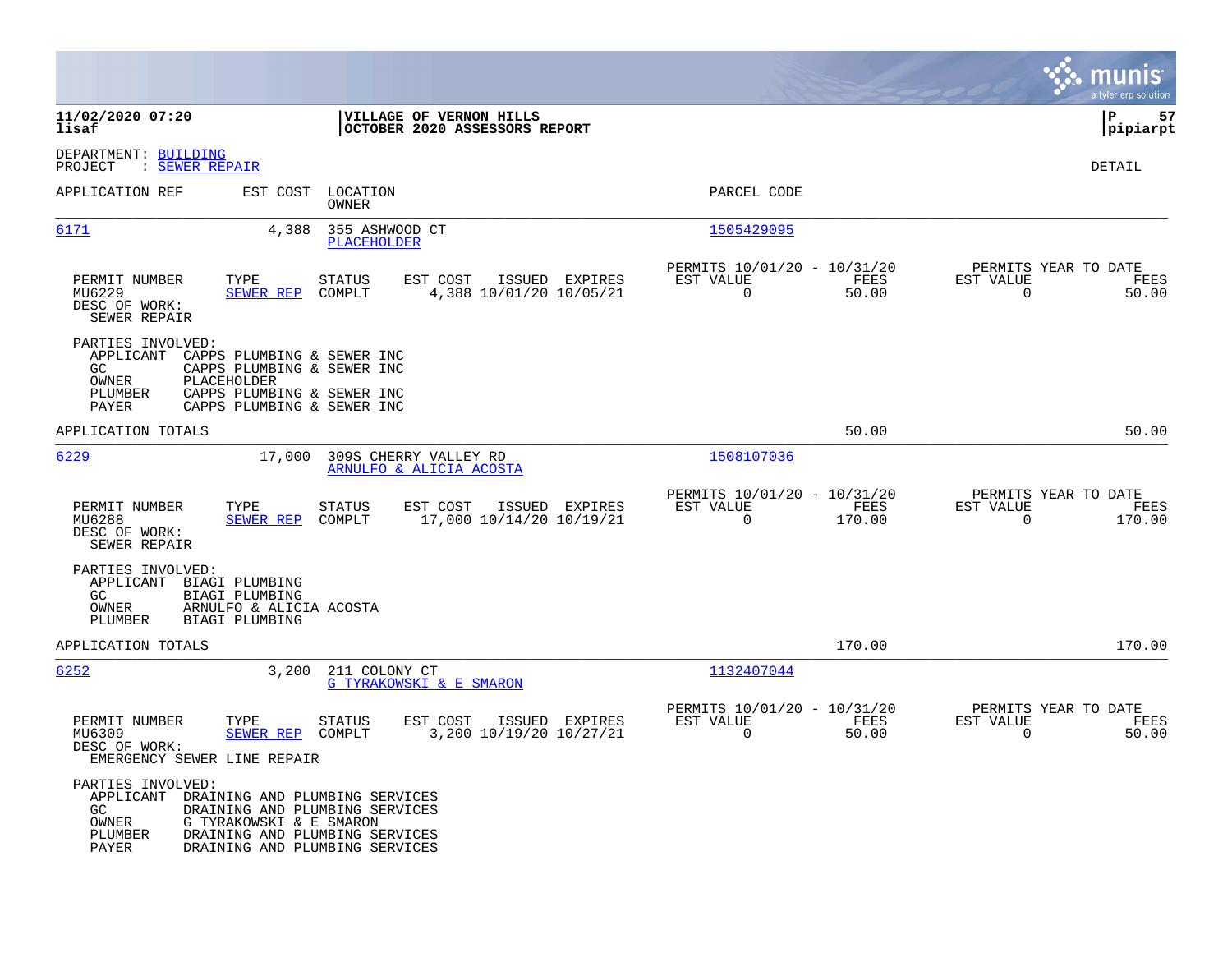|                                                                    |                                                                                                                        |                         |                                                                 |                                                      |                 |                                   | <b>munis</b><br>a tyler erp solution   |
|--------------------------------------------------------------------|------------------------------------------------------------------------------------------------------------------------|-------------------------|-----------------------------------------------------------------|------------------------------------------------------|-----------------|-----------------------------------|----------------------------------------|
| 11/02/2020 07:20<br>lisaf<br>APPLICATION TOTALS                    |                                                                                                                        |                         | <b>VILLAGE OF VERNON HILLS</b><br>OCTOBER 2020 ASSESSORS REPORT |                                                      | 50.00           |                                   | 58<br>$\mathbf P$<br>pipiarpt<br>50.00 |
| DEPARTMENT:<br>PROJECT                                             | BUILDING<br>: SEWER REPAIR                                                                                             |                         |                                                                 |                                                      |                 |                                   | <b>DETAIL</b>                          |
| APPLICATION REF                                                    | EST COST                                                                                                               | LOCATION<br>OWNER       |                                                                 | PARCEL CODE                                          |                 |                                   |                                        |
| 6259                                                               | 3,825                                                                                                                  | LUIS LOPEZ              | 307 GREENBRIER LN                                               | 1508109010                                           |                 |                                   |                                        |
| PERMIT NUMBER<br>MU6315<br>DESC OF WORK:<br>REPLACE 6FT OF         | TYPE<br><b>SEWER REP</b><br>SEWER ON PRIVATE PROPERTY                                                                  | <b>STATUS</b><br>ISSUED | EST COST<br>ISSUED<br>EXPIRES<br>3,825 10/21/20 10/21/21        | PERMITS 10/01/20 - 10/31/20<br>EST VALUE<br>$\Omega$ | FEES<br>50.00   | PERMITS YEAR TO DATE<br>EST VALUE | FEES<br>50.00                          |
| PARTIES INVOLVED:<br>APPLICANT<br>GC.<br>OWNER<br>PLUMBER<br>PAYER | <b>BLANTON PLUMBING</b><br><b>BLANTON PLUMBING</b><br>LUIS LOPEZ<br><b>BLANTON PLUMBING</b><br><b>BLANTON PLUMBING</b> |                         |                                                                 |                                                      |                 |                                   |                                        |
| APPLICATION TOTALS<br>PROJECT TOTALS                               |                                                                                                                        |                         |                                                                 | 0                                                    | 50.00<br>320.00 | $\Omega$                          | 50.00<br>320.00                        |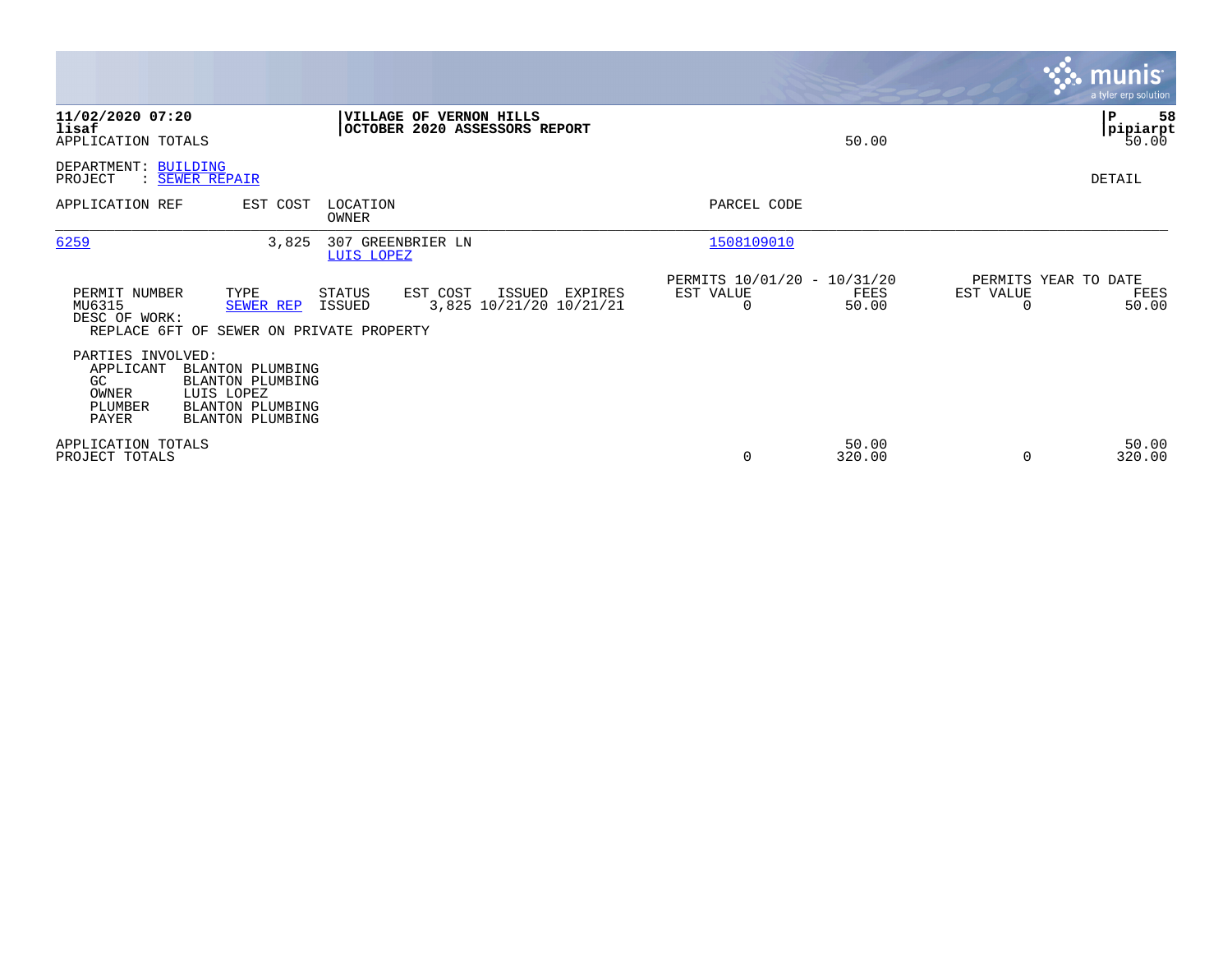|                                                                                                                                                        |                                                                | <b>munis</b><br>a tyler erp solution                    |
|--------------------------------------------------------------------------------------------------------------------------------------------------------|----------------------------------------------------------------|---------------------------------------------------------|
| 11/02/2020 07:20<br>VILLAGE OF VERNON HILLS<br>OCTOBER 2020 ASSESSORS REPORT<br>lisaf                                                                  |                                                                | 59<br>IΡ<br> pipiarpt                                   |
| DEPARTMENT: BUILDING<br>: SIDING<br>PROJECT                                                                                                            |                                                                | DETAIL                                                  |
| APPLICATION REF<br>EST COST<br>LOCATION<br>OWNER                                                                                                       | PARCEL CODE                                                    |                                                         |
| 6189<br>7 NORTH STERLING HEIGHTS RD<br>5,000<br>STEVEN & MELISSA GRUENDER                                                                              | 1506409033                                                     |                                                         |
| STATUS<br>EST COST<br>PERMIT NUMBER<br>TYPE<br>ISSUED<br>EXPIRES<br>5,000 10/06/20 10/06/21<br>MU6250<br>ISSUED<br>SIDING<br>DESC OF WORK:<br>SIDING   | PERMITS 10/01/20 - 10/31/20<br>EST VALUE<br>FEES<br>50.00<br>0 | PERMITS YEAR TO DATE<br>EST VALUE<br>FEES<br>50.00<br>O |
| PARTIES INVOLVED:<br>APPLICANT<br>ALOHA CONSTRUCTION<br>GC.<br>ALOHA CONSTRUCTION<br>STEVEN & MELISSA GRUENDER<br>OWNER<br>PAYER<br>ALOHA CONSTRUCTION |                                                                |                                                         |
| APPLICATION TOTALS<br>PROJECT TOTALS                                                                                                                   | 50.00<br>0<br>50.00                                            | 50.00<br>50.00<br>$\Omega$                              |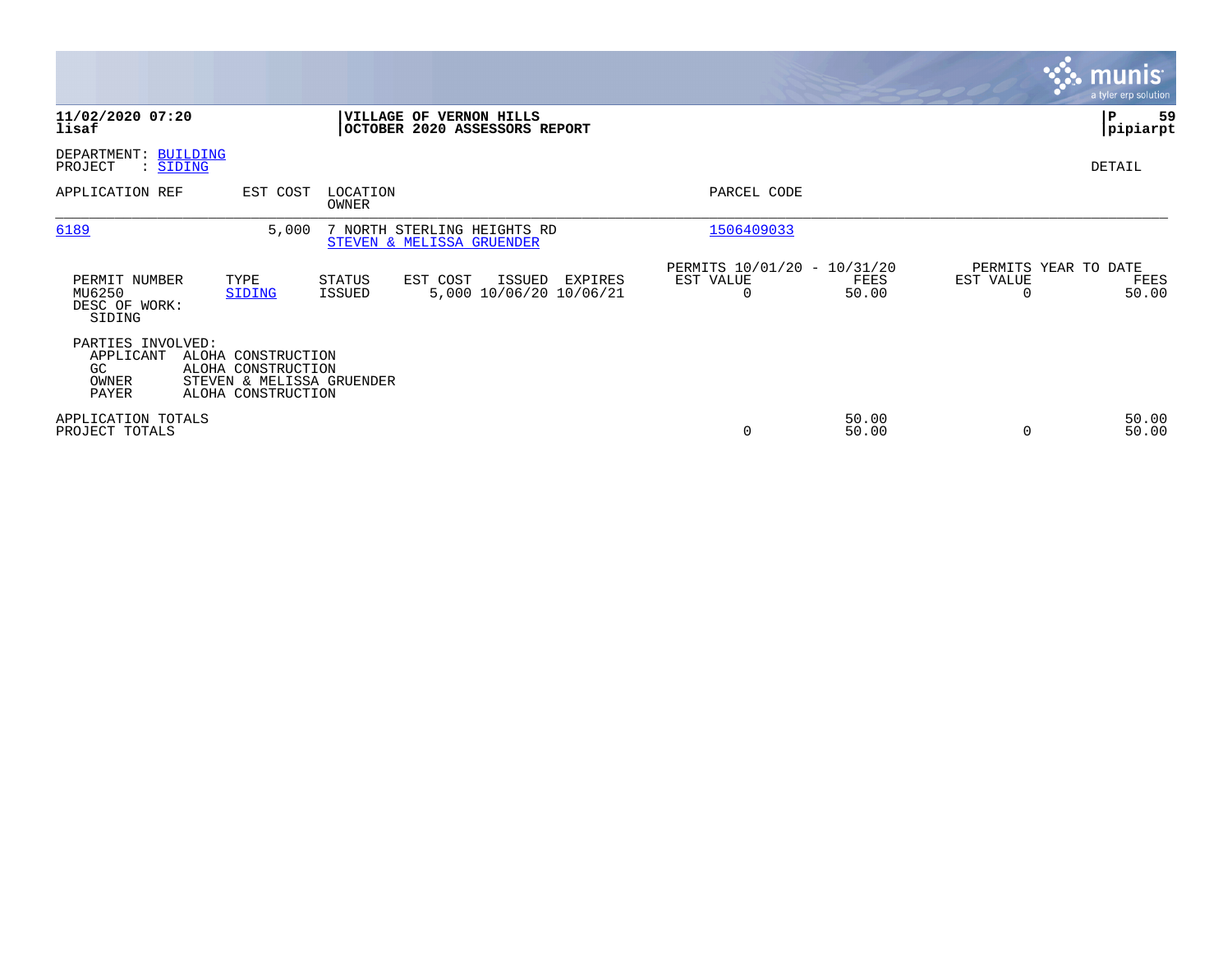|                                                                               |                                                                                                                             |                   |                                                          |         |                                               |                      |                                   | <b>munis</b><br>a tyler erp solution |
|-------------------------------------------------------------------------------|-----------------------------------------------------------------------------------------------------------------------------|-------------------|----------------------------------------------------------|---------|-----------------------------------------------|----------------------|-----------------------------------|--------------------------------------|
| 11/02/2020 07:20<br>lisaf                                                     |                                                                                                                             |                   | VILLAGE OF VERNON HILLS<br>OCTOBER 2020 ASSESSORS REPORT |         |                                               |                      |                                   | ∣P<br>60<br> pipiarpt                |
| DEPARTMENT: BUILDING<br>PROJECT                                               | : SITE WORK                                                                                                                 |                   |                                                          |         |                                               |                      |                                   | DETAIL                               |
| APPLICATION REF                                                               | EST COST                                                                                                                    | LOCATION<br>OWNER |                                                          |         | PARCEL CODE                                   |                      |                                   |                                      |
| 5953                                                                          | 90,000                                                                                                                      |                   | 864 EAST TOWNLINE ROAD<br>PASSCO MELODY FARM DST         |         | 1134302008                                    |                      |                                   |                                      |
| PERMIT NUMBER<br>MU6312<br>DESC OF WORK:                                      | TYPE<br><b>SITE WORK</b><br>SITEWORK - SHAKE SHACK                                                                          | STATUS<br>ISSUED  | EST COST<br>ISSUED<br>90,000 10/19/20 10/30/21           | EXPIRES | PERMITS 10/01/20 - 10/31/20<br>EST VALUE<br>0 | FEES<br>1,623.00     | PERMITS YEAR TO DATE<br>EST VALUE | FEES<br>1,623.00                     |
| PARTIES INVOLVED:<br>APPLICANT<br>GC<br>OCCUPANT<br>OWNER<br>PLUMBER<br>PAYER | BURNHAM NATIONWIDE<br>BURNHAM NATIONWIDE<br>SHAKE SHACK<br>PASSCO MELODY FARM DST<br>ST JOHN PLUMBING<br>BURNHAM NATIONWIDE |                   |                                                          |         |                                               |                      |                                   |                                      |
| APPLICATION TOTALS<br>PROJECT TOTALS                                          |                                                                                                                             |                   |                                                          |         | 0                                             | 1,623.00<br>1,623.00 |                                   | 1,623.00<br>1,623.00                 |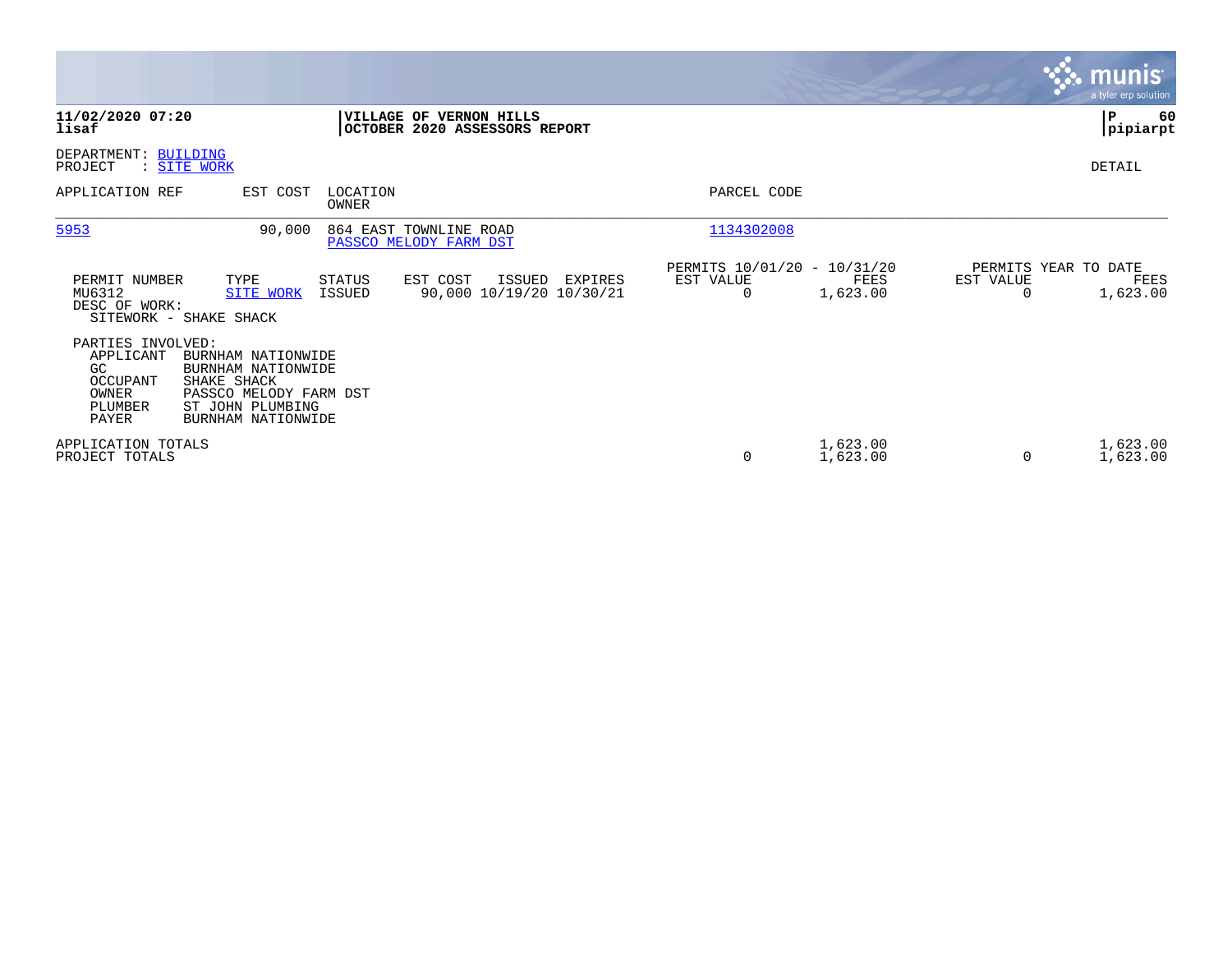|                                                                                                |                         |                         |                                                                                                                                  |         |                                                      |                  |           | munis<br>a tyler erp solution          |
|------------------------------------------------------------------------------------------------|-------------------------|-------------------------|----------------------------------------------------------------------------------------------------------------------------------|---------|------------------------------------------------------|------------------|-----------|----------------------------------------|
| 11/02/2020 07:20<br>lisaf                                                                      |                         |                         | VILLAGE OF VERNON HILLS<br>OCTOBER 2020 ASSESSORS REPORT                                                                         |         |                                                      |                  |           | IΡ<br>61<br> pipiarpt                  |
| DEPARTMENT: BUILDING<br>PROJECT                                                                | : SWIMMING POOL/HOT TUB |                         |                                                                                                                                  |         |                                                      |                  |           | DETAIL                                 |
| APPLICATION REF                                                                                | EST COST                | LOCATION<br>OWNER       |                                                                                                                                  |         | PARCEL CODE                                          |                  |           |                                        |
| 6163                                                                                           | 31,500                  |                         | 123 NORTH STERLING HEIGHTS RD<br>RYAN & RACHAEL CONNOLLY                                                                         |         | 1506409021                                           |                  |           |                                        |
| PERMIT NUMBER<br>MU6278<br>DESC OF WORK:<br>SWIMMING POOL                                      | TYPE<br>POOL/HOT        | STATUS<br><b>ISSUED</b> | EST COST<br>ISSUED<br>31,500 10/12/20 10/12/21                                                                                   | EXPIRES | PERMITS 10/01/20 - 10/31/20<br>EST VALUE<br>$\Omega$ | FEES<br>315.00   | EST VALUE | PERMITS YEAR TO DATE<br>FEES<br>315.00 |
| PARTIES INVOLVED:<br>APPLICANT<br>ELECTRICIA FORZA ELECTRIC INC<br>GC<br>OWNER<br><b>PAYER</b> | RYAN & RACHAEL CONNOLLY |                         | RUSSO'S POOL INSTALLATION & SERVICES INC<br>RUSSO'S POOL INSTALLATION & SERVICES INC<br>RUSSO'S POOL INSTALLATION & SERVICES INC |         |                                                      |                  |           |                                        |
| APPLICATION TOTALS<br>PROJECT TOTALS                                                           |                         |                         |                                                                                                                                  |         | 0                                                    | 315.00<br>315.00 | $\Omega$  | 315.00<br>315.00                       |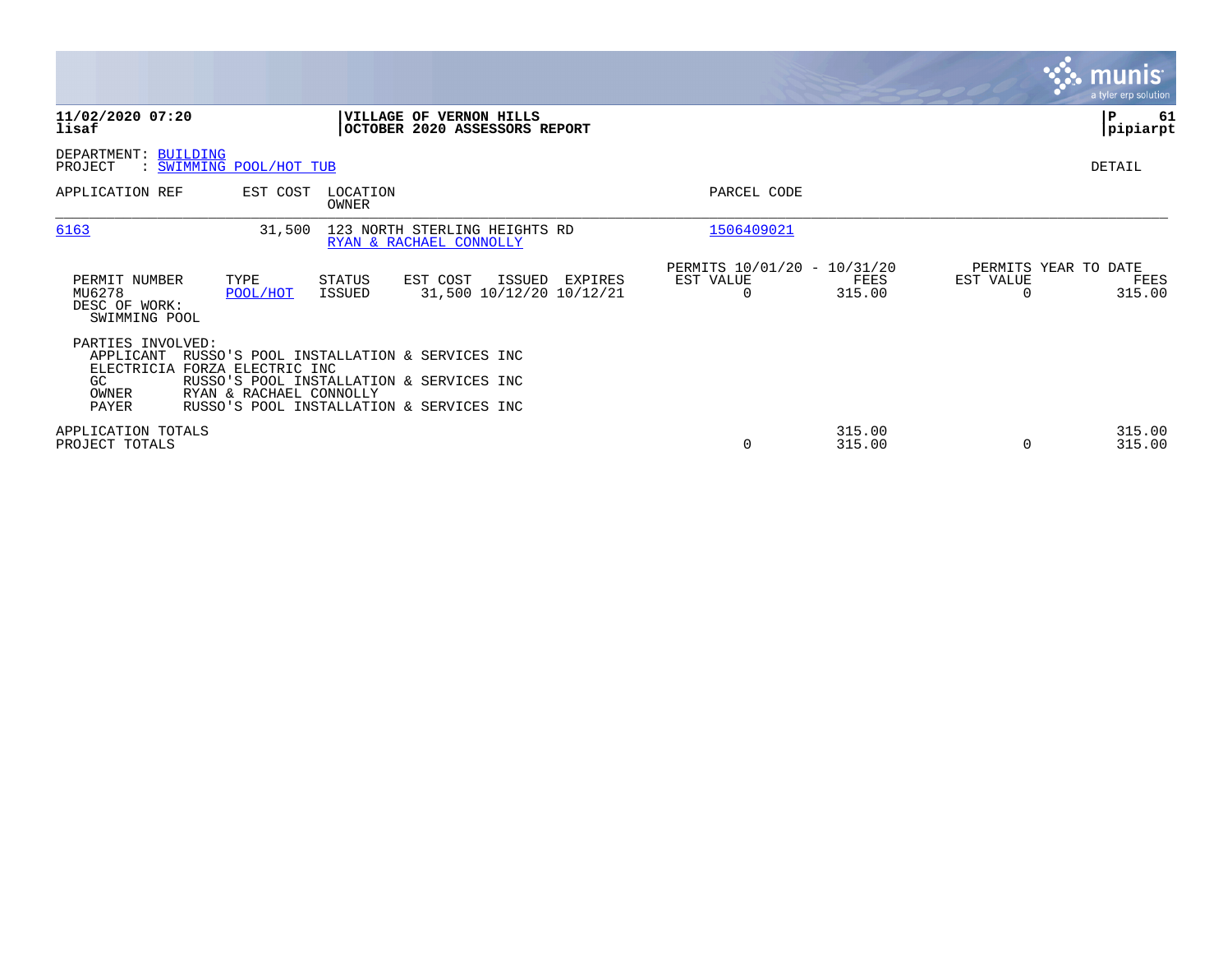|                                                                                           |                                                                                                      |                                                          |                                                         |             |                                                               | munis<br>a tyler erp solution |
|-------------------------------------------------------------------------------------------|------------------------------------------------------------------------------------------------------|----------------------------------------------------------|---------------------------------------------------------|-------------|---------------------------------------------------------------|-------------------------------|
| 11/02/2020 07:20<br>lisaf                                                                 |                                                                                                      | VILLAGE OF VERNON HILLS<br>OCTOBER 2020 ASSESSORS REPORT |                                                         |             |                                                               | l P<br>62<br> pipiarpt        |
| DEPARTMENT: BUILDING<br>: WATER HEATER<br>PROJECT                                         |                                                                                                      |                                                          |                                                         |             |                                                               | DETAIL                        |
| APPLICATION REF                                                                           | EST COST LOCATION<br>OWNER                                                                           |                                                          | PARCEL CODE                                             |             |                                                               |                               |
| 6172                                                                                      | 654 SYCAMORE ST<br>2,000<br><b>JASON GUCH</b>                                                        |                                                          | 1132107005                                              |             |                                                               |                               |
| PERMIT NUMBER<br>MU6231<br>DESC OF WORK:<br>WATER HEATER                                  | TYPE<br><b>STATUS</b><br>WATER HEAT COMPLT                                                           | EST COST<br>ISSUED EXPIRES<br>2,000 10/01/20 10/06/21    | PERMITS 10/01/20 - 10/31/20<br>EST VALUE<br>$\mathbf 0$ | FEES<br>.00 | PERMITS YEAR TO DATE<br>EST VALUE<br>0                        | FEES<br>.00                   |
| PARTIES INVOLVED:<br>APPLICANT<br>GC.<br>OWNER<br>PLUMBER<br>PAYER                        | JASON GUCH<br>ALLISON PLUMBING INC<br><b>JASON GUCH</b><br>ALLISON PLUMBING INC<br><b>JASON GUCH</b> |                                                          |                                                         |             |                                                               |                               |
| APPLICATION TOTALS                                                                        |                                                                                                      |                                                          |                                                         | .00         |                                                               | .00                           |
| <u>6191</u>                                                                               | 1,806<br>YAOYI GUAN                                                                                  | 1272 GEORGETOWN WAY                                      | 1515205028                                              |             |                                                               |                               |
| PERMIT NUMBER<br>MU6252<br>DESC OF WORK:<br>WATER HEATER                                  | TYPE<br>STATUS<br>WATER HEAT COMPLT                                                                  | EST COST<br>ISSUED EXPIRES<br>1,806 10/06/20 10/07/21    | PERMITS 10/01/20 - 10/31/20<br>EST VALUE<br>0           | FEES<br>.00 | PERMITS YEAR TO DATE<br>EST VALUE<br>$\mathbf 0$              | FEES<br>.00                   |
| PARTIES INVOLVED:<br>APPLICANT YAOYI GUAN<br>GC.<br>OCCUPANT<br>OWNER<br>PLUMBER<br>PAYER | YAOYI GUAN<br>YAOYI GUAN<br>YAOYI GUAN<br>DRF TRUSTED PROPERTY SOLUTIONS<br>YAOYI GUAN               |                                                          |                                                         |             |                                                               |                               |
| APPLICATION TOTALS                                                                        |                                                                                                      |                                                          |                                                         | .00         |                                                               | .00                           |
| 6267                                                                                      | 1,150                                                                                                | 289 TALLY HO DRIVE<br>TODD W & KATHLEEN C BROCKWAY       | 1508220014                                              |             |                                                               |                               |
| PERMIT NUMBER<br>MU6322<br>DESC OF WORK:<br>WATER HEATER                                  | TYPE<br><b>STATUS</b><br>WATER HEAT ISSUED                                                           | ISSUED EXPIRES<br>EST COST<br>1,150 10/22/20 10/30/21    | PERMITS 10/01/20 - 10/31/20<br>EST VALUE<br>$\sim$ 0    | FEES<br>.00 | PERMITS YEAR TO DATE<br>EST VALUE<br>$\overline{\phantom{0}}$ | FEES<br>.00                   |
| PARTIES INVOLVED:<br>APPLICANT<br>GC<br>OWNER<br>PLUMBER<br>ABT                           | TODD W & KATHLEEN C BROCKWAY<br>TODD W & KATHLEEN C BROCKWAY<br>TODD W & KATHLEEN C BROCKWAY         |                                                          |                                                         |             |                                                               |                               |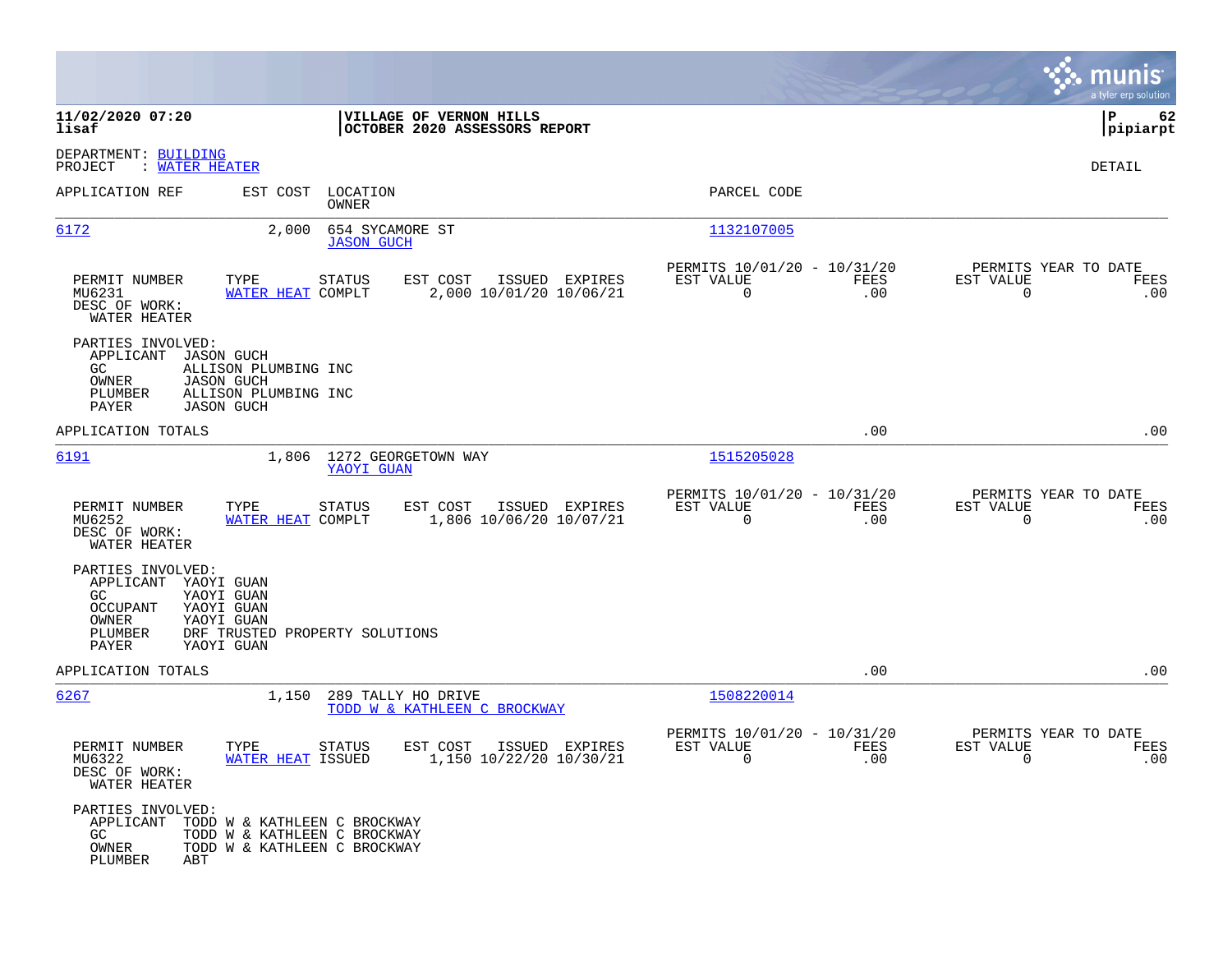|                                                   |                                                          |             |            | munis <sup>®</sup><br>a tyler erp solution |
|---------------------------------------------------|----------------------------------------------------------|-------------|------------|--------------------------------------------|
| 11/02/2020 07:20<br>lisaf                         | VILLAGE OF VERNON HILLS<br>OCTOBER 2020 ASSESSORS REPORT |             |            | 63<br>Р<br> pipiarpt                       |
| DEPARTMENT: BUILDING<br>PROJECT<br>: WATER HEATER |                                                          |             |            | DETAIL                                     |
| APPLICATION REF<br>EST COST                       | LOCATION<br>OWNER                                        | PARCEL CODE |            |                                            |
| PAYER<br>TODD W & KATHLEEN C BROCKWAY             |                                                          |             |            |                                            |
| APPLICATION TOTALS<br>PROJECT TOTALS              |                                                          | 0           | .00<br>.00 | .00<br>.00<br>0                            |